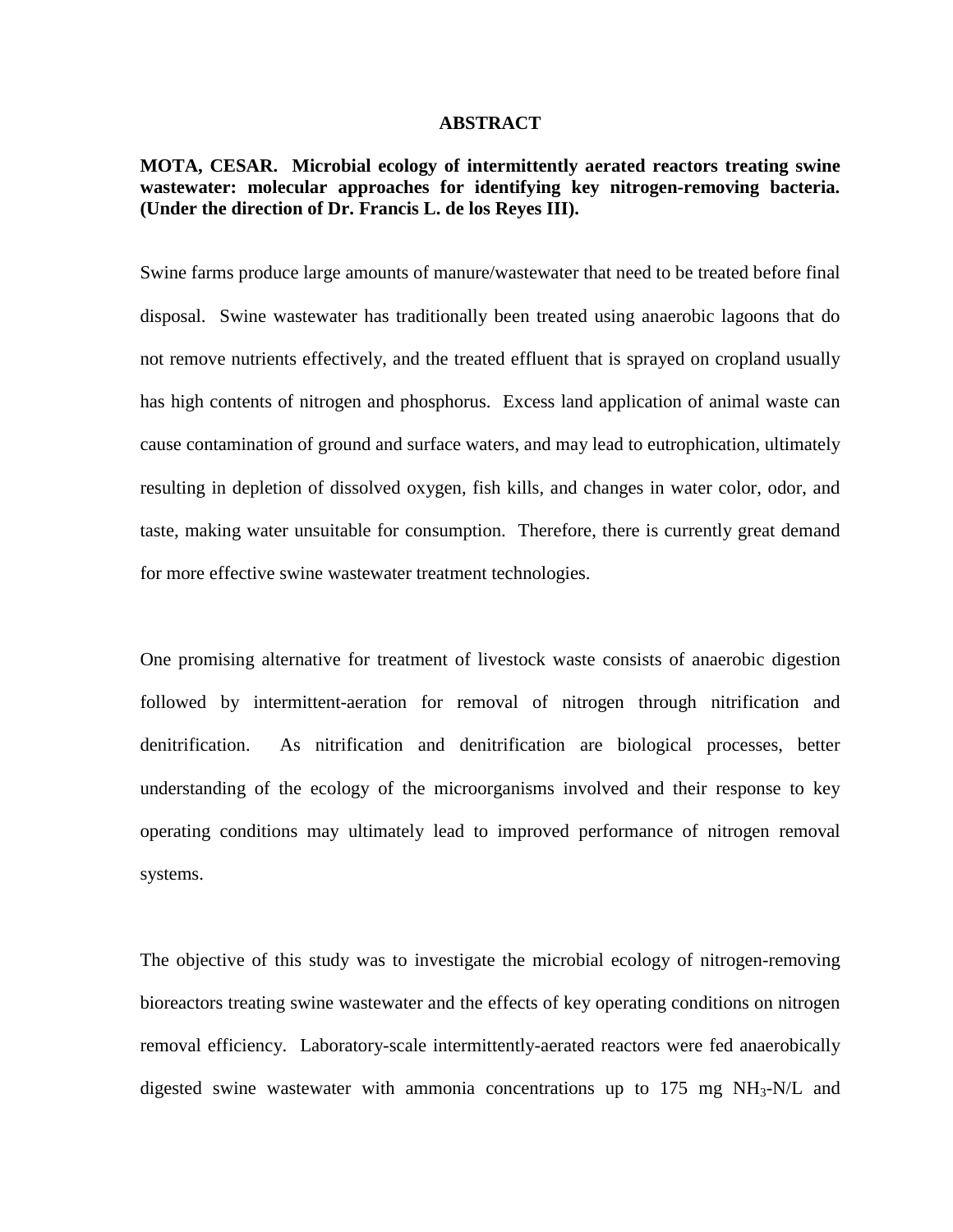operated with different aeration to non-aeration (ANA) time ratios. Changes in the fractions of ammonia-oxidizing bacteria (AOB) and nitrite-oxidizing bacteria (NOB) were monitored using 16S rRNA- and amoA-based molecular approaches. *Nitrosomonas/Nitrosococcus mobilis* were the dominant AOB and *Nitrospira* were the dominant NOB in all reactors. *Nitrosomonas* sp. Nm107 was detected in all reactors, regardless of the reactor's performance. Close relatives of *Nitrosomonas europaea, Nitrosomonas* sp. ENI-11, and *Nitrosospira multiformis* were occasionally detected in all reactors. NOB were more sensitive than AOB to long anoxic periods, resulting in nitrite accumulation and lower total NOB rRNA levels. Anoxic periods of 4 h resulted in partial nitrification, followed by denitrification via nitrite, suggesting that efficient nitrogen removal can be achieved at lower operational costs due to savings related to lower oxygen and organic matter system requirements.

The difficulty in identifying active denitrifying bacteria motivated the conception of an innovative approach for identifying bacteria based on functional genes and subsequent sorting of labeled cells for proper phylogenetic identification through the use of 16S rRNA fingerprinting techniques. mRNA fluorescent in situ hybridization (FISH) was performed using tyramide signal amplification (TSA) and horse radish peroxidase (HRP)-labeled oligonucleotide probes targeting transcripts of *nirS*, the gene that codes cytochromecontaining nitrite reductase, an important enzyme that catalyzes the reduction of nitrite to nitric oxide. For the first time, the simultaneous *in situ* detection of all three groups of bacteria involved in nitrogen removal from wastewater (denitrifying, ammonia-oxidizing, and nitrite-oxidizing bacteria) was possible using the method developed in this research. Our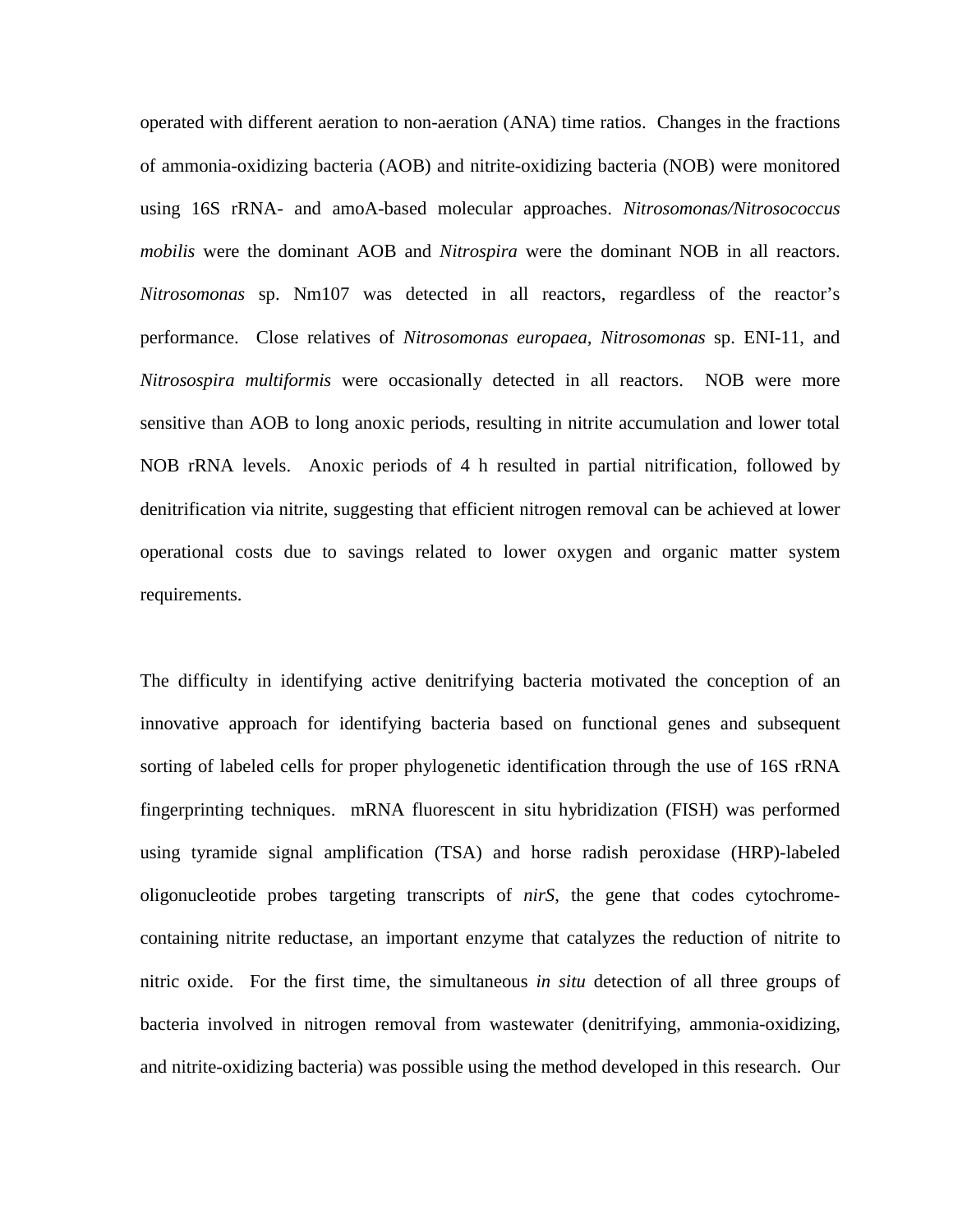results revealed close spatial relations among all three groups of bacteria targeted. A number of bacterial colonies hybridized with both *nirS* mRNA and the 16S RNA of ammonia oxidizing bacteria, suggesting that members of AOB might possess and express *nirS* genes in addition to the already known *nirK* genes present in some AOB such as *Nitrosomonas europaea*.

Labeled nitrite reducers were sorted from the background microbial community using flow cytometry (FCM) for subsequent phylogenetic analysis based on 16S rRNA genes. Results suggest that the dominant *in situ* nitrite reducers were closely related to *Acidovorax* BSB421. The molecular approach developed in this research has great potential to unravel the longstanding question of which environmental processes are attributed to which microorganisms in natural and engineered habitats.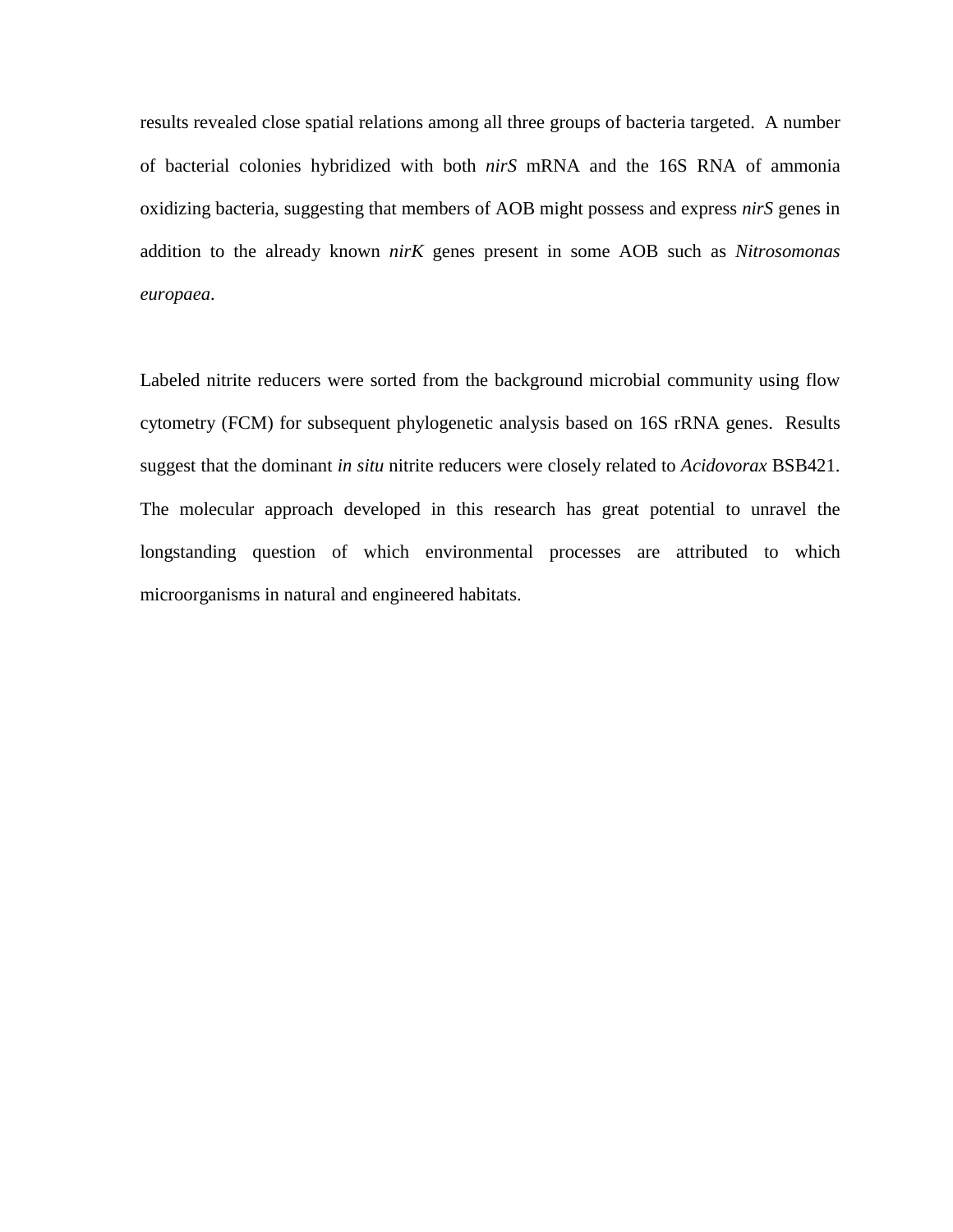## **MICROBIAL ECOLOGY OF INTERMITTENTLY AERATED REACTORS TREATING SWINE WASTEWATER: MOLECULAR APPROACHES FOR IDENTIFYING KEY NITROGEN-REMOVING BACTERIA**

by

## **CESAR MOTA**

A dissertation submitted to the Graduate Faculty of North Carolina State University in partial fulfillment of the requirements for the Degree of Doctor of Philosophy

## **CIVIL ENGINEERING**

Raleigh

2006

**Approved by:** 

\_\_\_\_\_\_\_\_\_\_\_\_\_\_\_\_\_\_\_\_\_\_\_\_\_\_ \_\_\_\_\_\_\_\_\_\_\_\_\_\_\_\_\_\_\_\_\_\_\_\_\_\_

\_\_\_\_\_\_\_\_\_\_\_\_\_\_\_\_\_\_\_\_\_\_\_\_\_\_ \_\_\_\_\_\_\_\_\_\_\_\_\_\_\_\_\_\_\_\_\_\_\_\_\_\_

Francis L. de los Reyes Morton Barlaz (Chair of Advisory Committee) (Advisory Committee)

Michael Hyman Detlef Knappe (Advisory Committee) (Advisory Committee)

 Jiayang Cheng (Advisory Committee)

\_\_\_\_\_\_\_\_\_\_\_\_\_\_\_\_\_\_\_\_\_\_\_\_\_\_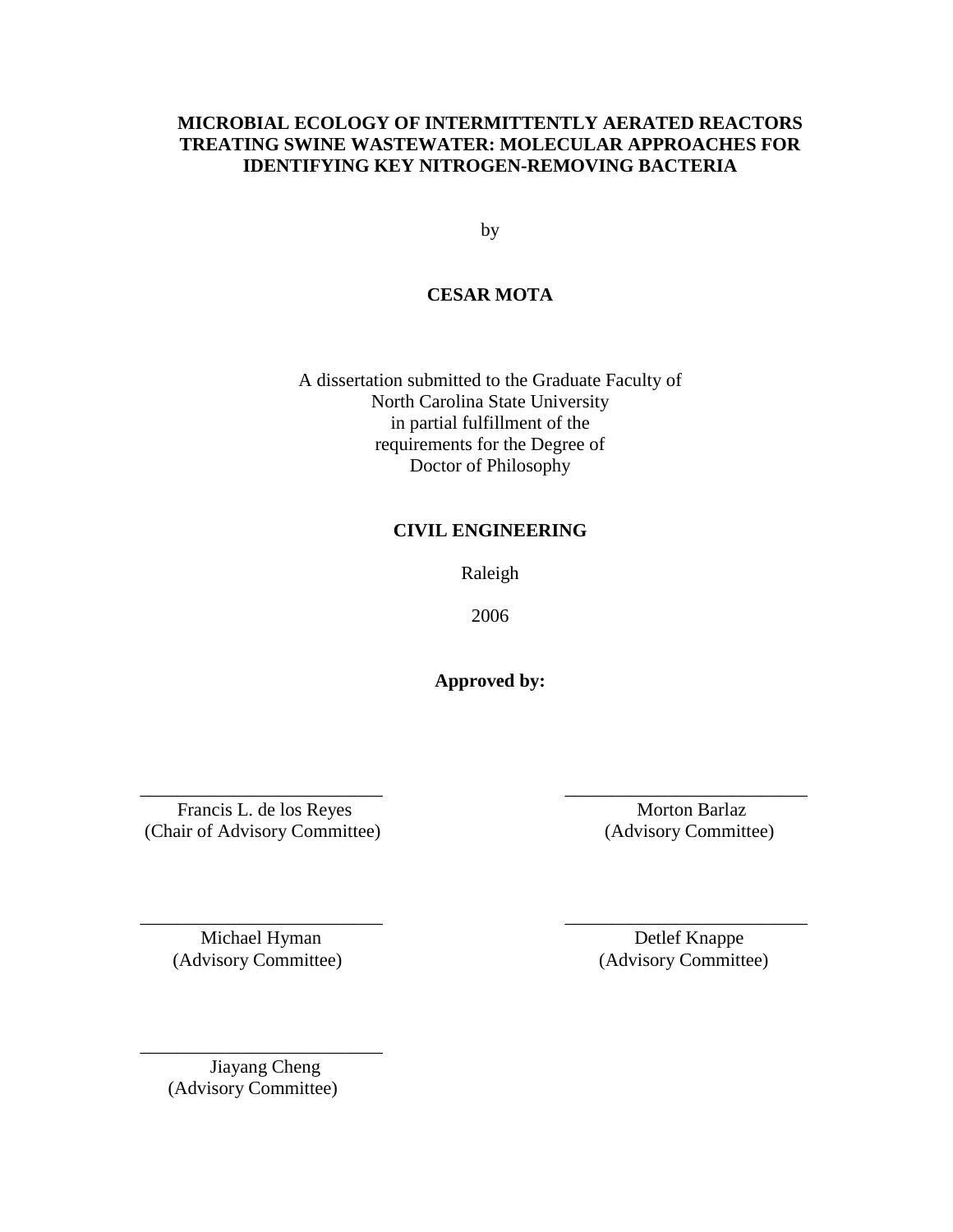## **DEDICATION**

I dedicate this work to Gisela, for her unconditional love, patience and encouragement.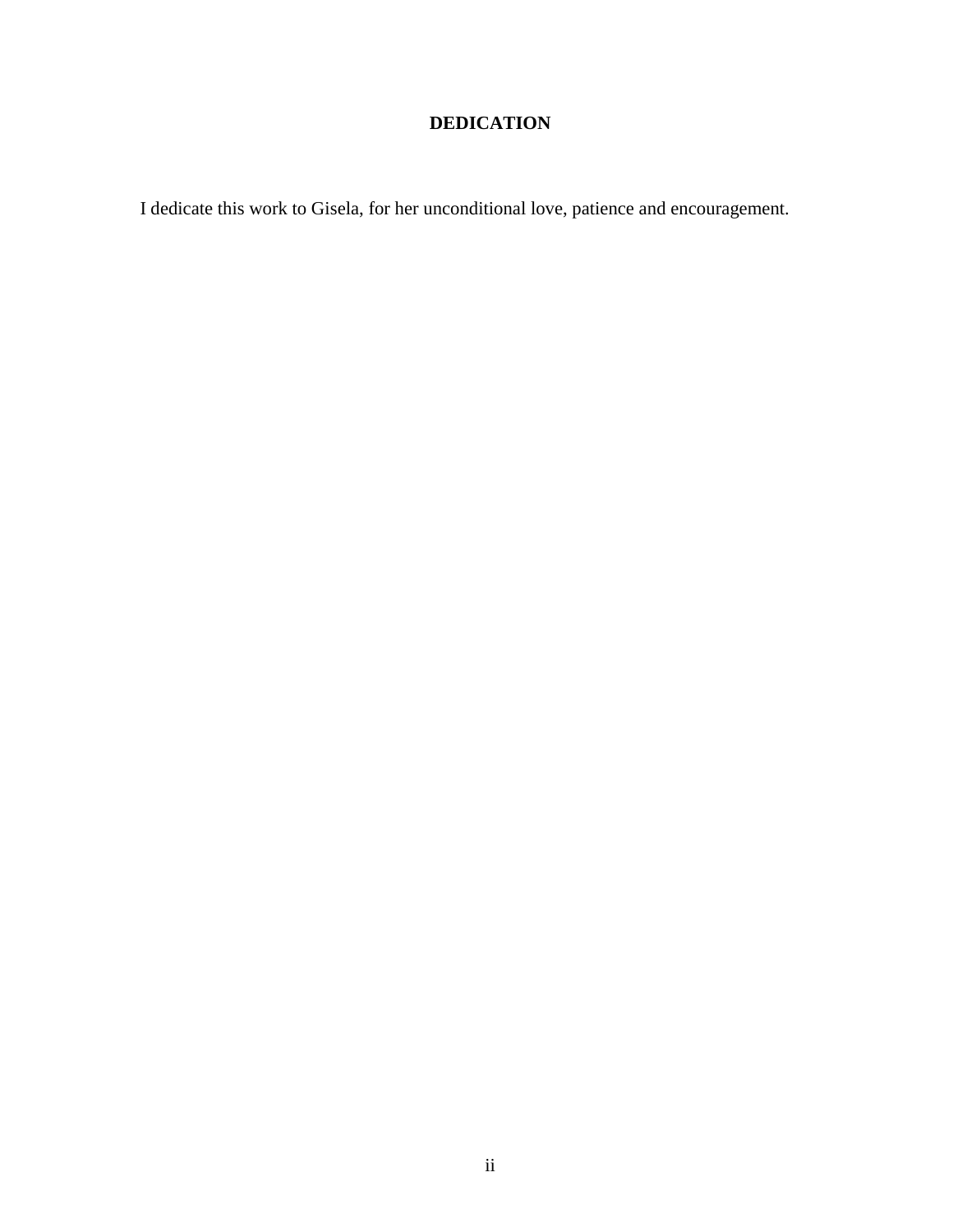#### **BIOGRAPHY**

Cesar Mota received his Bachelor's degree in Civil Engineering from the Federal University of Ceará, Brazil in 1998, and worked for a consulting company in Ceará on the design and implementation of water supply and wastewater treatment projects. Cesar joined the Environmental Engineering program at the University of Nevada Las Vegas, where he finished his Master of Science degree in 2001. He joined Dr. Francis de los Reyes' research group at North Carolina State University in 2002 to work on his doctoral degree studying the microbial ecology of nitrifying and denitrifying bacteria in intermittently-aerated reactors.

Cesar Mota's research interests encompass projects for the development of innovative water quality engineering processes. Specific areas of research include identification of key microorganisms in biodegradation systems based on their genetic characteristics and catabolic activity, determination of critical operating conditions affecting microbial growth and activity for optimization of biodegradation systems, and the use of cell-free enzymes embedded in membrane systems for waste treatment.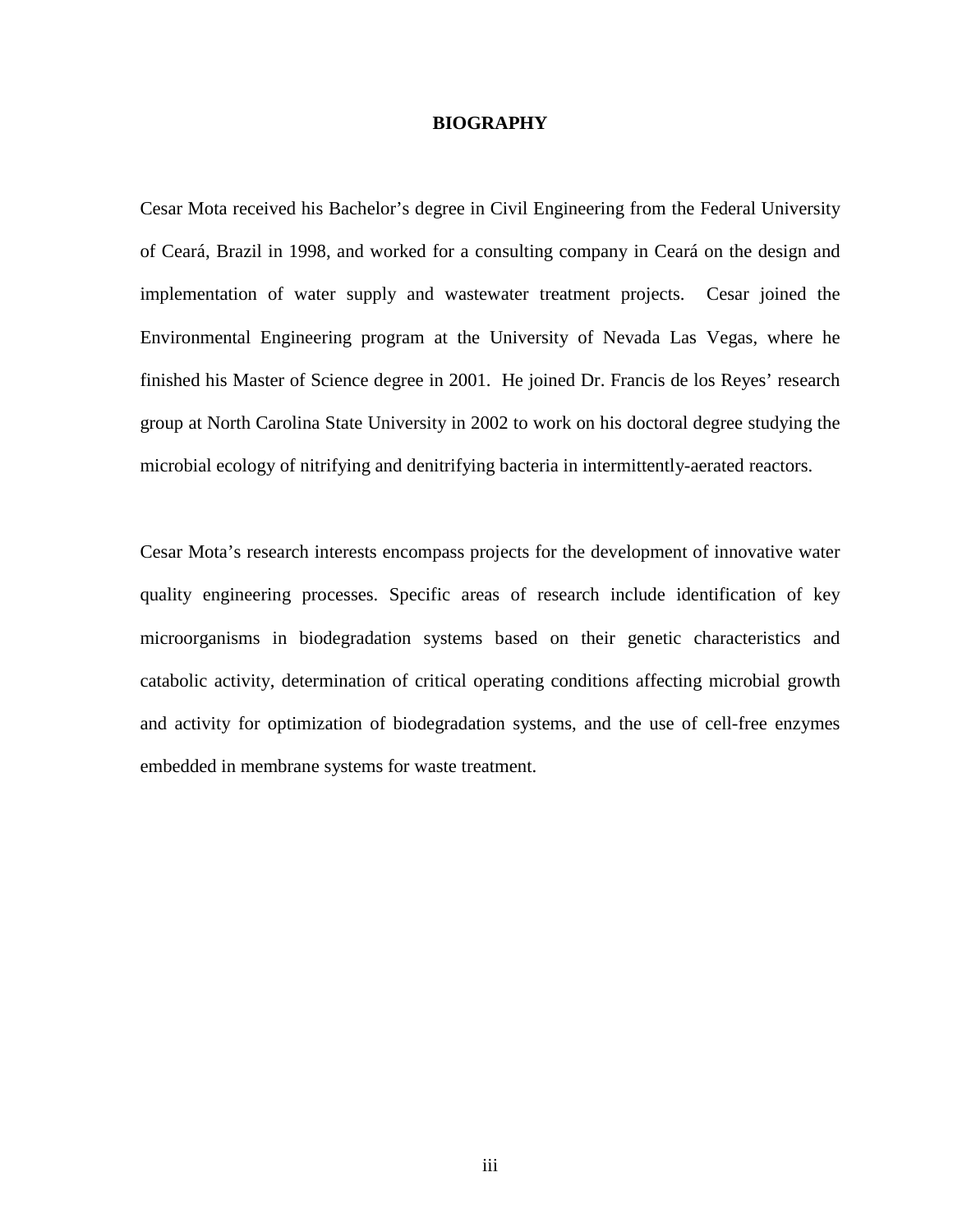#### **ACKNOWLEDGEMENTS**

I would like to thank the United States Department of Agriculture and the National Science Foundation for funding this research. I would also like to thank North Carolina State University for institutional support and for sponsoring my studies through the Graduate Student Support Plan.

I cannot overstate my gratitude to my advisor, Dr. Francis de los Reyes III. He constantly offered good ideas and sound advice on all aspects of this research. He also has shared great little tips on good presentation and teaching techniques, suggestions on reading material, and even good advice on how to improve my bowling technique and scores. All these suggestions have proven to be very useful in many professional and personal aspects of my life (not particularly the bowling tips though). I give special thanks to all Professors serving on my committee, Dr. Morton Barlaz, Dr. Michael Hyman, Dr. Detlef Knappe, and Dr. Jay Cheng, for reviewing this dissertation, suggesting improvements to my research, and for writing strong recommendation letters to my potential employers.

I wish to thank my colleagues at NCSU and all friends, wherever they are, for the caring and indispensable emotional support they provide, as well as for all the delicious smoked, baked, grilled, or fried meals and cold beer we have shared.

I am grateful to my entire extended family and close friends for always providing a loving environment for me. Special thanks go to my grandmothers Lucy Belchior and Angela Mota, grandfather Luciano Mota, aunt Mirian Belchior, cousins Danilo Miranda, Alberto Maia, and Alessandra Queiroz, and friends Rodrigo Neiva and Andre Santos.

Finally, and most importantly, I wish to thank my parents, Cesar Mota and Lucia Mota, my siblings Luciana Mota and Rubens Mota, and my fiancée, Gisela Zapata. Their love and encouragement made this work possible.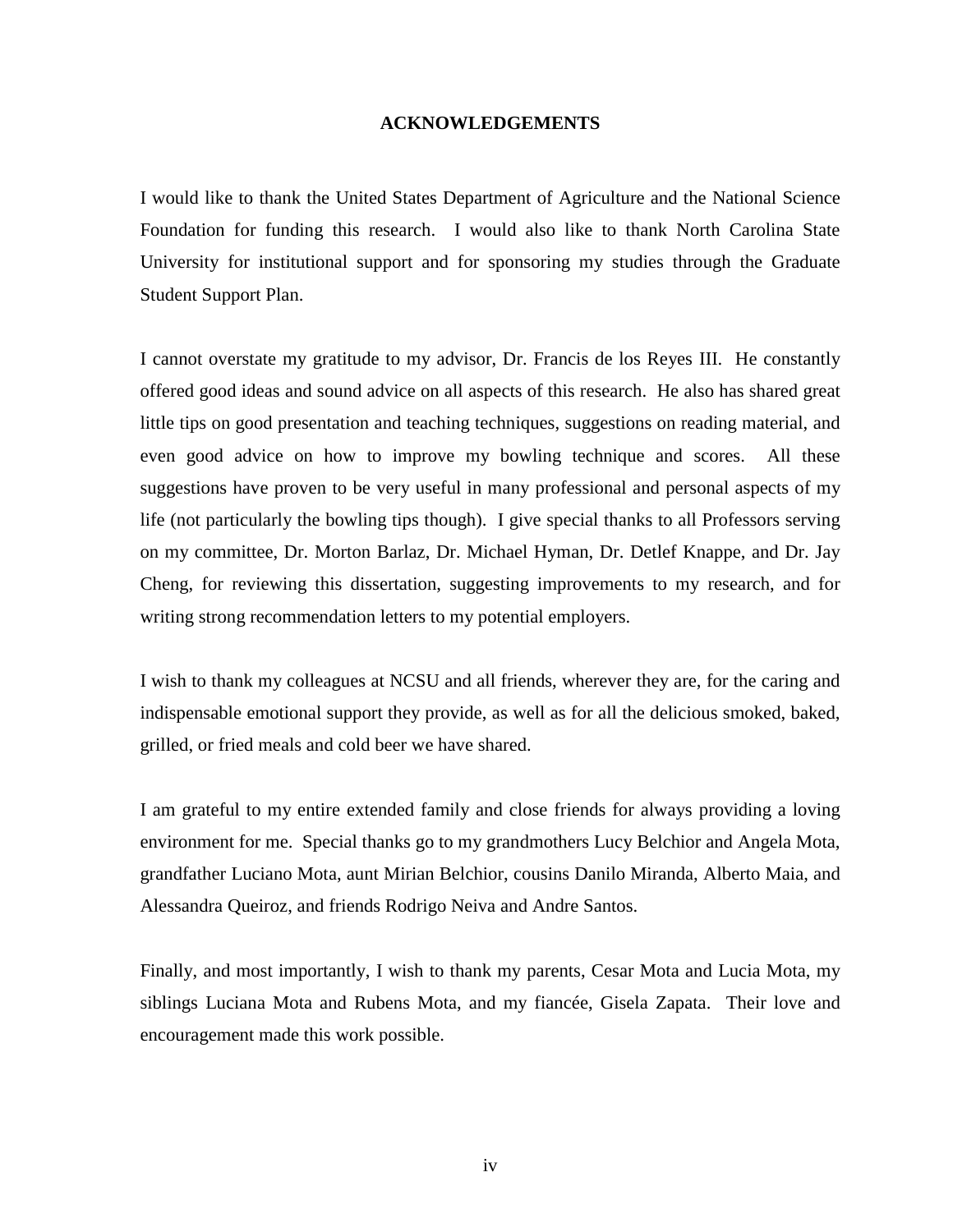## **TABLE OF CONTENTS**

## Chapter 1. HIGH LEVELS OF NITRIFYING BACTERIA IN INTERMITTENTLY-AERATED REACTORS TREATING HIGH AMMONIA WASTEWATER

| 28 |
|----|
|    |

## Chapter 2. EFFECTS OF AERATION CYCLES ON NITRIFYING BACTERIAL POPULATIONS AND NITROGEN REMOVAL IN INTERMITTENTLY-**AERATED REACTORS**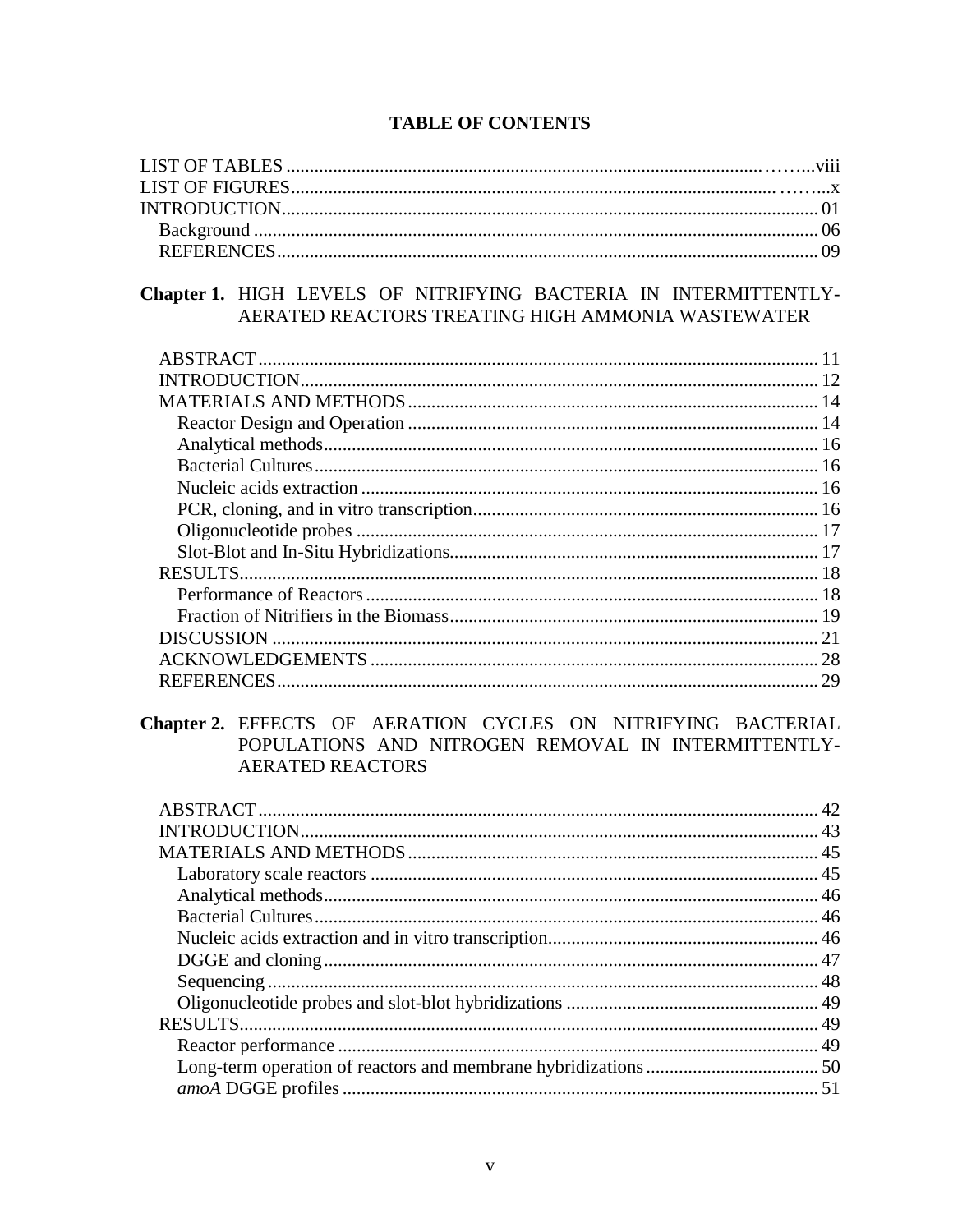## Chapter 3. IN SITU DETECTION OF ACTIVE NITRITE REDUCERS IN ACTIVATED SLUDGE USING mRNA FISH

## Chapter 4. mRNA FISH AND FLOW CYTOMETRY FOR THE PHYLOGENETIC IDENTIFICATION OF BACTERIAL CELLS SORTED BASED ON ACTIVITY OF FUNCTIONAL GENES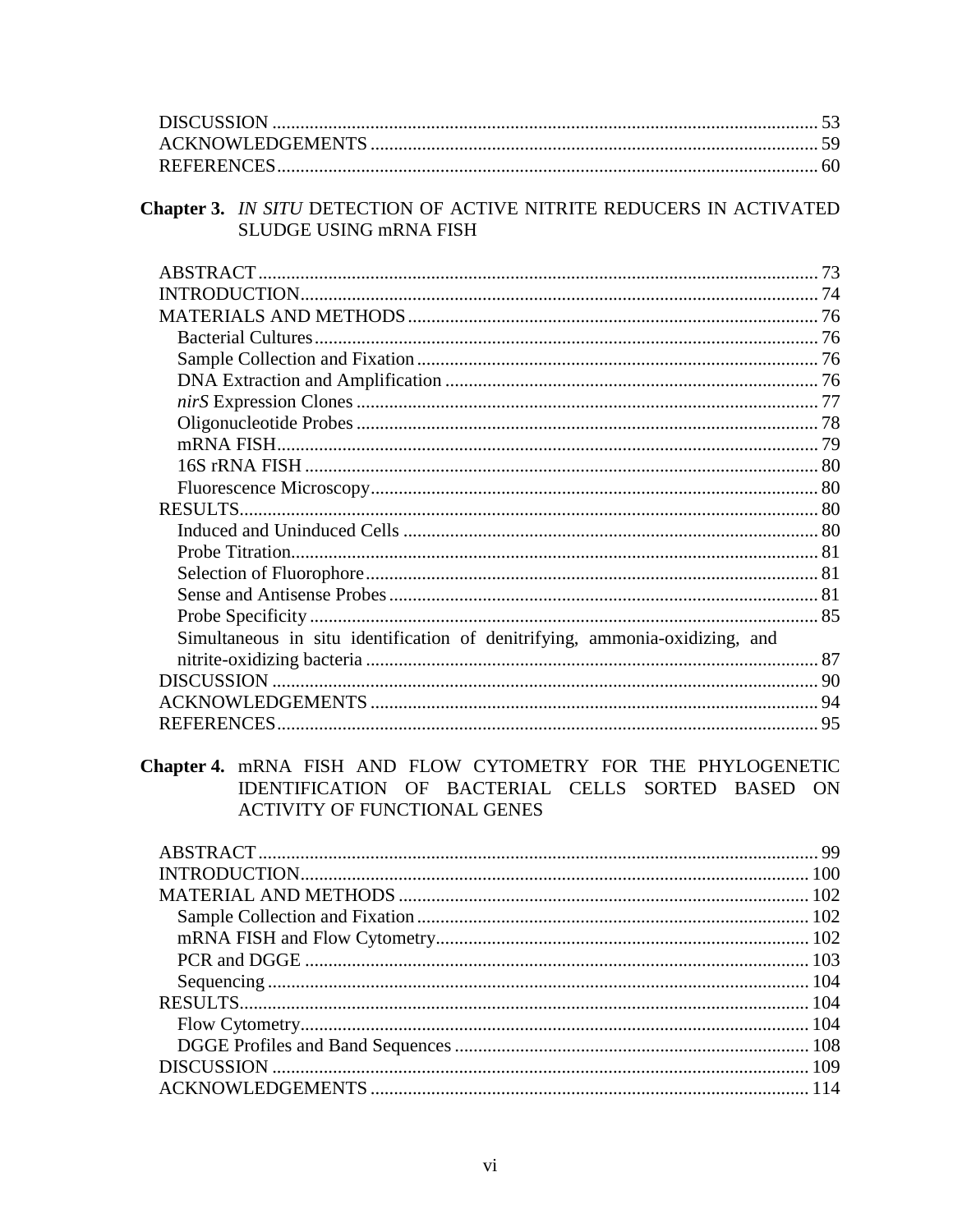| <b>Chapter 5. CONCLUSIONS AND RECOMMENDATIONS</b> |  |
|---------------------------------------------------|--|
|                                                   |  |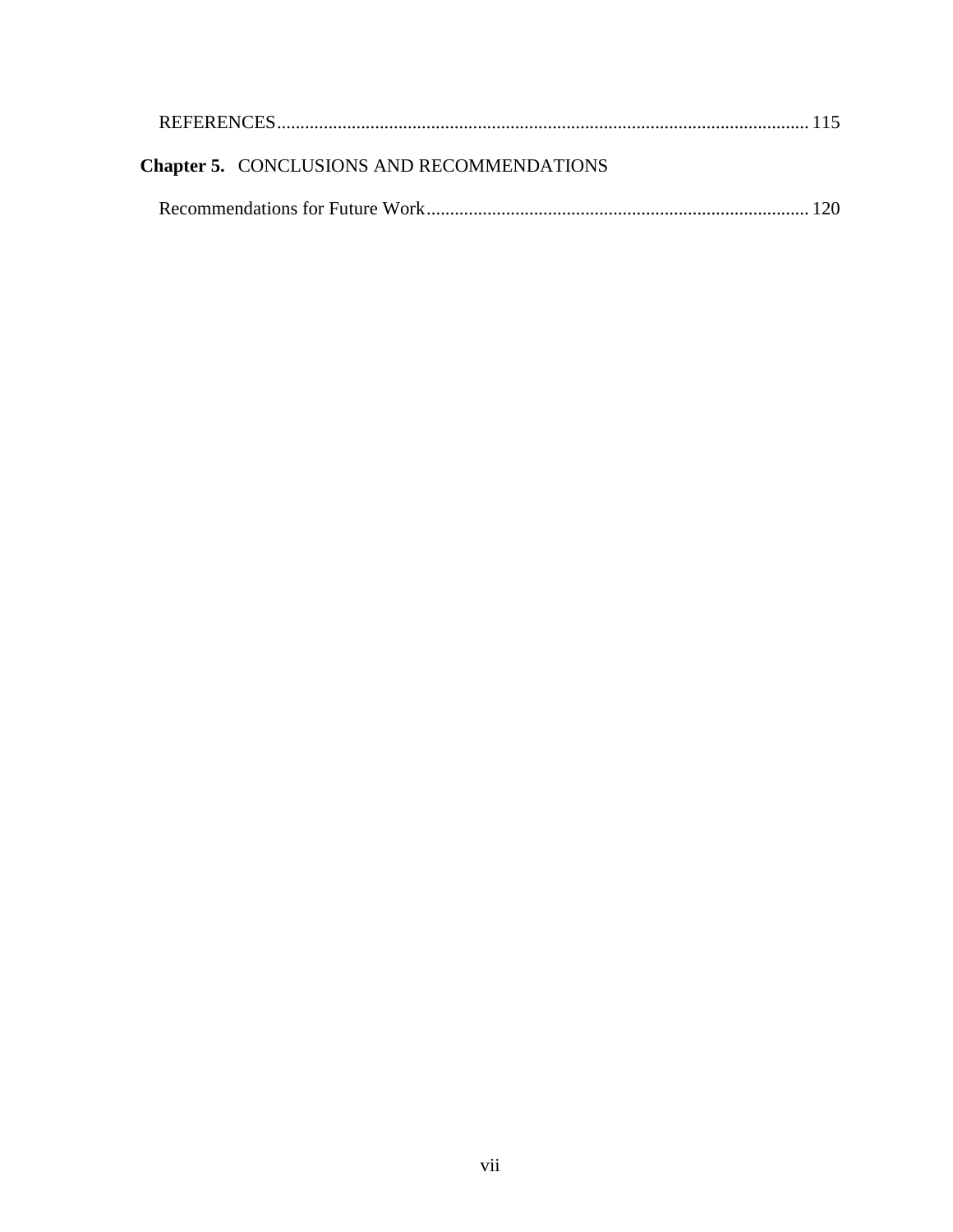# **LIST OF TABLES**

# INTRODUCTION

| Table 1. Analogy between criminal and biodegradation investigations.  05                                                                        |  |  |
|-------------------------------------------------------------------------------------------------------------------------------------------------|--|--|
| Chapter 1. HIGH LEVELS OF NITRIFYING BACTERIA IN INTERMITTENTLY-<br>AERATED REACTORS TREATING HIGH AMMONIA WASTEWATER                           |  |  |
| Table 1. Forward and reverse primers used to amplify Nitrospira moscoviensis-                                                                   |  |  |
|                                                                                                                                                 |  |  |
| Table 3. Average concentrations in the influent wastewater. (Standard                                                                           |  |  |
| Table 4. Average effluent concentrations and removal efficiencies for reactor                                                                   |  |  |
| Table 5. Average effluent concentrations and removal efficiencies for reactor                                                                   |  |  |
| Chapter 2. EFFECTS OF AERATION CYCLES ON NITRIFYING BACTERIAL<br>POPULATIONS AND NITROGEN REMOVAL IN INTERMITTENTLY-<br><b>AERATED REACTORS</b> |  |  |
|                                                                                                                                                 |  |  |
| Table 2. Summary of data for nitrogen and DO profiles during aeration cycles 67                                                                 |  |  |
| Table 3. Mean effluent concentrations of nitrogen species during aeration                                                                       |  |  |
| Table 4. Mean fraction of nitrifying bacteria measured with slot-blot                                                                           |  |  |
| Table 5. Nearest GenBank relatives of amoA gene fragments retrieved in this                                                                     |  |  |
| Chapter 3. In situ detection of active nitrite reducers in activated sludge using mRNA FISH                                                     |  |  |
|                                                                                                                                                 |  |  |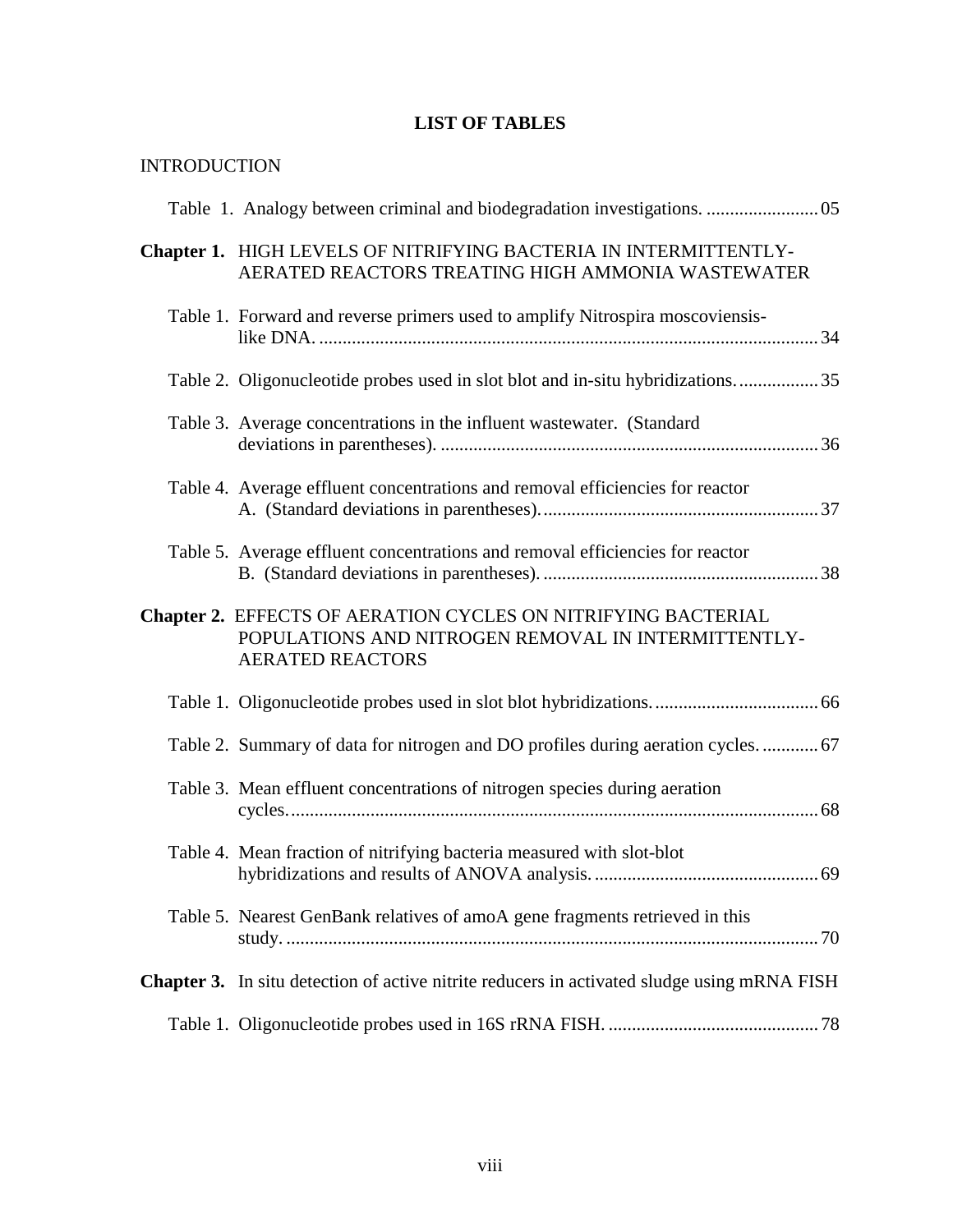## **Chapter 4.** mRNA FISH AND FLOW CYTOMETRY FOR THE PHYLOGENETIC IDENTIFICATION OF BACTERIAL CELLS SORTED BASED ON ACTIVITY OF FUNCTIONAL GENES

| Table 1. Nearest GenBank relatives of 16S rRNA gene fragments retrieved in |  |
|----------------------------------------------------------------------------|--|
|                                                                            |  |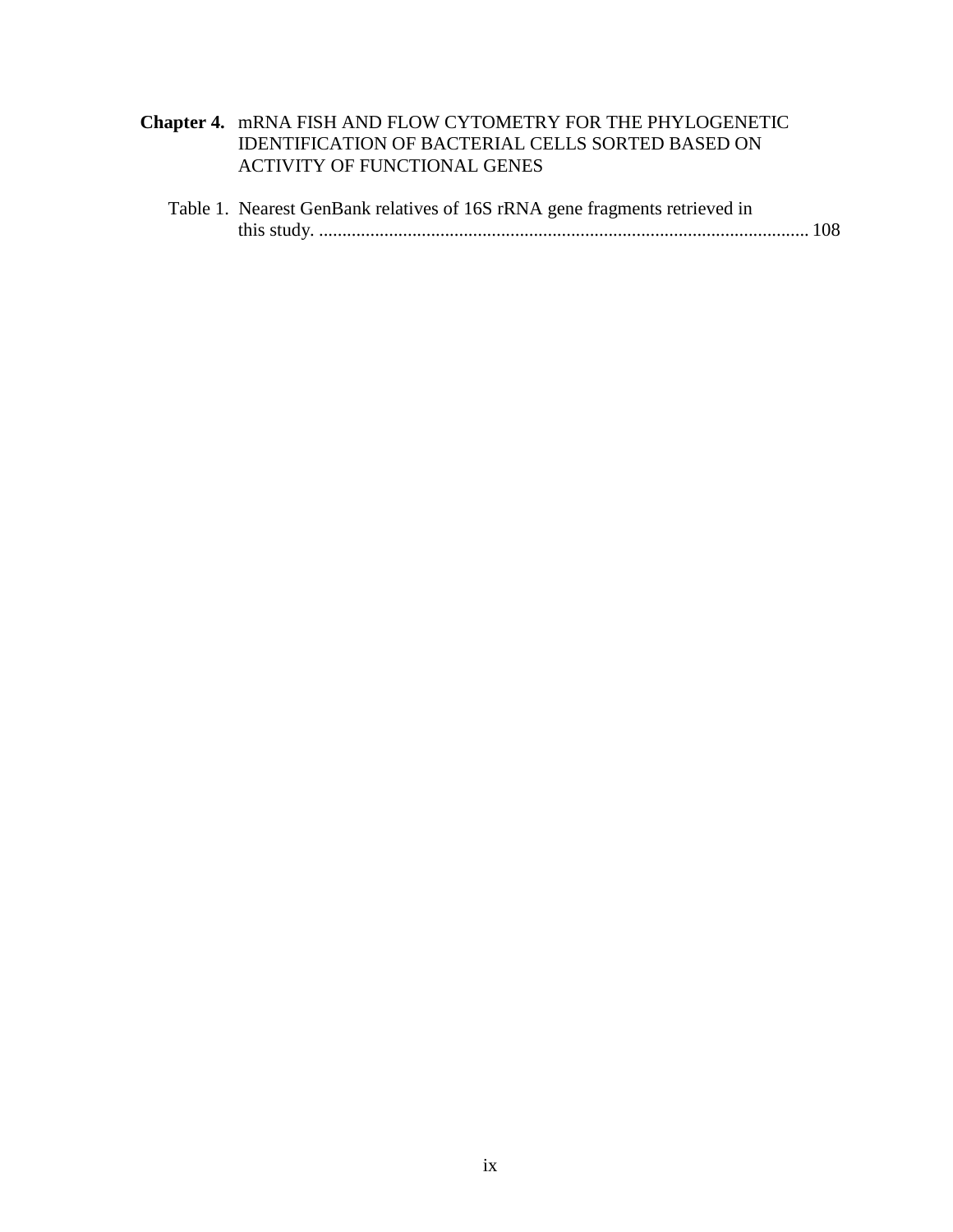# **LIST OF FIGURES**

| Chapter 1. HIGH LEVELS OF NITRIFYING BACTERIA IN INTERMITTENTLY-<br>AERATED REACTORS TREATING HIGH AMMONIA WASTEWATER                                                                                                  |
|------------------------------------------------------------------------------------------------------------------------------------------------------------------------------------------------------------------------|
| Figure 1. Diagram of operational conditions showing changes in influent                                                                                                                                                |
| Figure 2. a) Average fractions of total $\beta$ -AOB, Nitrosomonas and Nitrosospira;<br>b) average fractions of Nitrospira and Nitrobacter for reactor A (stages                                                       |
| Figure 3. a) Average fractions of total $\beta$ -AOB, Nitrosomonas and Nitrosospira;<br>b) average fractions of Nitrospira and Nitrobacter for reactor B (stages                                                       |
| Chapter 2. EFFECTS OF AERATION CYCLES ON NITRIFYING BACTERIAL<br>POPULATIONS AND NITROGEN REMOVAL IN INTERMITTENTLY-<br><b>AERATED REACTORS</b>                                                                        |
| Figure 1. Comparison of populations of ammonia oxidizing bacteria (AOB),<br>biomass fractions of AOB, and ammonia and TKN removal                                                                                      |
| Chapter 3. IN SITU DETECTION OF ACTIVE NITRITE REDUCERS IN ACTIVATED<br>SLUDGE USING mRNA FISH                                                                                                                         |
| Figure 1. Epifluorescence micrographs of hybridized cells using nirS mRNA-                                                                                                                                             |
| Figure 2. Probe specificity study using induced and uninduced expression<br>clones containing zero and two mismatches with the nirS probe                                                                              |
| Figure 3. Confocal laser scanning micrographs showing the simultaneous in<br>situ identification of nitrite reducing-, nitrite oxiding-, and ammonia-                                                                  |
| Chapter 4. mRNA FISH AND FLOW CYTOMETRY FOR THE PHYLOGENETIC<br><b>IDENTIFICATION OF BACTERIAL CELLS SORTED BASED ON</b><br><b>ACTIVITY OF FUNCTIONAL GENES</b>                                                        |
| Figure 1. Cytograms of induced nirS clones (a), uninduced nirS clones (b), and<br>activated sludge (c) hybridized with a nirS mRNA-targeted<br>oligonucleotide probe and labeled with fluorescein-tagged tyramides 106 |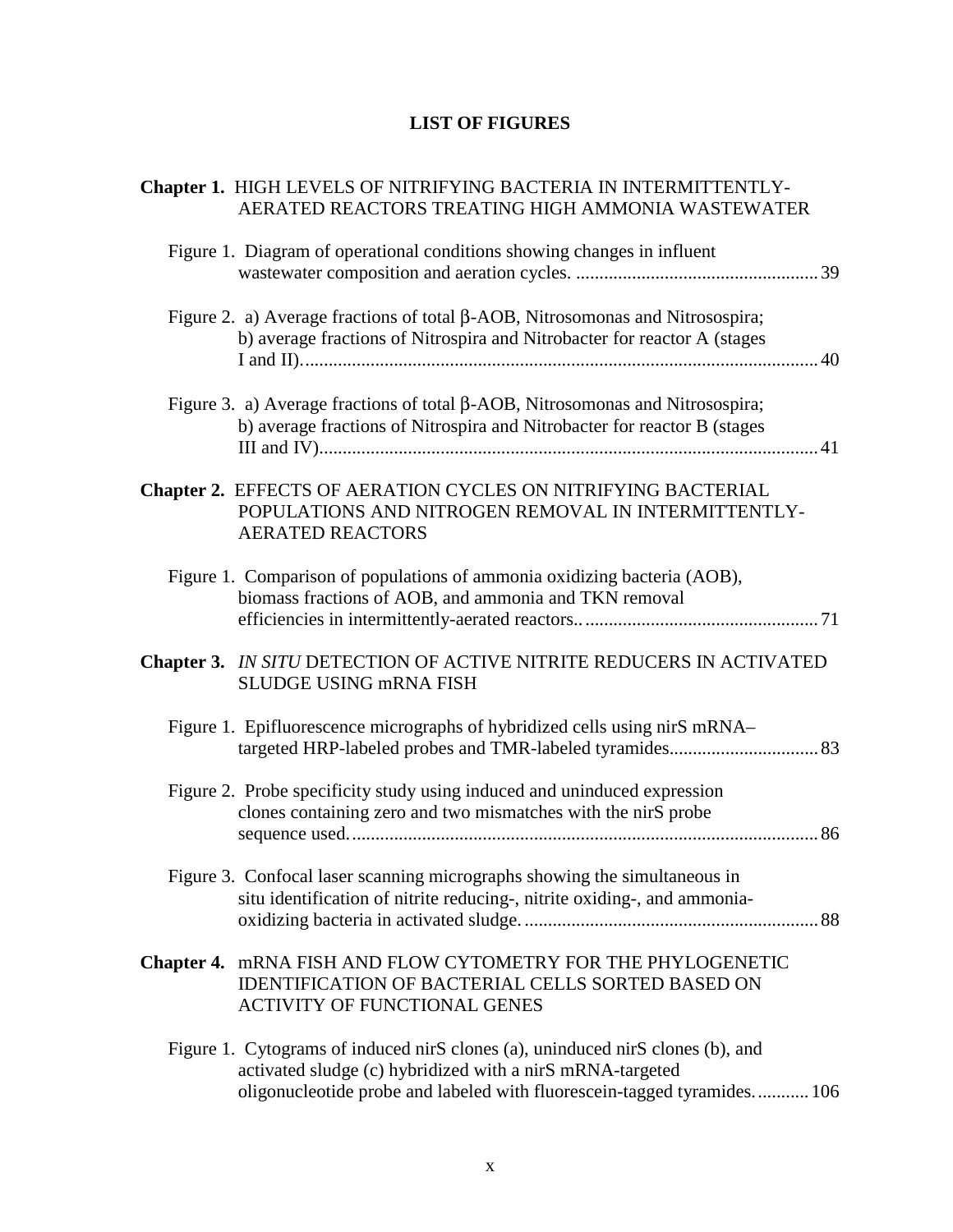| Figure 2. DGGE profiles of FCM sorted activated sludge cells based on |  |
|-----------------------------------------------------------------------|--|
|                                                                       |  |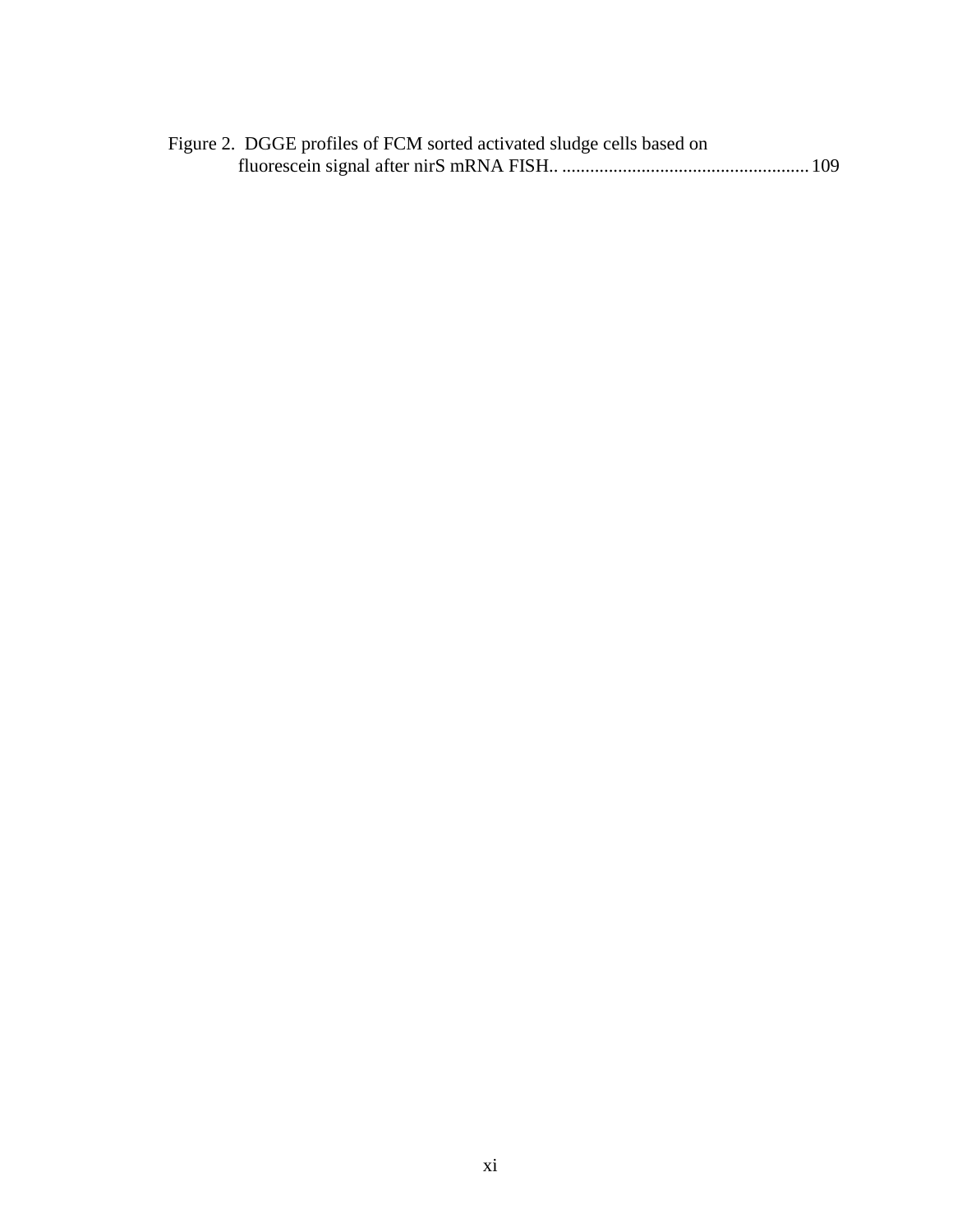#### **INTRODUCTION**

The swine industry in the state of North Carolina has grown remarkably in the last 20 years, and the state is now the second-ranked swine producer in the United States, behind Iowa. There are currently more hogs than people in the state of North Carolina (Economist, 1997). Swine farms produce large amounts of manure/wastewater that need to be treated before final disposal. Swine wastewater has traditionally been treated using anaerobic lagoons for removal of its high content of organic compounds and nutrients (nitrogen-N and phosphorus-P). Treated effluent from anaerobic lagoons is finally disposed of on spray fields. Anaerobic lagoons do not remove nutrients effectively and the treated effluent that is sprayed on crops usually has high contents of nitrogen and phosphorus. Excess application of animal waste to field sites can result in contamination of ground and surface waters. Nutrient enrichment of nutrient-sensitive ecosystems leads to eutrophication, resulting in dissolved oxygen depletion, fish kills, and changes in water color, odor, and taste, making water unsuitable for consumption. Therefore, there is great demand for more effective swine wastewater treatment technologies.

The most common method of nitrogen removal from wastewater combines nitrification, the aerobic oxidation of ammonia to nitrite and nitrate, and denitrification, the anoxic reduction of nitrate or nitrite to dinitrogen gas. Both processes are mediated by specific groups of microorganisms. During nitrification, ammonia is oxidized to nitrite by ammonia oxidizing bacteria (AOB), and nitrite is oxidized to nitrate by nitrite oxidizing bacteria (NOB). Denitrification is mostly catalyzed by a diverse group of heterotrophic bacteria. Nitrifying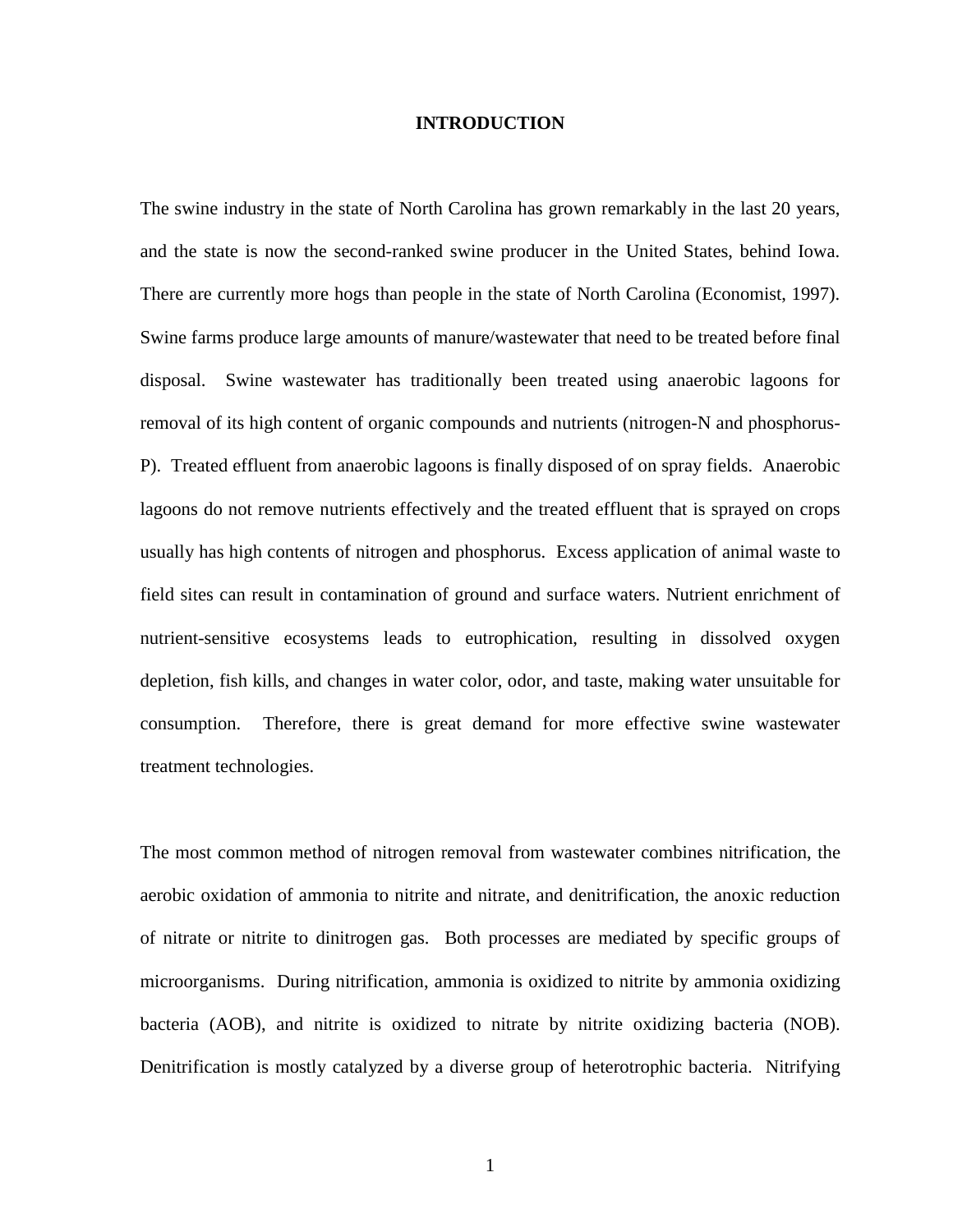bacteria (AOB and NOB) are slow growers and their number and physiological activity are considered the rate-limiting parameters for the bioconversion of nitrogen in biological wastewater treatment.

One promising alternative for treatment of livestock waste consists of anaerobic digestion for removal of most of the organic content, followed by intermittent-aeration (cyclic aeration/non aeration periods) for removal of nitrogen (Cheng and Liu 1996). Intermittently aerated (IA) reactors can provide appropriate environmental conditions to support growth of microorganisms carrying out nitrification and denitrification in a single reactor. The aeration to non-aeration (ANA) time ratio is a critical parameter in the operation of IA reactors, as it has a significant impact on the efficiency and total cost of the system. Ideally, IA reactors should be operated using the lowest ANA time ratio possible (longer non-aerated periods and short aerated periods), resulting in enhanced denitrification without compromising nitrification. IA reactors can potentially be optimized if used to perform partial nitrification, the oxidation of ammonia to nitrite, followed by denitrification via nitrite, resulting in reduced oxygen and organic substrate demands for ammonia removal and denitrification, respectively. Partial nitrification can be achieved by selecting AOB over NOB. Low dissolved oxygen has been identified as a strong selecting factor of AOB over NOB, and IA reactors with long anoxic periods (4 hrs) have been shown to effectively accumulate nitrite (Mota et al. 2005).

As nitrification and denitrification are biological processes, better understanding of the ecology of microorganisms involved and their response to key operating conditions may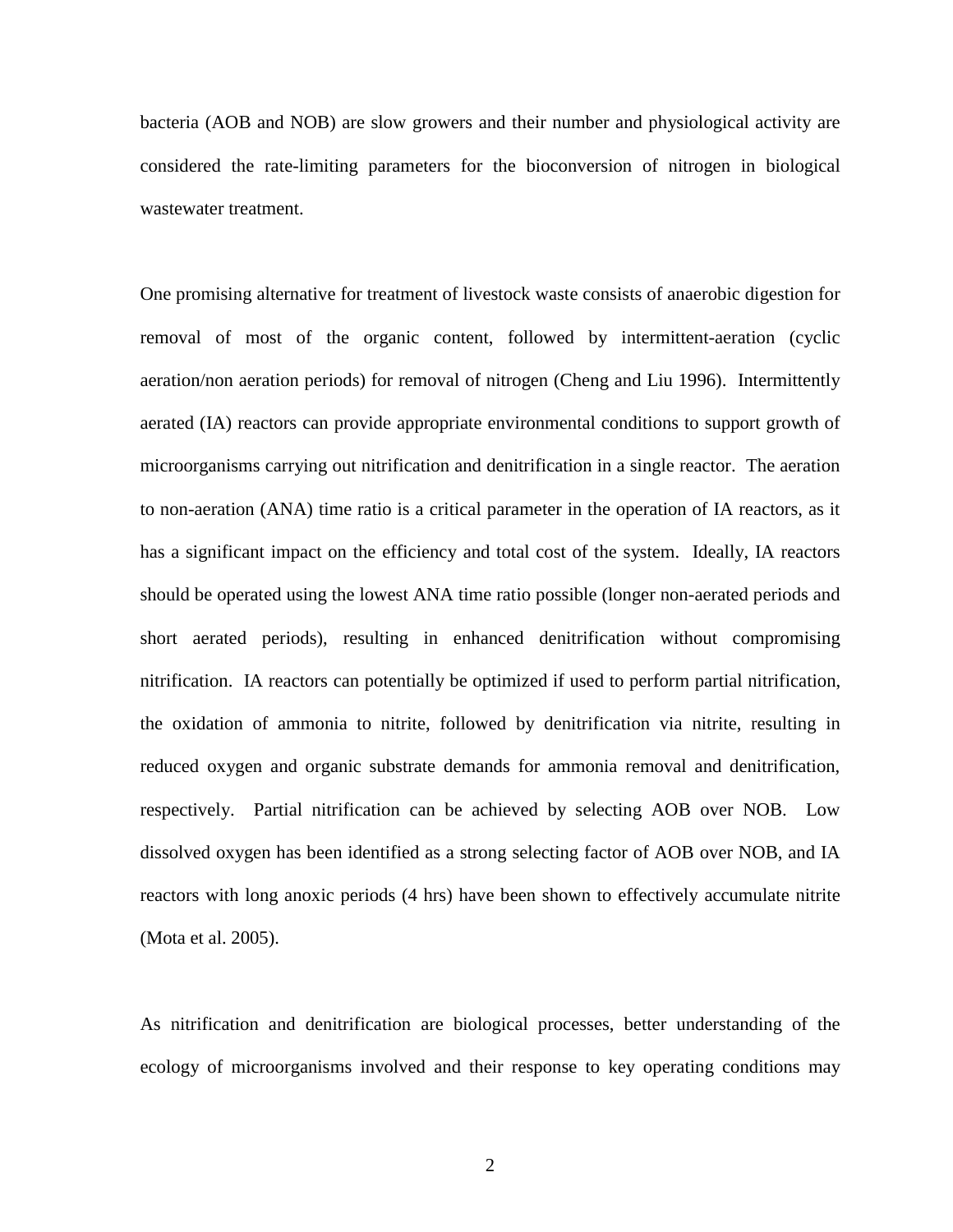ultimately lead to improved performance of nitrogen removal systems. The relatively novel use of molecular techniques to help solve environmental engineering problems is a powerful approach and has allowed studies of bacterial community populations in response to varying environmental conditions. Most investigations have been based on a phylogenetic marker such as 16S rRNA, which provides information on diversity and in some cases on functional genes. The use of molecular methods allows the identification of microorganisms without the requirement of pure culture isolation. This constitutes significant progress for microbial ecology studies as it has been estimated that only a minor proportion (about 1%) of naturally occurring microorganisms have been isolated in pure culture experiments.

During the first phase of this research, we operated IA reactors treating swine wastewater and applied molecular methods based on 16S rRNA and amoA genes to determine the effects of ANA time ratios on the fraction of nitrifiers in the biomass, on the diversity of nitrifying populations, and on nitrogen removal performance. The findings from our experiments are described in two papers: (i) Paper 1 has been published in FEMS Microbiology Ecology and is shown in Chapter 1 of this dissertation; (ii) Paper 2 has been published in Applied and Environmental Microbiology and is shown in Chapter 2.

Investigations based on 16S rRNA sequences, including those described in Chapters 1 and 2, have revealed valuable information about the diversity and biomass fractions of microorganisms involved in biodegradation systems. However, 16S rRNA sequences generally provide limited information regarding the interactions and metabolic capabilities of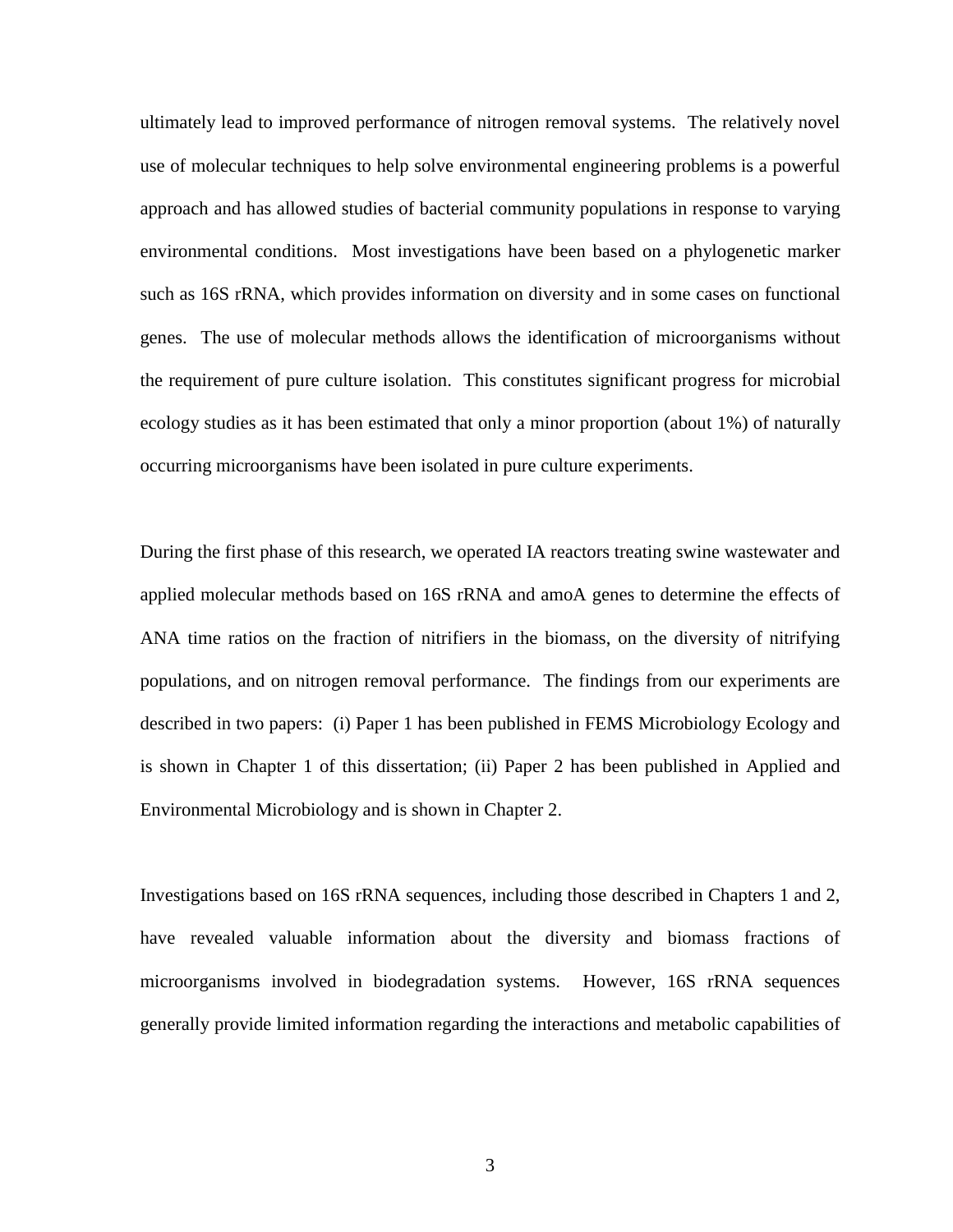the microorganisms that these sequences represent. Therefore, the following pertinent question remains largely unanswered:

*- Which functions are attributable to which organisms in natural and engineered environments?* 

Reaching the answer to that question is essential in biodegradation investigations. To better explain the importance of solving that long standing microbial ecology conundrum, a few papers have recently used analogies comparing biodegradation investigations to clinical investigations that are based on the well-known Koch's postulates to determine causality (Madsen 2006). Since criminal investigations are usually as popular as clinical investigations, based on the currently highest rated shows on American television, and to aim at originality I hereby propose an analogy between criminal investigations and biodegradation investigations (Table 1).

Denitrifying bacteria are a challenging group of microorganisms to study as they are highly diverse, phylogenetically unrelated, can grow on several different substrates and under various environmental conditions. The ability to denitrify is believed to have been acquired through gene transfer. Therefore, it is not possible to use molecular approaches based on the 16S rRNA gene to identify active denitrifying bacteria in environmental samples.

Chapters 3 and 4 describe an innovative approach developed in the course of the current research to identify metabolically active microorganisms in mixed cultures based on intracellular mRNA content of functional genes followed by proper phylogenetic identification based on 16S rRNA genes. The method developed during this research was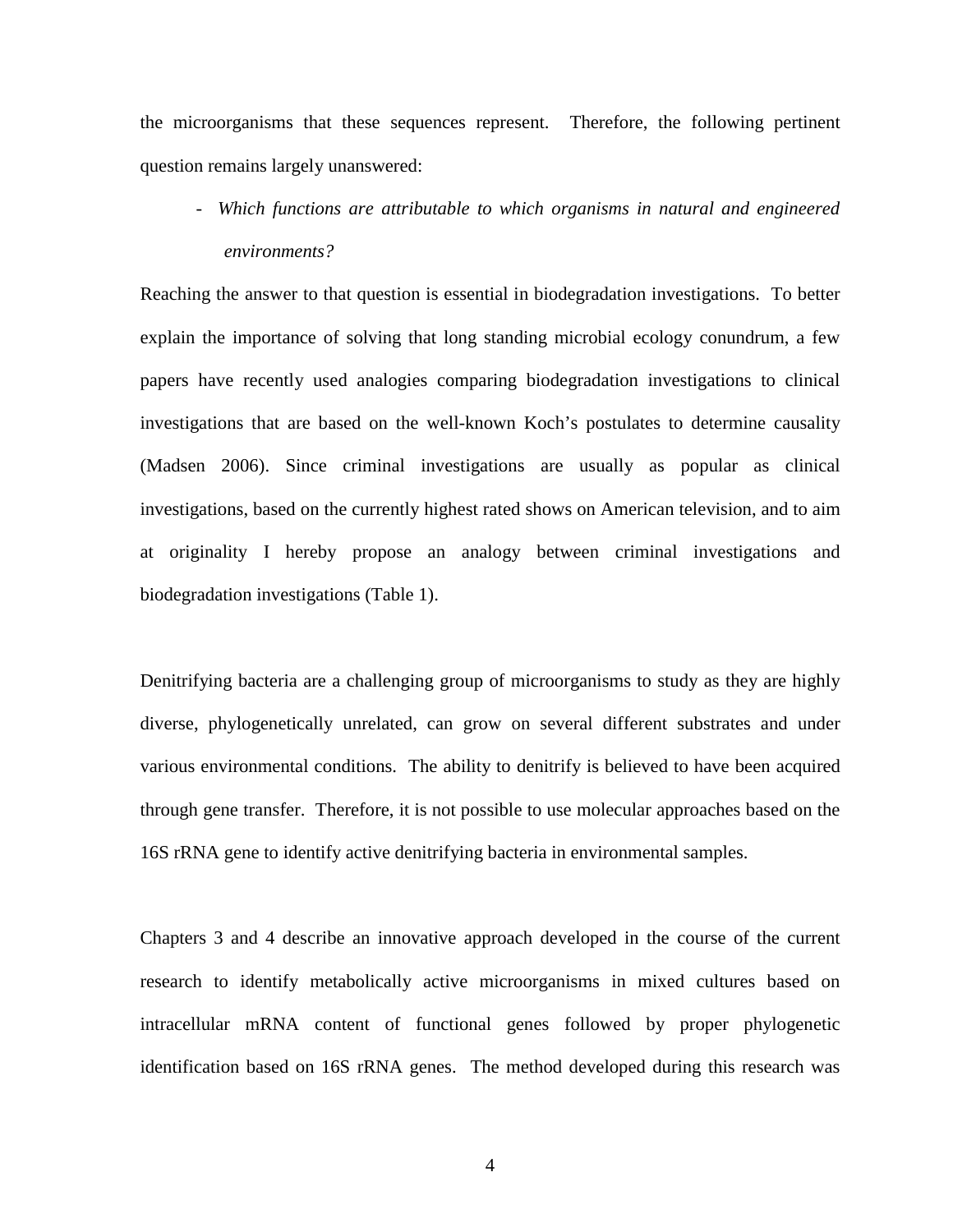applied to identify dominant denitrifying bacteria in activated sludge collected from a denitrifying tank at a full-scale wastewater treatment plant. For the first time, the simultaneous *in situ* detection of all three groups of bacteria involved in nitrogen removal from wastewater (denitrifying, ammonia-oxidizing, and nitrite-oxidizing bacteria) was possible using the developed method. Chapters 3 and 4 are being prepared as two separate papers for submission to scientific journals.

| <b>Elements</b> of an                    | <b>Criminal Investigation</b>                                                                                                                                                            | <b>Biodegradation Investigation</b>                                                                                                                                                                                                                                                                                    |
|------------------------------------------|------------------------------------------------------------------------------------------------------------------------------------------------------------------------------------------|------------------------------------------------------------------------------------------------------------------------------------------------------------------------------------------------------------------------------------------------------------------------------------------------------------------------|
| investigation                            |                                                                                                                                                                                          |                                                                                                                                                                                                                                                                                                                        |
| What would start an                      | A missing person or a body                                                                                                                                                               | A pollutant has been removed from                                                                                                                                                                                                                                                                                      |
| investigation                            |                                                                                                                                                                                          | the waste during biological treatment                                                                                                                                                                                                                                                                                  |
| Pertinent question                       | Who is guilty of the crime?                                                                                                                                                              | What microorganisms are responsible<br>for the degradation of a specific                                                                                                                                                                                                                                               |
|                                          |                                                                                                                                                                                          | pollutant during waste treatment?                                                                                                                                                                                                                                                                                      |
| Suspects                                 | Individuals present in the crime scene                                                                                                                                                   | Live microorganisms in the biomass                                                                                                                                                                                                                                                                                     |
| Eyewitnesses                             | People present in the crime scene that<br>were not involved in the crime. People<br>that saw or heard anything related to the<br>crime and therefore can be helpful<br>solving the crime | Microorganisms in the biomass that<br>are not involved in the biodegradation<br>process of interest. Not of much help<br>as they cannot say anything. In fact,<br>their presence in the biomass is what                                                                                                                |
|                                          |                                                                                                                                                                                          | makes biodegradation investigations<br>even more challenging                                                                                                                                                                                                                                                           |
| Motive                                   | War,<br>revenge,<br>money-related,<br>etc.<br>Humans can kill for mundane reasons                                                                                                        | order<br>Survival.<br>In<br>survive<br>to<br>microorganisms<br>respire.<br>need<br>to<br>respiration<br>During<br>microbial<br>transformed<br>pollutants<br>into<br>are<br>harmless compounds                                                                                                                          |
| Weapon                                   | Fire gun, knife, poison, etc.                                                                                                                                                            | Genes that code enzymes necessary<br>for the degradation of pollutants                                                                                                                                                                                                                                                 |
| Evidence<br>of<br>weapon<br>use          | The fact that a suspect was carrying a<br>gun during a crime does not necessarily<br>mean that he/she is guilty, as the gun<br>might not have been used by him/her                       | The fact that a microorganism has a<br>gene does not necessarily mean that<br>this gene was actively producing the<br>enzyme necessary for catalyzing the<br>biodegradation process of interest.                                                                                                                       |
| How to prove that a<br>weapon was used   | Perform gunpowder residue tests on the<br>suspects                                                                                                                                       | Perform gene expression analysis<br>using mRNA assays and/or stable<br>isotope enrichment of nucleic acids                                                                                                                                                                                                             |
| Consequence<br>of<br>a<br>guilty verdict | Justice has been made when guilty<br>assassins go to jail                                                                                                                                | Justice<br>should<br>made,<br>be<br>and<br>microorganisms<br>responsible<br>for<br>degradation<br>promoting<br>the<br>of<br>pollutants should be rewarded long-<br>lasting life in biodegradation systems.<br>For that, assays of inhibition studies,<br>in situ activity rates, to name a few,<br>should be performed |

Table 1. Analogy between criminal and biodegradation investigations.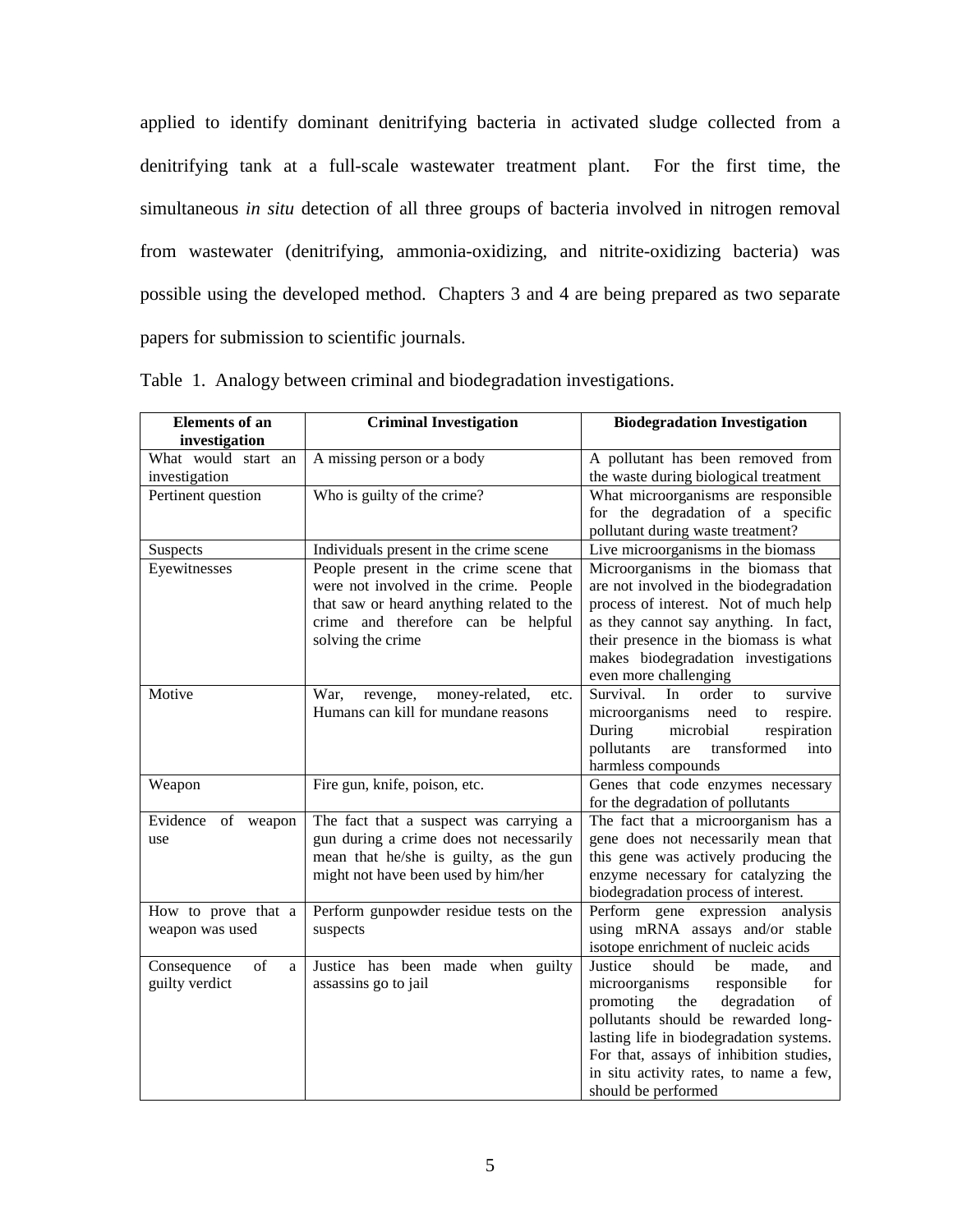Concluding remarks and suggestions for future work are combined in the final section of this dissertation.

#### **Background**

Animal agriculture in the United States is advancing at unprecedented rates (Sharpley et al., 1998). Production of hogs and pigs, broilers, turkeys, and to a lesser extent cattle have increased steadily since 1980. This production generally is occurring in more localized areas and on fewer, larger farms (Sharpley et al., 1998).

Swine farms produce large amounts of manure/wastewater which have traditionally been treated using anaerobic lagoons for removal of its high content of organic compounds and, to certain extent, nutrients (nitrogen-N and phosphorus-P). Treated effluent from anaerobic lagoons is finally disposed of on land for crop irrigation (spray fields). To reduce the potential for environmental degradation due to excessive residual soil levels of nutrients derived from swine lagoon effluents, application rates must not exceed the plant and soil buffering capacities on spray fields (Stone et al., 1998). However, production of waste from swine farms is often greater than nutrient demand by local crops. Barker and Zublena (1995) reported that several counties in North Carolina produced more nitrogen in plant-available nutrients from animal manure than needed by non-legume agronomic and forage crops. Suitable application rates for animal waste are calculated based upon anticipated crop nutrient uptake (Zublena et al., 1993). These criteria determine application rates and area needed to prevent loss of excess nutrients from the soil profile. When nutrients are applied in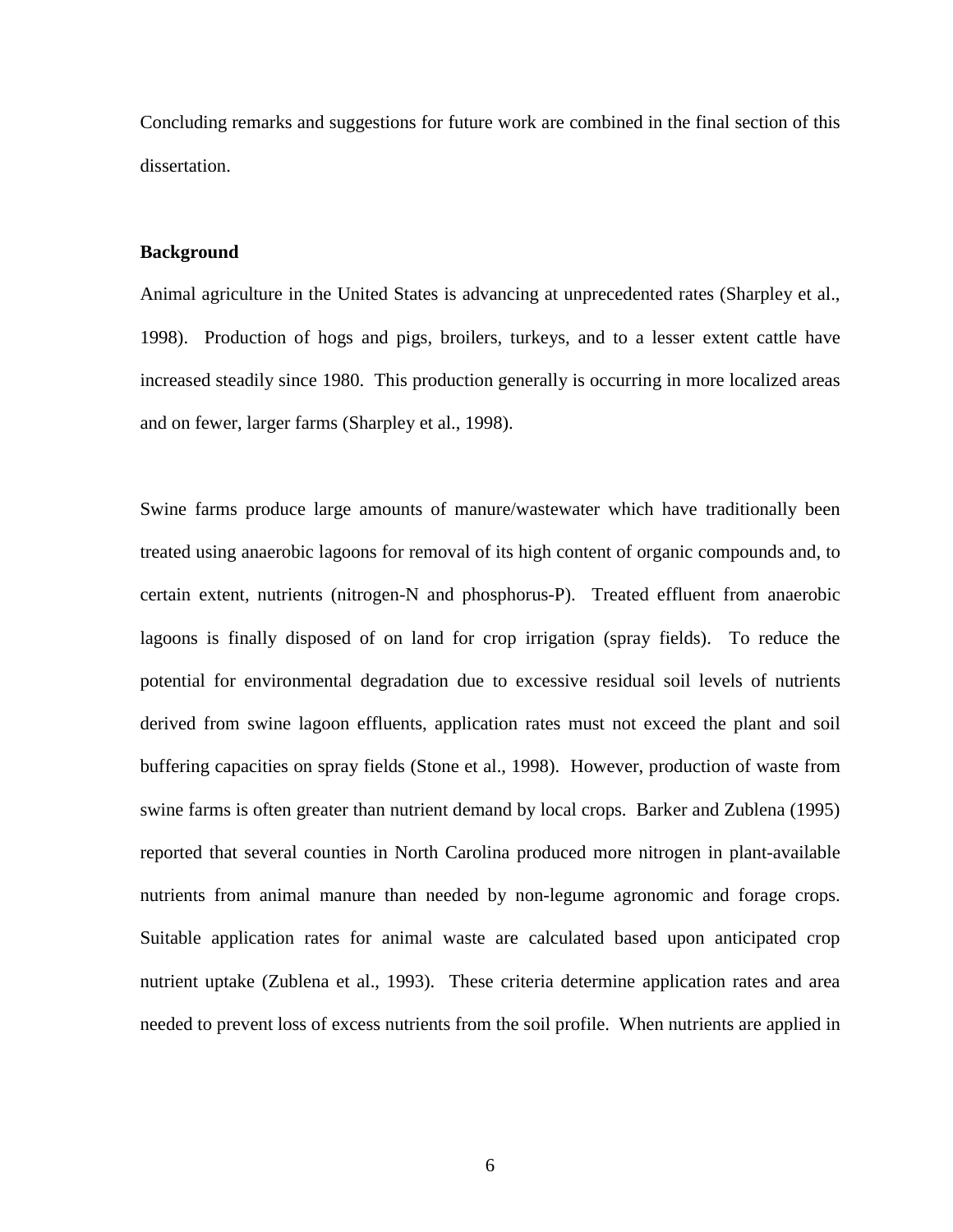excess of the crop's ability to use in a harvestable product, they may be lost to the environment.

Declines in soil, water, and air quality in many of the nation's watersheds have been linked to intensification of animal production (Aschmann et al., 1999). In these watersheds, it is difficult to fully utilize the quantity of nutrients produced, and excess application of animal waste to field sites can result in contamination of shallow groundwater. In the coastal plain region of North Carolina, non-point source pollution from agriculture has been identified as a significant problem (NC Division of Water Quality, 1996; Jacobs and Gilliam, 1985). Runoff from fields with high nutrient content can increase aquatic nutrient concentrations. Problems related to nutrient leaching to groundwater are exacerbated by high rainfall, sandy textures, and low soil organic matter levels. Nitrate contamination in groundwater is of particular concern for both health and environmental quality as groundwater is the major source of drinking water for more than 90% of rural households and 75% of cities in the USA (Goodrich et al., 1991). Nutrient enrichment of nutrient-sensitive ecosystems leads to eutrophication and has been linked to Pfiesteria outbreaks in North Carolina coastal waters (Burkholder et al., 1997). Other negative effects of eutrophication include dissolved oxygen depletion, fish kills, and changes in water color, odor, and taste, making the water unsuitable for consumption.

The United States Environmental Protection Agency (EPA) has passed a rule in mid-December 2002 in the Federal Register recognizing concentrated animal feeding operations (CAFO, animal farms with more than 1000 animal units) as point source discharges. An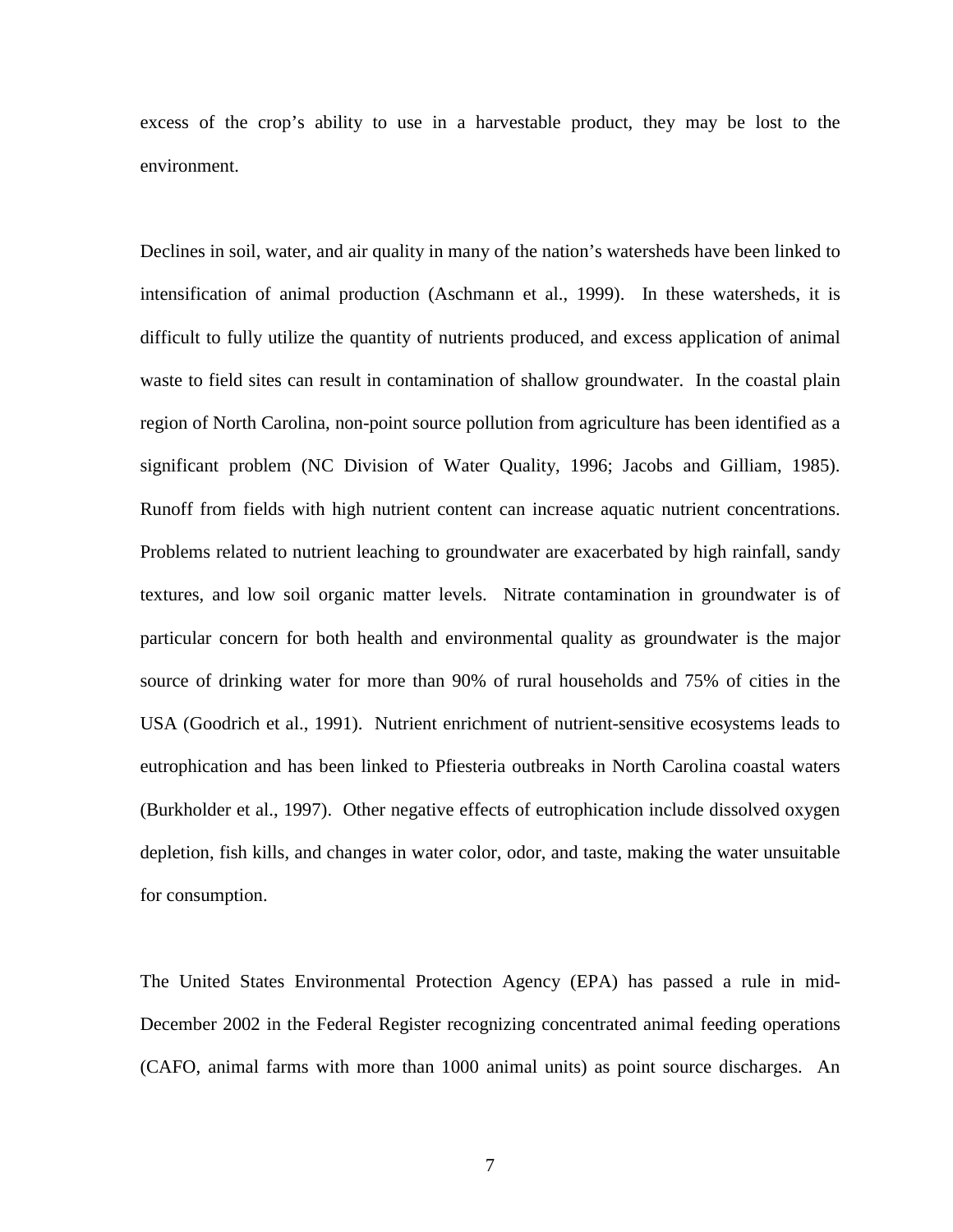estimated 15,500 livestock operations nationwide will be required to apply for a clean water permit under EPA (Christen, 2003). The rule requires CAFOs to develop comprehensive nutrient management plans that set limits on how much animal manure can be applied as fertilizer on farm fields. CAFOs also must file annual reports with state permitting authorities on progress in implementing the plan. The new rule also allows the continued use of open-air lagoons for storing manure and sprayfield systems for disposing waste, although North Carolina and other states have banned such systems on new farms because of previous spills and leaks that contaminated ground and surface waters (Christen, 2003).

The environmental impacts from using anaerobic lagoons for partially treating swine wastewater are not limited only to leaching of pollutants to water bodies due to excessive nutrient application on spray fields. Raw swine wastewater and highly concentrated sludge accumulated in lagoons can leach through cracks in lagoon liners directly into the environment. In addition, major wastewater spills that can occur as a result of storms and/or hurricanes present a real threat as these storms are frequent in North Carolina. Therefore, there is great need for developing and testing more effective technologies for handling swine wastewater as substitutes for the inexpensive, but risky and inefficient anaerobic lagoons that are currently used.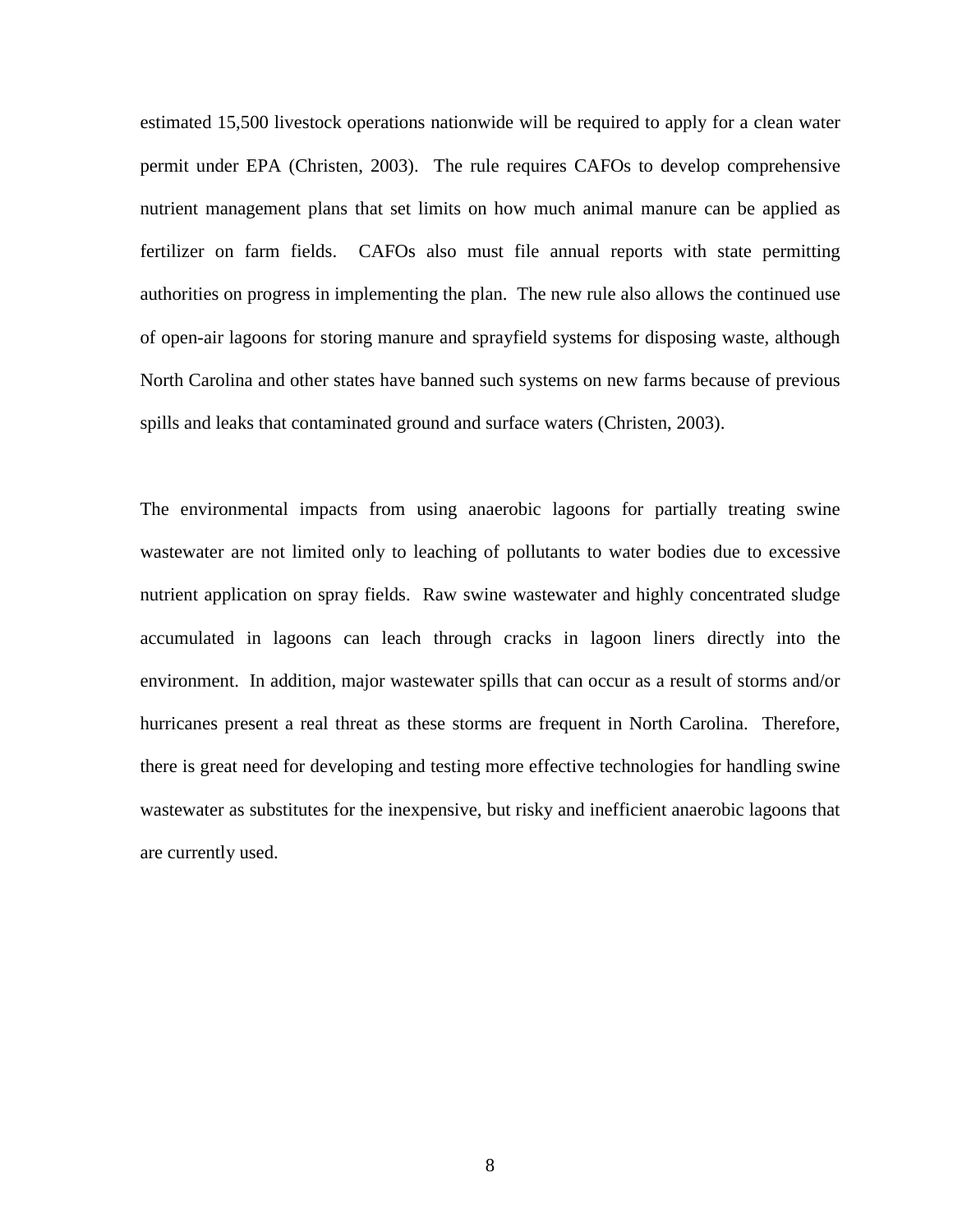#### **REFERENCES**

- Aschmann, S.G., Anderson. D.P., Croft, R.J., Cassel, E.A. (1999) Using a watershed nutrient dynamics model, WEND, to address watershed-scale nutrient management challenges. Journal of Soil and Water Conservation, vol. 54, no4, p630.
- Barker, J.C., Zublena, J.P. (1995) Livestock manure nutrient assessment in North Carolina. In Proc. Of the 7th Int. Symp., on Agricultural and Food Processing Wastes, Chicago, ASAE, p98.
- Burkholder, J.M., Mallin, M.A., Glasgow, H.B., Larsen, L.M., McIver, M.R., Hannon, E.K. (1997) Impacts to a coastal river and estuary from rupture of a large swine waste holding lagoon. Journal of Environmental Quality, vol. 26, p1451.
- Cheng, J. and B. Liu. (2001) Nitrification/denitrification in intermittent aeration process for swine wastewater treatment. J. Environ. Eng. 127: 705-711.
- Christen, K. (2003) Will new manure rule improve water quality? Water Environment and Technology, vol. 15, no3, p11.
- Economist, (1997) Hog's halt. vol. 344, issue 8035, p30.
- Goodrich, J.A., Lykins, B.W., Clark, R.M. (1991) Drinking water from agriculturally contaminated groundwater. Journal of Environmental Quality, vol. 20, no4, p707.
- Jacobs, T.C., and Gilliam, J.W. (1985) Headwater stream losses of nitrogen from two coastal plain watersheds. Journal of Environmental Quality, vol. 14, p447.
- Madsen, E. (2006) Identifying microorganisms responsible for ecologically significant biogeochemical processes. Nature Reviews, vol. 3, p439.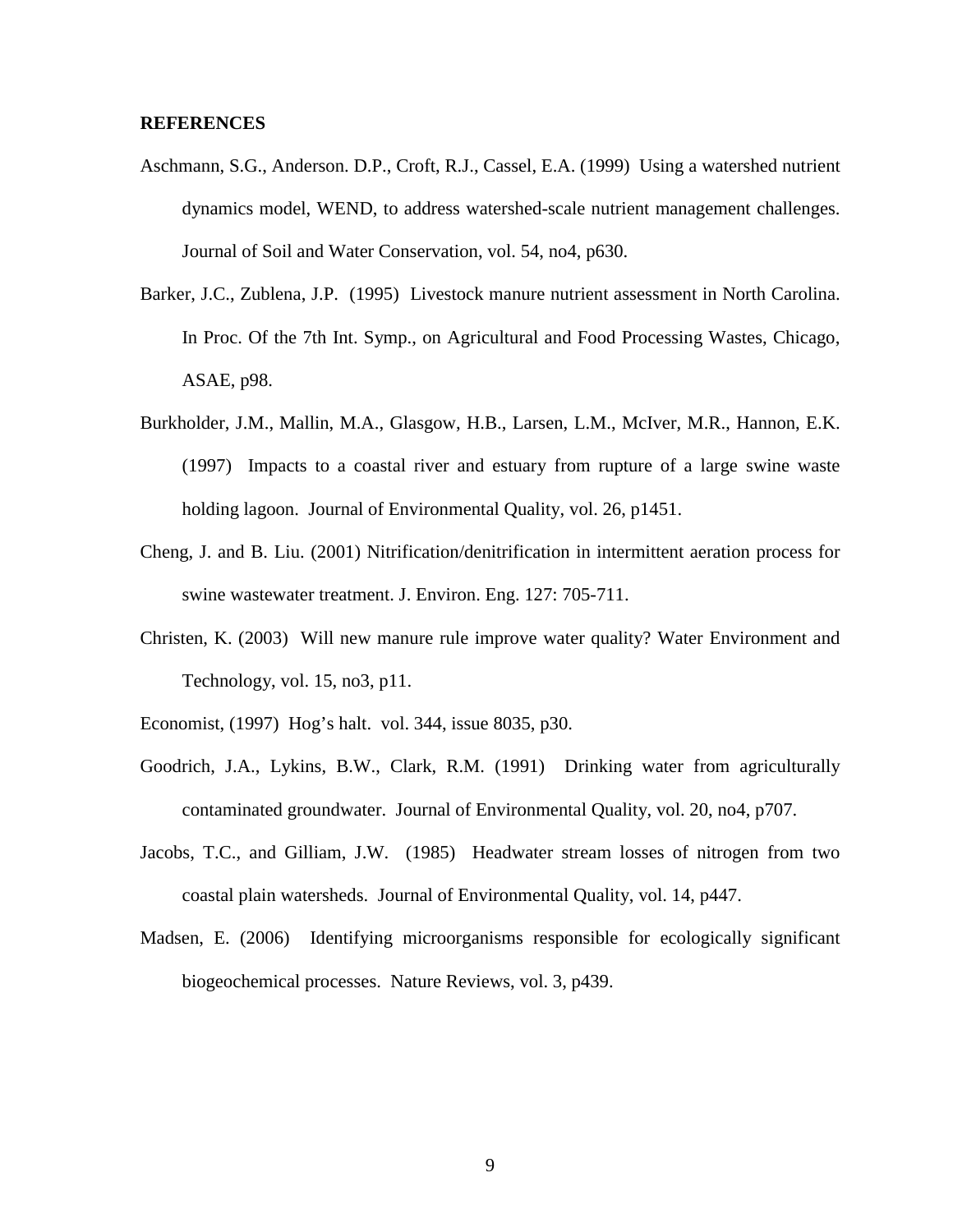- Mota, CR., Head, M., Ridenoure, J., Cheng, J., and de los Reyes III, FL. (2005) Effects of aeration cycles on nitrifying bacterial populations and nitrogen removal in intermittently-aerated reactors, Appl. Environ. Microbiol., 71, pp. 8565-8572.
- NC Division of Water Quality. (1996) Neuse river nutrient sensitive waters management strategy. Raleigh, NC.
- Sharpley, A., Daniel, T.C., Sims, J.T., Pote, D.H. (1998) Determining environmentally sound phosphorus levels. Journal of Soil and Water Conservation, vol. 51, no2, p160.
- Stone, K.C., Hunt, P.G., Johnson, M.H., Humenik, F.J. (1998) Impact of swine waste application on ground and stream water quality in an eastern coastal plain watershed. Transactions of the ASAE, vol. 41, no6, p1665.
- Zublena, J.P., Barker, J.C., Parker, J.W., and Stanislaw, C.M. (1993) Swine manure as a fertilizer source. North Carolina Cooperative Extension Service. Publication Number: AG-439-4. Raleigh, NC: North Carolina State University.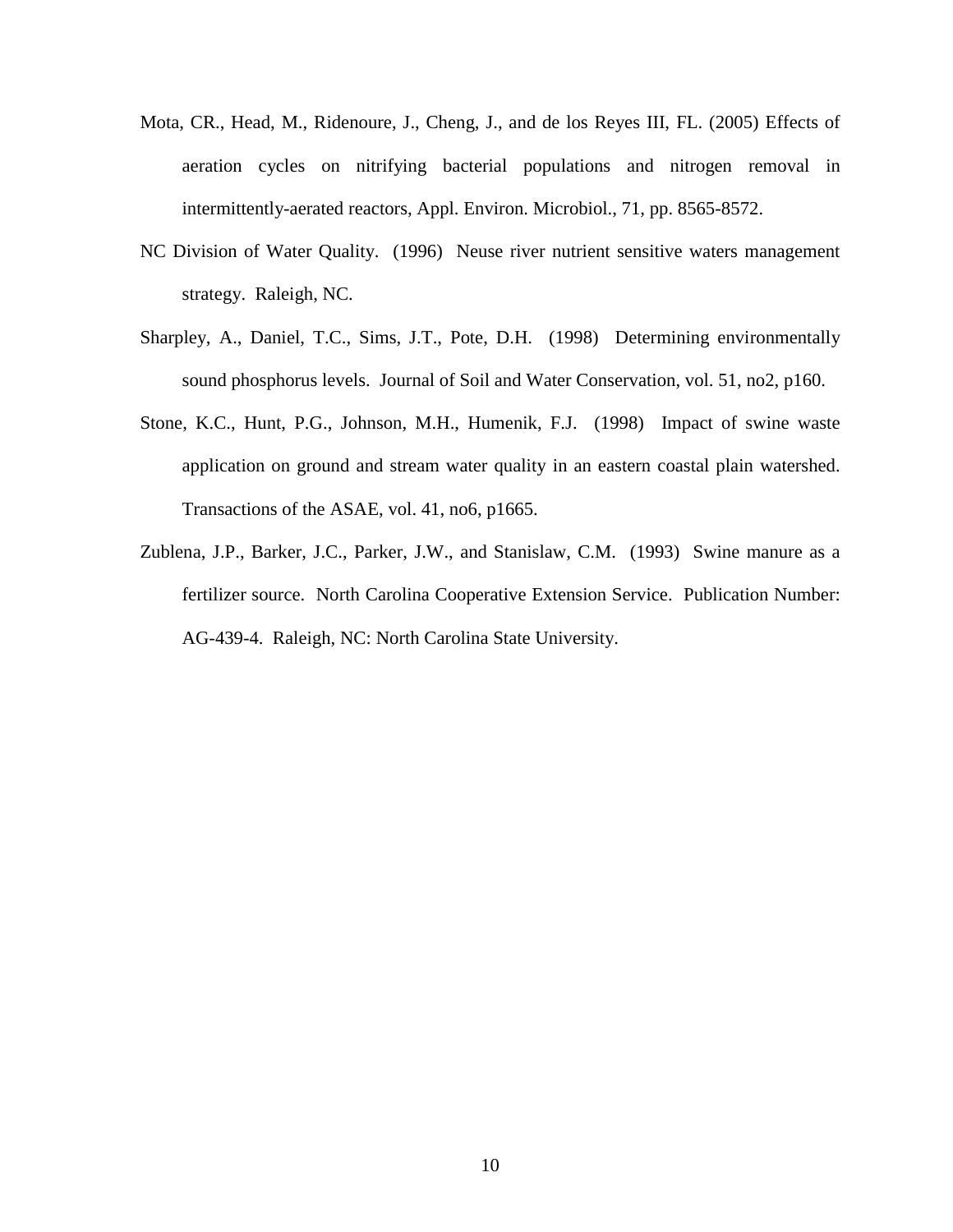#### **Chapter 1.**

# **HIGH LEVELS OF NITRIFYING BACTERIA IN INTERMITTENTLY-AERATED REACTORS TREATING HIGH AMMONIA WASTEWATER**

#### *(PUBLISHED IN FEMS MICROBIOLOGY ECOLOGY 2005, VOL. 54, PP. 391-400)*

#### **ABSTRACT**

Changes in the fractions of ammonia-oxidizing bacteria (AOB) and nitrite-oxidizing bacteria (NOB) in two laboratory-scale reactors were investigated using 16S rRNA probe hybridizations. The reactors were operated in intermittent aeration mode and different aeration cycles to treat anaerobically digested swine wastewater with ammonia concentrations up to 175 mg NH<sub>3</sub>-N/L. High ammonia removals  $(>98.8\%)$  were achieved even with increased nitrogen loads and lower aeration: non-aeration (ANA) time ratios of 1 hr: 3 hrs. *Nitrosomonas/Nitrosococcus mobilis* were the dominant AOB in the reactors. *Nitrospira*-like organisms were the dominant NOB during most of the investigation, but were occasionally outcompeted by *Nitrobacter*. High levels of nitrifiers were measured in the biomass of both reactors and AOB and NOB levels adjusted to changing ANA time ratios. The low C/N ratio and high ammonia in the influent are likely the most important factors contributing to the high fraction of nitrifiers and the stability of the nitrification process. Stable ammonia removals and no nitrite accumulation were achieved even when rRNA levels of AOB and NOB reached a minimum of 7.2% and 8.6% of total rRNA, respectively. Complete nitrification was achieved even with an ANA ratio of 1 hr: 3 hr and higher nitrogen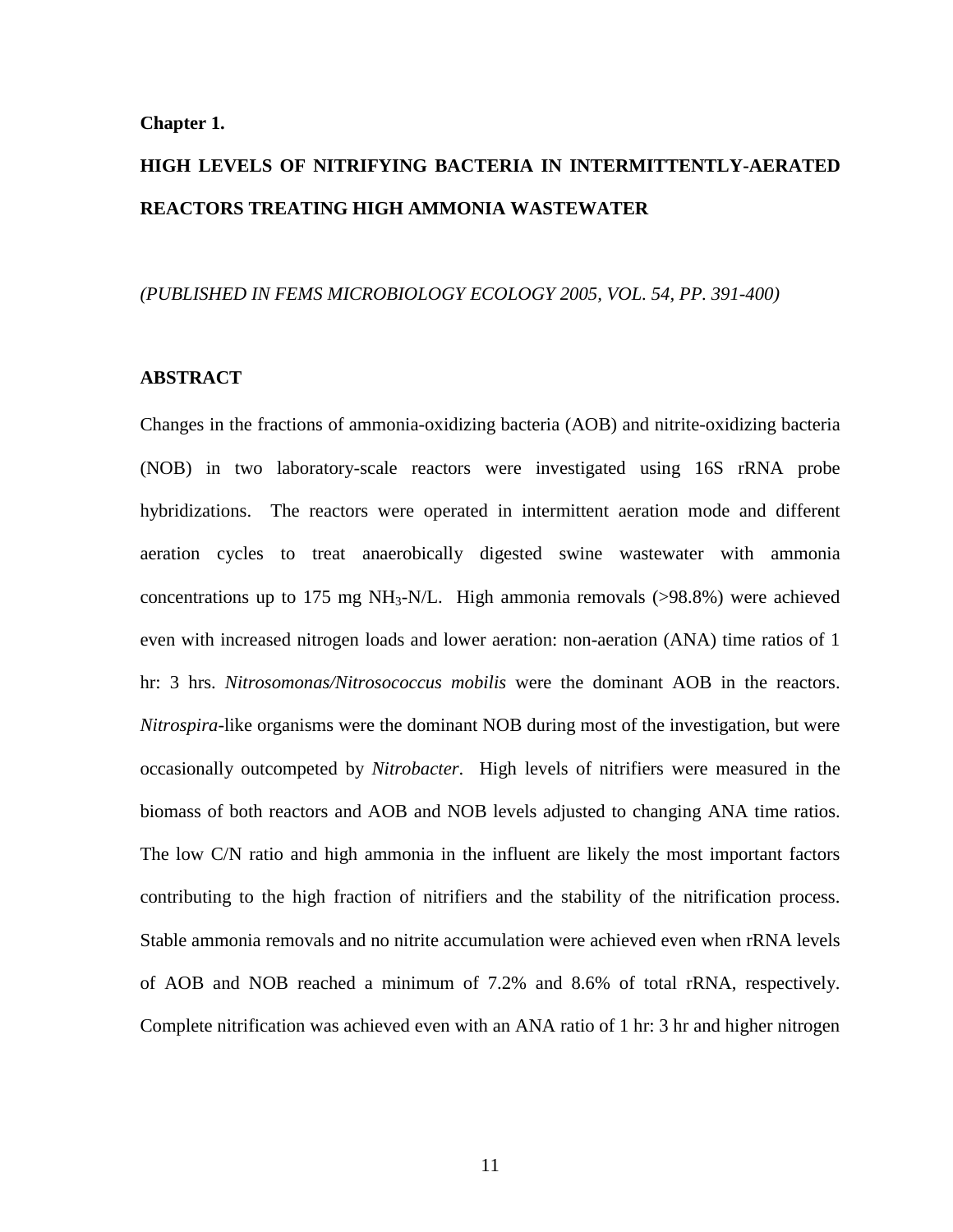loads, indicating that stable performance at lower aeration requirements can be achieved. This suggests the possibility of significant savings in operational costs.

#### **INTRODUCTION**

The most common method of nitrogen removal from wastewater combines nitrification (the aerobic oxidation of ammonia to nitrite by ammonia oxidizing bacteria [AOB], followed by oxidation of nitrite to nitrate by nitrite oxidizing bacteria [NOB]), and anoxic denitrification (the reduction of nitrate or nitrite to  $N_2$ , mostly catalyzed by heterotrophic bacteria). AOB and NOB are slow growers and influenced by many environmental factors such as pH, temperature, C/N ratio, unsaturated fatty acids, dissolved oxygen, ammonia, and nitrite concentrations [1-6]. The number and physiological activity of nitrifying bacteria in wastewater treatment reactors are considered the rate-limiting parameters for the bioconversion of nitrogen in domestic wastewater [7]. In addition, the fraction of nitrifying bacteria in the biomass is important in nitrogen removal systems, since nitrifiers are considered poor competitors for oxygen compared to heterotrophs [8]. Nitrifying systems have traditionally been monitored using chemical parameters rather than microbiological data. However, the monitoring of key microorganisms by molecular methods might permit better prediction and control of process performance and efficiency [9].

Analysis of 16S rRNA gene sequences provides evidence that AOB form two monophyletic groups, one within the β- and one within the γ-*Proteobacteria*. The β-AOB comprise the genera *Nitrosomonas* and *Nitrosospira*. All members of the *Nitrosospira* cluster are very closely related to each other, whereas the *Nitrosomonas* cluster reveals six distinct lineages of descent [10]. The γ-ammonia oxidizers include the genera *Nitrosococcus*, with the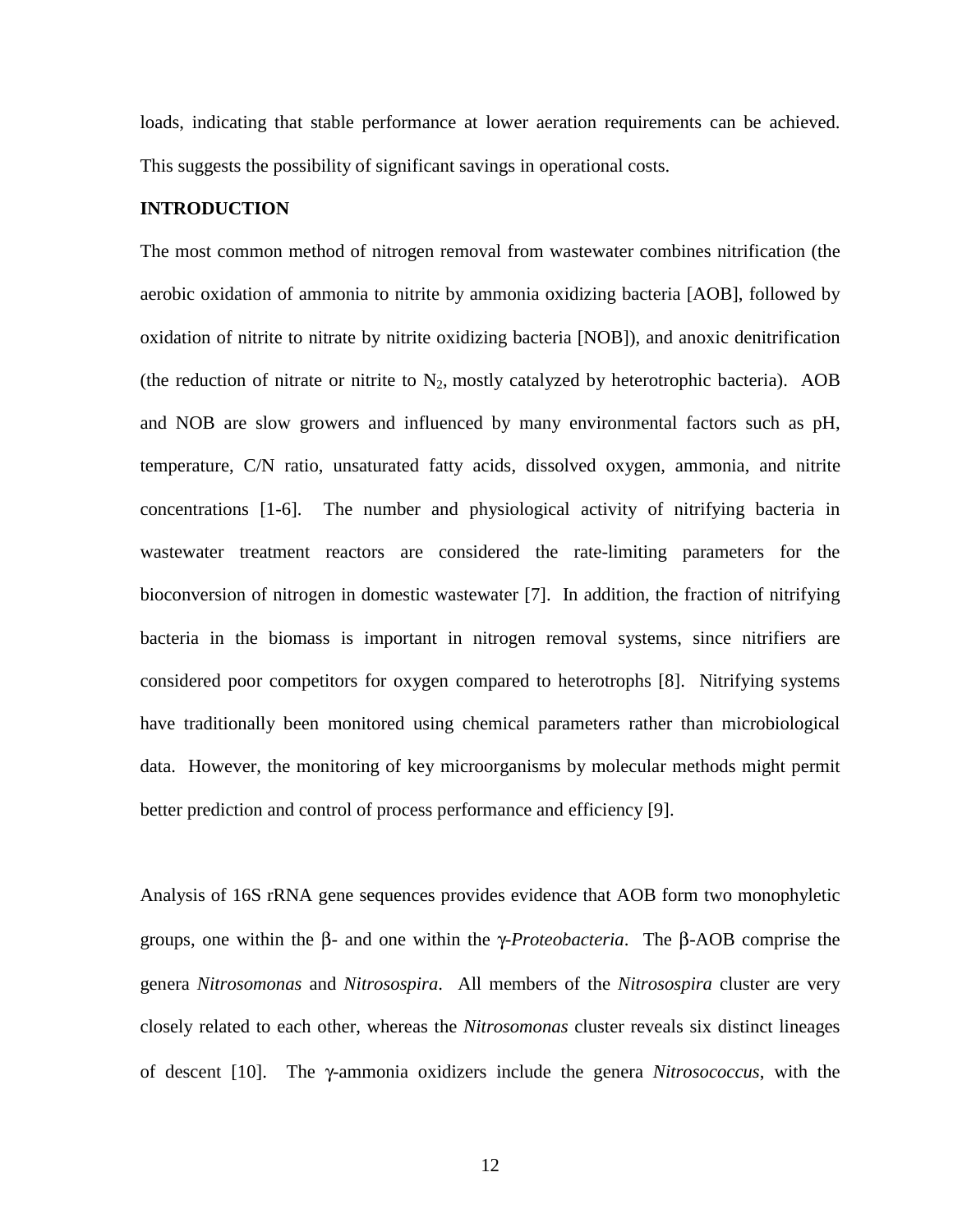exception of *Nitrosococcus mobilis*, which is closely related to *Nitrosomonas* and hence belong to the group of β-ammonia oxidizers. NOB form four phylogenetically distinct groups (*Nitrobacter, Nitrococcus, Nitrospina,* and *Nitrospira*). All isolates of γ-ammonia oxidizers, in addition to the members of the *Nitrococcus* and *Nitrospina* genera are obligate halophilic bacteria [11], and therefore are not expected to be dominant in municipal wastewater treatment systems. Different members of the β-ammonia oxidizers, as well as members of the *Nitrobacter* and *Nitrospira* genera have been found to dominate different wastewater treatment plants or natural ecosystems [12-15].

Biological nitrogen removal from swine wastewater is especially challenging due to the presence of high ammonia concentrations and organic matter in the wastestream, with ammonia concentrations that can be higher than  $1100 \text{ mg NH}_3\text{-}N/L$  [16]. The rapid growth of large-scale, confined animal production and the common use of anaerobic lagoons for storing manure for long periods have led to concerns about ammonia emissions, fish kills, and contaminated ground and surface water [17]. One promising alternative for treatment of livestock waste consists of anaerobic digestion for removal of most of the organic content, followed by intermittent-aeration (cyclic aeration/non aeration periods) for removal of nitrogen. Intermittently aerated (IA) reactors can provide appropriate environmental conditions to support growth of microorganisms carrying out nitrification and denitrification in a single reactor. Cheng *et al*. [16] showed that high nitrogen removal could be achieved in these reactors, with the added benefit of lower alkalinity requirements and reactor construction costs. The aeration to non-aeration (ANA) time ratio is a critical parameter in the operation of IA reactors, as it has a significant effect on the efficiency and total cost of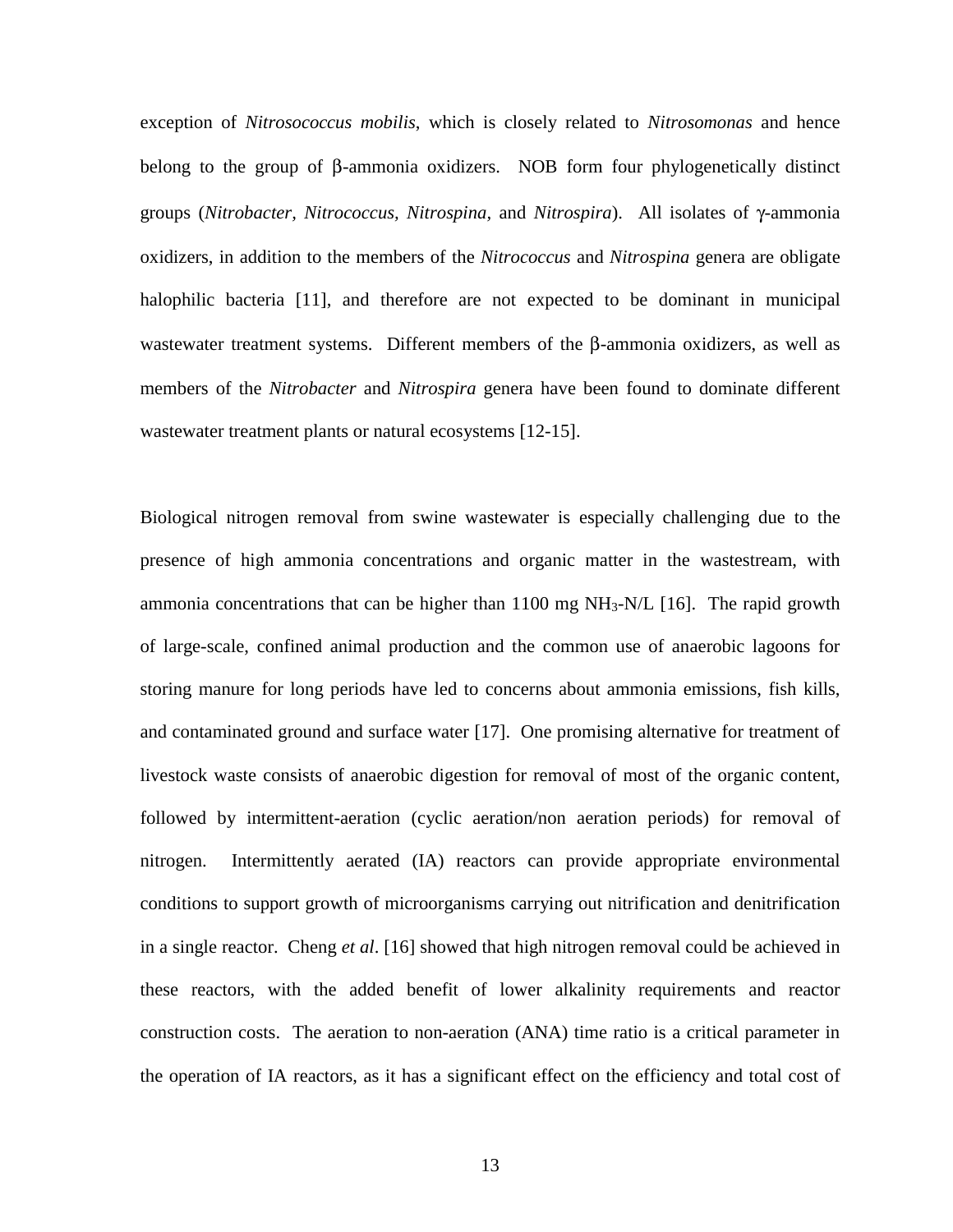the system. Ideally, IA reactors should be operated using the lowest ANA time ratio possible (longer non-aerated periods), resulting in enhanced denitrification without compromising nitrification.

In this study, we assessed the effects of different ANA time ratios and ammonia loads on nitrogen removal performance and the populations of nitrifiers. The fraction of nitrifying bacteria (AOB and NOB) was monitored at the genus level using slot-blot hybridization and FISH targeting 16S rRNA.

#### **MATERIALS AND METHODS**

#### **Reactor Design and Operation**

Two 6-liter Plexiglas reactors (reactors A and B) were operated under intermittent aeration conditions. Both reactors were inoculated with the same sludge from the Neuse River Wastewater Treatment Plant (Raleigh, NC) and were operated under fixed conditions (ANA time ratio of 1:1) for 4 months before this investigation. The reactors treated anaerobically digested swine wastewater from day 1 to day 63, and a 4:1 (by volume) mixture of anaerobically digested (AD) and raw swine wastewater from day 64 to day 78 (acclimation period). Subsequently, the ammonia and COD loads were increased by feeding a 1:1 mixture of AD and raw wastewater from day 79 to day 180 (Figure 1). Wastewater was obtained from a swine lagoon at the NCSU Lake Wheeler Road Field Laboratory. The hydraulic retention time (τ) and target solids retention time  $(\theta_c)$  were 3 days and 20 days, respectively, and both reactors were operated at room temperature  $(25^{\circ}C)$ . The reactor design allowed biomass to settle in the clarification zone and be recycled to the aeration zone. Air cycling was controlled using a solenoid valve activated by an electronic timer (ChronTrol Corp., San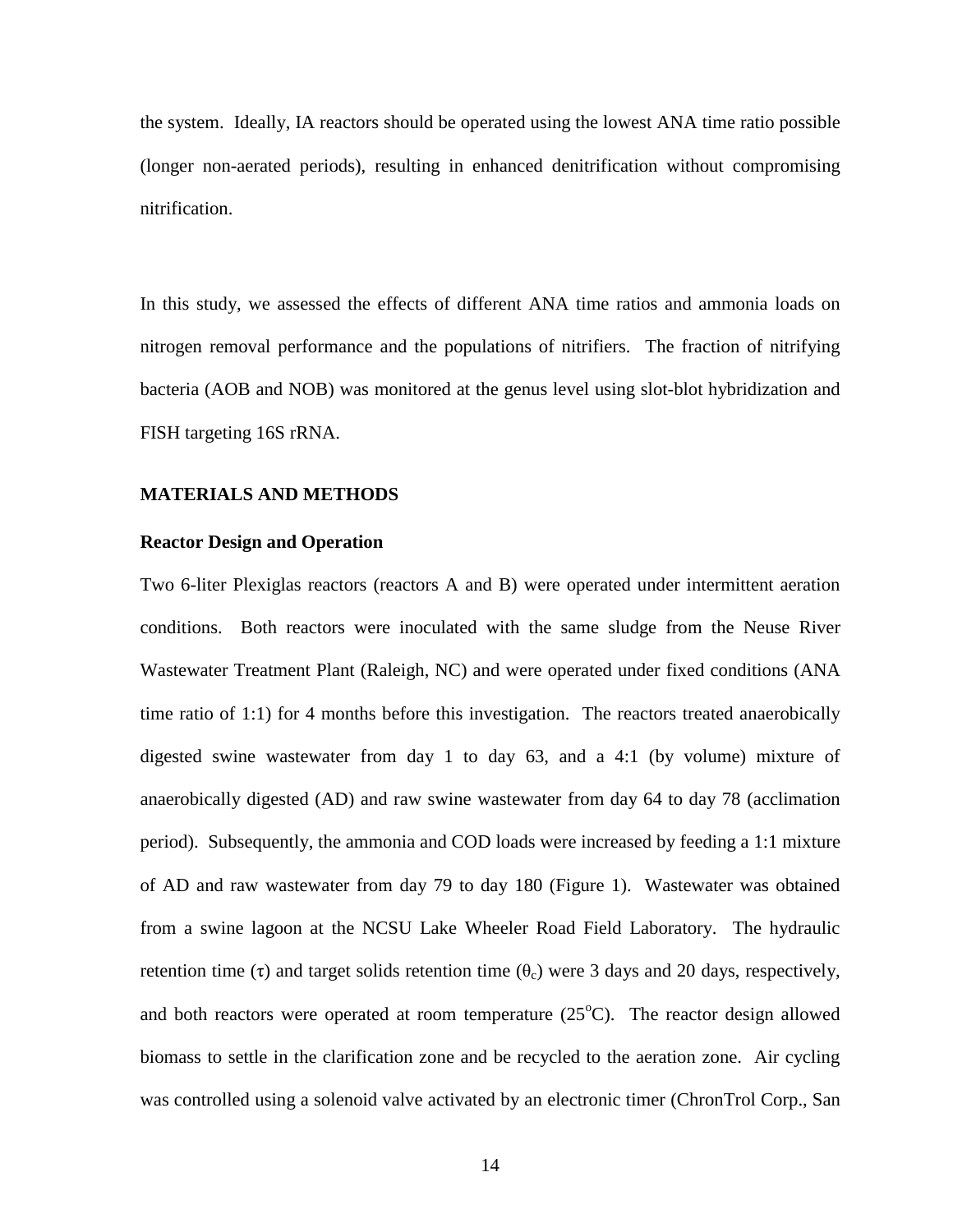Diego, Calif.). Compressed air was regulated to 10 psi and airflow was controlled by a gas mass flow controller at 500 mL/min (Cole-Parmer Instrument Co., Vernon Hills, Ill.).

The original experimental design consisted of operating reactor A as a control, using an ANA time ratio of 1:1. However, on day 50 the gas mass flow controller in reactor A failed and aeration had to be controlled manually: turned off during the night and repeatedly turned on during the day. Chemical data from reactor A during the period with manual control (day 50 to day 120) were not collected. Aeration in reactor B was controlled using an initial ANA of 1:2 for 64 days (stage III), and an ANA time ratio of 1:3 during stage IV for 100 days, with increased ammonia loads (Figure 1).

In summary, this investigation can be separated in three stages with distinct purposes (Figure1):

Stage I: reactor A treating relatively high ammonia concentrations (average of 115 mg/L) with ANA time ratio of 1:1.

Stage II: reactor A treating higher ammonia concentrations (average of 146 mg/L) and biomass subject to long non-aerated periods (overnight) from day 80 to 120, followed by an ANA of 1:1 from day 121 to 180.

Stage III: reactor B treating relatively high ammonia concentrations (average of 115 mg/L) and biomass subject to an ANA time ratio of 1:2 from day 1 to 64.

Stage IV: reactor B treating higher ammonia concentrations (average of 146 mg/L) with longer non-aerated periods (ANA of 1:3) from day 81 to 180.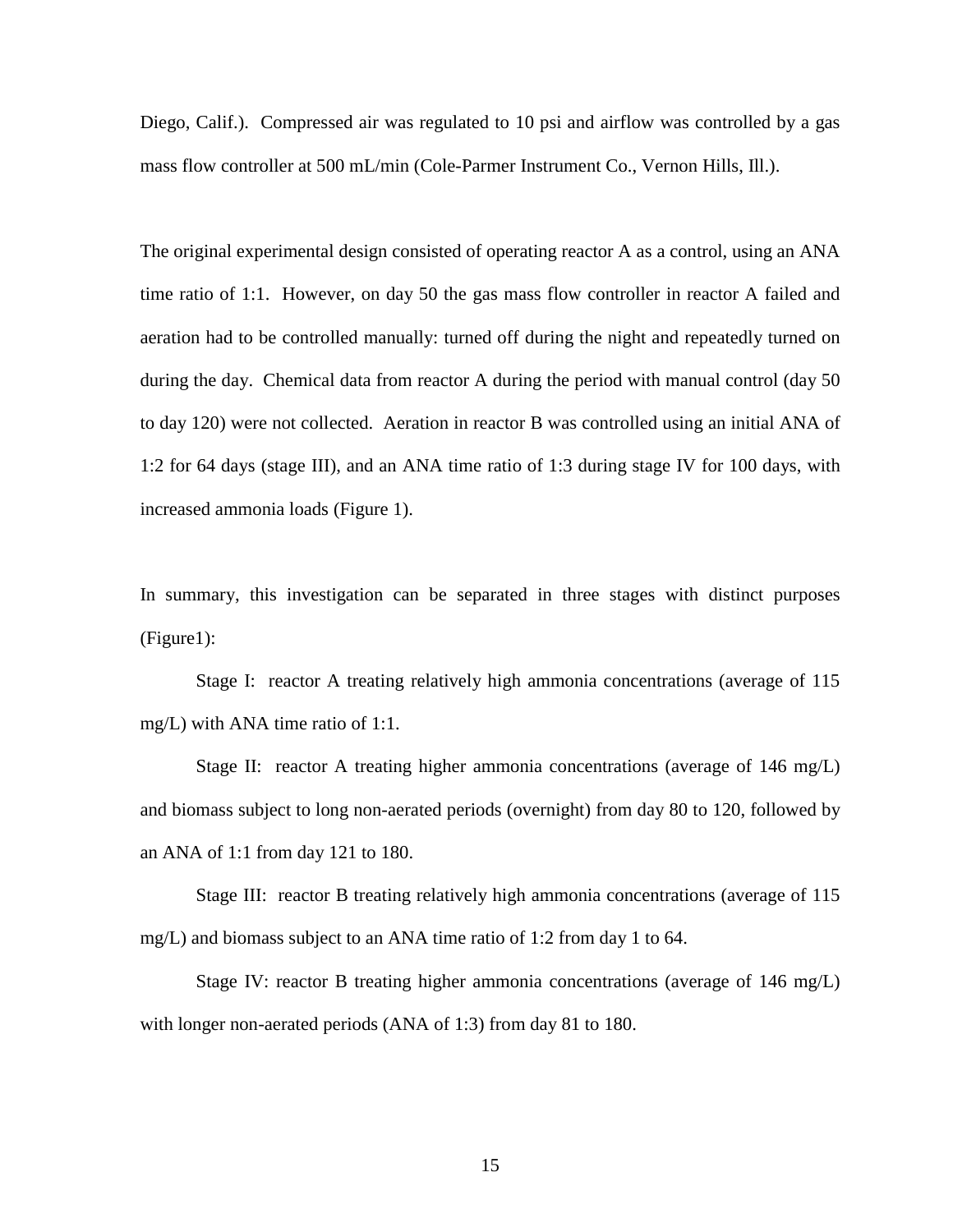#### **Analytical methods**

Influent and effluent samples from each reactor were collected twice a week (completely mixed samples during the aerated period) and analyzed for TKN (total Kjeldahl nitrogen),  $NH_3-N$ ,  $NO_3^--N$ ,  $NO_2^--N$ , soluble COD (chemical oxygen demand), TOC (total organic carbon), pH, TSS (total suspended solids), and VSS (volatile suspended solids) using Standard Methods [18]. Dissolved oxygen (DO) was measured using a YSI 52 DO meter and a YSI 5739 oxygen probe (YSI Inc., Yellow Springs, Ohio).

#### **Bacterial Cultures**

Pure cultures of *Nitrosomonas europaea* (ATCC 25978, ATCC medium 2265), *Nitrosospira multiformis* (ATCC 25196, ATCC medium 929), and *Nitrobacter agilis* (ATCC 25384, ATCC medium 480) were grown aerobically in 0.5-liter flasks at  $30^{\circ}$ C. The pH was kept at 8.0 by periodic addition of 20%  $Na<sub>2</sub>CO<sub>3</sub>$ . Cells were harvested by centrifugation at 3200 x g and cell pellets were processed for extraction of RNA.

#### **Nucleic acids extraction**

Mixed liquor samples (14 mL) from reactors were centrifuged at 3200 x g for 5 minutes and stored at  $-80^{\circ}$ C until extraction. RNA was extracted using a modified low-pH hot-phenol extraction procedure [19]. RNA concentrations were measured spectrophotometrically. Samples with low RNA content were not included in the analysis. DNA was extracted as previously described by Burrell *et al*. [20].

#### **PCR, cloning, and in vitro transcription**

Since pure cultures of *Nitrospira* were not available, in vitro-transcribed 16S rRNA was used as reference rRNA in membrane hybridizations. DNA was extracted from a reactor sample and amplified using bacterial primers (S-D-Bact-0011-a-S-17 and S-D-Bact-1492-b-a-16).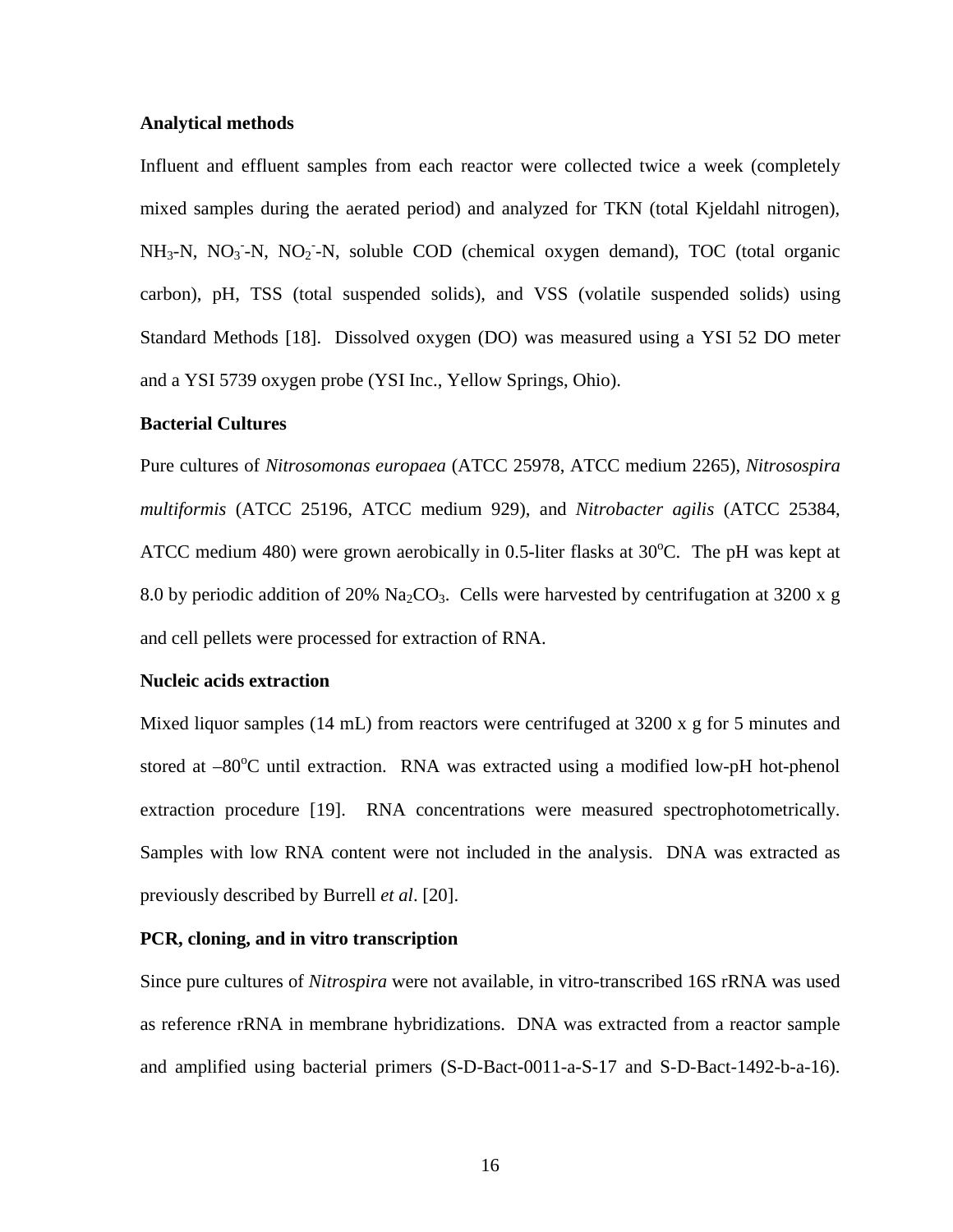PCR products were purified using a High Pure PCR Product Purification Kit (Roche, Indianapolis, IN) before amplification with specific primers. A set of PCR primers (Fw-Ntspa-311 and Rv-Ntspa-1463, Table 2) was designed to amplify DNA of microorganisms in the *Nitrospira moscoviensis* subgroup (Table 1). PCR was performed using a thermal cycler (Eppendorf Scientific Inc., Westbury, NY) under the following conditions: 94°C for 5 min, 30 cycles of 92°C for 1.0 min, 61°C for 1.0 min, and 72°C for 1.0 min, and a final extension at 72°C for 7.0 min. PCR product was evaluated using agarose gel electrophoresis. Final PCR product was purified and then cloned using a TA Cloning Kit (Invitrogen, Carlsbad, CA), as previously described [21]. The rRNA was produced by transcribing the selected insert using an AmpliScribe T7 In Vitro-Transcription Kit (Epicentre, Madison, WI), according to the manufacturer's instructions. Transcripts were purified with RNase-free DNase (Ambion Inc., Austin, TX). The in vitro-transcribed RNA had a total length of 1,173 base pairs (GenBank accession number  $AY741094$ ), with a region perfectly matching probe S-G-Ntspa-0685-a-A-22.

#### **Oligonucleotide probes**

Oligonucleotide probes targeting the 16S rRNA of AOB and NOB, as well as universal probes were used in fluorescence in situ hybridizations (FISH) and membrane hybridizations (Table 2). Unlabeled probes were obtained from Sigma-Genosys (The Woodlands, TX) and probes prelabeled with Cy3 were obtained from Integrated DNA Technologies (Coralville, IA).

#### **Slot-Blot and In-Situ Hybridizations**

Mixed liquor samples (3 mL) were collected from reactors and fixed with 3 volumes of PFA fixative on ice for 2 hours, as previously described [12]. Fluorescent in situ hybridization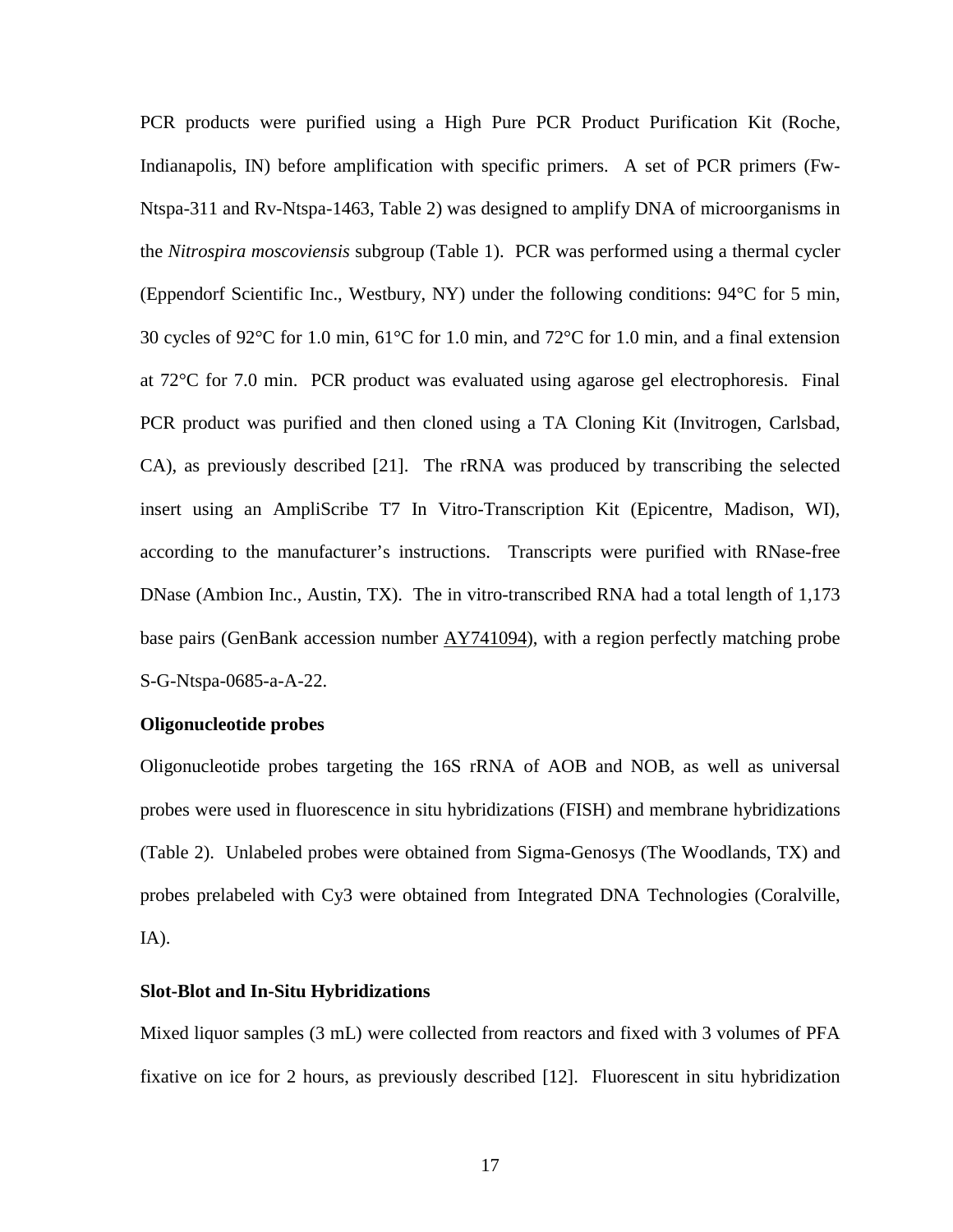(FISH) was performed as previously described [27] using Cy-3 labeled probes (Table 2). Images were visualized with a Nikon Optiphot epifluorescence microscope (Nikon, Japan). Images were captured with a Sensys charge coupled device (CCD) camera (Photometrics, Newington, VA). To estimate the fraction of nitrifiers in the biomass using FISH, 30 pictures were taken per data point (3 pictures per well, 5 wells per slide for each of the specific probes and for DAPI). The total area of pixels with signal above background was determined using the image analysis software Metamorph (Universal Image Corporation, Downingtown, PA) after manual thresholding. The results were expressed as percentages of the DAPI stained area.

For slot-blot membrane hybridizations, oligonucleotide probes were 5'-end labeled with  $[\gamma^{32}$ -P]ATP (ICN Radiochemicals, Irvine, California) and T4 polynucleotide kinase (Promega Corp., Madison, Wisconsin) and purified with a Quickspin Oligo column (Roche Molecular Biochemicals, Indianapolis, Indiana). Membranes with immobilized RNA were hybridized as previously described [27] and washed at the appropriate wash temperatures (Table 2). The results were expressed as percentages of the total rRNA as measured with the universal probe.

#### **RESULTS**

#### **Performance of Reactors**

The average influent ammonia and TKN concentrations for stage I (Figure 1) were 115 mg NH3-N/L and 166 mg TKN/L, respectively (Table 3). During stages II and IV, nitrogen loads in the influent were increased by mixing anaerobically digested (AD) and raw wastewater, resulting in average influent concentrations of  $146 \text{ mg NH}_3\text{-}N/L$  and  $209 \text{ mg}$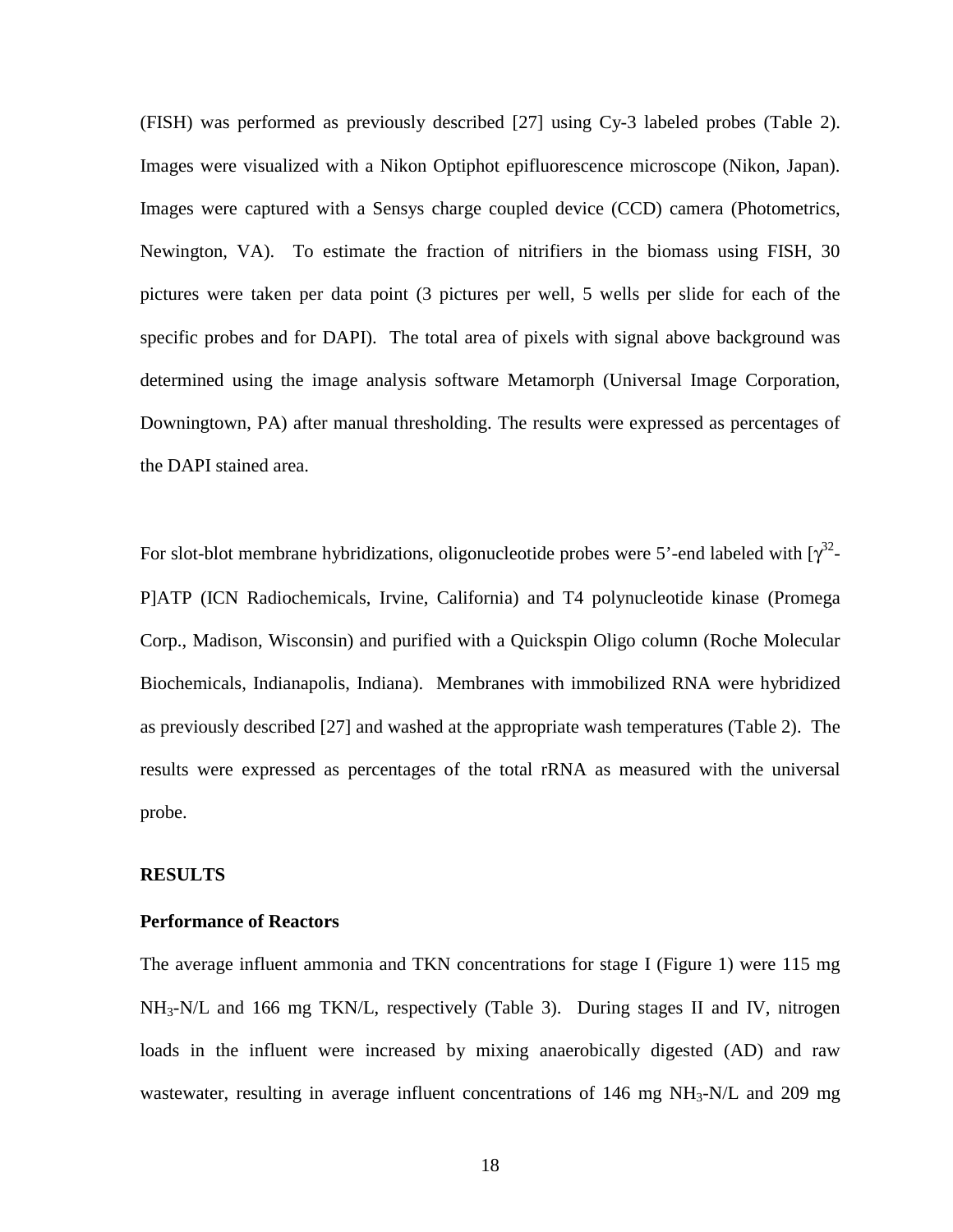TKN/L. These ammonia concentrations are approximately 5 times the mean ammonia concentrations in municipal wastewater. Average influent VSS concentrations increased two-fold, whereas influent TOC/TKN and soluble COD/TKN ratios remained unaffected when the influent changed from anaerobically digested (stages I and III) to a mix of anaerobically digested and raw swine wastewater (stages II and IV).

Table 4 shows mean effluent concentrations and removal efficiencies for reactor A during stage I and the period in stage II when aeration was controlled at 1:1 and the reactor was receiving higher nitrogen loads. For both periods, average ammonia and TKN removal efficiencies were higher than 98% and 89%, respectively; and effluent nitrite concentrations were negligible, indicating practically complete nitrification for both stages. Similar results were observed for reactor B (Table 5) using ANA ratios of 1:2 and 1:3 (stages III and IV). Average ammonia and TKN removal efficiencies were higher than 98% and 90%, respectively. Nitrite accumulation was also negligible for both stages. Considerably lower effluent nitrate concentrations were observed for stage II (reactor A) and stage IV (reactor B), both when the influent had higher nitrogen and VSS contents. For all stages, removal of soluble COD was not substantial (average of 32 %), whereas average TOC removal efficiencies exceeded 57%, suggesting that degradable compounds from the conversion of particulate organic carbon were the source of energy for the denitrifying heterotrophic biomass.

#### **Fraction of Nitrifiers in the Biomass**

The fraction of nitrifiers in the biomass on different days was monitored using membrane hybridizations and the average values and respective standard deviations during each period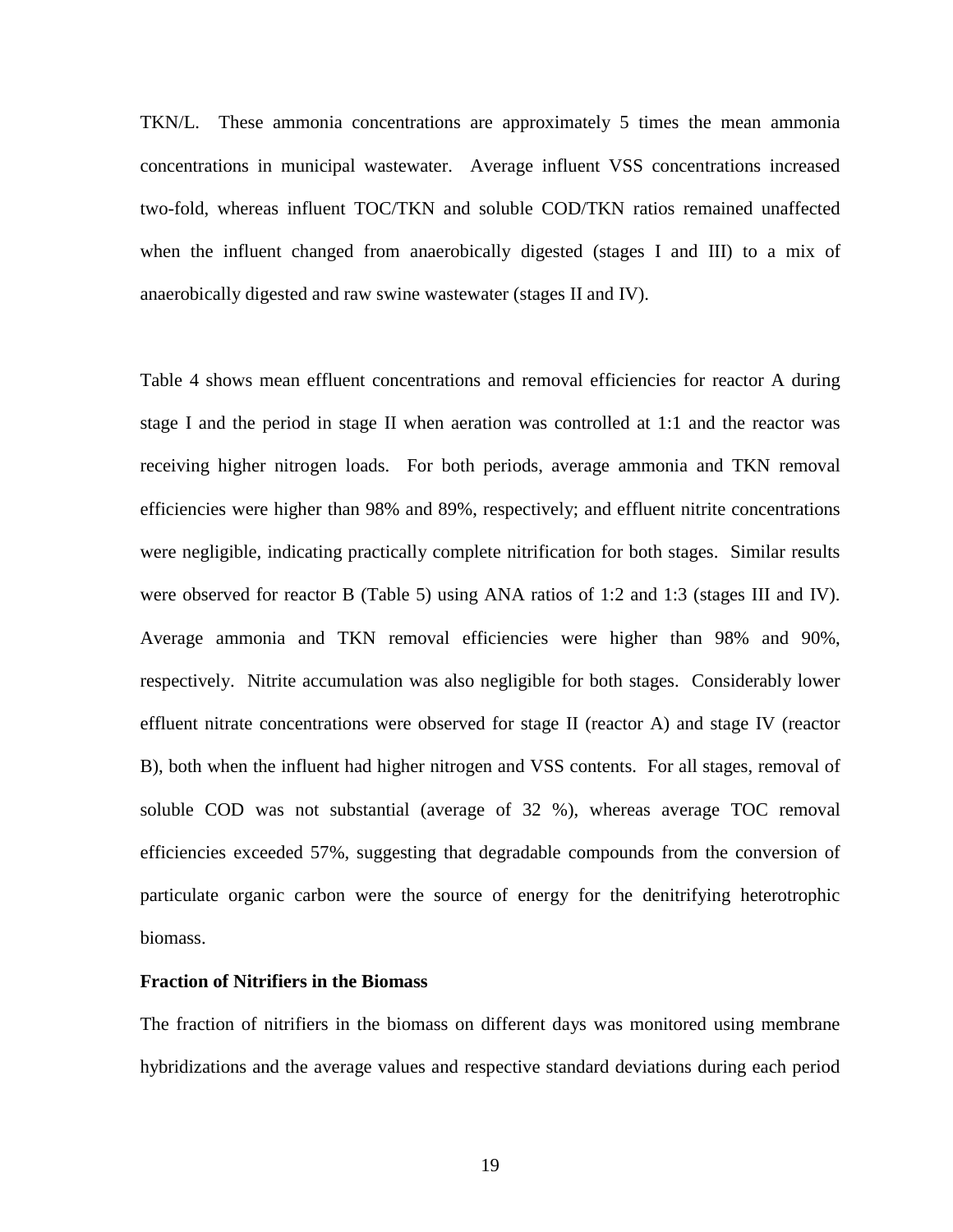are shown in Figures 2 and 3 (results expressed as % 16S rRNA). Additionally, a sample from each period was randomly selected and the fraction of nitrifiers in the biomass was estimated using FISH (results expressed as % DAPI area). Both membrane hybridization and FISH results for the selected days are also shown in Figures 2 and 3.

In reactor A, total AOB in the β-Proteobacteria group (measured with probe Nso1225) averaged 18% of total rRNA in the biomass during stage I. *Nitrosomonas/Nitrosococcus mobilis* (measured with probe Nsm156) were the dominant AOB with an average of 9.5% of total 16S rRNA, and *Nitrosospira* (measured with probe Nsv443) were only occasionally detected in low levels, averaging 1.4% of total 16S rRNA. *Nitrospira* was the dominant NOB, with an average of 15% 16S rRNA. *Nitrobacter* was also detected in considerable levels, averaging 7% of 16S rRNA. High standard deviations indicate significant variability in the fraction of nitrifiers in reactor A for that period. During the initial 40 days of stage II, aeration was controlled manually: turned off during the night and repeatedly turned on during the day. Although the biomass was exposed to long periods (overnight) without aeration, fractions of nitrifiers remained high, as indicated by an average of 22% for total β-AOB 16S rRNA and averages of 16% and 8% for *Nitrospira* and *Nitrobacter*, respectively. Changing the aeration to an ANA time ratio of 1:1 seemed to have a positive effect on the fraction of AOB, as suggested by an average of 28% of β-AOB rRNA, with *Nitrosomonas* still as the dominant β-AOB. *Nitrosospira* levels remained low, with an average of 3% of 16S rRNA. Levels of *Nitrospira* decreased to an average of 7%, and *Nitrobacter* levels increased to an average of 11% of 16S rRNA, indicating a shift in the NOB population.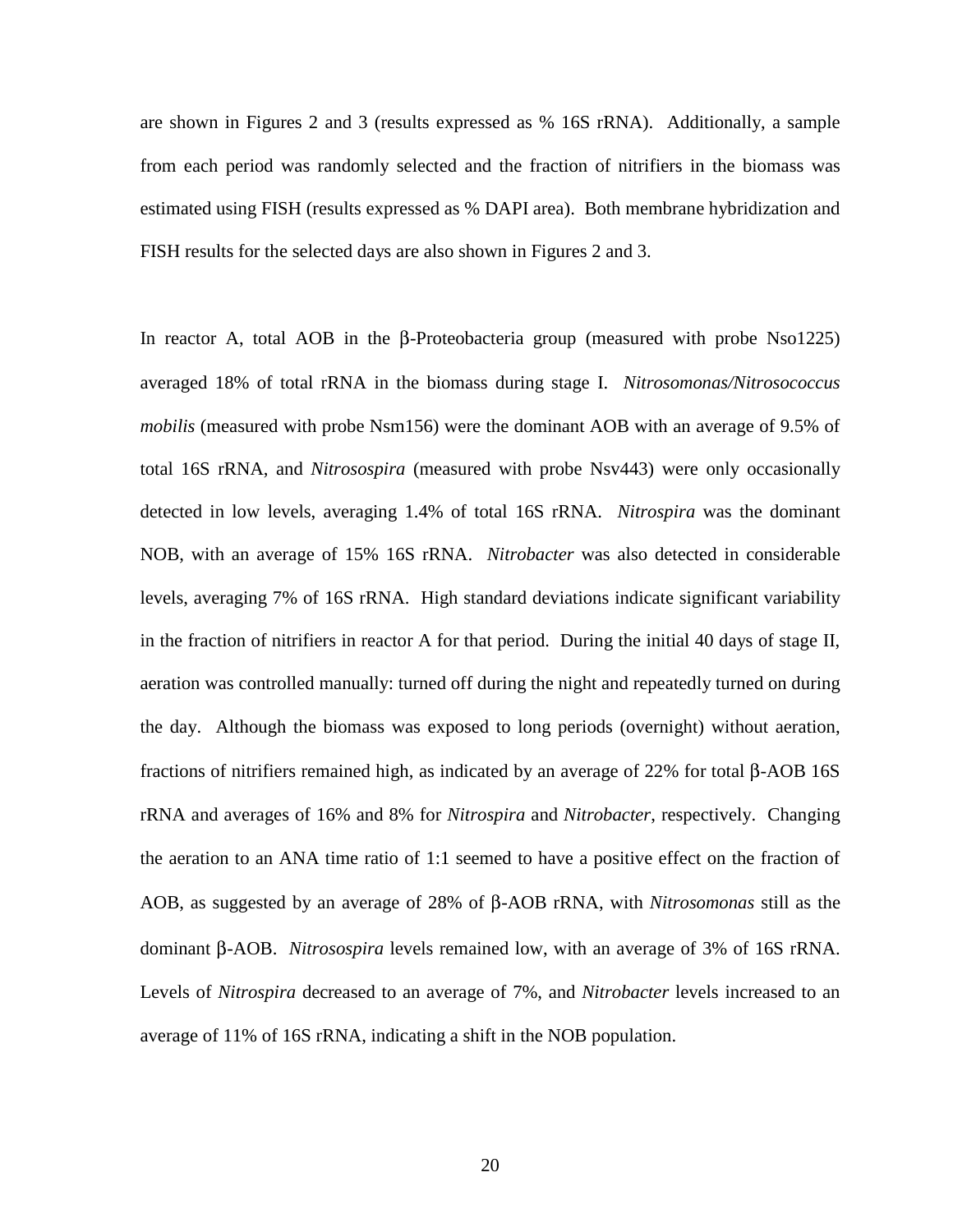Longer non-aeration periods (stage IV) seemed to have slightly impacted the fraction of nitrifiers in reactor B (Figure 3). Total fraction of β-AOB decreased from an average of 28% to an average of 22% for ANA time ratios of 1:2 to 1:3, respectively. Fractions of NOB did not appear to be affected, as levels of *Nitrospira* averaged 11% and 8% and *Nitrobacter* levels averaged 3% and 5% for ANA time ratios of 1:1 and 1:3, respectively.

The combined signal of *Nitrosomonas* and *Nitrosospira* remained within one standard deviation from the signal of total β-AOB for most of the samples. However, there were exceptions, suggesting that there might be AOB in the biomass that hybridize with probe Nso1225, but not with either probe Nsm156 or probe Nsv443.

The lowest AOB and NOB levels measured were 7.2% of total rRNA and 8.6% of total rRNA (6.1% as *Nitrospira*, and 2.5% as *Nitrobacter*), respectively. These fractions were sufficient to allow stable nitrification performance, as there was no significant ammonia or nitrite accumulation during the entire investigation.

Levels of rRNA from membrane hybridizations and area percentages from FISH remained within one standard deviation for most of the samples, except for β-AOB data points for stage III.

#### **DISCUSSION**

The average levels of nitrifying bacteria measured in the IA reactors using membrane hybridizations ranged from 18 to 30 % for β-AOB; 6 to 15% for *Nitrospira*; and 5 to 12% for *Nitrobacter*. These levels of nitrifiers are generally higher than most fractions reported.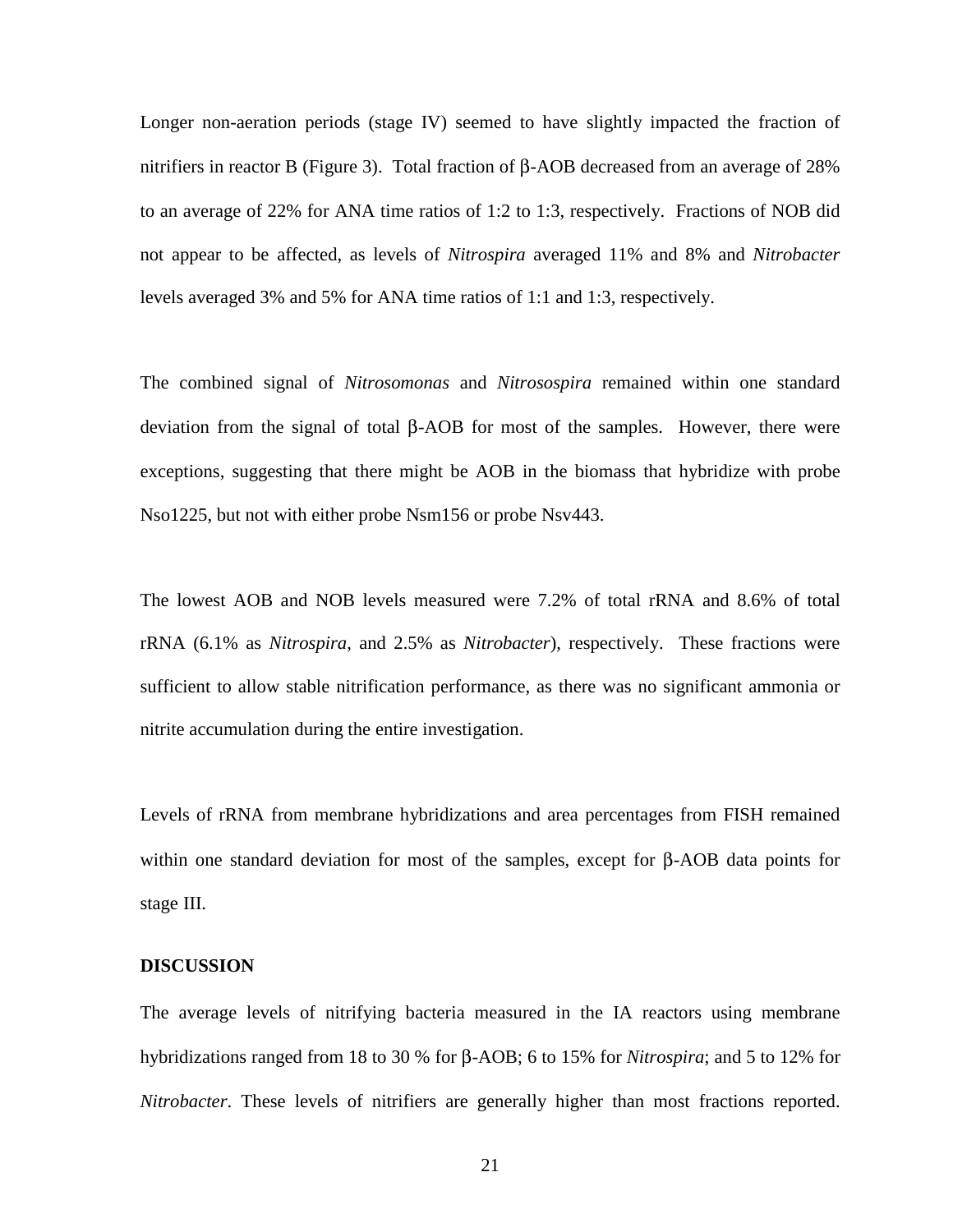Previous studies in bench and full-scale activated sludge systems using membrane and in-situ hybridizations reported AOB and NOB fractions in the ranges of 5 to 20% and 1.5 to 12 %, respectively [6-8, 28-30]. Although FISH and membrane hybridization measure biomass fractions in different ways, both methods yielded comparable measurements of the fraction of nitrifiers for most samples analyzed. Stoichiometric calculations based on operating parameters (COD, TOC, and TKN removed) and previously determined kinetic parameters [8] indicated that the AOB levels in the current study should range from 40 to 49 % of total biomass (SRT of 20 days; data not shown). Such high fractions of nitrifiers are potentially possible because of high ammonia concentrations and low C/N ratio in the influent, which gives nitrifiers competitive advantages over heterotrophs. One possible reason for the discrepancy between the estimated and measured fractions of AOB is that significant carbon solubilization occurred in the reactors and neither soluble COD nor TOC removals fully represented the total amount of electrons available for heterotrophic growth. Therefore, solubilization of particulate organic matter plays an important role in the microbial ecology of single sludge IA reactors treating swine wastewater, and estimation of AOB fractions and correlations with TKN and soluble COD removals may not apply to wastewaters with nontraditional organic matter characteristics (i.e., not like municipal wastewater). More information on the amount of particulate and soluble organic matter removed would be necessary for better estimates of the fraction of nitrifiers based on stoichiometric calculations.

Stoichiometrically, the oxidation of ammonia to nitrite (catalyzed by AOB) yields more electron equivalents than the oxidation of nitrite to nitrate (catalyzed by NOB). Therefore,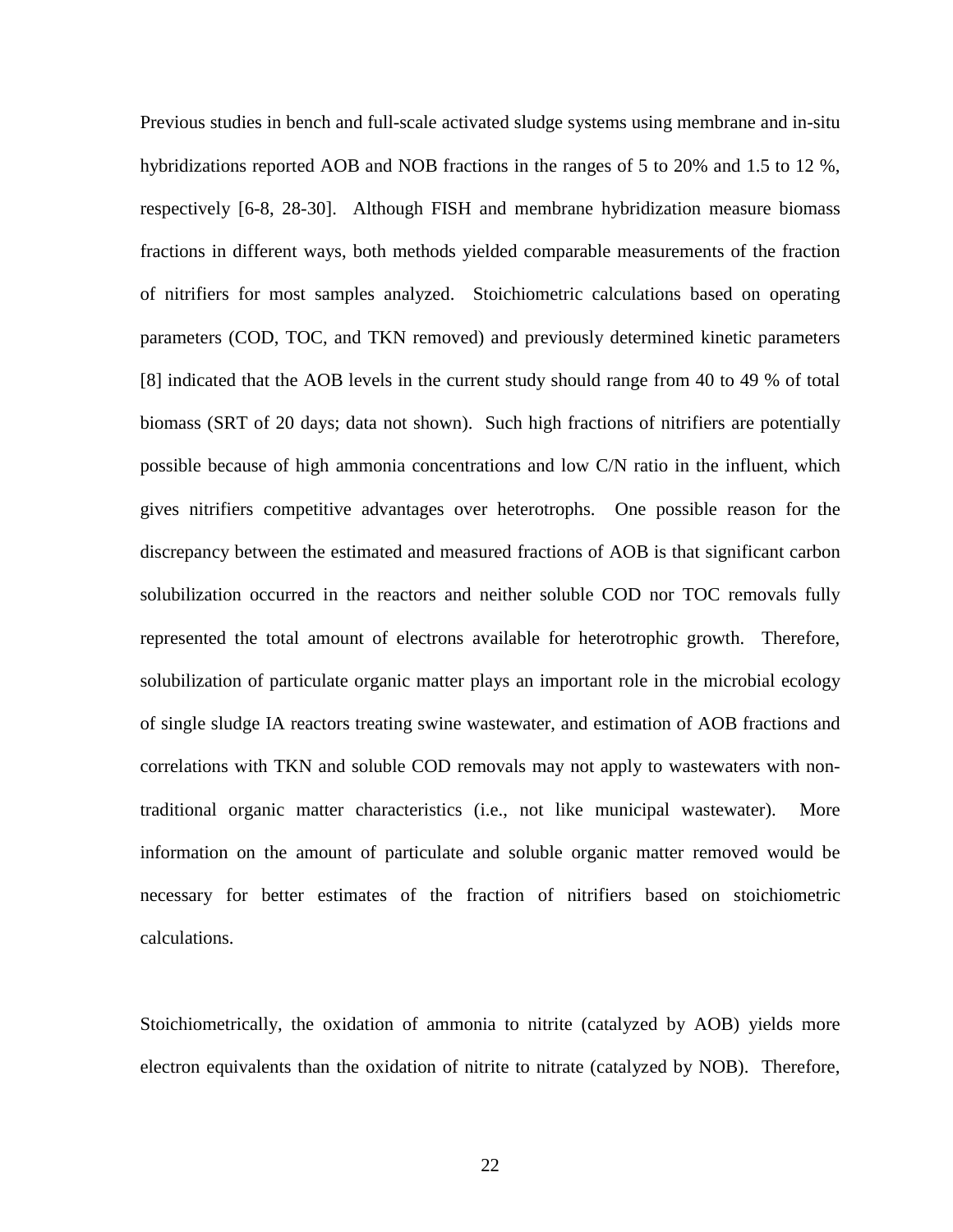one would expect a single sludge system receiving ammonia and organic N as the sole source of nitrogen to comprise higher levels of AOB than NOB. However, NOB levels (including *Nitrospira* and *Nitrobacter*) were at least the same as AOB levels in 21% of the samples analyzed (data not shown). We hypothesize that low levels of oxygen during the initial period of non-aerated cycles and the existence of anoxic microenvironments within flocs could allow for concurrent nitrate reduction to nitrite and nitrite oxidation by NOB. This hypothesis is supported by the low  $K_s$  of NOB for oxygen and nitrite. Thus, NOB could obtain substrate from two different sources: from ammonia oxidation during the aeration period, and from nitrate reduction during the initial period of non-aerated cycles. In addition, pure culture studies have indicated that *Nitrospira moscoviensis* [31] and *Nitrobacter agilis* [32] have the ability to simultaneously incorporate  $CO<sub>2</sub>$  and pyruvate, an organic carbon source, in the presence of oxygen. This ability might give NOB competitive advantages in wastewater treatment systems.

The β-AOB population was dominated by *Nitrosomonas/Nitrosococcus mobilis* in both reactors for all operating conditions. *Nitrosospira* were only occasionally detected in low levels, which suggests that this group of AOB probably played a negligible role in ammonia oxidation in the reactors. These results are in agreement with a number of previous studies that have suggested that *Nitrosomonas* can outcompete *Nitrosospira* in environments with high nitrogen and dissolved oxygen concentrations because of *Nitrosomonas'* higher maximum growth rates [31, 32]. Several molecular ecological investigations have led to the suggestion that members of the *Nitrosospira* cluster generally are the most ubiquitously distributed AOB in nature  $[1, 11]$ . *Nitrosospira* are thought to act as  $K_s$  strategists,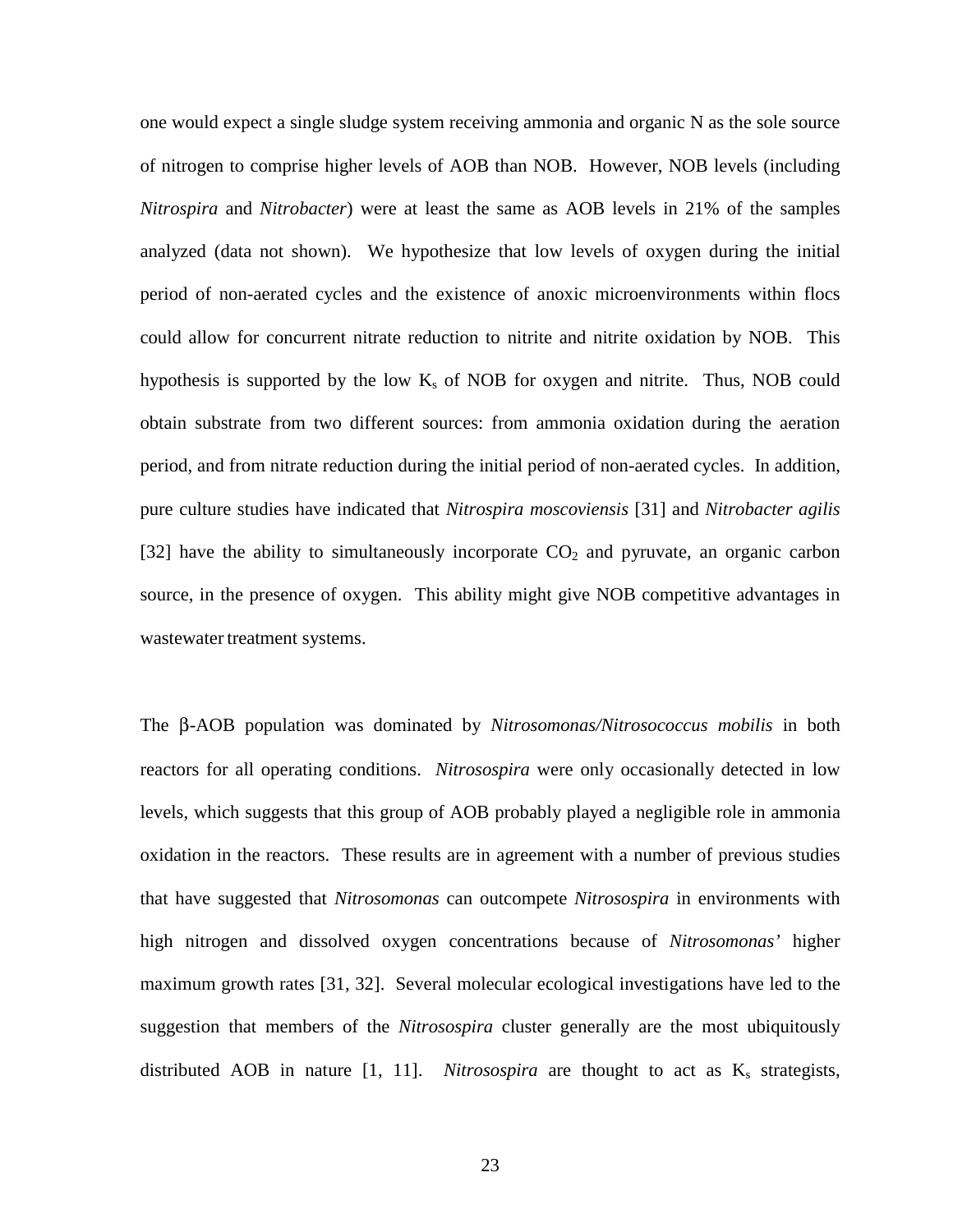competing well in environments with limited ammonia concentrations [32]. There is evidence that niche differentiation occurs not only at the genus level of AOB, but also at the species level, as the substrate affinities  $(K_s$  values) differ significantly among the AOB species. Within the genus *Nitrosomonas*, different K<sub>s</sub> values reflect well the phylogenetically definable groups [11]. *Nitrosomonas/Nitrosococcus mobilis* are well known to occur in wastewater treatment plants. Purkhold *et al.* [33] analyzed samples from 11 nitrifying wastewater treatment plants and determined that in all but two plants only nitrosomonads could be detected. *Nitrosomonas europaea* has frequently been reported as the dominant AOB in activated sludge [15, 32]. Dionisi *et al*. [28] used competitive PCR to study nitrifiers in a full-scale wastewater treatment plant and determined that *Nitrosomonas oligotropha* was the dominant AOB. Juretschko *et al*. [30] used FISH to investigate nitrifying bacteria in an industrial wastewater treatment plant with high ammonia concentrations and determined that *Nitrosococcus mobilis* was the dominant AOB in the activated sludge.

Ballinger *et al.* [4] showed that increasing the C/N ratio from 2 to 5 resulted in a reduction of 50% in nitrification rates, and ultimately resulted in washout of *Nitrosomonas* and *Nitrosospira*. The detrimental effect of high C/N ratios on nitrification activity is due to the lower ability of nitrifiers to compete with heterotrophs for ammonia and oxygen. Therefore, the C/N ratio has contradictory effects in single-sludge systems performing nitrification and denitrification: low C/N ratios favor nitrification activity but hamper denitrification due to limited availability of organic matter. In our study, the relatively low influent C/N ratio (approximately 1.7 as TKN/sol. COD and 1.08 as TKN/TOC) was probably a strong factor contributing to the stability of nitrifying activity. Further research is needed to determine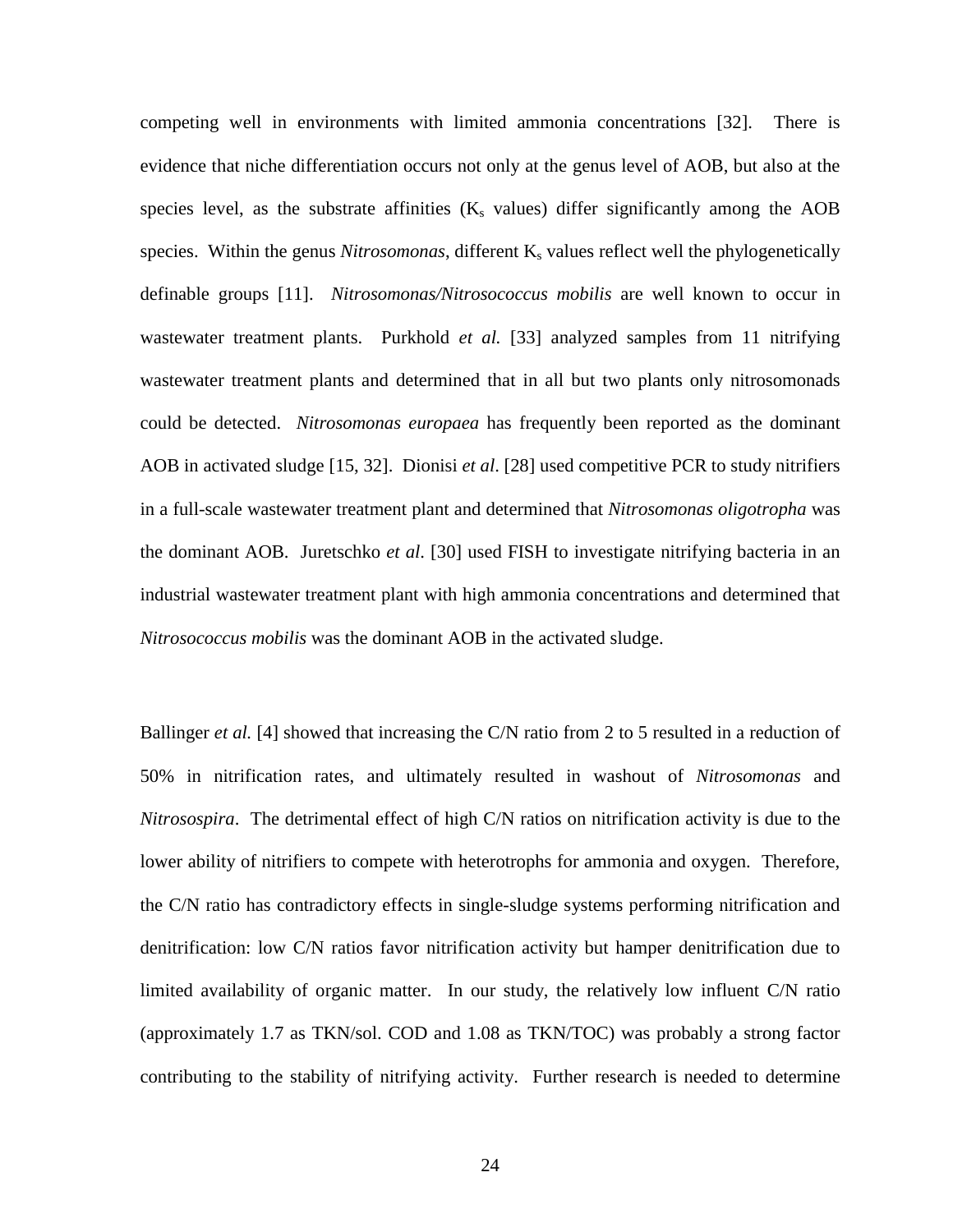optimum combinatorial ranges of C/N ratios and aeration cycles that would result in stable and adequate nitrification and denitrification.

Although levels of *Nitrospira* were generally higher than those of *Nitrobacter*, the results show that both genera of NOB coexisted, suggesting that both contributed to nitrite oxidation in the reactors. Recent studies have also reported coexistence of *Nitrospira* and *Nitrobacter*  in biofilms and activated sludge. Daims *et al*. [14] used FISH to study the NOB community of a sequencing biofilm batch reactor treating wastewater with high ammonia and salt concentrations. In addition to *Nitrospira,* they detected smaller numbers of *Nitrobacter*. Liebig *et al.* [34] investigated the nitrifier community composition of a chemostat treating sludge reject water using FISH and detected *Nitrospira* and *Nitrobacter* at similar levels. Coskuner and Curtis [35] detected both NOB genera in a full scale activated sludge plant. *Nitrobacter* is thought to outcompete *Nitrospira* in environments with high substrate concentrations (such as in culture media) due to their higher maximum growth rates, whereas *Nitrospira* are better competitors in environments with low substrate concentrations as a result of their higher affinity for nitrite and oxygen [31]. *Nitrospira* has been regarded as the key NOB in wastewater treatment due to frequent reports of quantitative dominance in activated sludge and biofilms [13, 30, 31]. However, factors selecting for *Nitrospira* or *Nitrobacter* remain unknown and deserve further investigation [14]. From the perspective of performance stability, it might be prudent to choose conditions favoring a more complex community of nitrifiers [6, 14, 15, 36], as differences in environmental sensitivity among functionally similar species give stability to ecosystem processes [37]. In reactor A, the shifts in NOB community seemed to be related to the change in aeration conditions. During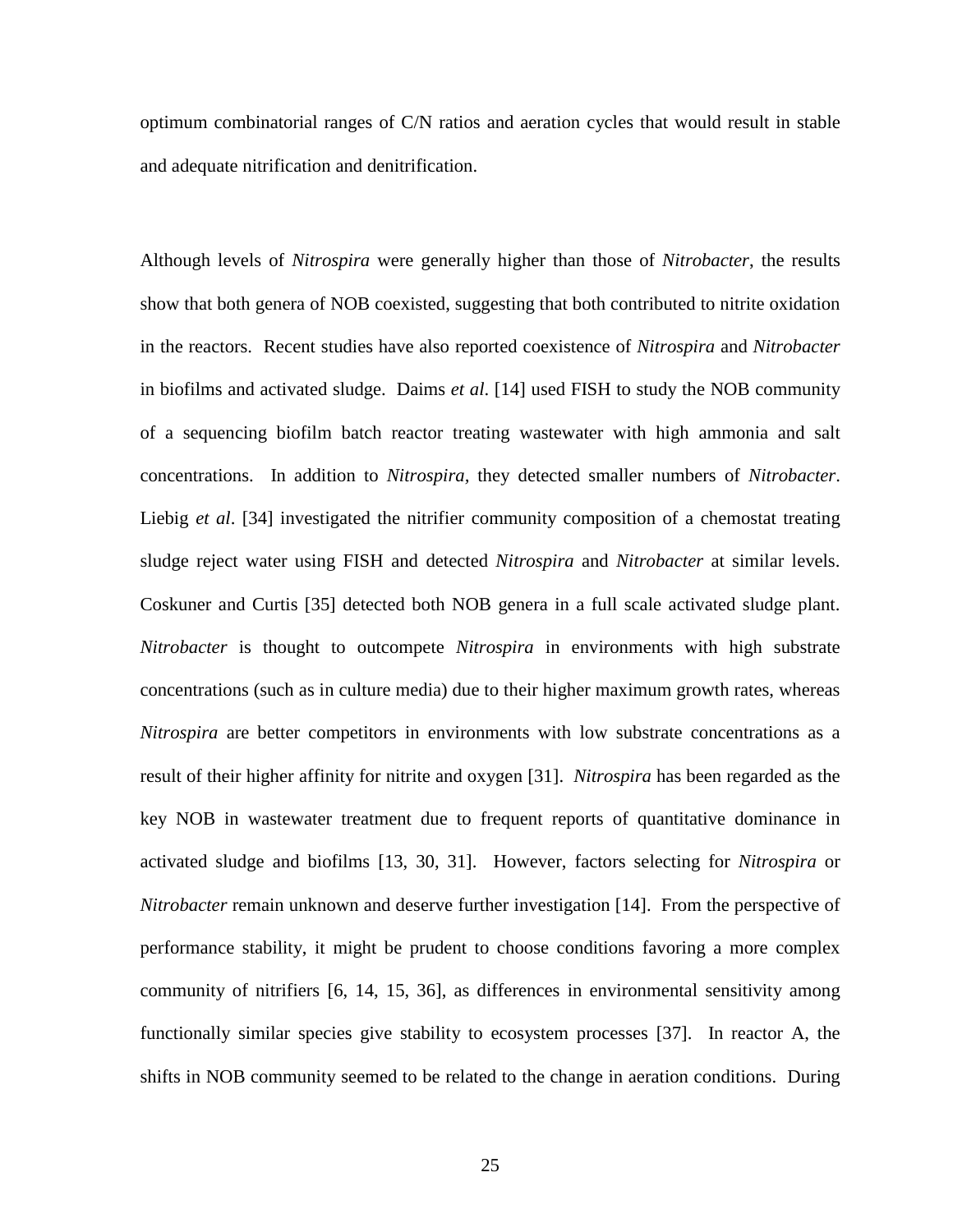the period with manual control, the air supply was off during long periods (overnight) and lower oxygen conditions seemed to favor *Nitrospira* presumably because of their higher affinity for oxygen. When automated aeration control was restored at 1hr ON: 1hr OFF, higher oxygen levels seemed to favor *Nitrobacter*.

Nitrification performance was not negatively affected by the shifts in the AOB and NOB levels, as high ammonia removals and no significant nitrite accumulation were observed. Under the conditions evaluated in this study, the lowest AOB levels of 7.2% of total rRNA and lowest NOB levels of 8.6% of total rRNA (6.1% as *Nitrospira*, and 2.5% as *Nitrobacter*) were sufficient for stable nitrification performance. However, it has not been determined whether these relatively low levels of nitrifiers can sustain the same performance for extended periods.

Our results provide an insight into the nitrifier populations in reactors treating high-nitrogen wastewater in response to changing operating conditions. The fraction of nitrifers in the biomass varied considerably in spite of steady nitrification performance throughout the experiment. The solids content in the influent is believed to have a major impact on the fraction of nitrifiers in the biomass, as the solubilization of particulate organic during the treatment process gives heterotrophs competitive advantages over AOB and NOB, resulting in lower fraction of nitrifers in the biomass. High levels of nitrifiers were measured in the biomass of both reactors using ANA time ratios with non-aerated times up to 3 hours. Low C/N ratio and high ammonia in the influent are likely the most important factors contributing to the high fraction of nitrifiers and consequently the stability of the nitrification process.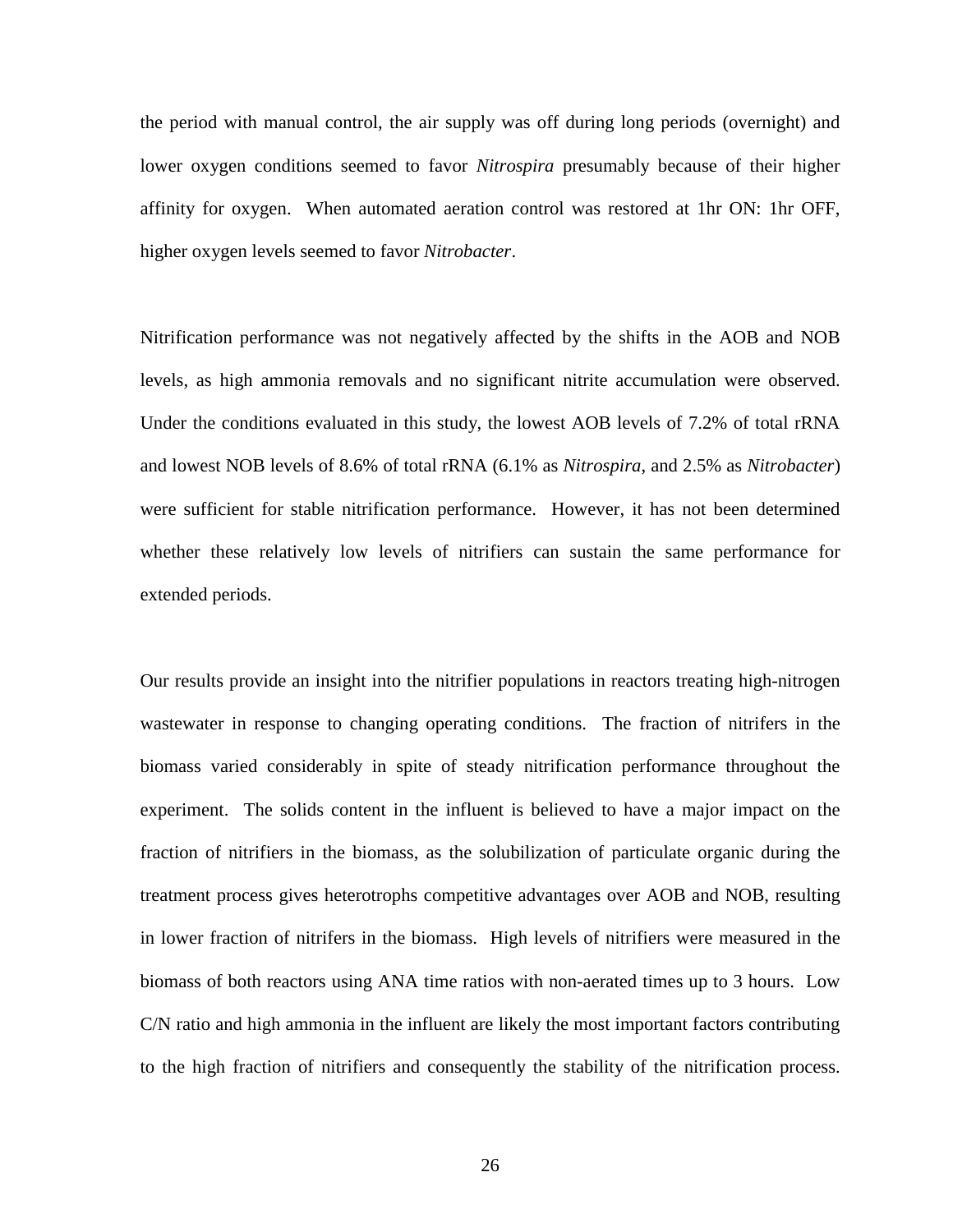Although slightly lower levels of total β-AOB were measured after the increase in the nonaeration period and change in the influent characteristics, ammonia removal efficiencies were not significantly affected. This illustrates that stable nitrification performance at lower aeration requirements can be achieved, resulting in significant savings in operational costs.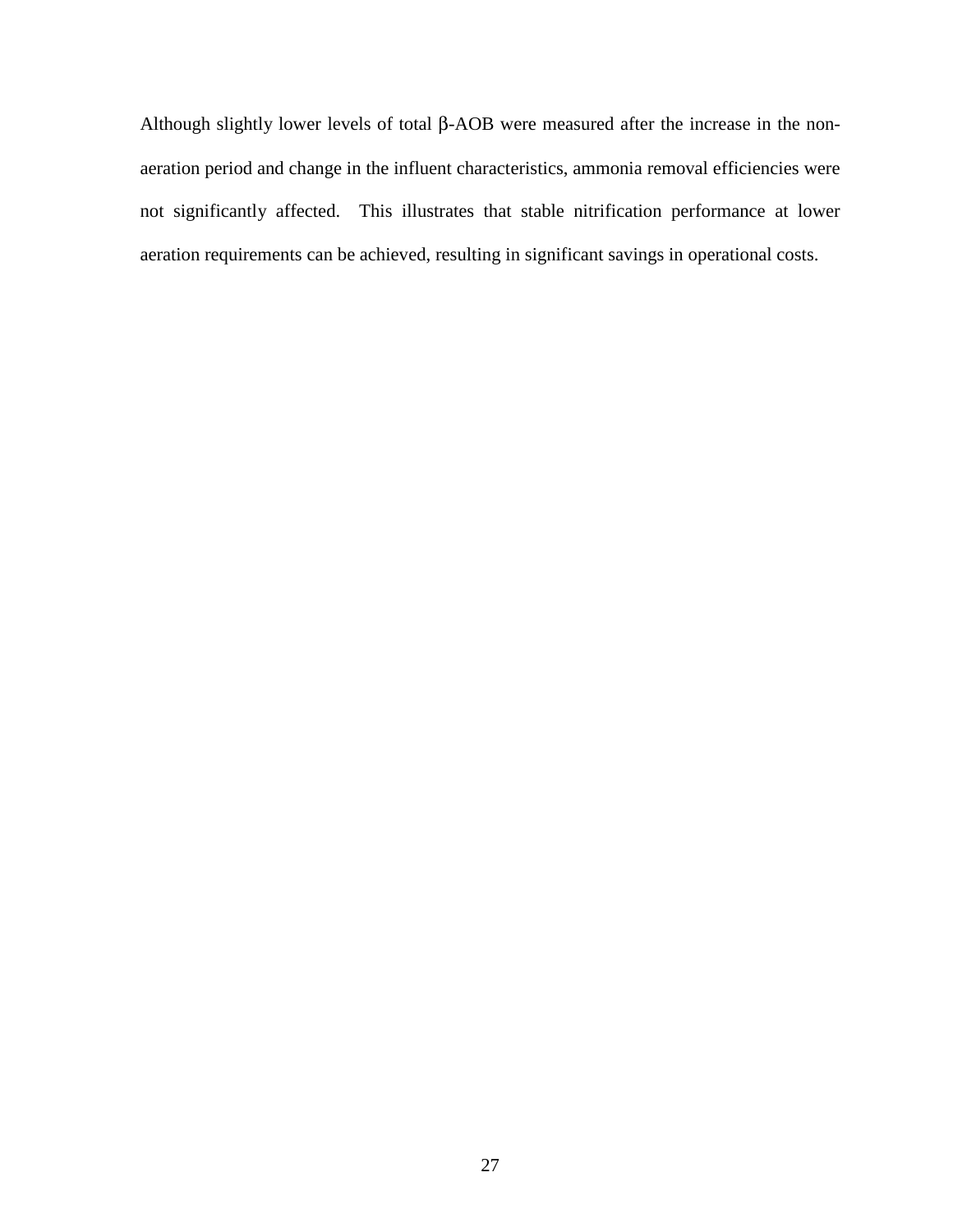## **ACKNOWLEDGEMENTS**

We thank Zhengzheng Hu for assistance with reactor operation and chemical analysis, and Daniel Noguera and Michael Hyman for providing bacterial cultures. This research was supported by the United States Department of Agriculture National Research Initiative Program (Grant 2001-35102-10783).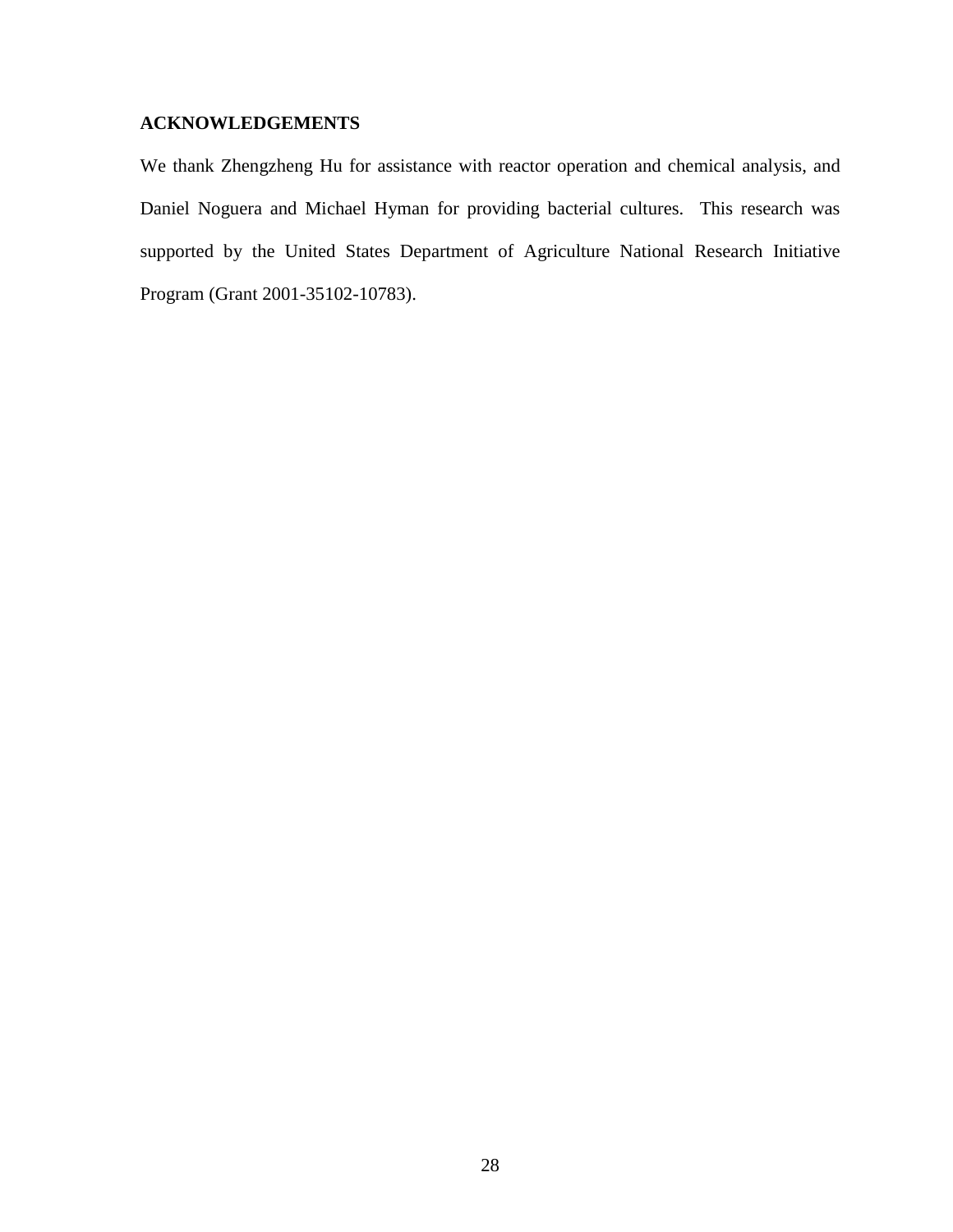#### **REFERENCES**

- [1] Stephen, J.R., Kowalchuk, GA, Bruns, MA, McCaig, AE, Phillips, CJ, Embley, TM, and Prosser, JI. (1998) Analysis of the β-subgroup ammonia oxidizer populations in soil by DGGE analysis and hierarchical phylogenetic probing. Appl. Environ. Microbiol. 64: 2958-2965.
- [2] Svenson, A., Sanden, B., Dalhammar, G., Remberger, M., and Kaj, L. (2000) Toxicity identification and evaluation of nitrification inhibitors in wastewaters. Environ. Toxicol. 15: 527-532.
- [3] Burrell, P.C., Phalen, C.M., and Hovanec, T.A. (2001) Identification of bacteria responsible for ammonia oxidation in freshwater aquaria. Appl. Environ. Microbiol. 67: 5791-5800.
- [4] Ballinger, S.J., Head, I.M., Curtis, T.P., and Godley, A.R. (2002) The effect of C/N ratio on ammonia oxidizing bacteria community structure in a laboratory nitrificationdenitrification reactor. Water Sci. Technol. 46: 543-550.
- [5] Avrahami, S., and Conrad, R. (2003) Patterns of community change among ammonia oxidizers in meadow soils upon long-term incubation at different temperatures. Appl. Environ. Microbiol. 69: 6152-6164.
- [6] Egli, K., Langer, C., Siegrist, H-R, Zehnder, A.J.B., Wagner, M., and van der Meer, J.R. (2003) Community analysis of ammonia and nitrite oxidizers during start-up of nitrification reactors. Appl. Environ. Microbiol. 69: 3213-3222.
- [7] Wagner, M., Rath, G., Amann, R., Koops, H.-P., and Schleifer, K.-H. (1995) In situ identification of ammonia-oxidizing bacteria. Syst. Appl. Microbiol. 18: 251-264.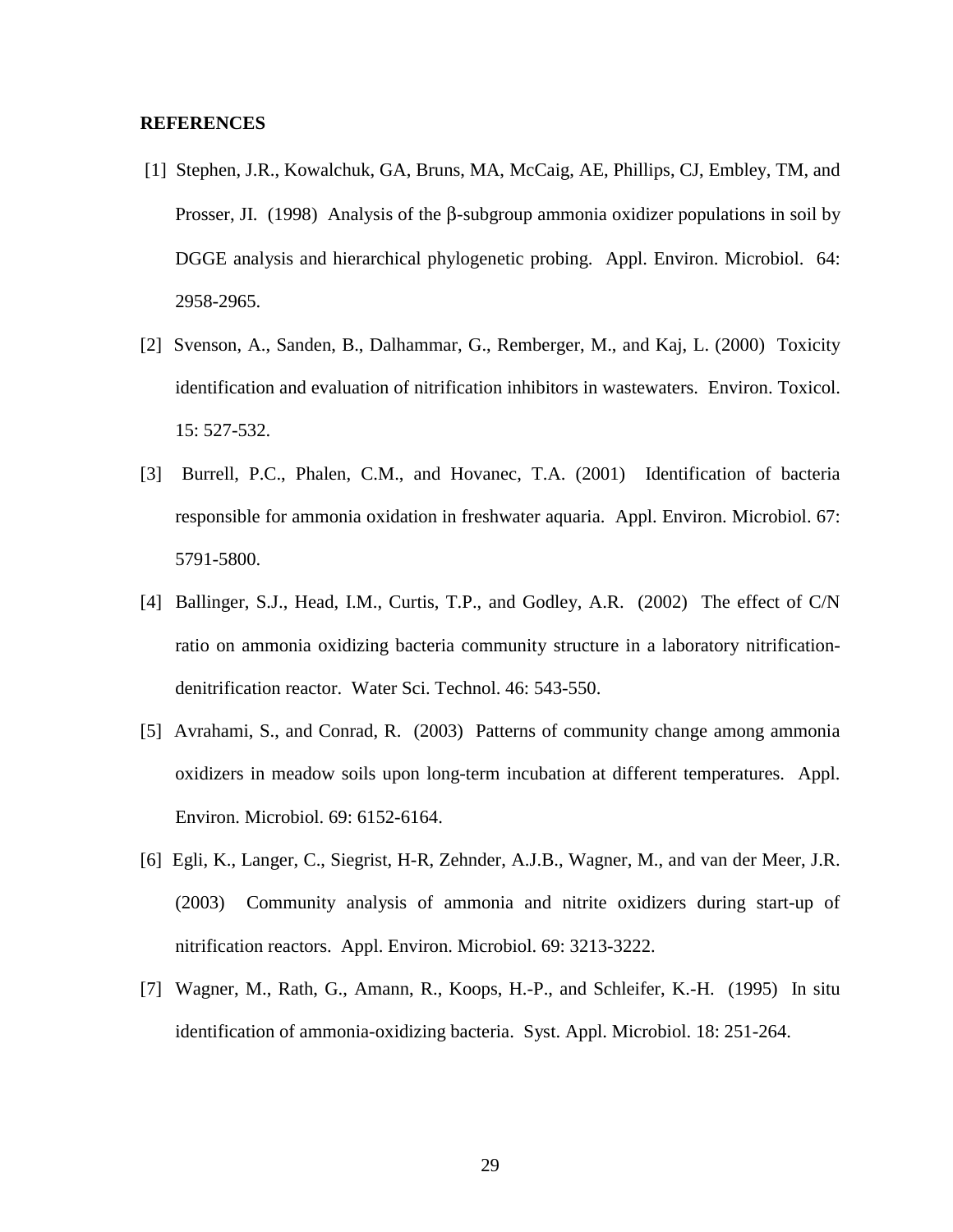- [8] Rittmann, B., Laspidou, C.S., Flax, J., Stahl, D.A., Urbain, V., Harduin, H., van der Waarde, J.J., Geurkink, B., Henssen, M.J.C., Brouwer, H., Klapwijk, A., and Wetterauw, M. (1999) Molecular and modeling analysis of the structure and function of nitrifying activated sludge. Water Sci. Technol. 39: 51-59.
- [9] Hall, S.J., Keller, J., Blackall, L.L. (2003) Microbial quantification in activated sludge: the hits and misses. Water Sci. Technol. 48: 121-126.
- [10] Purkhold, U, Wagner, M., Timmermann, G., Pommerening-Roser, A., and Koops, H-P. (2003) 16S rRNA and *amo*A-based phylogeny of 12 novel betaproteobacterial ammonia-oxidizing isolates: extension of the dataset and proposal of a new lineage within the nitrosomonads. Int. J. Syst. Evol. Microbiol. 53: 1485-1494.
- [11] Koops, H.P., and Pommerening-Roser, A. (2001) Distribution and ecophysiology of the nitrifying bacteria emphasizing cultured species. FEMS Microbiol. Ecol. 37: 1-9.
- [12] Wagner M., Rath G., Koops H.P., Flood J. and Amann R. (1996) In situ analysis of nitrifying bacteria in sewage treatment plants. Water Sci. Tech. 34: 237-244.
- [13] Schramm A., De Beer D., Wagner M. and Amann R. (1998) Identification and activities in situ of *Nitrosospira* and *Nitrospira* spp. as dominant populations in a nitrifying fluidized bed reactor. Appl. Environ. Microbiol. 64: 3480-3485.
- [14] Daims, H., Purkhold, U., Bjerrum, L., Arnold, E., Wilderer, P.A., and Wagner, M. (2001) Nitrification in sequencing biofilm batch reactors: lessons from molecular approaches. Water Sci. Technol. 43: 9-18.
- [15] Gieseke, A., Bjerrum, L., Wagner, M., and Amann, R. (2003) Structure and activity of multiple nitrifying bacterial populations co-existing in a biofilm. Environ. Microbiol. 5: 355-369.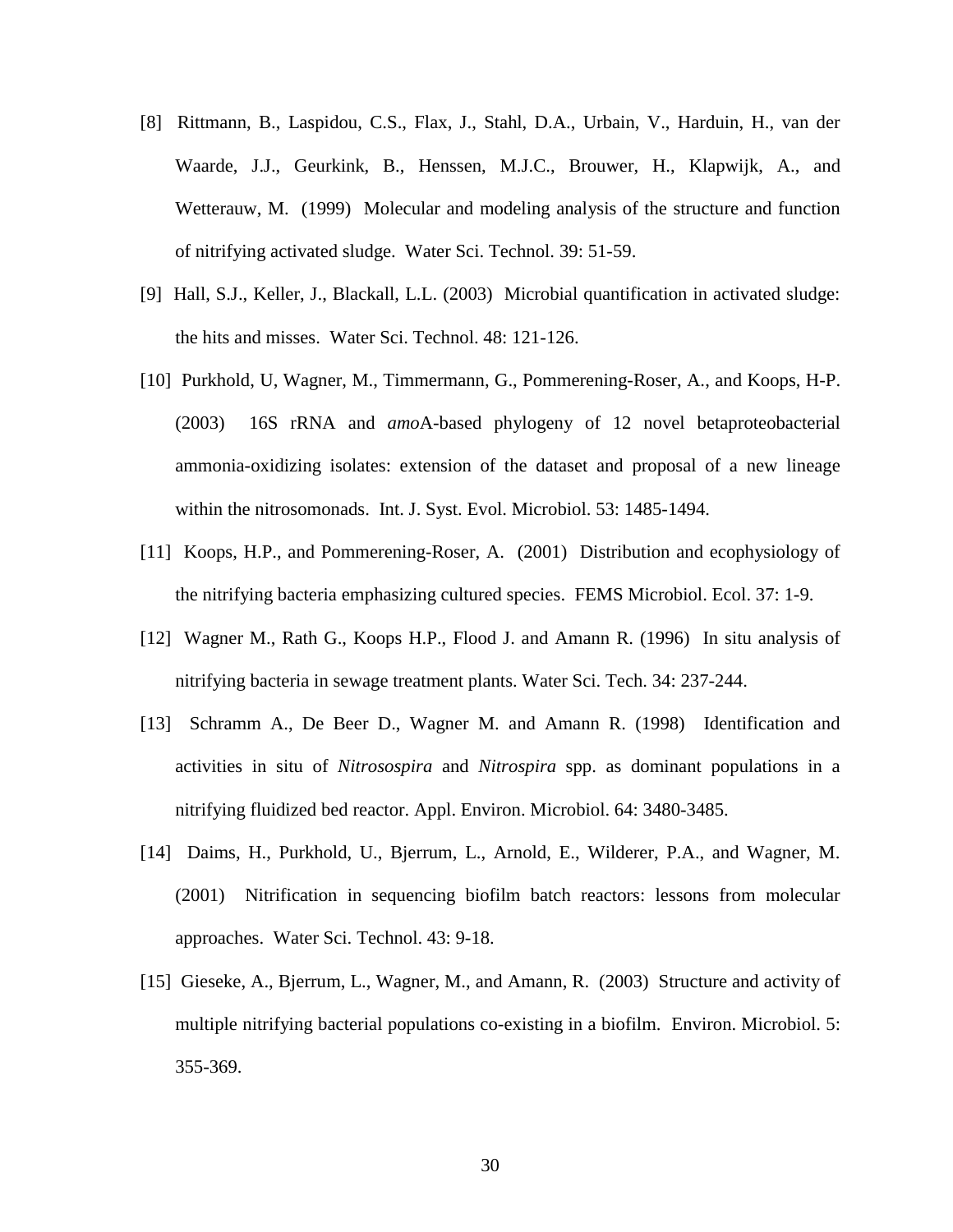- [16] Cheng, J. and B. Liu. (2001) Nitrification/denitrification in intermittent aeration process for swine wastewater treatment. J. Environ. Eng. 127: 705-711.
- [17] Burkholder, J.M., M.A. Mallin, H.B. Glasgow, Jr., L.M. Larsen, M.R. McIver, G. C. Shank, N.Deamer-Melia, D.S. Briley, J. Springer, B.W. Touchette and E.K. Hannon. (1997) Impacts to a coastal river and estuary from rupture of a large swine waste holding lagoon. J. Environ Qual. 26: 1451-1466
- [18] Clesceri, L.S., Greenberg, A.E., and Eaton, A.D. (1995) Standard Methods for the Examination of Water and Wastewater.  $20<sup>th</sup>$  ed. APHA, AWWA, and WEF. Baltimore, MD. United Book Press, Inc.
- [19] Stahl, D.A., Flesher, B., Mansfield, H., and Montgomery, R. (1988) Use of phylogenetically based hybridization probes for studies of ruminal microbial ecology. Appl. Environ. Microbiol. 54: 1079-1084.
- [20] Burrell, P.C., Keller, J., and Blackall, L.L. (1998) Microbiology of a nitrite-oxidizing bioreactor. Appl. Environ. Microbiol. 64: 1878-1883.
- [21] de los Reyes III, F.L., Rothauszky, Raskin, L. (2002) Microbial community structures in foaming and non-foaming full-scale wastewater treatment plants. Water Environ. Res. 74: 437-449.
- [22] Zheng D., Alm E. W., Stahl D. A. and Raskin L. (1996) Characterization of universal small-subunit rRNA hybridization probes for quantitative molecular microbial ecology studies. Appl. Environ. Microbiol. 62: 4504-4513.
- [23] Mobarry B. K., Wagner M., Urbain V., Rittmann B. E. and Stahl D. A. (1996) Phylogenetic probes for analyzing abundance and spatial organization of nitrifying bacteria. Appl. Environ. Microbiol. 62: 2156-2162.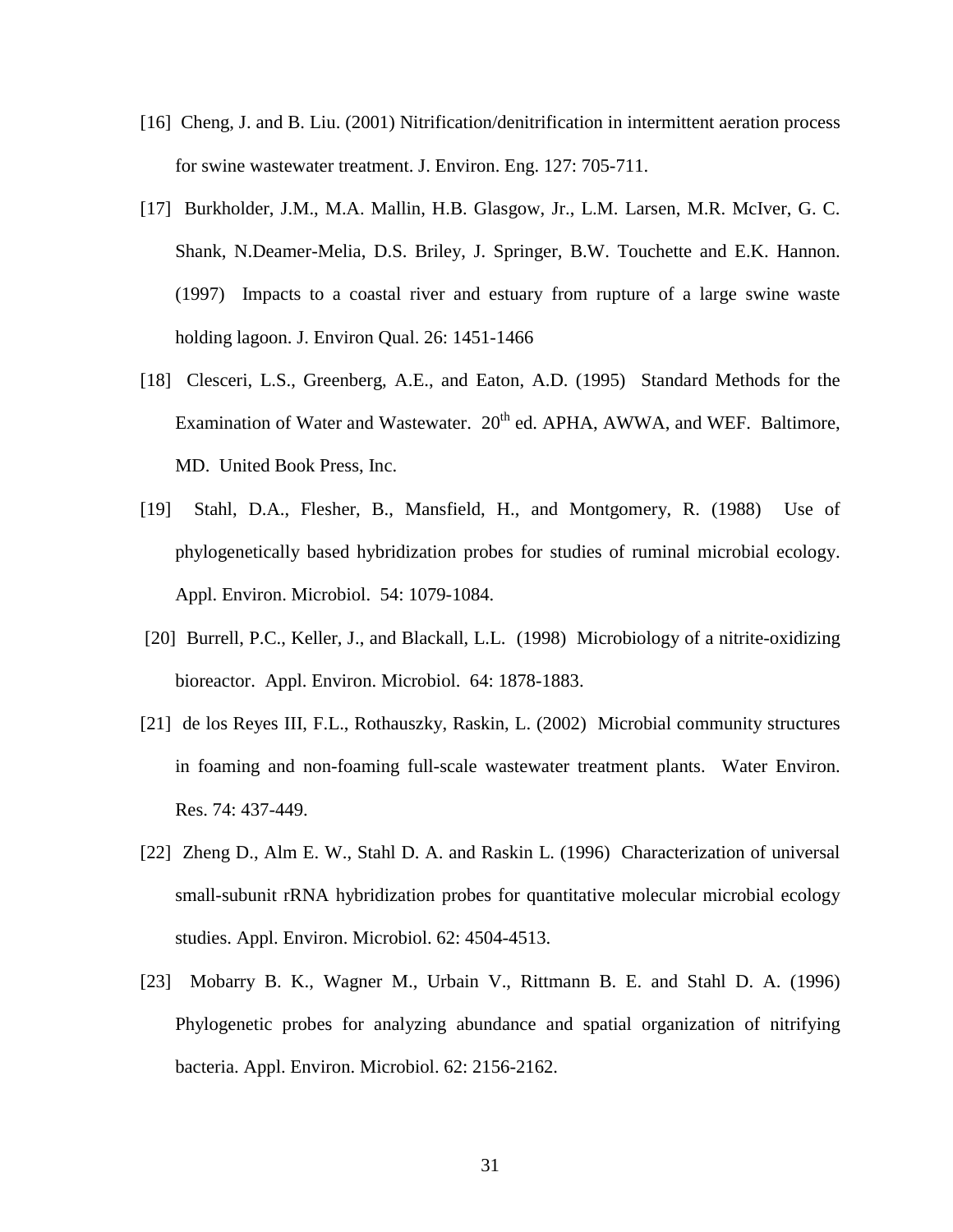- [24] Mobarry B. K., Wagner M., Urbain V., Rittmann B. E. and Stahl D. A. (1997) Phylogenetic probes for analyzing abundance and spatial organization of nitrifying bacteria. Appl. Environ. Microbiol. 63: 815a.
- [25] Hovanec T. A., Taylor L. T., Blakis A. and DeLong E. F. (1998) *Nitrospira*-like bacteria associated with nitrite oxidation in freshwater aquaria. Appl. Environ. Microbiol. 64: 258-264.
- [26] Alm, E.W., Oerther, D.B., Larsen, N., Stahl, D.A., and Raskin, L. (1996) The Oligonucleotide Probe Database. Appl. Environ. Microbiol. 62: 3557–3559.
- [27] de los Reyes III, F.L., W. Ritter, and L. Raskin (1997) Group-specific small subunit hybridization probes to characterize filamentous foaming in activated sludge systems. Appl. Environ. Microbiol. 63: 1107-1117.
- [28] Dionisi, H. M., Layton, A. C., Harms, G., Gregory, I. R., Robinson, K. G. and Sayler, G. S. (2002) Quantification of *Nitrosomonas oligotropha*-like ammonia-oxidizing bacteria and *Nitrospira* spp. from full-scale wastewater treatment plants by competitive PCR. Appl. Environ. Microbiol. 68: 245-253.
- [29] Urbain, V, Mobarry, B, de Silva, V, Stahl, D.A., Rittmann, B.E., and Manem, J. (1998) Integration of performance, molecular biology and modeling to describe the activated sludge process. Water Sci. Tech. 37: 223-229.
- [30] Juretschko, S., Timmermann, G., Schmid, M., Schleifer, K.-H., Pommerening-Roser, A., Koops, H.-P., and Wagner, M. (1998) Combined molecular and conventional analysis of nitrifying bacterium diversity in activated sludge: *Nitrosococcus mobilis* and *Nitrospira*-like bacteria as dominant populations. Appl. Environ. Microbiol. 64: 3042- 3051.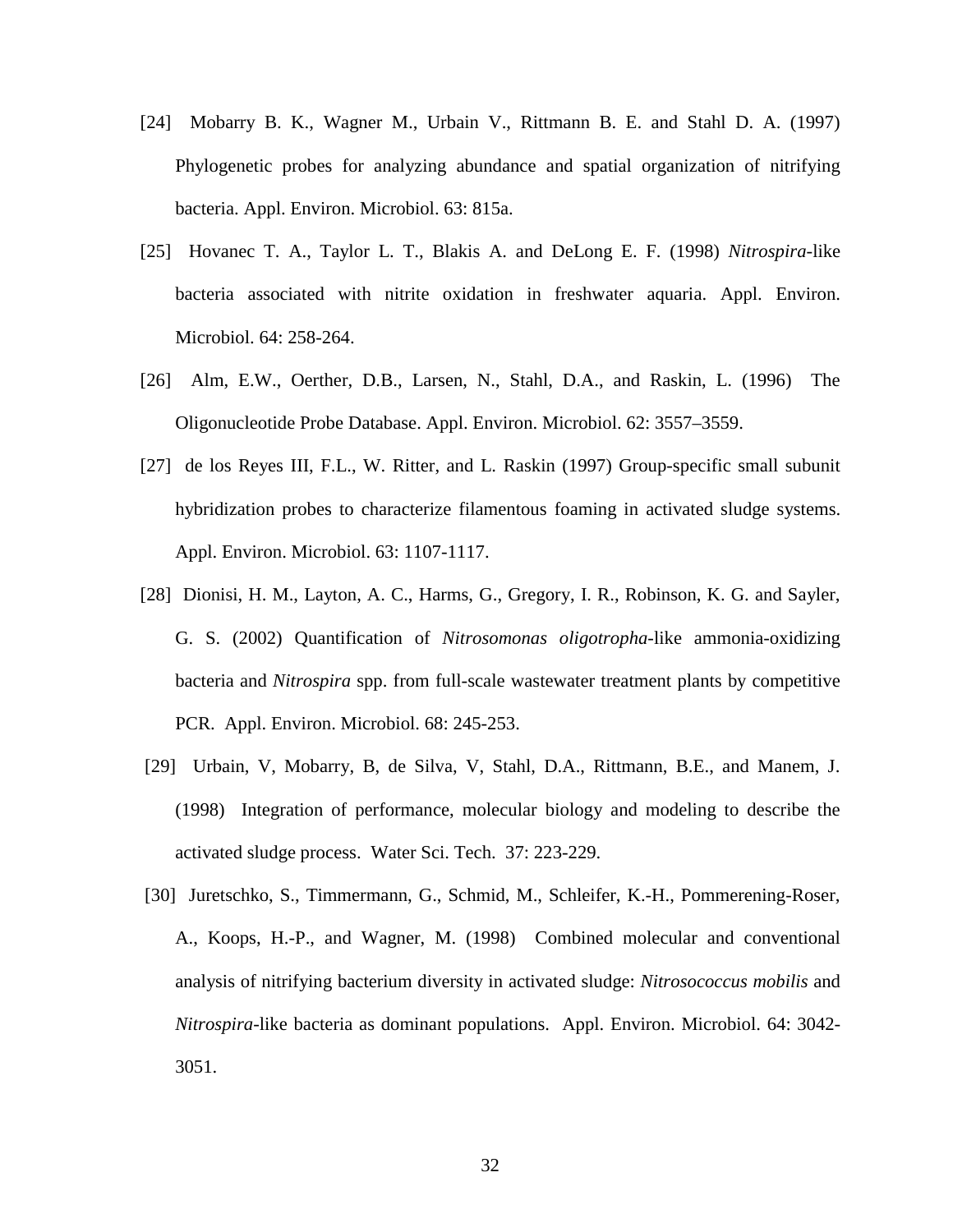- [31] Schramm, A., de Beer, D., vanden Heuvel, J., Ottengra, S., and Amann, A. (1999) Microscale distribution of populations and activities of *Nitrosospira* and *Nitrospira* spp. along a macroscale gradient in a nitrifying bioreactor: quantification by in situ hybridization and the use of microsensors. Appl. Environ. Microbiol. 65: 3690 – 3696.
- [32] Schramm A., De Beer D., Gieseke, A., and Amann R. (2000) Microenvironments and distribution of nitrifying bacteria in a membrane-bound biofilm. Environ. Microbiol. 2: 680-686.
- [33] Purkhold, U., Pommerening-Röser, A., Juretschko, S., Schmid, M.C., Koops, H-P., Wagner, M. (2000) Phylogeny of All Recognized Species of Ammonia Oxidizers Based on Comparative 16S rRNA and *amoA* Sequence Analysis: Implications for Molecular Diversity Surveys. Appl. Environ. Microbiol. 66: 5368-5382.
- [34] Liebig, T., Wagner, M., Bjerrum, L., and Denecke, M. (2001) Nitrification performance and nitrifier community composition of a chemostat and a membraneassisted bioreactor for the nitrification of sludge reject water. Bioprocess Biosyst. Eng. 24: 203-210.
- [35] Coskuner, G. and Curtis, T.P. (2002) In situ characterization of nitrifiers in an activated sludge plant: detection of Nitrobacter spp. J. Appl. Microbiol. 93: 431-437.
- [36] Ballinger, S.J., Head, I.M., Curtis, T.P., and Godley, A.R. (1998) Molecular microbial ecology of nitrification in an activated sludge process treating refinery wastewater. Water Sci. Technol. 37: 105-108.
- [37] Chaplin III, F.S., Walker, B.H., Hobbs, R.J., Hooper, D.U., Lawton, J.H., Sala, O.E., and Tilman, D. (1997) Biotic Control over the functioning of ecosystems. Science 277: 500-504.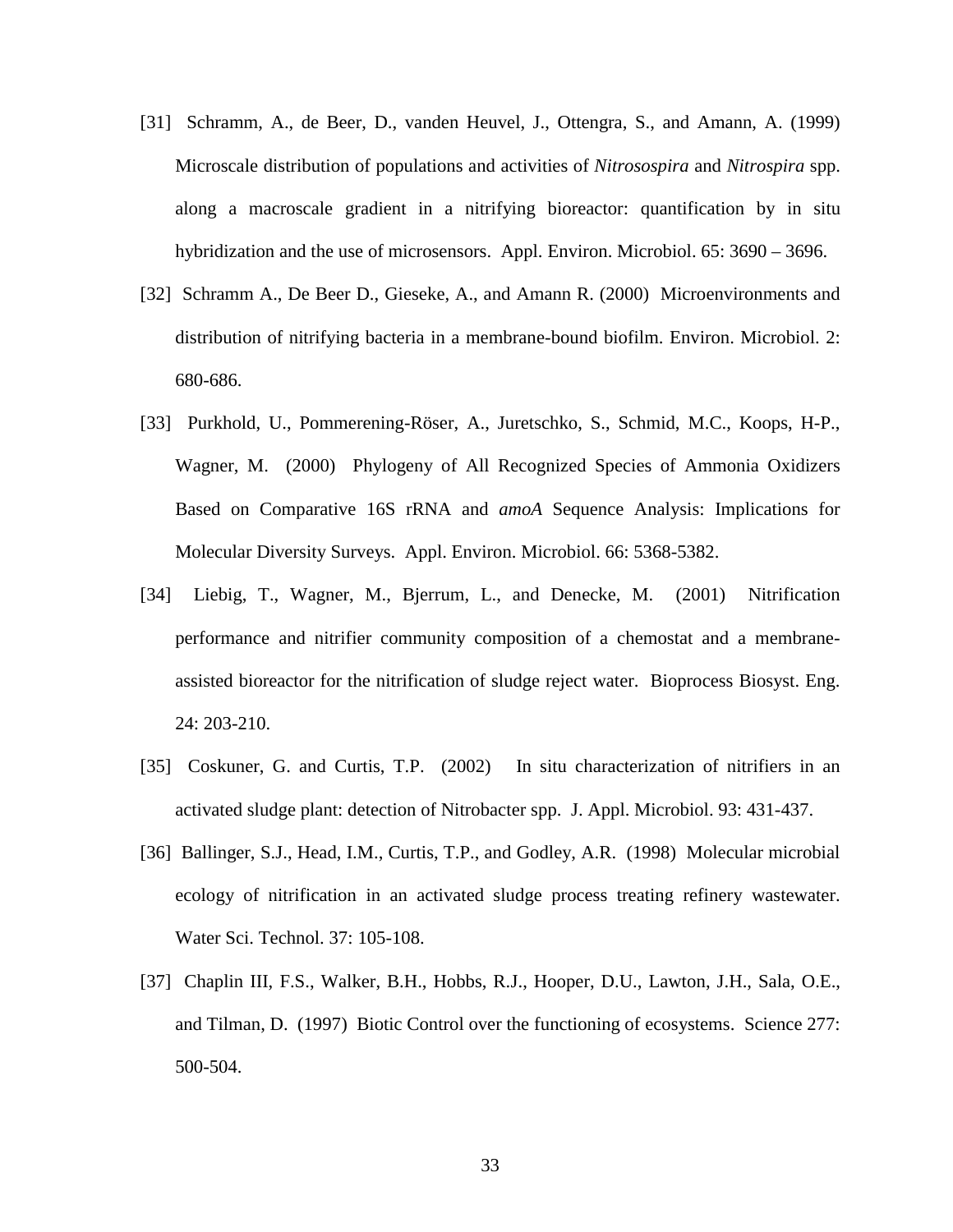Table 1. Forward and reverse primers used to amplify *Nitrospira moscoviensis*-like DNA.

| <b>Primer</b>         | Sequence $(5' \text{ to } 3')$ | <b>Target organisms</b>          |
|-----------------------|--------------------------------|----------------------------------|
| Fw-Nspa311            | ACACTGGCACTGCGACA              | Nitrospira moscoviensis          |
| $Rv\text{-Nstpa1463}$ | TTCACCCCAATCATCGGTCA           | Nitrospira moscoviensis subgroup |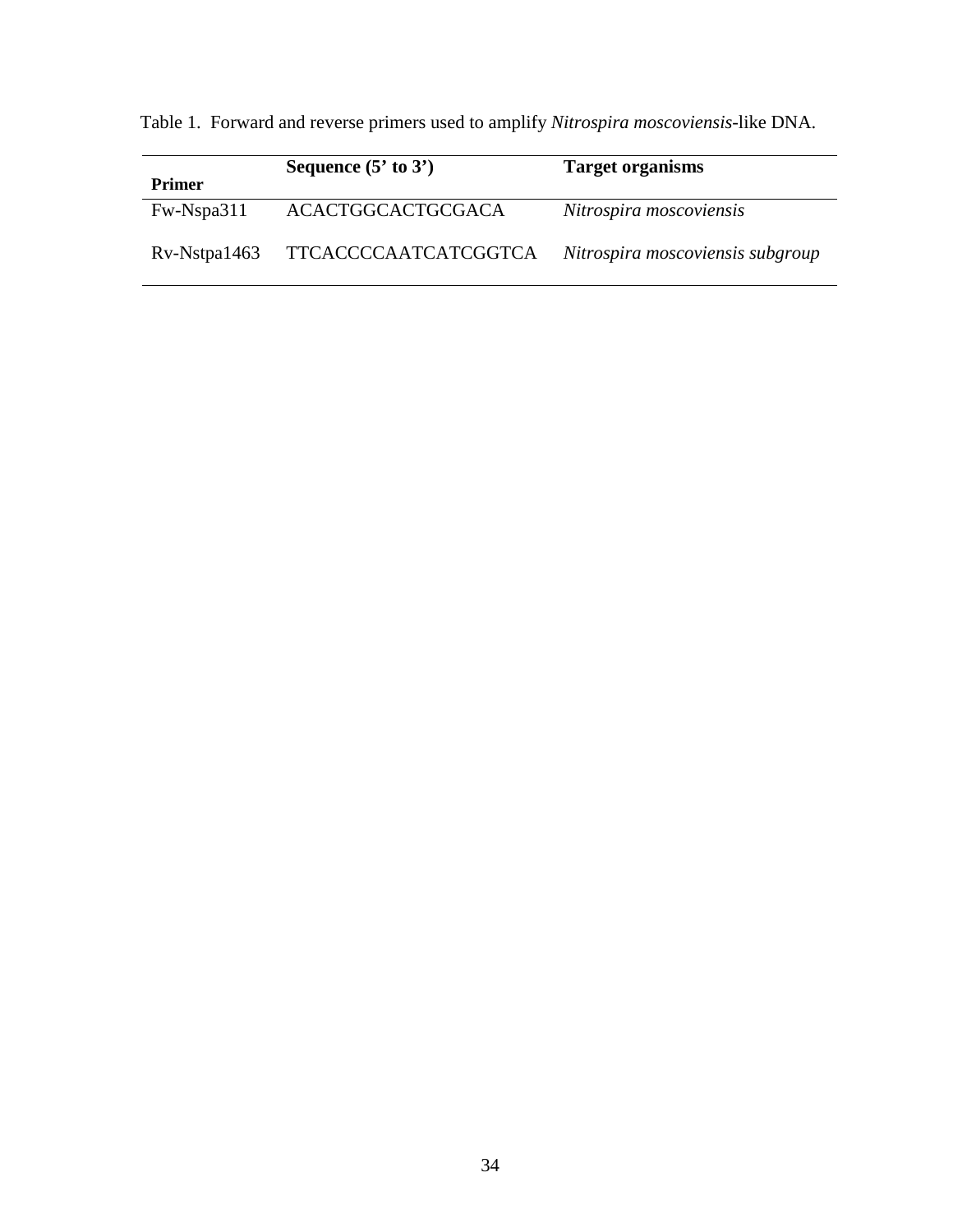| Probe                             |                  | <b>Target</b>   |                            | Wash              | $\frac{0}{0}$ |                                                                 |           |
|-----------------------------------|------------------|-----------------|----------------------------|-------------------|---------------|-----------------------------------------------------------------|-----------|
| Name <sup>1</sup>                 | Abbrev.          | $\text{Site}^3$ | Sequence $(5'$ to $3')$    | Temp<br>$({}^oC)$ | Forma<br>mide | <b>Target organisms</b>                                         | Ref.      |
| S-*-Univ-1390-a-A-18              | Univ $1390$      | 1390 - 1407     | GACGGGCGGTGTGTACAA         | 44                | $\Omega$      | All organisms                                                   | $[22]$    |
| S-G-Nsv-0444-a-A-19               | Nsv443           | $444 - 462$     | <b>CCGTGACCGTTTCGTTCCG</b> | 52                | 30            | Nitrosospira spp.                                               | $[23-24]$ |
| S-G-Nsm-0156-a-A-19               | Nsm156           | $156 - 174$     | <b>TATTAGCACATCTTTCGAT</b> | 46                | 5             | <b>Nitrosomonas</b><br>spp.,<br><b>Nitrosococcus</b><br>mobilis | $[23-24]$ |
| $S-G-BAOB-1224-a-A-20$            | Nso1225          | 1224-1243       | CGCCATTGTATTACGTGTGA       | 51                | 35            | Betaproteobacteria<br>1 ammonia-<br>oxidizing bacteria          | $[23-24]$ |
| S-G-Nbac-1000-a-A-15              | Nb1000           | $1000 - 1014$   | <b>TGCGACCGGTCATGG</b>     | 42                | $---$         | Nitrobacter spp.                                                | $[23-24]$ |
| S-G-Nbac-1035-a-A-18 <sup>2</sup> | NIT <sub>3</sub> | $1035 - 1052$   | <b>CCTGTGCTCCATGCTCCG</b>  | ---               | 40            | Nitrobacter spp.                                                | $[12]$    |
| S-G-Ntspa-0685-a-A-22             | Ntspa685         | $664 - 685$     | CACCGGGAATTCCGCGCTCCTC     | 63                | $---$         | Nitrospira<br>moscoviensis,<br>Nitrospira marina                | $[25]$    |

Table 2. Oligonucleotide probes used in slot blot and in-situ hybridizations.

<sup>1</sup>Probe names have been standardized according to OPD [26].

2Used with unlabeled competitor probe NIT3-Competior in an equimolar ratio.

<sup>3</sup>*E. coli* numbering.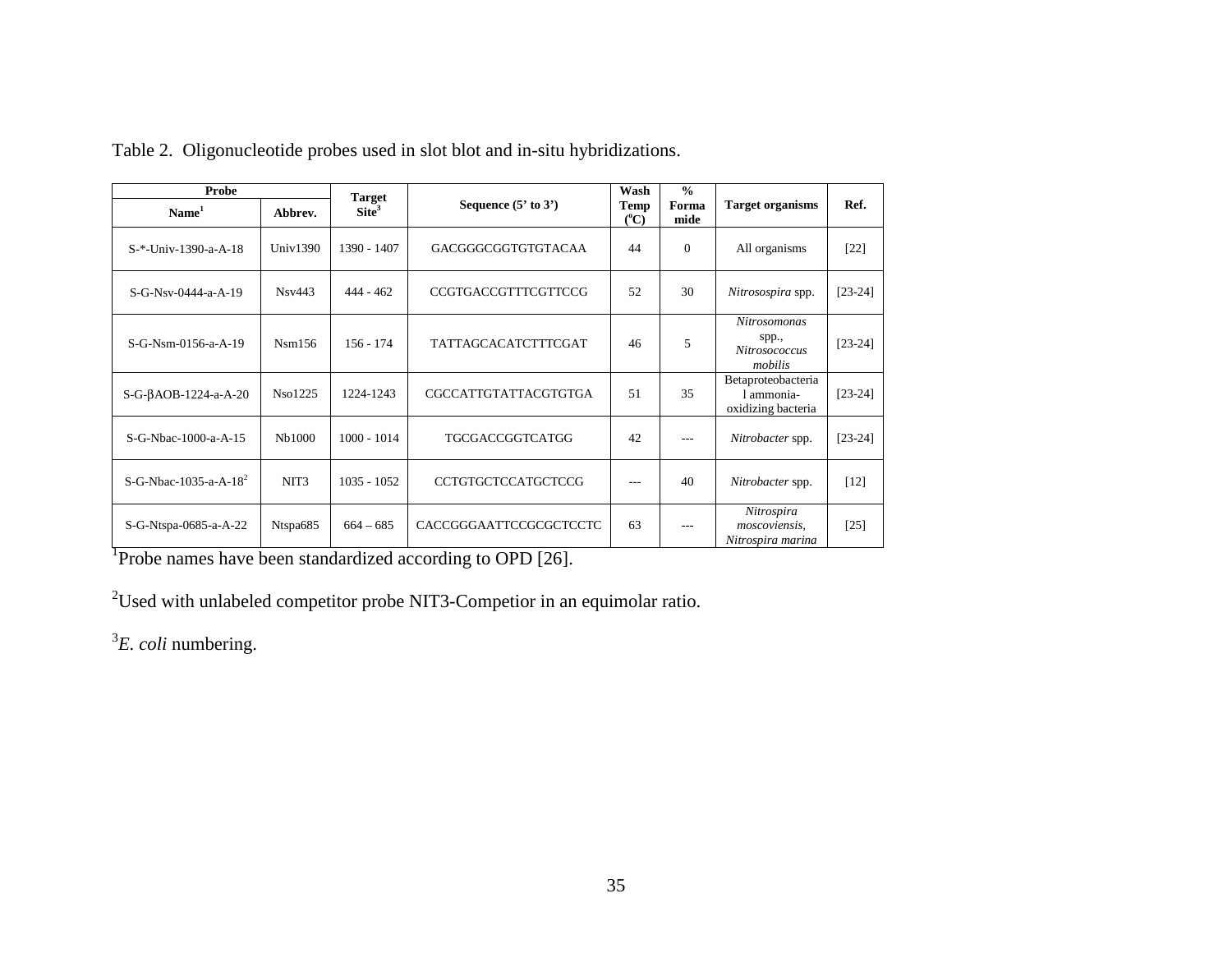|              |             | Mean Influent Concentrations (mg/L) |              |                   |             |             |                    |              |                  |                    |  |
|--------------|-------------|-------------------------------------|--------------|-------------------|-------------|-------------|--------------------|--------------|------------------|--------------------|--|
| <b>Stage</b> | <b>Days</b> | <b>VSS</b>                          | <b>TKN</b>   | NH <sub>3</sub> N | $NO3-N$     | $NO2-N$     | Sol.<br><b>COD</b> | <b>TOC</b>   | Sol.COD<br>/ TKN | TOC/<br><b>TKN</b> |  |
| I and III    | $1 - 64$    | 336                                 | 166.0        | 114.9             | 3.8         | 0.0         | 280.2              | 182.2        | 1.7              | 1.1                |  |
|              |             | $(\pm 113)$                         | $(\pm 8.4)$  | $(\pm 5.7)$       | $(\pm 3.7)$ | $(\pm 0.0)$ | $(\pm 27.5)$       | $(\pm 37.8)$ | $(\pm 0.14)$     | $(\pm 0.2)$        |  |
| II and IV    | 81-180      | 733                                 | 208.7        | 146.4             | 0.4         | 0.0         | 362.5              | 208.1        | 1.8              | 1.0                |  |
|              |             | $(\pm 457)$                         | $(\pm 44.5)$ | $(\pm 27.5)$      | $(\pm 0.7)$ | $(\pm 0.0)$ | $(\pm 73.0)$       | $(\pm 47.0)$ | $(\pm 0.3)$      | $(\pm 0.4)$        |  |

Table 3. Average concentrations in the influent wastewater. (Standard deviations in parentheses).

 $\frac{1}{4}$  A total of 10 data points each for stages I and III, and 13 points each for stages II and IV were computed.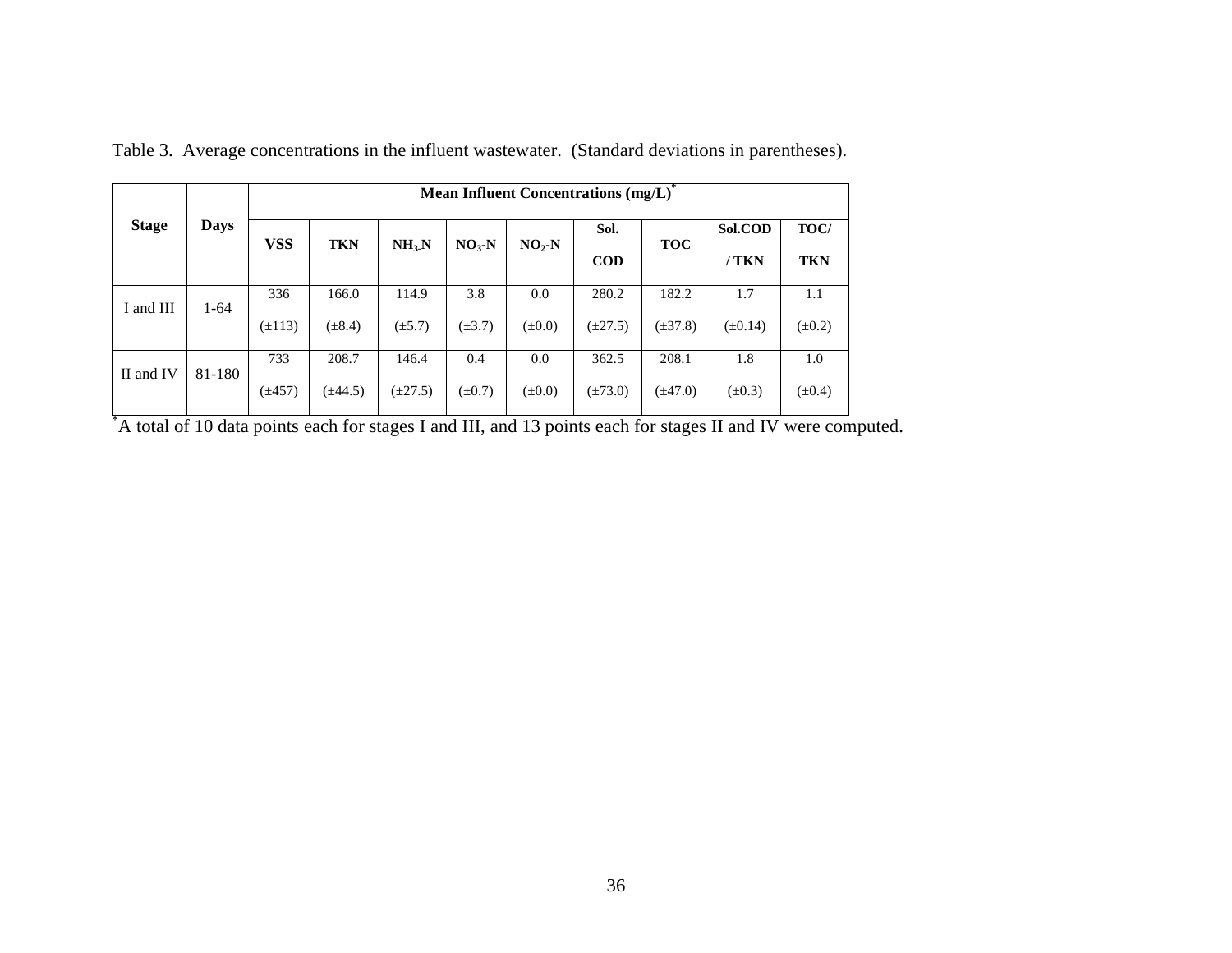| <b>Stage</b>                | <b>Days</b> |             | <b>Effluent Concentrations (mg/L)</b> |             |             |              | Removal Efficiency (%) |             |              |              |              |
|-----------------------------|-------------|-------------|---------------------------------------|-------------|-------------|--------------|------------------------|-------------|--------------|--------------|--------------|
|                             |             | <b>VSS</b>  | <b>TKN</b>                            | $NH3-N$     | $NO2-N$     | $NO3$ -N     | <b>TKN</b>             | $NH3-N$     | <b>TIN</b>   | <b>TOC</b>   | Soluble      |
|                             |             |             |                                       |             |             |              |                        |             |              |              | <b>COD</b>   |
| Ι                           | $1 - 50$    | 2475        | 18.0                                  | 1.4         | 0.4         | 66.3         | 89.1                   | 98.8        | 41.9         | 57.9         | 33.2         |
|                             |             | $(\pm 881)$ | $(\pm 7.1)$                           | $(\pm 2.6)$ | $(\pm 0.6)$ | $(\pm 26.8)$ | $(\pm 4.3)$            | $(\pm 2.3)$ | $(\pm 23.7)$ | $(\pm 14.0)$ | $(\pm 12.8)$ |
| $\mathbf{I}$<br>$121 - 180$ |             | 719         | 12.0                                  | 0.9         | 0.3         | 23.7         | 94.6                   | 99.4        | 83.7         | 64.6         | 29.5         |
|                             |             | $(\pm 336)$ | $(\pm 7.9)$                           | $(\pm 2.2)$ | $(\pm 0.4)$ | $(\pm 16.1)$ | $(\pm 4.0)$            | $(\pm 1.4)$ | $(\pm 12.0)$ | $(\pm 14.7)$ | $(\pm 28.5)$ |

Table 4. Average effluent concentrations and removal efficiencies for reactor A. (Standard deviations in parentheses).

\*A total of 8 data points were computed for each period.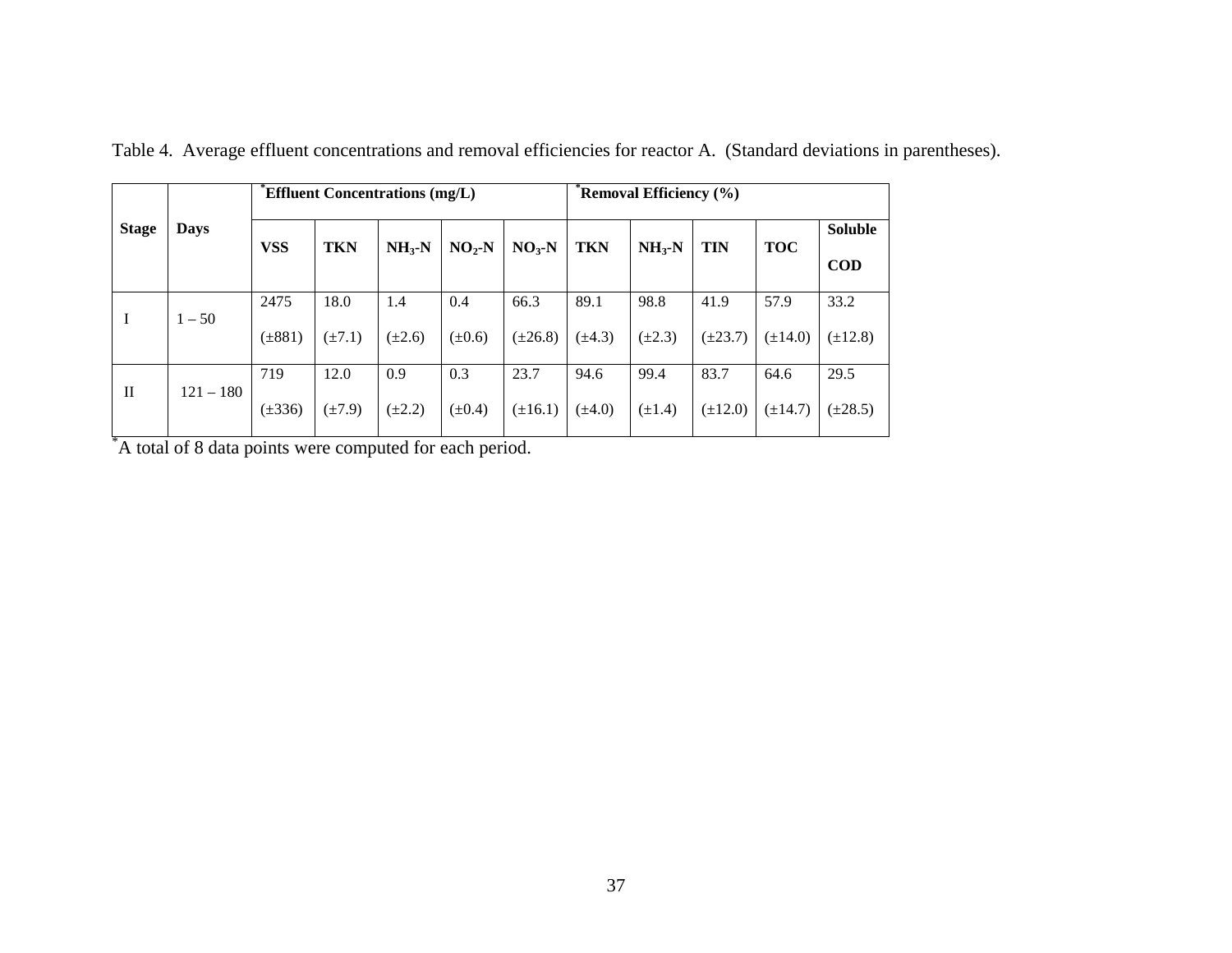| <b>Stage</b> | <b>Days</b> | <b>Effluent Concentrations (mg/L)</b> |             |                   |             |              |             | Removal Efficiency (%) |              |              |                |  |
|--------------|-------------|---------------------------------------|-------------|-------------------|-------------|--------------|-------------|------------------------|--------------|--------------|----------------|--|
|              |             | <b>VSS</b>                            | <b>TKN</b>  | NH <sub>3</sub> N | $NO2-N$     | $NO3$ -N     | TKN         | $NH3-N$                | TIN          | <b>TOC</b>   | <b>Soluble</b> |  |
|              |             |                                       |             |                   |             |              |             |                        |              |              | $\bf{COD}$     |  |
| Ш            | $1 - 64$    | 1202                                  | 16.1        | 1.6               | 0.2         | 54.4         | 90.34       | 98.6                   | 52.6         | 58.6         | 32.9           |  |
|              |             | $(\pm 358)$                           | $(\pm 8.1)$ | $(\pm 2.6)$       | $(\pm 0.2)$ | $(\pm 10.4)$ | $(\pm 4.7)$ | $(\pm 2.3)$            | $(\pm 9.1)$  | $(\pm 10.4)$ | $(\pm 9.6)$    |  |
| IV           | $81 - 180$  | 1628                                  | 13.7        | 0.4               | 0.4         | 16.6         | 93.77       | 99.7                   | 83.8         | 68.1         | 46.1           |  |
|              |             | $(\pm 469)$                           | $(\pm 6.2)$ | $(\pm 0.6)$       | $(\pm 0.7)$ | $(\pm 13.2)$ | $(\pm 3.0)$ | $(\pm 0.4)$            | $(\pm 18.8)$ | $(\pm 9.4)$  | $(\pm 10.7)$   |  |

Table 5. Average effluent concentrations and removal efficiencies for reactor B. (Standard deviations in parentheses).

\*A total of 9 data points were computed for each period.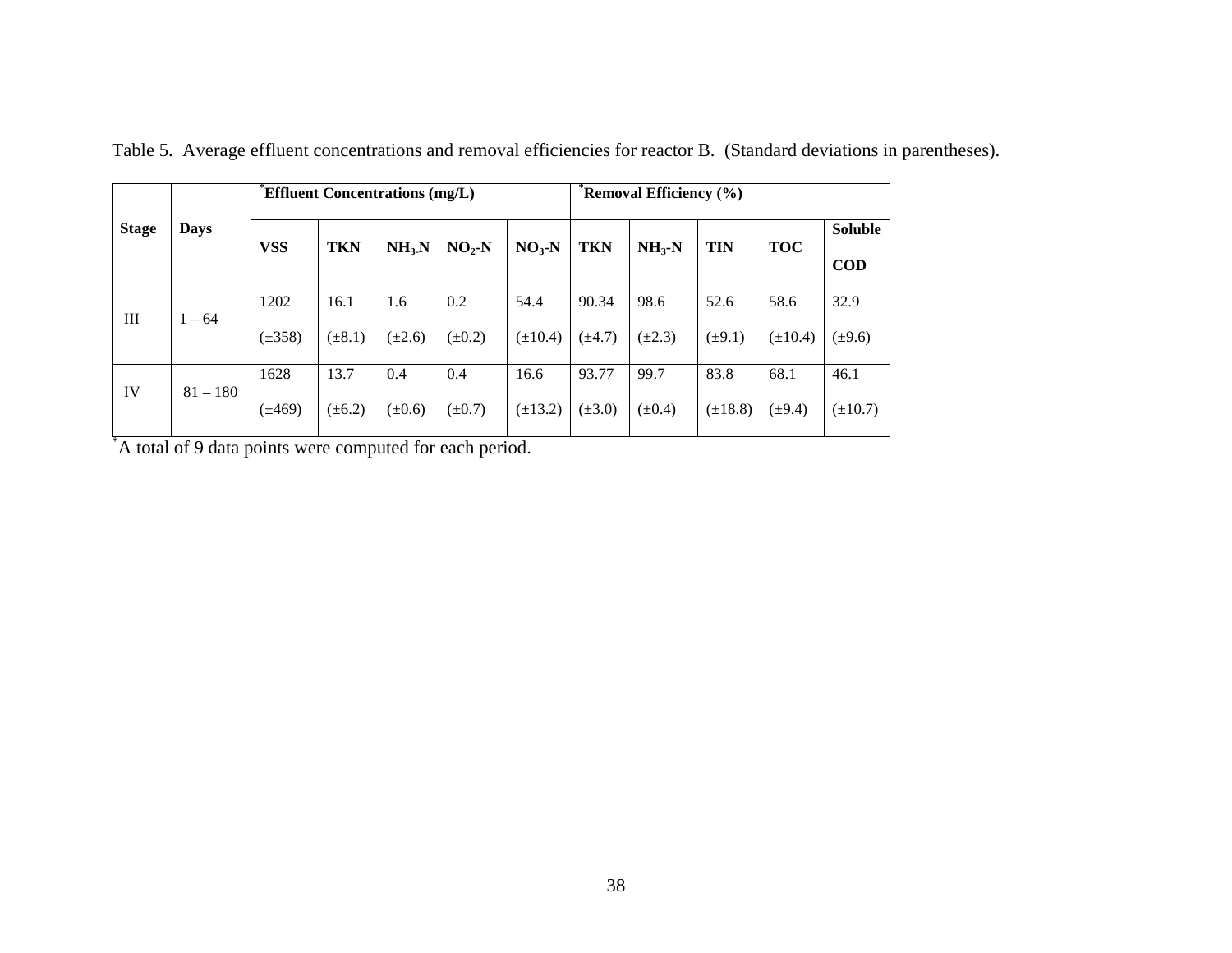

Figure 1. Diagram of operational conditions showing changes in influent wastewater composition and aeration cycles.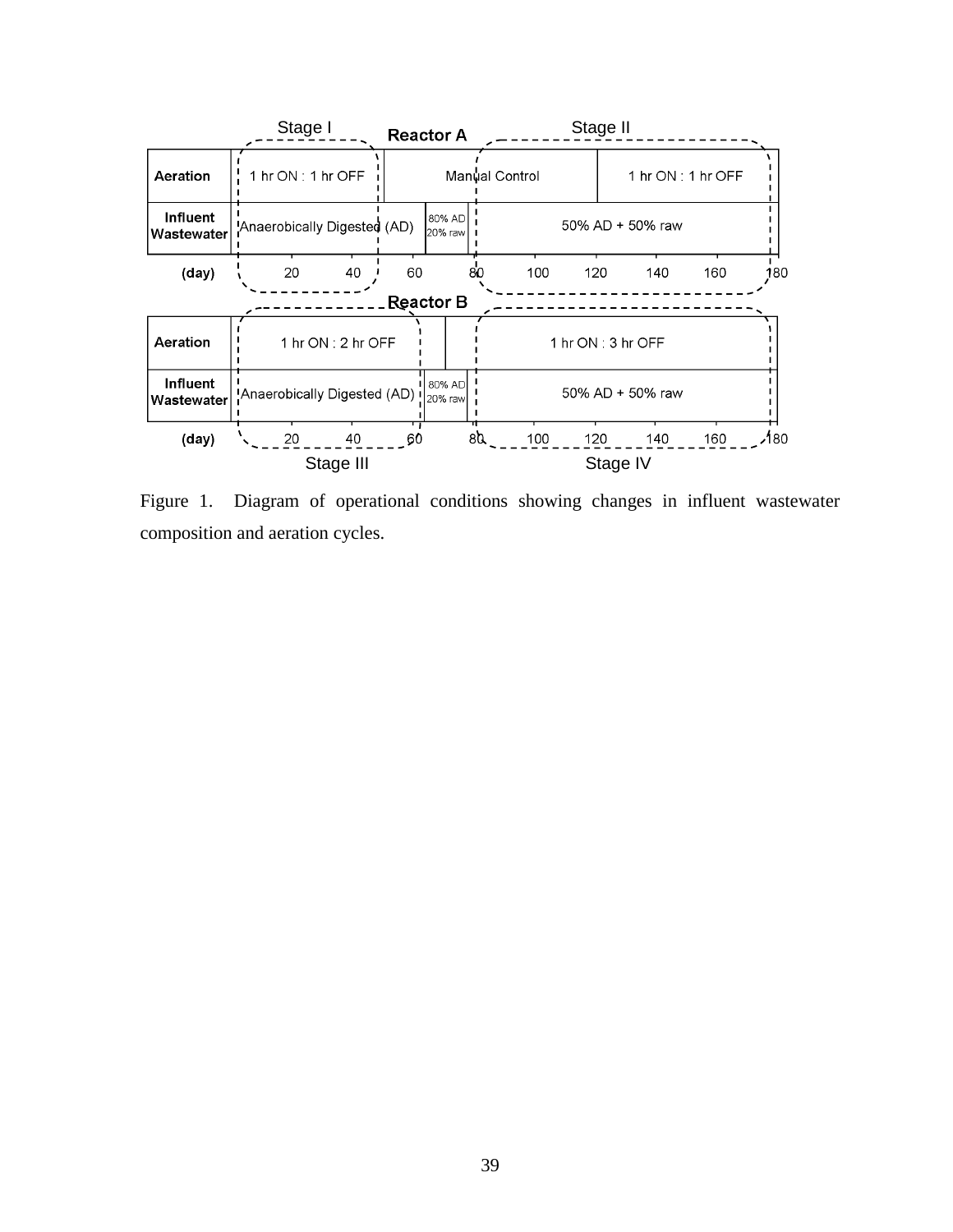

### *Nitrospira Nitrobacter*

Figure 2. a) Average fractions of total β-AOB, *Nitrosomonas* and *Nitrosospira*; b) average fractions of *Nitrospira* and *Nitrobacter* for reactor A (stages I and II). Bars represent average data from membrane hybridizations (expressed as %16S rRNA), with respective standard deviations. The bar with a day label corresponds to the membrane hybridization data for that specific day, and the error bar represents the standard deviation for the triplicate measurements. (●) correspond to FISH data for the same day (expressed as % DAPI area), with respective error bar. AD stands for anaerobically digested swine wastewater.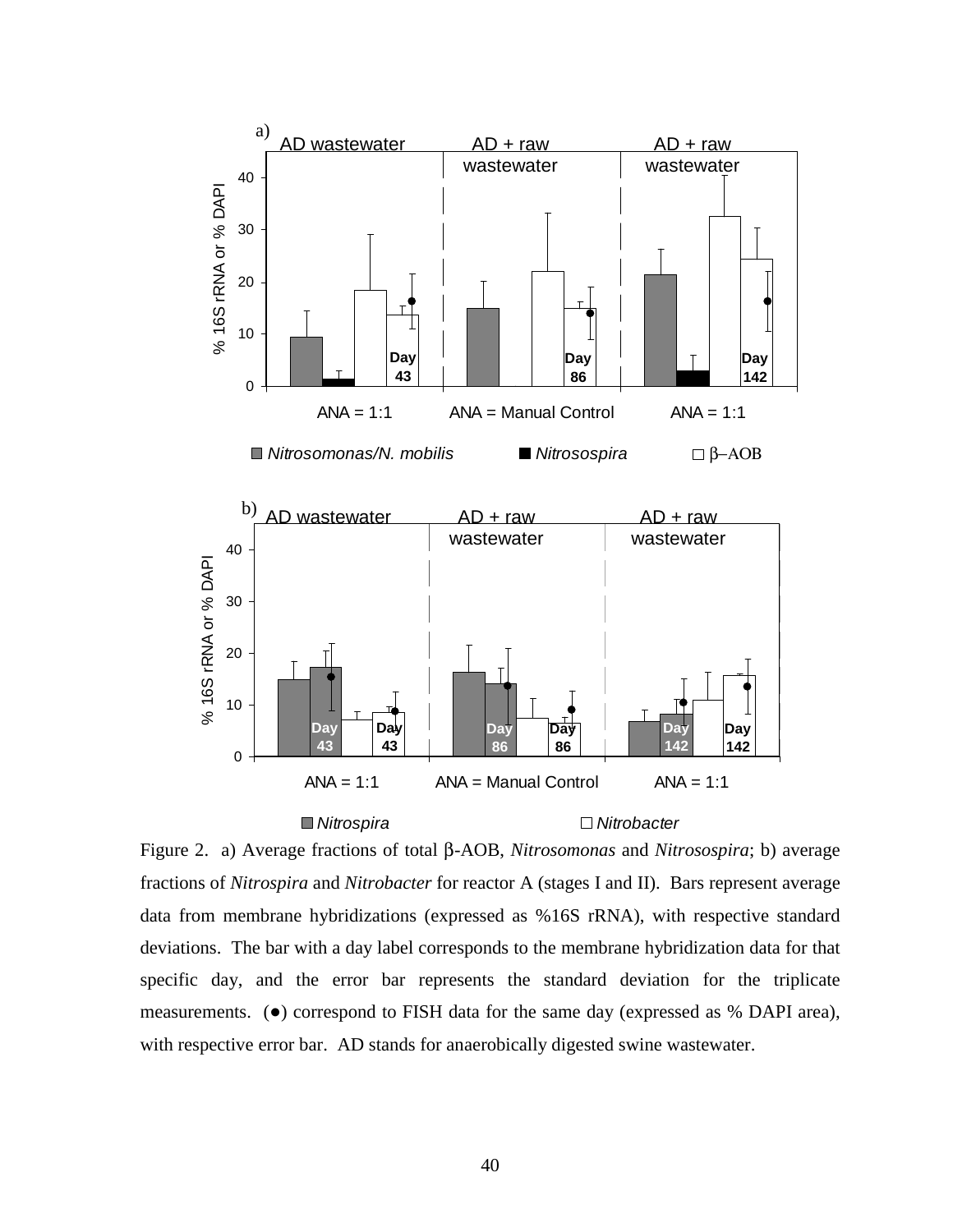

Figure 3. a) Average fractions of total β-AOB, *Nitrosomonas* and *Nitrosospira*; b) average fractions of *Nitrospira* and *Nitrobacter* for reactor B (stages III and IV). Bars represent average data from membrane hybridizations (expressed as %16S rRNA), with respective standard deviations. The bar with a day label corresponds to the membrane hybridization data for that specific day, and the error bar represents the standard deviation for the triplicate measurements. (●) correspond to FISH data for the same day (expressed as % DAPI area), with respective error bar. AD stands for anaerobically digested swine wastewater.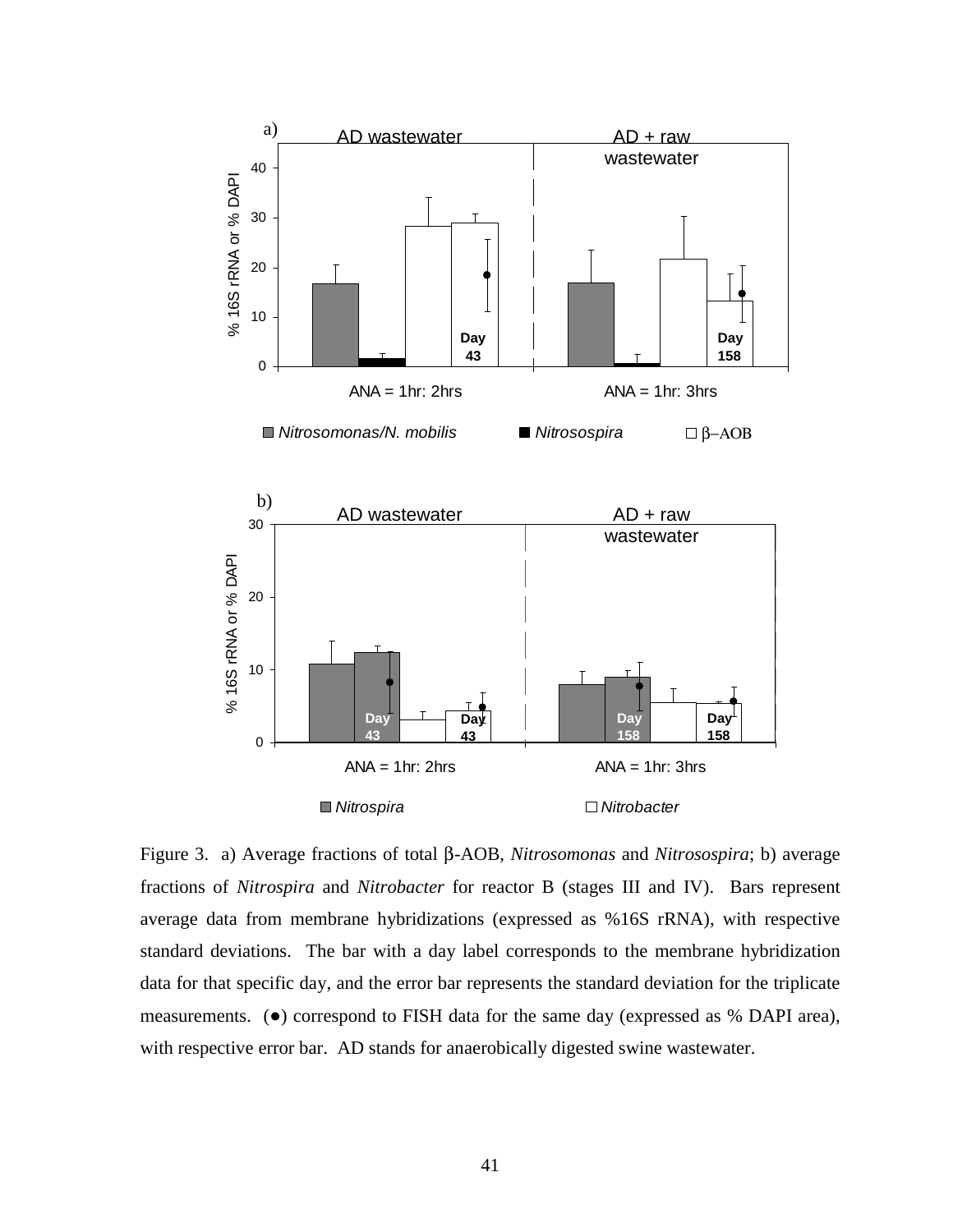#### **Chapter 2.**

# **EFFECTS OF AERATION CYCLES ON NITRIFYING BACTERIAL POPULATIONS AND NITROGEN REMOVAL IN INTERMITTENTLY-AERATED REACTORS**

*(PUBLLISHED IN APPLIED AND ENVIRONMENTAL MICROBIOLOGY 2005,* 71, pp. 8565-8572*)* 

#### **ABSTRACT**

The effects of the length of aeration and non-aeration periods on nitrogen removal and the nitrifying bacterial community structure were assessed in intermittently-aerated (IA) reactors treating digested swine wastewater. Five IA reactors were operated in parallel with different aeration to non-aeration (ANA) time ratios. Populations of ammonia oxidizing bacteria (AOB) and nitrite oxidizing bacteria (NOB) were monitored using 16S rRNA slot-blot hybridizations. AOB species diversity was assessed using *amoA* gene DGGE (denaturant gradient gel electrophoresis). *Nitrosomonas/N. mobilis* were the dominant AOB and *Nitrospira* were the dominant NOB in all reactors, although *Nitrosospira* and *Nitrobacter* were also detected at lower levels. Reactors operated with the shortest aeration time (30 min) showed the highest rRNA levels of *Nitrosospira* and reactors operated with the longest anoxic periods (3 and 4h) showed the lowest levels of *Nitrobacter* as compared to the other reactors. *Nitrosomonas* sp. Nm107 was detected in all reactors, regardless of the reactor's performance. Close relatives of *Nitrosomonas europaea, Nitrosomonas* sp. ENI-11, and *Nitrosospira multiformis* were occasionally detected in all reactors. Biomass fractions of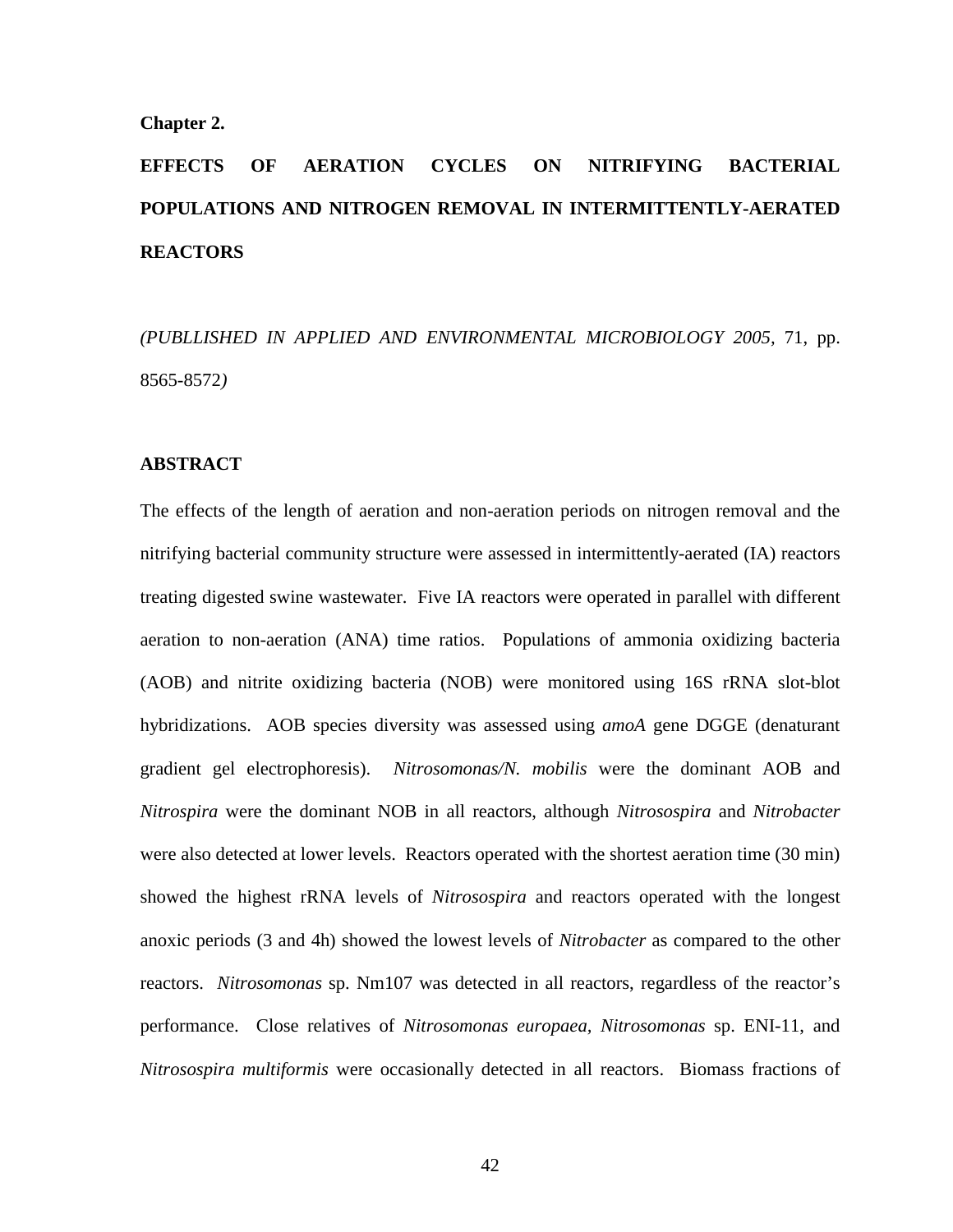AOB and effluent ammonia concentrations were not significantly different among the reactors. NOB were more sensitive than AOB to long non-aeration periods as nitrite accumulation and lower total NOB rRNA levels were observed for ANA of 1h:4h. The reactor with the longest non-aeration time of 4 h performed partial nitrification, followed by denitrification via nitrite, whereas the other reactors removed nitrogen through traditional nitrification and denitrification via nitrate. Superior ammonia removal efficiencies were not associated with levels of specific AOB species or with higher AOB species diversity.

#### **INTRODUCTION**

There is increasing interest in biological nitrogen removal technologies that use low levels of oxygen to achieve partial nitrification, the oxidation of ammonia to nitrite by ammonia oxidizing bacteria (AOB), and subsequent denitrification via nitrite, the reduction of nitrite to dinitrogen gas by heterotrophic denitrifiers. Alkalinity and oxygen demands are lower for partial nitrification and organic substrate requirements are lower for denitrification via nitrite as compared to the traditional nitrification/denitrification process, resulting in substantial operational savings (2). Partial nitrification relies on the selection of AOB over nitrite oxidizing bacteria (NOB), which allows the accumulation of nitrite. Sustained nitrite accumulation can be accomplished by controlling solids retention time, temperature, free ammonia and hydroxylamine concentrations, or dissolved oxygen conditions (43, 19, 2, 12, 23, 18).

The key to efficient and robust biological wastewater treatment relies on knowing the microorganisms involved and how they respond to different operating conditions (42). Several microbial diversity studies of activated sludge and biofilms based on 16S rRNA gene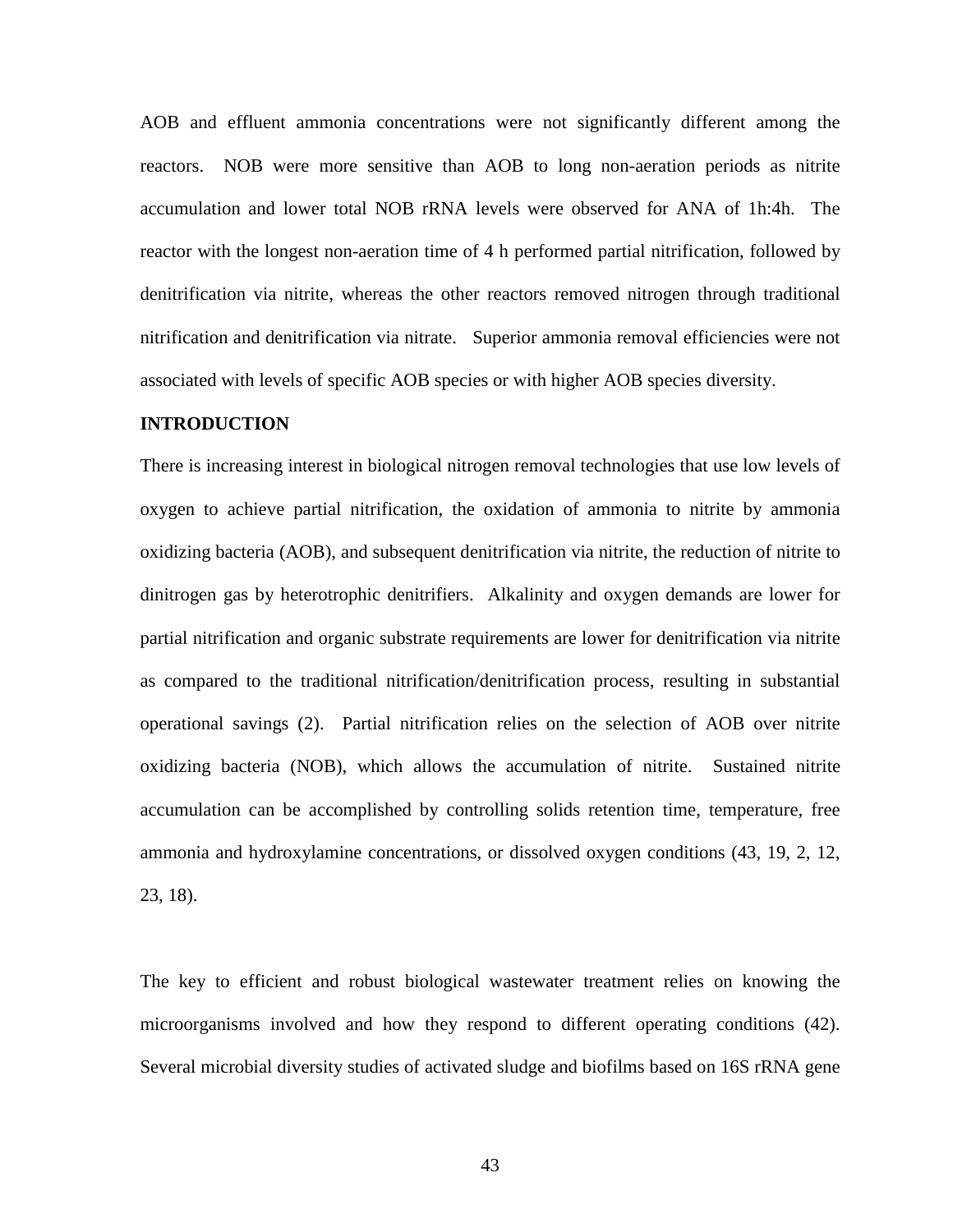libraries have been reported in the last decade. Denaturant gradient gel electrophoresis (DGGE) has been used to separate amplified 16S rRNA genes and determine the effects of ammonia and dissolved oxygen concentrations on community composition of nitrifiers (36, 25, 17). However, commonly used 16S rRNA primers for AOB studies have limited specificity and the high similarity among 16S rRNA genes of AOB makes it impossible to resolve and identify closely related AOB species (32). Alternatively, the functional gene encoding the α-subunit of ammonia monooxygenase (*amoA*), the enzyme responsible for the conversion of ammonia to hydroxylamine found in all AOB, has been used as a specific molecular marker in environmental studies of AOB using DGGE (4, 5, 33, 40) and RT-PCR (16).

Intermittently aerated (IA) reactors have been successfully used for nitrogen removal from digested swine manure by achieving complete nitrification during aerated periods, followed by denitrification during non-aerated periods (9, 31). Digested swine manure usually contains high ammonia concentrations and a low carbon/nitrogen (C/N) ratio. These characteristics impose challenges for the traditional nitrification/denitrification approach due to: (i) the high oxygen demand for complete nitrification of ammonia to nitrate and (ii) the relatively low organic substrate content available for complete denitrification. IA reactors can potentially be optimized if used to perform partial nitrification followed by denitrification via nitrite, resulting in reduced oxygen demand for ammonia removal and reduced organic substrate for denitrification. We hypothesized that aeration cycles with sufficiently short aerated periods or sufficiently long non-aerated periods can provide appropriate conditions for partial nitrification and denitrification via nitrite. In the present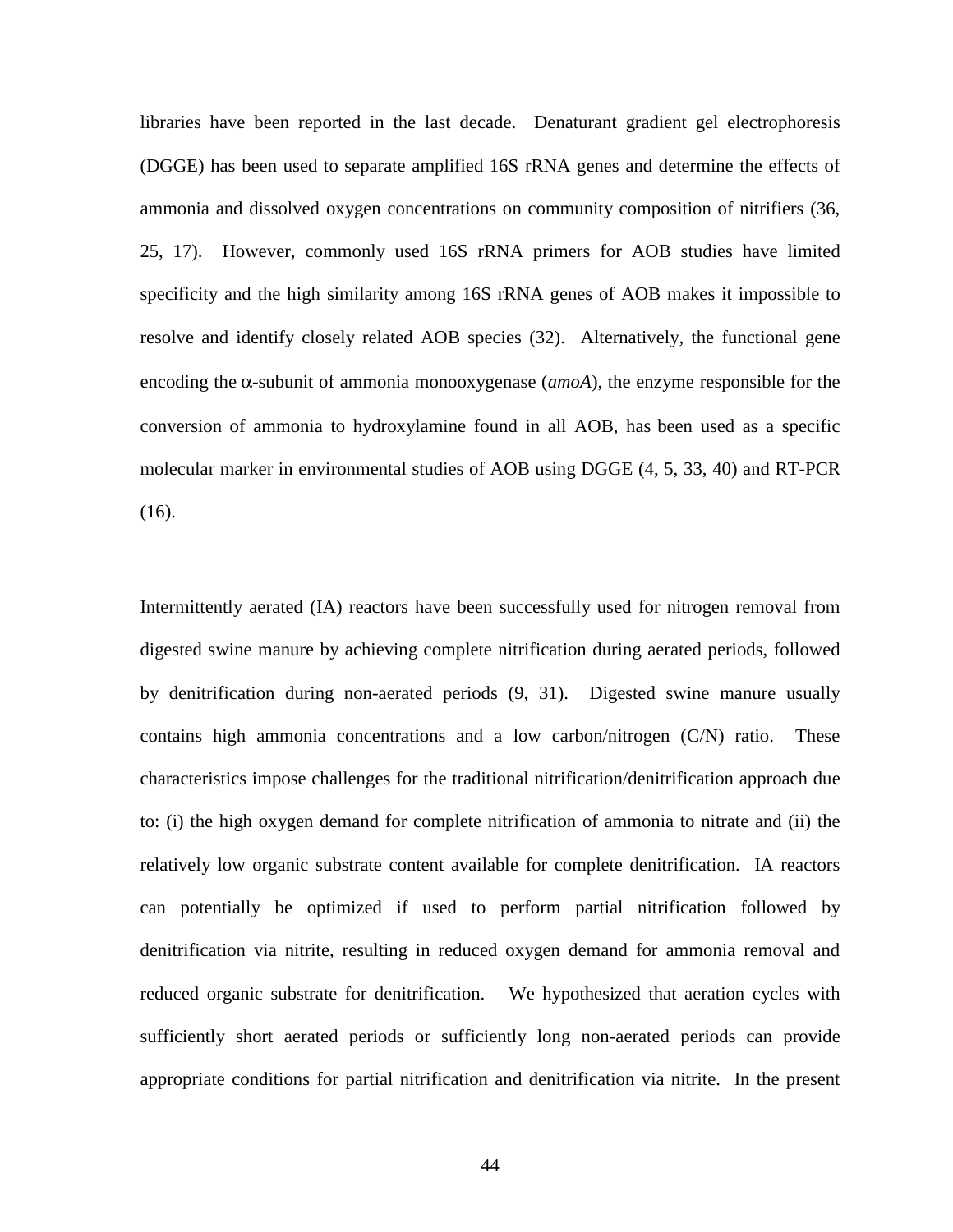study, we assess the effects of different aeration cycles on nitrogen removal performance and the community composition of AOB and NOB using *amoA* DGGE and quantitative slot-blot hybridizations based on 16S rRNA.

#### **MATERIALS AND METHODS**

#### **Laboratory scale reactors**

Five identical 6-liter Plexiglas reactors (A, B, C, D, and E) were operated under intermittent aeration conditions each with a different aeration to non-aeration (ANA) time ratio: 1h:1h (reactor A); 1h:3h (reactor B); 0.5h:1.5h (reactor C); 0.5h:2h (reactor D); and 1h:4h (reactor E). The reactors were fed with anaerobically digested swine wastewater with the following average concentrations:  $197 \pm 111$  mg NH<sub>3</sub>-N L<sup>-1</sup> (total ammonia),  $296 \pm 150$  mg Total Kjeldahl Nitrogen L<sup>-1</sup>(TKN), 344  $\pm$  83 mg Soluble Chemical Oxygen Demand L<sup>-1</sup> (Sol. COD), and 305  $\pm$  114 mg Total Organic Carbon L<sup>-1</sup> (TOC). The influent flow rate was 2 L  $day^{-1}$ , with substrate inflow for 20 min every 60 min. The target hydraulic retention time (HRT) and mean cell residence time (MCRT) were 3 days and 20 days, respectively. All reactors were operated at room temperature  $(25^{\circ}C)$ . Mean pH in all reactors ranged from 7.6 to 7.8, and alkalinity addition was not necessary.

Reactors A and B were inoculated with activated sludge from the Neuse River Wastewater Treatment Plant (Raleigh, NC). Waste sludge from reactors A and B was stored at  $4^{\circ}$ C and used for inoculating reactors C, D, and E. Wastewater was obtained biweekly from a swine lagoon at the NCSU Lake Wheeler Road Field Laboratory and stored at 4°C. The reactor design allowed biomass settling in the clarification zone and recycling to the aeration zone. Air cycling was controlled using a solenoid valve activated by an electronic timer (ChronTrol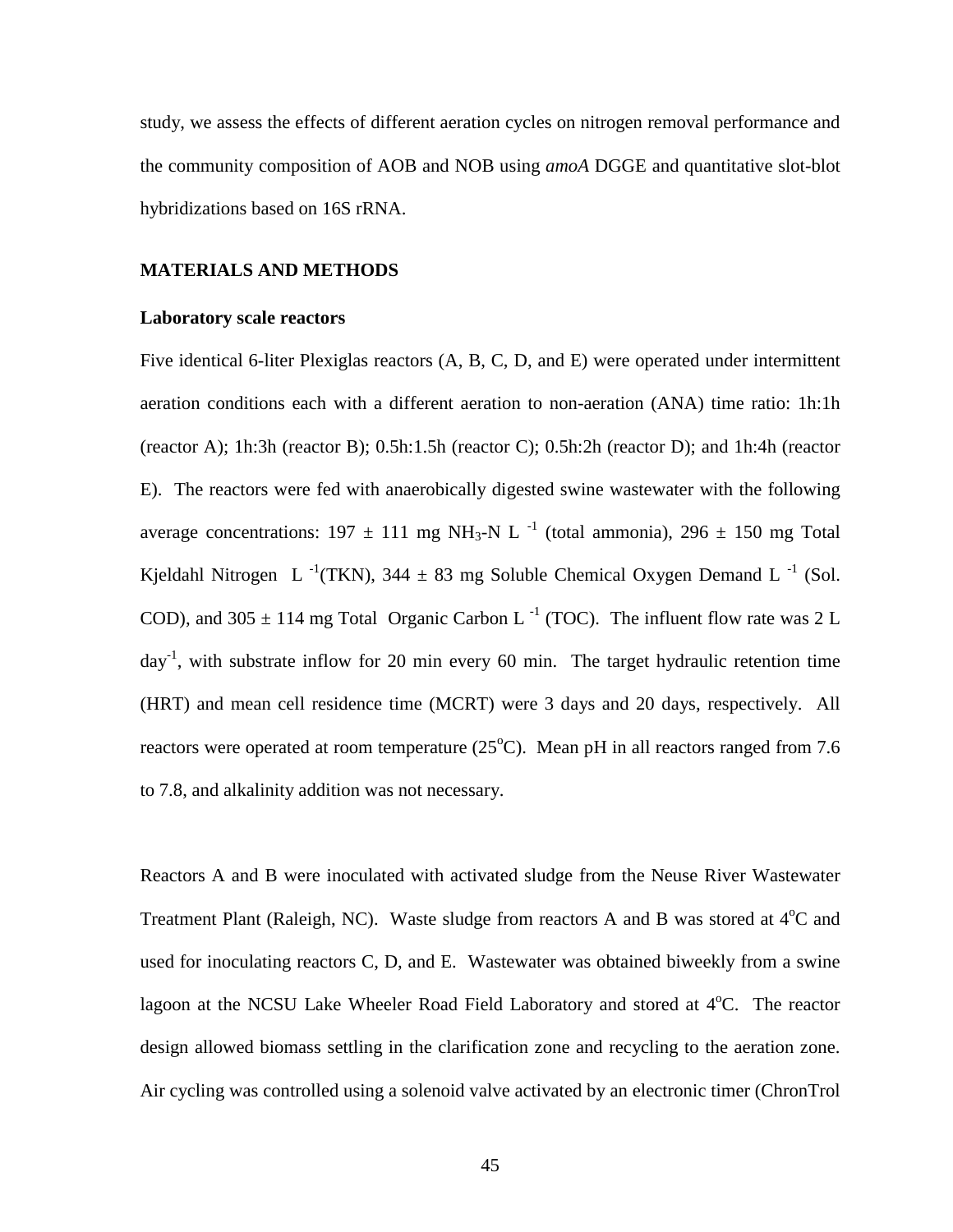Corp., San Diego, Calif.). Compressed air was regulated to 10 psi and airflow was controlled by a gas mass flow controller at 500 mL  $min^{-1}$  (Cole-Parmer Instrument Co., Vernon Hills, Ill.).

#### **Analytical methods**

Grab samples of the influent and the effluent during the aerated phase were collected from each reactor and analyzed for TKN,  $NH_3-N$  (total ammonia),  $NO_3$ <sup>-</sup> $N$ ,  $NO_2$ <sup>-</sup> $N$ , soluble COD, TOC, pH, TSS (total suspended solids), and VSS (volatile suspended solids) using Standard Methods (10). Dissolved oxygen (DO) was measured using an YSI 52 DO meter and an YSI 5739 oxygen probe (YSI Inc., Yellow Springs, Ohio). Oxidation-reduction potential (ORP) measurements were taken with an Accumet metallic combination platinum/Ag/AgCl electrode (EID Corp., Bridgeport, Connecticut).

#### **Bacterial Cultures**

Pure cultures of *Nitrosomonas europaea* (ATCC 25978, ATCC medium 2265), *Nitrosospira multiformis* (ATCC 25196, ATCC medium 929), and *Nitrobacter agilis* (ATCC 25384, ATCC medium 480) were grown aerobically in 0.5-liter flasks at  $30^{\circ}$ C. The pH was kept at 8.0 by periodic addition of 20% Na<sub>2</sub>CO<sub>3</sub>. Cells were harvested by centrifugation at 3200 x g and cell pellets were processed for extraction of RNA.

#### **Nucleic acids extraction and in vitro transcription**

Two sets of mixed liquor samples (14 mL each sample) were centrifuged at 3200 x g for 5 minutes and stored at -80°C for RNA and DNA extractions. RNA was extracted using a modified low-pH hot-phenol extraction procedure (39). DNA was extracted using a PowerSoil™ DNA isolation kit (Mo Bio Laboratories, Inc., Carlsbad, CA) according to the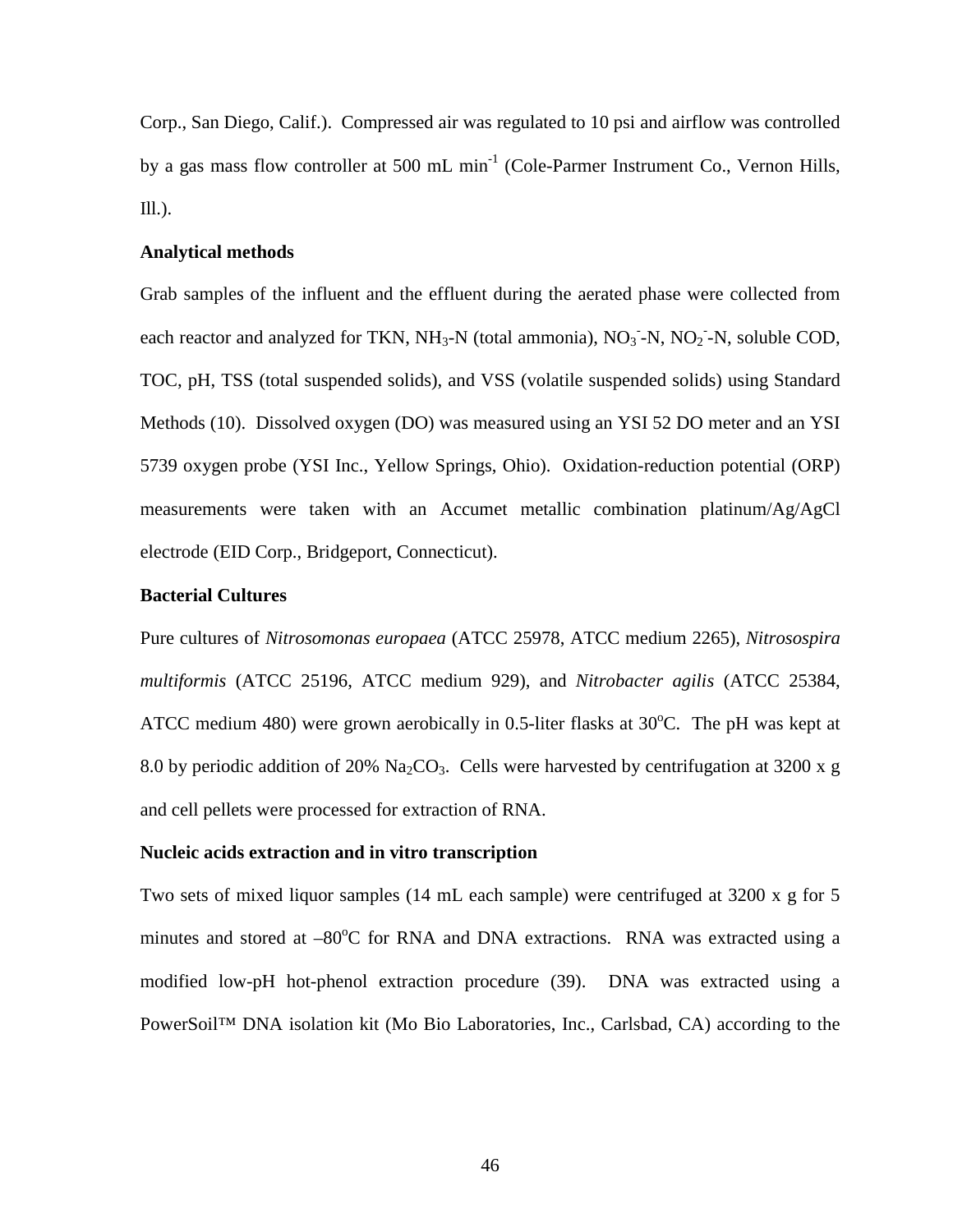manufacturer's instructions. Nucleic acids concentrations were measured spectrophotometrically.

Since pure cultures of *Nitrospira* were not available, in vitro-transcribed 16S rRNA was used as reference rRNA in membrane hybridizations as previously described (31).

#### **DGGE and cloning**

*amoA* gene fragments were amplified using a semi-nested approach in which products of an initial round of PCR with primers AmoA-1F and AmoA-2R-TC (37, 32) were agarose purified and used as template for a second round of PCR using the same primers, except that the forward primer (AmoA-1F) had a GC clamp attached to its 5'-end. Agarose purification of PCR products was performed by coring bands of the correct size using a sterile plastic pipette tip and transferring the excised core into a sterile PCR tube for the second round of PCR. Amplifications were performed using  $0.5 \mu M$  of each primer,  $25 \mu L$  of FailSafe PCR System Reaction Mix E (Epicentre Technologies, Madison, WI), 1 µL DNA extract, and sterile pure water to a total reaction volume of 50  $\mu$ L. PCR was performed using a thermal cycler (Eppendorf Scientific Inc., Westbury, NY) under the following conditions: 94°C for 5 min, 28 cycles of 92°C for 1.0 min, 58°C for 1.0 min, 72°C for 1.0 min, and a final extension at 72°C for 45 min.

Amplified *amoA* gene fragments (491 bp) were separated on 8% (wt/vol) acrylamidebisacrylamide gels with a denaturant gradient of 20 to 60% urea-formamide at  $60^{\circ}$ C and 80 V for 16 h using a D-Code System (Biorad Laboratories, Hercules, CA). The gels were stained with SYBR Gold (Molecular Probes, Inc., Eugene, OR), visualized with a Dark Reader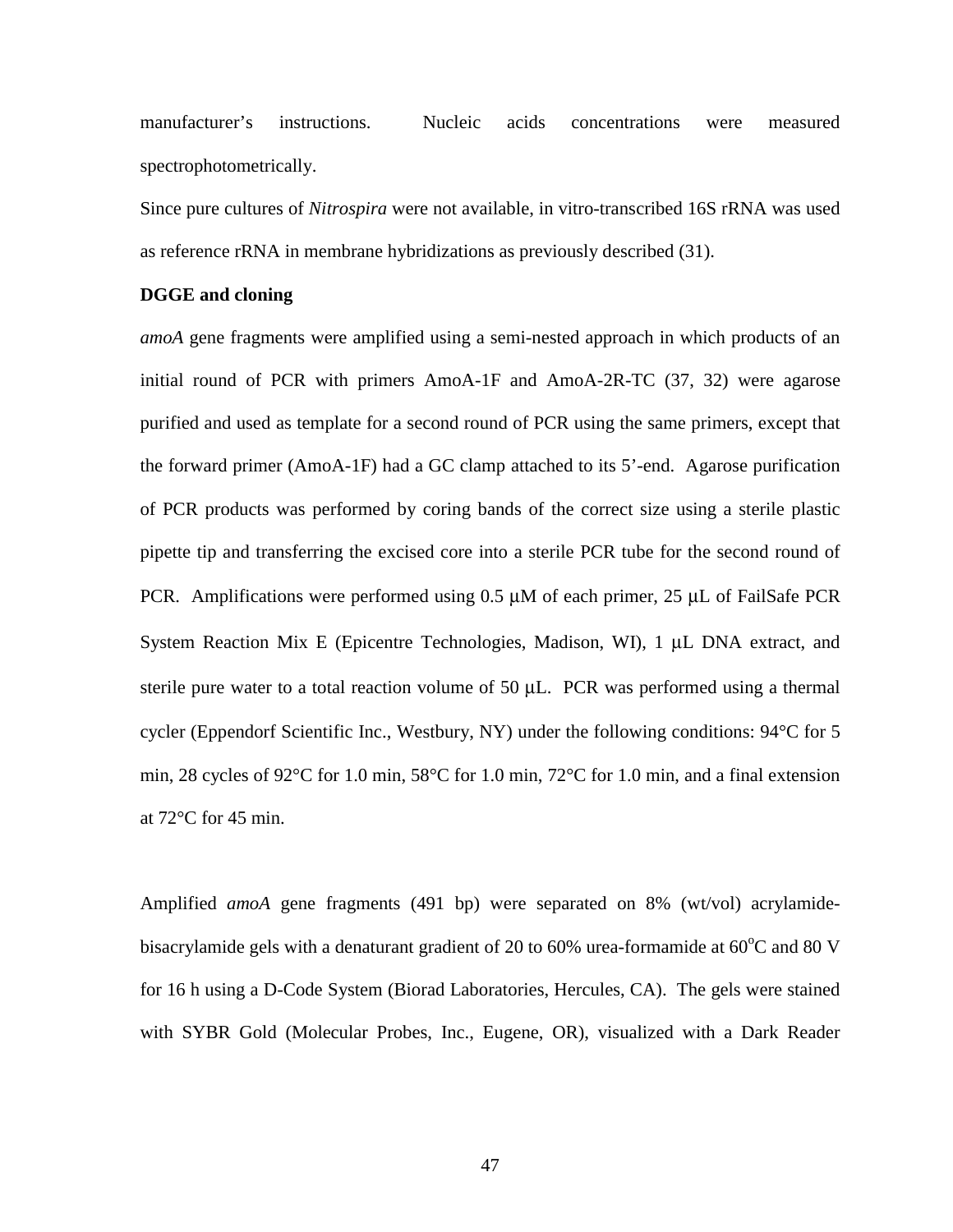transilluminator (Clare Chemical Research, Inc., Dolores, CO) and photographed with a Canon Powershot A70 digital camera (Canon USA, Inc., Chesapeake, VA).

Sterile syringe needles were used to core DGGE bands (approximately a third of the band width) and excised cores were transferred into sterile PCR tubes for re-amplification and subsequent DGGE for checking efficacy of band isolation. This procedure was repeated 3 to 5 times. Nonetheless, some bands appeared pure while others were still "contaminated" with co-migrating bands. To resolve band purity and obtain reliable sequences, "isolated" bands were re-amplified using unclamped primers, ligated into pCR2.1 vectors, and transformed into *E. coli INVaF'* competent cells using a TA cloning kit (Invitrogen, Carlsbad, CA). White colonies were picked from agar plates (10 colonies from each ligation sample) and plasmid inserts were amplified using primers AmoA-1F-GC clamp and AmoA-2R-TC. A final DGGE was required before sequencing of the bands to confirm that amplified inserts and originally excised bands had the same migrating patterns. To check reproducibility, two pairs of bands with identical migrating patterns but from different environmental samples were also sequenced.

#### **Sequencing**

Selected clones were sequenced at the Duke University DNA Sequencing Facility using a Perkin Elmer Dye Terminator Cycle Sequencing system with AmpliTaq DNA Polymerase combined with ABI 3730 and 3100 PRISM DNA sequencing instruments and BigDyeTMv1.1 terminator.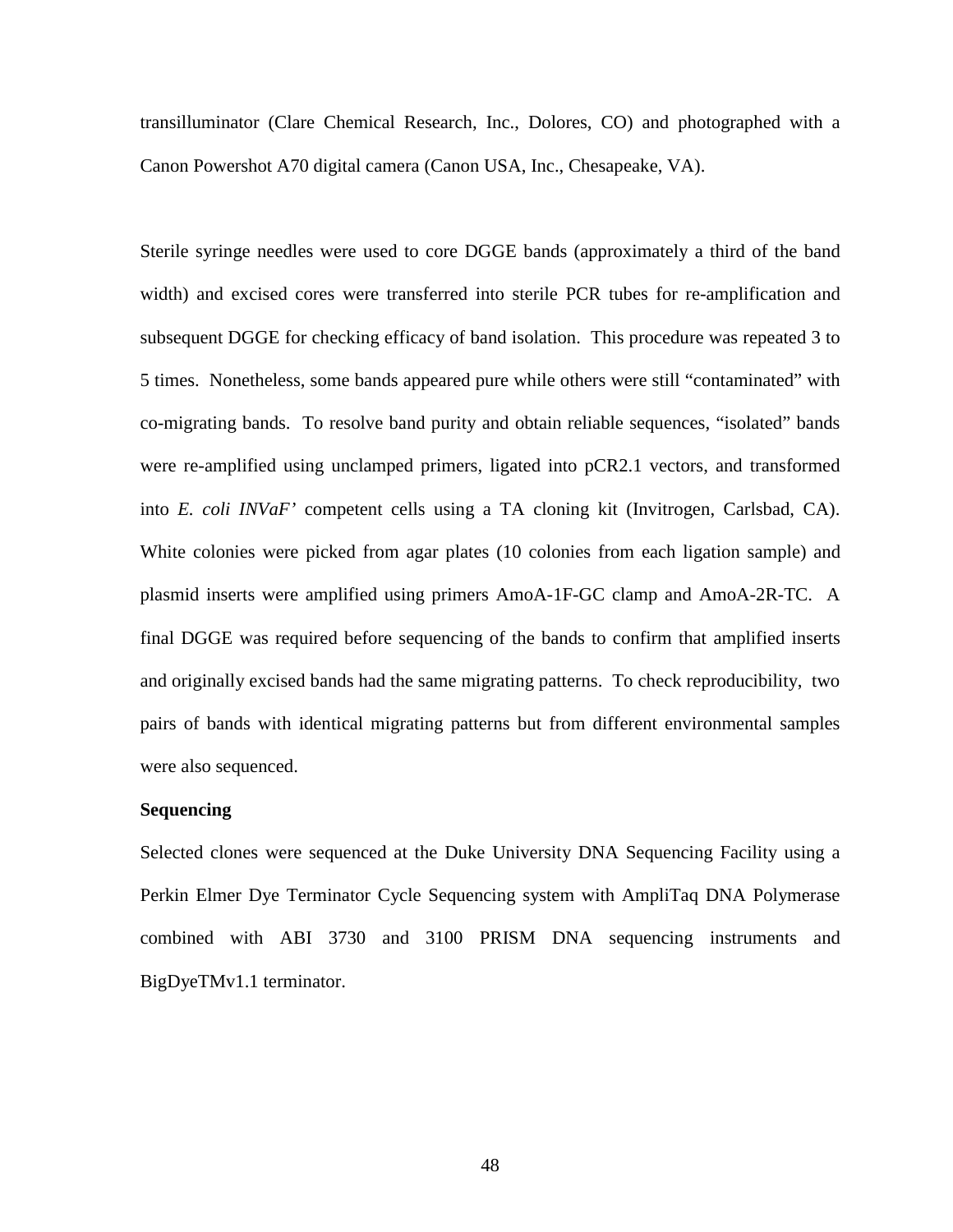#### **Oligonucleotide probes and slot-blot hybridizations**

The oligonucleotide probes targeting the 16S rRNA of nitrifiers used in slot-dot hybridizations are listed in Table 1. The probes were obtained from Sigma-Genosys (The Woodlands, TX). Probes were 5'-end labeled with  $[\gamma^{32}$ -P]ATP (ICN Radiochemicals, Irvine, California) and T4 polynucleotide kinase (Promega Corp., Madison, Wisconsin) and purified with a Quickspin Oligo column (Roche Molecular Biochemicals, Indianapolis, Indiana). Membranes with immobilized RNA were hybridized as previously described (27) and washed at the appropriate wash temperatures (Table 1). The results were expressed as percentages of the total rRNA as measured with the universal probe.

#### **RESULTS**

#### **Reactor performance**

The influent wastewater was the same for all reactors. However, biomass was subjected to unique  $NH<sub>3</sub>$  and oxygen concentrations in each reactor, as influent feeding was semicontinuous and  $NH<sub>3</sub>$  accumulation occurred during non-aerated periods. The nitrogen, pH, DO, and ORP profiles for the reactors described in this study have been previously discussed (Head et al., submitted for publication). A summary of the data for nitrogen and DO profiles is presented in Table 2. Reactors B (ANA 1h:3h) and E (ANA 1h:4h) , showed nitrite accumulation up to 5.4 mg NO<sub>2</sub> -N L<sup>-1</sup> and 7.8 mg NO<sub>2</sub> -N L<sup>-1</sup>, respectively, while the other reactors exhibited negligible nitrite accumulation during aeration periods. Only reactor E, with the longest non-aeration period, showed substantial nitrite reduction during non-aeration periods as indicated by effluent nitrite concentrations of 0.8 mg  $NO_2$  -N  $L^{-1}$  at the end of non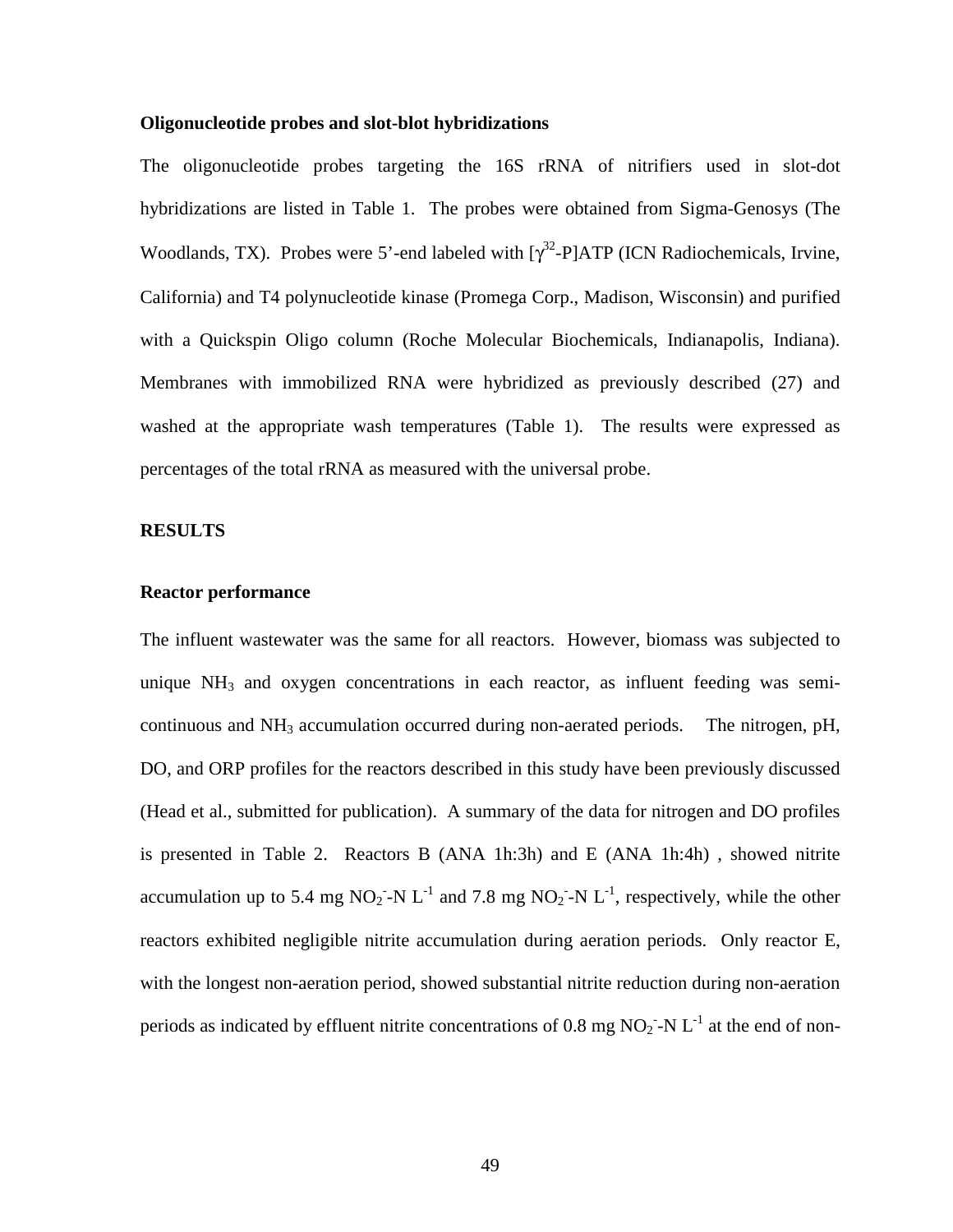aeration periods. Nitrite reduction in reactor B was minor, as indicated by effluent nitrite concentration of 4.9 mg  $NO_2^-$ -N  $L^{-1}$  at the end of non-aeration periods.

#### **Long-term operation of reactors and membrane hybridizations**

Table 3 shows average effluent concentrations during aeration periods from the five reactors for 1 year of operation. The reactors showed stable performance for most of the days sampled. However, short periods of efficiency instability occurred in all reactors, resulting in relatively high standard deviations for the effluent data shown in table 3. Reactor C had the highest mean effluent ammonia concentrations (32 mg NH<sub>3</sub>-N  $L^{-1}$ ) and reactor B had the lowest mean effluent ammonia concentrations (22 mg  $NH_3-N L^{-1}$ ). However, mean effluent ammonia concentrations were not significantly different among reactors (ANOVA P-value 0.7212,  $\alpha$  = 0.5), indicating that the AOB communities in all reactors could oxidize ammonia to similar levels during aerated periods. Effluent nitrite and nitrate concentrations were significantly different among reactors (ANOVA P-values of 0.003 and 0.004 for nitrite and nitrate, respectively;  $\alpha = 0.5$ ). Reactor A, with the shortest non-aerated period, had the lowest mean effluent nitrite concentration. Reactor E, with the longest non-aerated period, had the highest mean effluent nitrite concentration. These findings suggest that NOB are more sensitive than AOB to longer non-aerated periods. Reactor B had the lowest mean effluent nitrate concentration and reactor C had the highest mean effluent nitrate concentration.

The fraction of AOB (total β-AOB) and NOB (including *Nitrobacter* and *Nitrospira*) in the biomass were also monitored and the average values are shown in Table 4. The mean fraction of AOB was not significantly different among reactors (ANOVA P-value of 0.376,  $\alpha$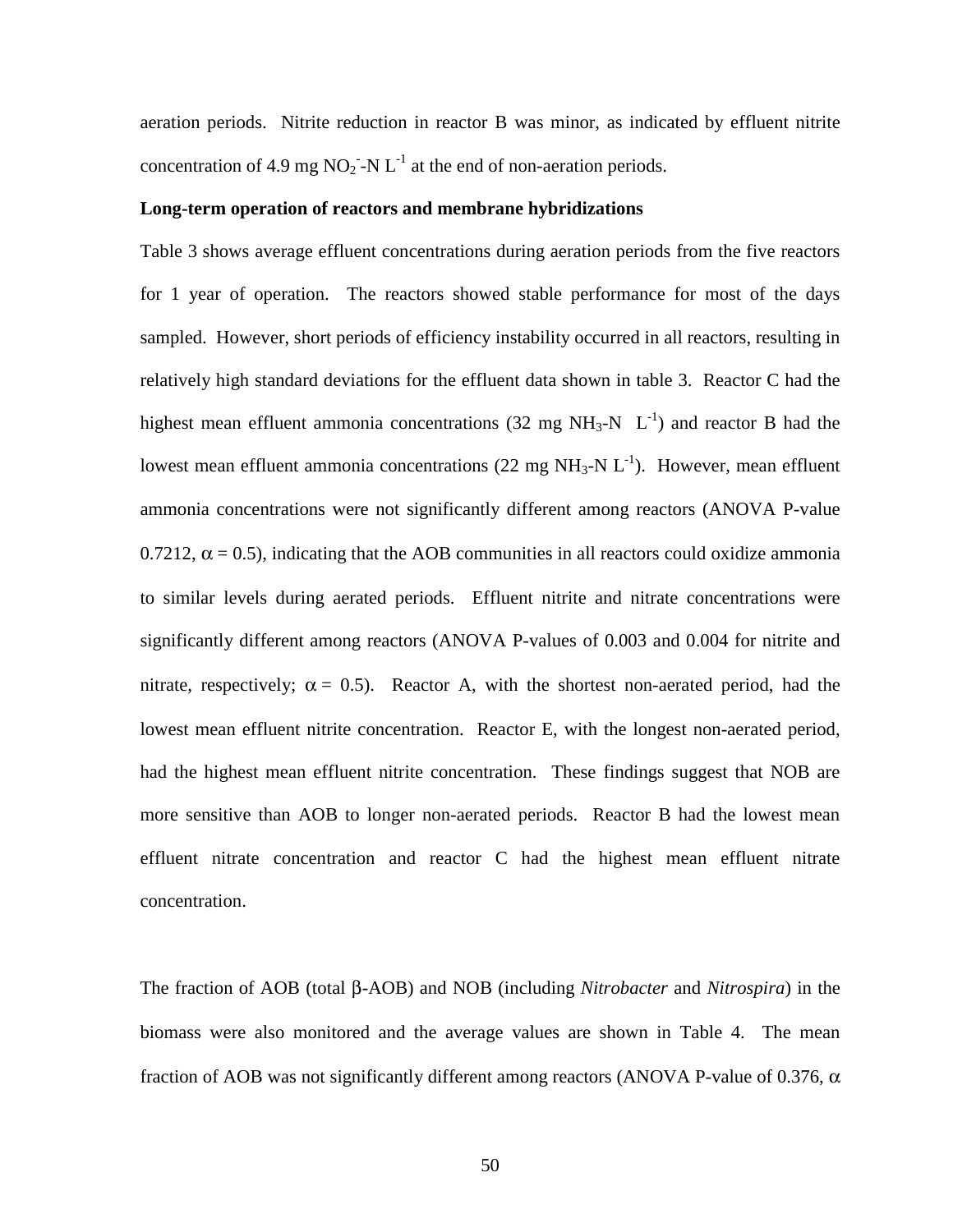= 0.5). *Nitrosomonas/Nitrosoccocus* were the dominant AOB in all reactors, accounting for more than 70% of the total AOB fraction. Reactors C and D, both with the shortest aeration period (0.5h), showed the lowest *Nitrosomonas/Nitrosoccocus* mean percentage of total β-AOB among the reactors. *Nitrospira* was the dominant group of NOB in all reactors, accounting for more than 73% of total NOB. Reactors B and E, both with the longest nonaeration periods (3 and 4h), showed the lowest mean *Nitrobacter, Nitrospira* and total NOB (*Nitrobacter* + *Nitrospira*) fractions among the reactors, suggesting that long non-aeration periods have a strong effect on the biomass levels of NOB. Reactors C and D, both operated with 0.5h aeration, did not show significantly different total NOB biomass fractions as compared to reactors with longer aeration periods, suggesting that short aeration periods did not have considerable impacts on the NOB populations in the reactors.

#### *amoA* **DGGE profiles**

The community structure of AOB and removal efficiencies of TKN and ammonia were monitored in each reactor throughout the experiment (Figure 1). This approach was used to: (i) visually assess the stability of AOB community structure, and (ii) investigate whether ammonia and TKN removal efficiencies could be related to AOB diversity or to specific AOB species. *amoA* DGGE profiles showed frequent shifts in composition and diversity of AOB communities, as indicated by the appearance and disappearance of certain bands with time. Five bands were successfully isolated and sequenced. BLAST analysis of the sequences revealed that the sequence of band 1 (Figure 1) shared 99% sequence similarity to the *amoA* gene of *Nitrosomonas* sp. Nm107 (Table 5). The sequences of bands 2 and 3 shared 91 and 95% sequence similarity to the *amoA* sequence of *Nitrosomonas europaea*, respectively. The sequence of band 4 was 91% similar to that of *Nitrosomonas* sp. ENI-11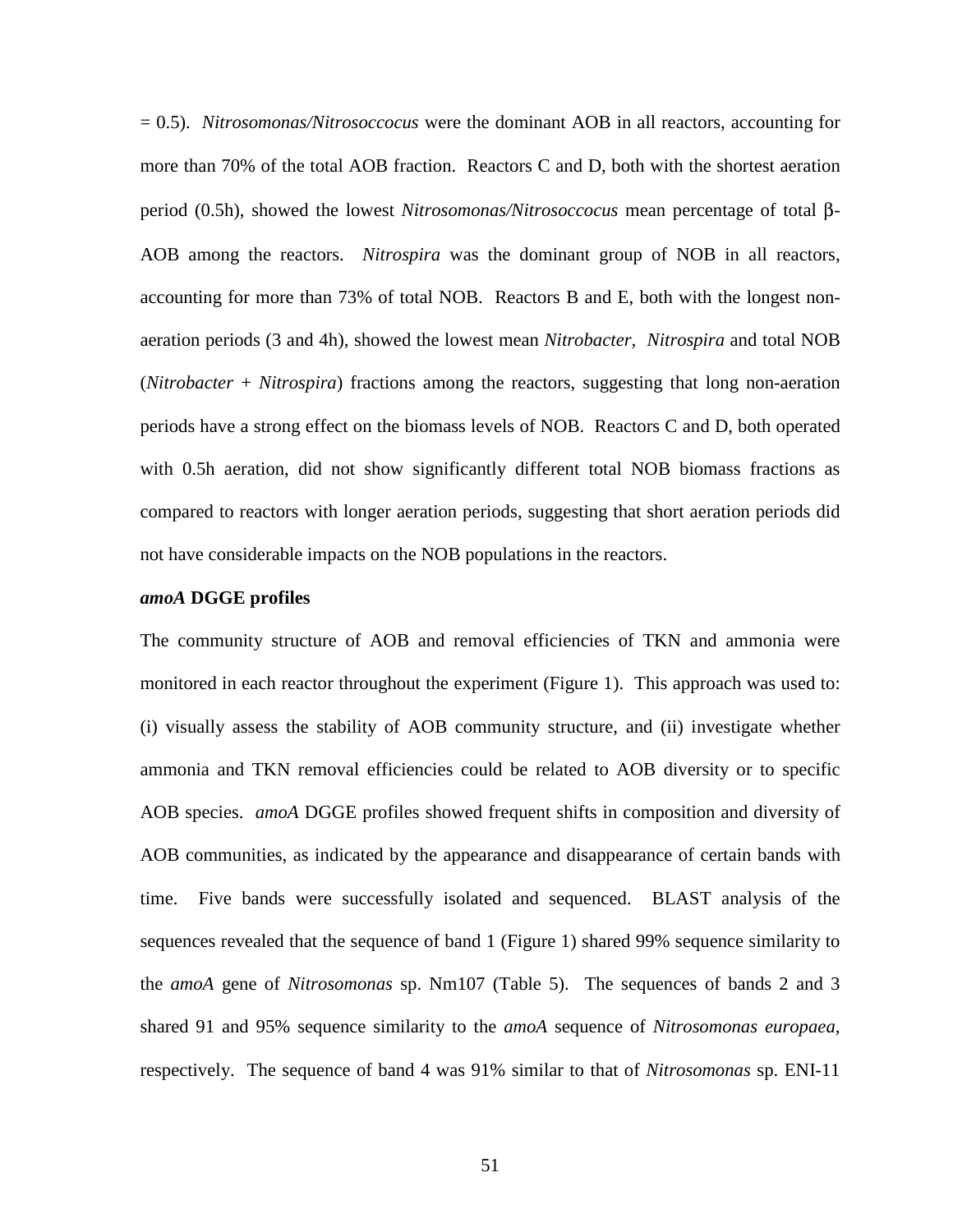and the sequence of band 5 shared 92% sequence similarity to the *amoA* gene of *Nitrosospira multiformis*.

Comparison between sequences of band pairs with identical migrating patterns but from different environmental samples resulted in identical sequences for one pair and a total of 2 mismatches for the other pair of bands (data not shown).

Although environmental conditions in the reactors were considerably different, practically all *amoA* DGGE profiles showed the same two dominant bands (bands 1 and 2). Band 3 was particularly strong in virtually all *amoA* DGGE profiles of reactor C (0.5h:1.5h) and was occasionally present in the other reactors. Bands 4 and 5 were only occasionally detected in all reactors and usually with faint signals, except for panels h and j (Figure 1) that show band 4 as a major band. Throughout the experiment, *amoA* DGGE profiles showed a total of 9 different bands, with increasing AOB species diversity (based on the number of bands) toward the end of the experiment.

High ammonia and TKN removal efficiencies were observed for samples with various *amoA* DGGE profiles, including samples with high and low AOB species diversity. Similarly, *amoA* DGGE profiles showing high AOB diversity, as well as *amoA* DGGE profiles with low AOB diversity, were shown for days with poor ammonia and TKN removal performance.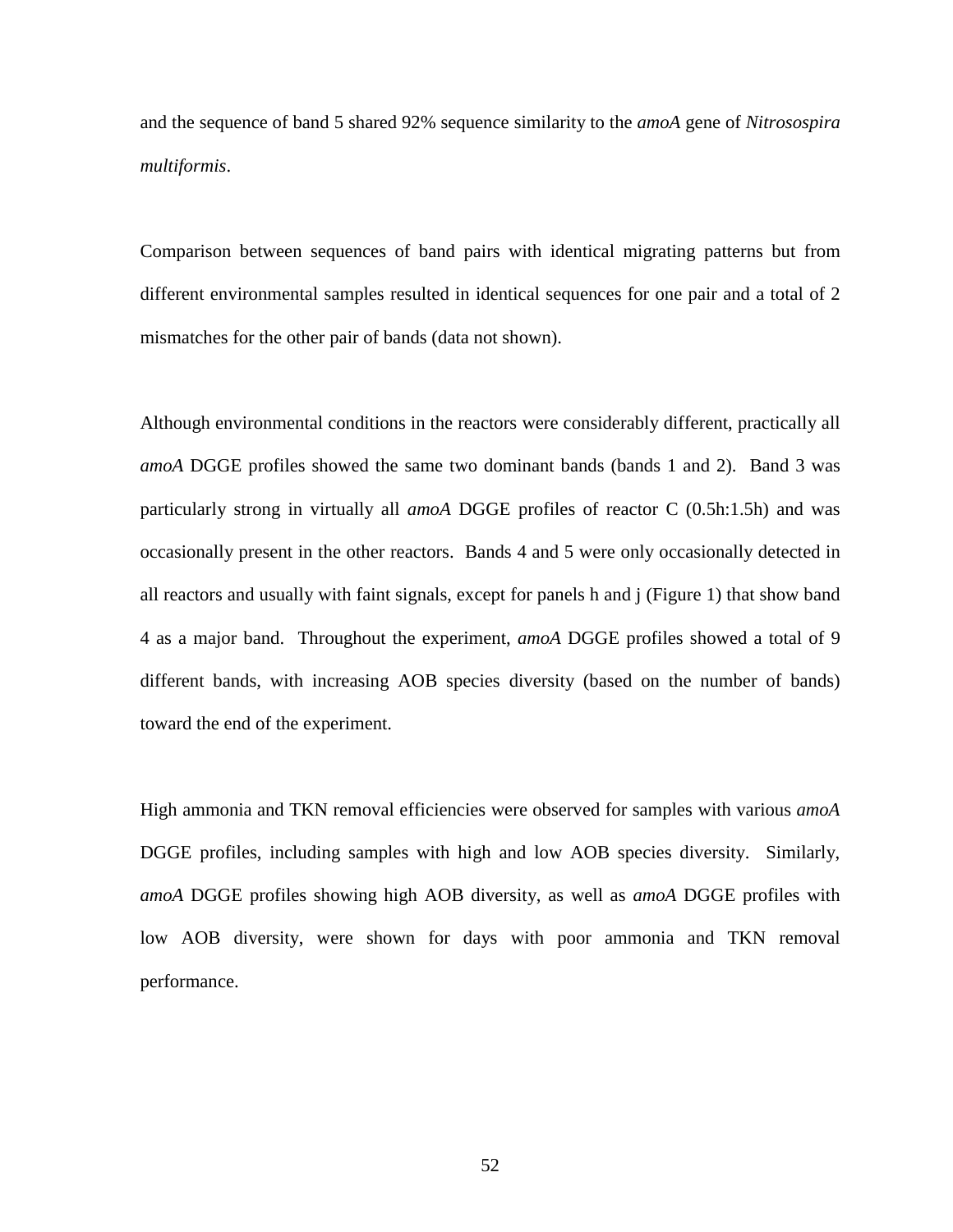#### **DISCUSSION**

Nitrite accumulation is a result of the ammonia oxidation rate exceeding that of nitrite oxidation. Differences in oxidation rates can be attributed to AOB outcompeting NOB due to a number of factors including free ammonia inhibition, dissolved oxygen concentration, organic matter and volatile fatty acids concentrations, temperature, and pH (43, 35, 12, 2). Accumulation of nitrite at low DO is usually attributed to the difference in the saturation constant for DO  $(K<sub>O</sub>)$  between AOB and NOB (15). Values for the  $K<sub>O</sub>$  of AOB and NOB in activated sludge in the literature range from 0.25 to 0.5 mg  $O_2 L^{-1}$  and 0.34 to 2.5 mg  $O_2 L^{-1}$ , respectively (6). Hanaki et al. (15) reported that AOB remained unaffected in a suspended growth reactor operated at low DO  $\left($ <0.5 mg L<sup>-1</sup>), while NOB were strongly inhibited, resulting in accumulation of nitrite to 60 mg  $L^{-1}$ . In addition, AOB have been found to more readily recover from periods of substrate starvation than NOB, resulting in occasional nitrite accumulation after ammonia becomes available again (13, 41). Peng et al. (34) reported that AOB developed an ability to endure DO fluctuations, but not NOB. In this study, NOB and AOB were found to adjust well to varying DO levels when non-aeration cycles were below 2h. NOB were only affected by long non-aeration periods of 3 and 4h, resulting in lower NOB biomass fractions and nitrite accumulation during aeration periods. Short aeration periods (0.5h) did not affect NOB populations significantly and the nitrification process was carried all the way to nitrate during aeration. Therefore, not only the dissolved oxygen concentration but also the length of non-aeration periods is important in the selection of AOB over NOB in intermittently-aerated reactors.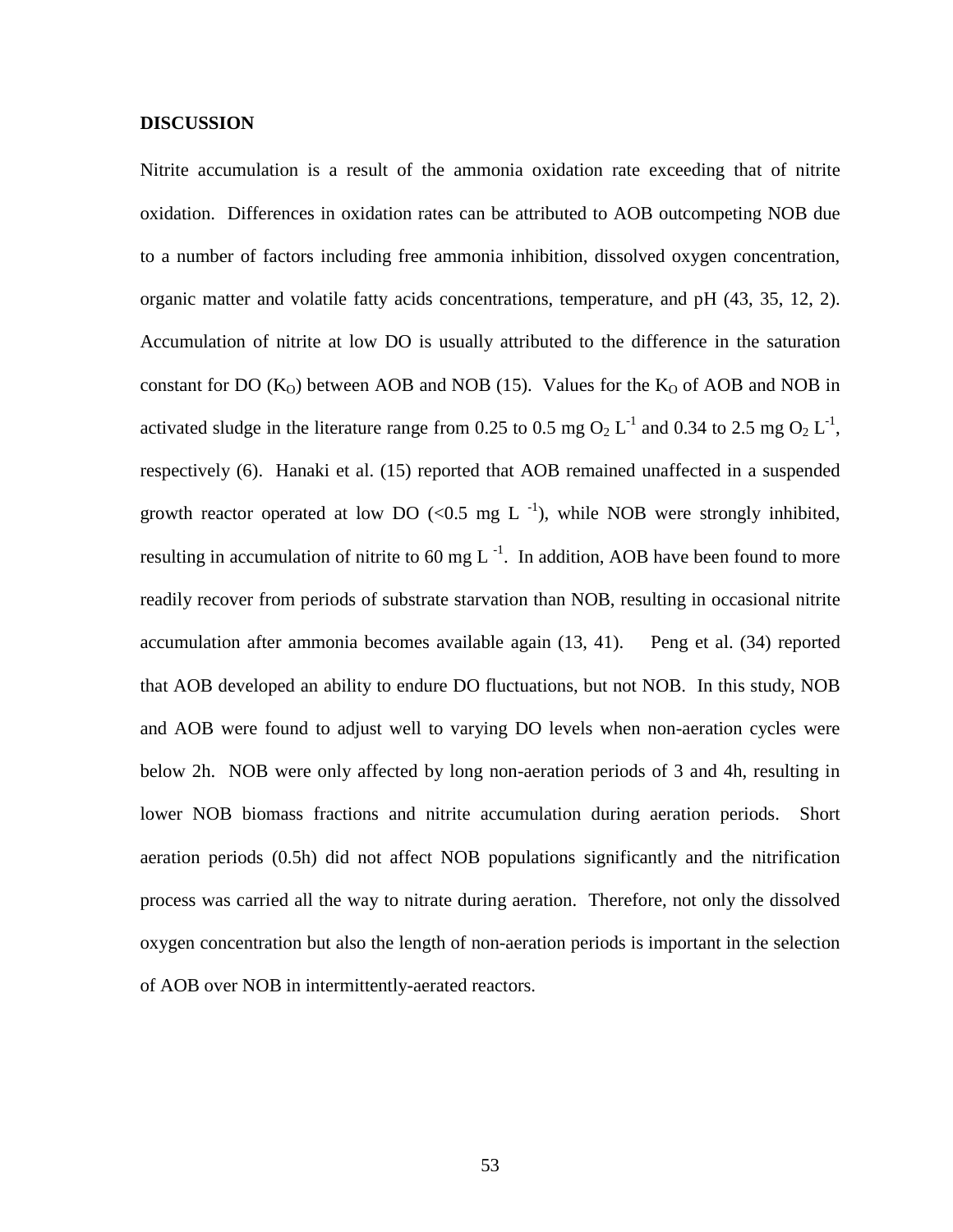High ammonia concentrations have been shown to select AOB over NOB, resulting in nitrite accumulation. Generally, AOB have lower ammonia inhibition constants and can survive at elevated ammonia concentrations (43). Since influent feeding of the reactors was semicontinuous, ammonia accumulation occurred during non-aeration periods and biomass in reactors with different aeration cycles was subjected to unique ammonia concentrations. However, ammonia inhibition of NOB was likely not important, since usually only free ammonia is taken into consideration in the context of inhibition, and free ammonia is negligible at the pH range (7.6 – 7.8) and total ammonia concentrations (1.2 – 64.0 mg NH<sub>3</sub>-N) maintained in this study.

DGGE based on *amoA* genes has been previously used to study the AOB communities in soil, biofilm, and activated sludge (4, 28, 33). For most groups of AOB, a high consistency has been found when comparing phylogenetic trees based on 16S rRNA and *amoA* sequences (1). We used methods targeting two AOB genes: 16S rRNA membrane hybridizations to estimate the biomass fraction of AOB at the genus level and *amoA* DGGE to monitor AOB community structure at the species level. 16S rRNA membrane hybridizations and *amoA* DGGE results corroborated each other for the ammonia-oxidizing bacteria, as both methods indicated the dominance of *Nitrosomonas/N. mobilis* in the AOB populations assessed. Although using DGGE has many advantages and applications, problems may arise due to PCR bias, heterogeneity of copy number of 16S rRNA among species and the fact that single DGGE bands do not always represent a single bacterial strain (38). However, it was shown in this study that sequences of bands from different environmental samples and identical migrating patterns were identical or differed by only two base pairs. Avrahami and Conrad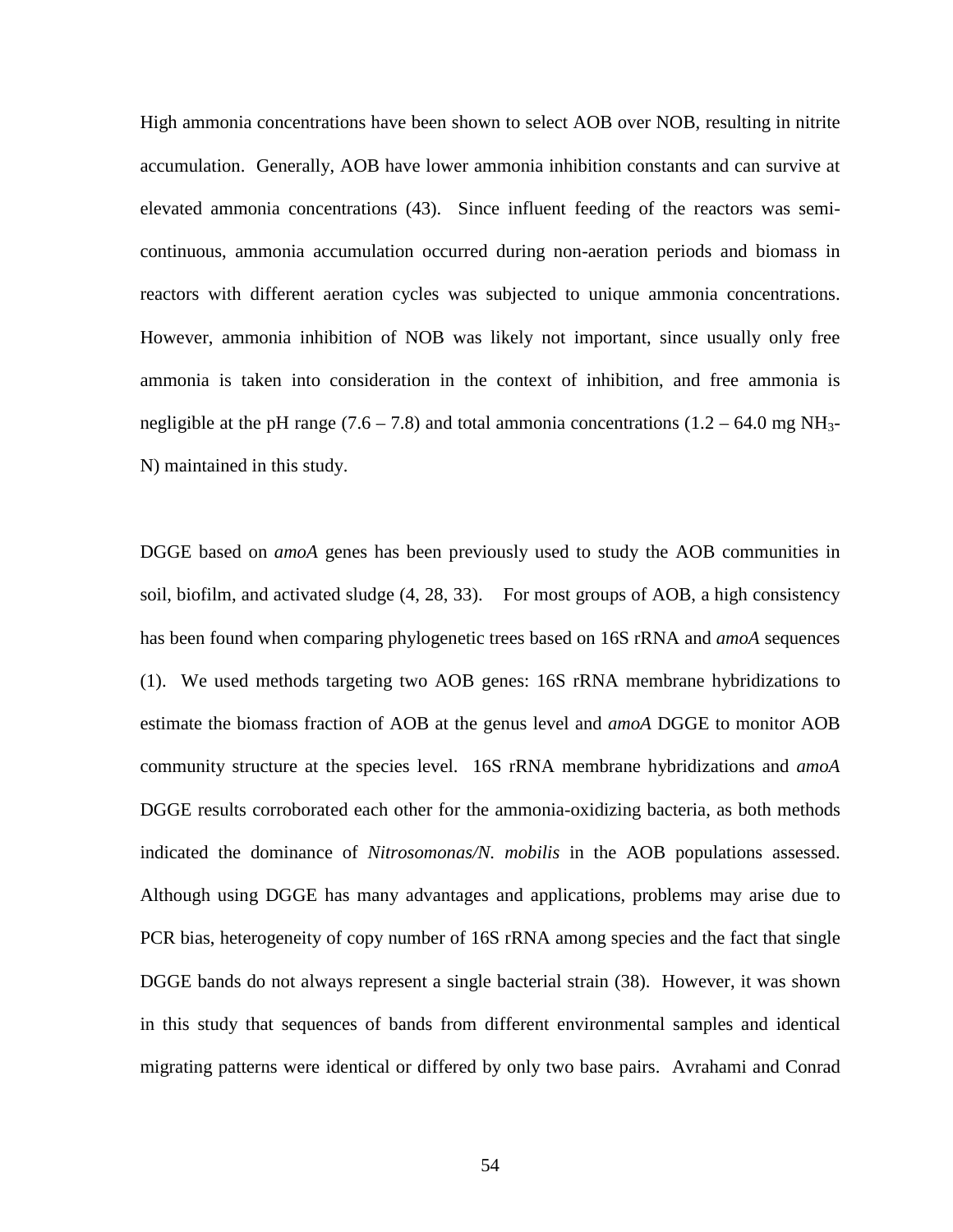(5) have shown that sequences of *amoA* bands that migrated identically but originated from different environmental samples were always found to be identical by amino acid sequence and only occasionally showed differences at no more than 2 base-pairs. Bias caused by multiple copies of *amoA* within one organism can be excluded because only non-degenerate *amoA* primers were used in this study. In addition, previous amplification of the *amoA* genes from 31 pure cultures with the same primers resulted in unambiguous sequences (32, 5, 1).

Membrane hybridizations showed that the biomass fraction of *Nitrosomonas/N. mobilis* far exceeded that of *Nitrosospira* in all reactors, suggesting that the former were responsible for most of the ammonia oxidation. These results concur with a number of previous studies that have suggested that *Nitrosomonas* can outcompete *Nitrosospira* in environments with high nitrogen loads (14, 16, 21). *amoA* DGGE profiles showed that a close relative to *Nitrosomonas* sp. Nm107 corresponded to the dominant band in virtually all samples analyzed. *Nitrosomonas* sp. Nm107 was first isolated from an activated sludge rendering plant and is believed to be a strain of *Nitrosococcus mobilis* based on its 16S rRNA (36). In addition, the *amoA* sequences of *Nitrosomonas* sp. Nm107 and *Nitrosococcus mobilis* were shown to be identical (36). *Nitrosococcus mobilis* was isolated from a sample of brackish water and is characterized by an obligate salt requirement, being considered a moderate halophilic AOB (24). The maximum growth rate of *Nitrosococcus mobilis* reported for pure cultures is close to that of *N. europaea/oligotropha* (14, 24). Juretschko et al. (21) used fluorescent in situ hybridization (FISH) to confirm that *N. mobilis* was the numerically dominant AOB in the nitrifying activated sludge of an industrial wastewater treatment plant receiving sewage with high ammonia concentrations. Gieseke et al. (14) detected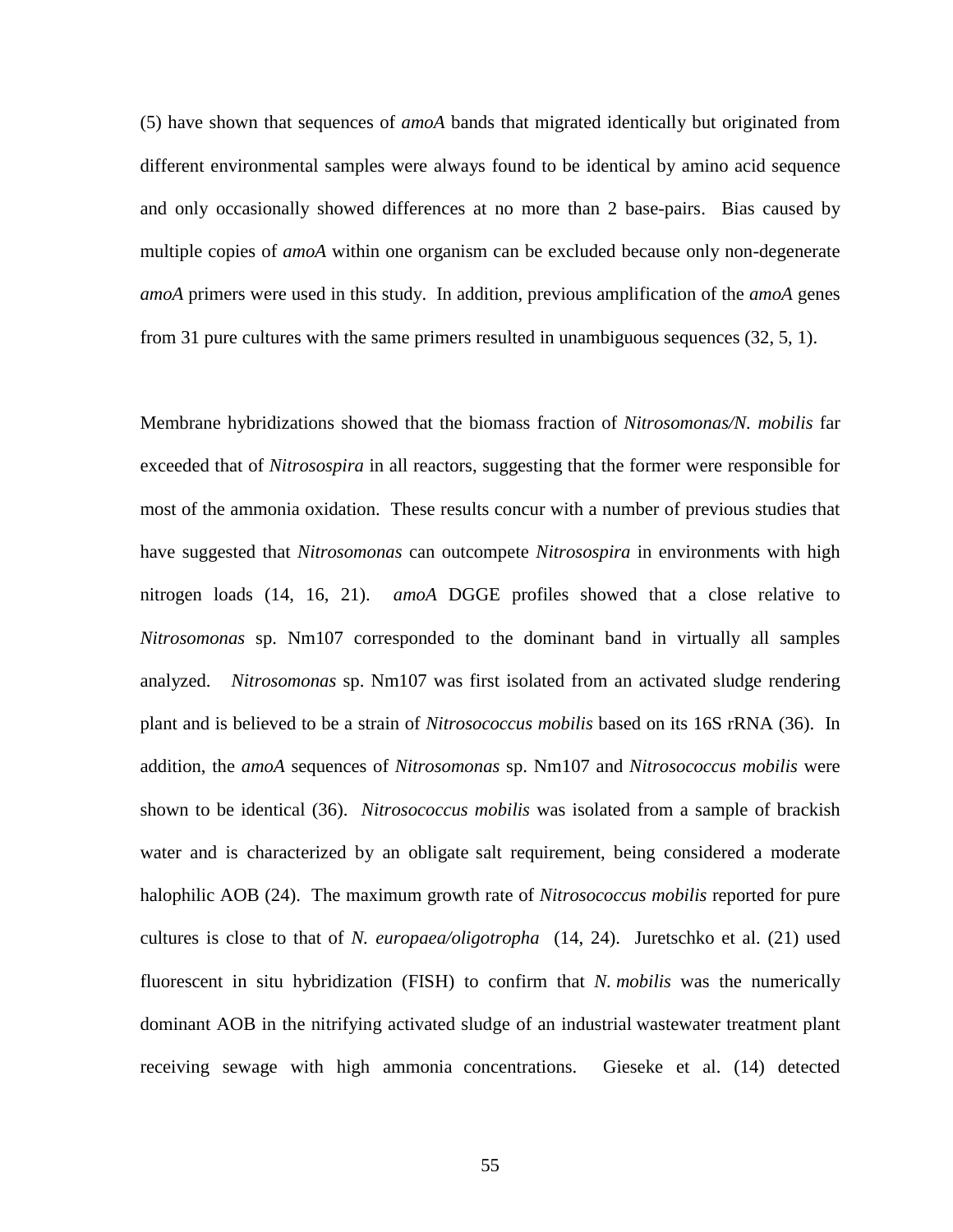coexistence of *Nitrosococcus mobilis* and *Nitrosomonas europaea/N. oligotropha* in a biofilm from a nitrifying pilot-scale sequencing batch reactor treating nitrogen-rich wastewater loads. Although *Nitrosomonas* sp. Nm107 corresponded to the dominant band in practically all *amoA* DGGE profiles, it may not have been the numerically dominant or the most active AOB in the reactors due to the inherent qualitative rather than quantitative feature of PCR-DGGE.

Regardless of the significant differences in the environments created by each of the aeration cycles, comparison of *amoA* DGGE profiles showed that AOB speciation was rather similar among the reactors. This suggests that factors other than the operating parameters tested had a stronger influence on AOB speciation. The concomitant increase in AOB species diversity in all reactors during the last phase of the investigation suggests that AOB species diversity was affected by a common environmental factor to all reactors. Given that temperature, pH, and aeration cycles remained unchanged, influent characteristics are probably the strongest factor affecting AOB speciation. Since the influent was collected from an anaerobic lagoon treating swine wastewater, it was impossible to control numerous potential factors affecting AOB speciation, such as ammonia concentrations, wastewater salinity, metals concentrations, organic matter, and solids content. Previous studies have shown that the microbial community in identically operated laboratory-scale reactors can differ significantly while showing similar performances (22). Therefore, when assessing the effect of environmental parameters on the microbial communities in laboratory-scale experiments, it is desirable to test reproducibility by either running duplicates or operating the reactors for long periods (total of 1 year in this study).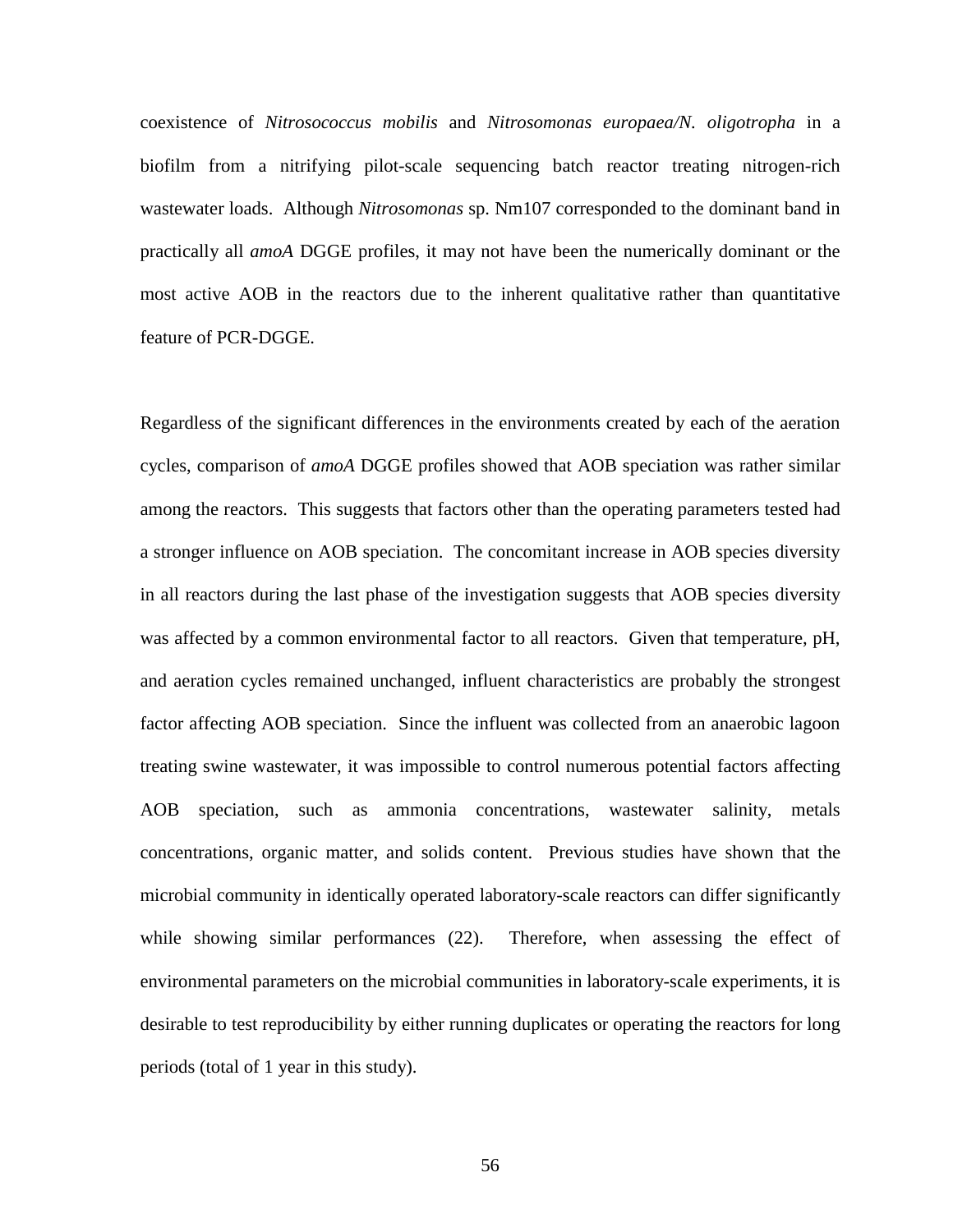In the process of denitrification in intermittently-aerated reactors, the length of the sequential aeration and non-aeration periods within the residence time is also of significance (35). As the induction of the different denitrification enzymes proceeds sequentially, the different intermediates of denitrification accumulate temporarily during non-aeration periods. Oxygen inhibits the synthesis of nitrate reductase only partially, while the synthesis of nitrite reductase is completely suppressed (35). At the start of anoxic conditions after an aerobic period in intermittently-aerated reactors, only the nitrate reduction takes place, leading to a temporary nitrite accumulation (26). Therefore, the length of non-aeration periods in intermittently-aerated reactors is also important to achieve complete denitrification. Baumann et al. (7) assessed mRNA and the enzymes involved in denitrification in activated sludge reactors operated with intermittent aeration and concluded that denitrifying bacteria were not able to completely synthesize the enzymes for the denitrification process in appropriate amounts when subjected to non-aerated stages shorter than 3h, resulting in the accumulation of nitrite during non-aeration periods. In the current study, only the reactor with a 4h non-aeration period showed considerable nitrite reduction during non-aeration periods.

Comparison of *amoA* DGGE profiles and TKN and ammonia removal efficiencies suggest that superior ammonia and TKN removal efficiencies did not seem to be associated with specific AOB species or with higher AOB species diversity. These results seem to contradict the generally accepted concept that higher functional diversity is beneficial for performance stability (11, 8). However, this concept is necessarily related to the diversity of the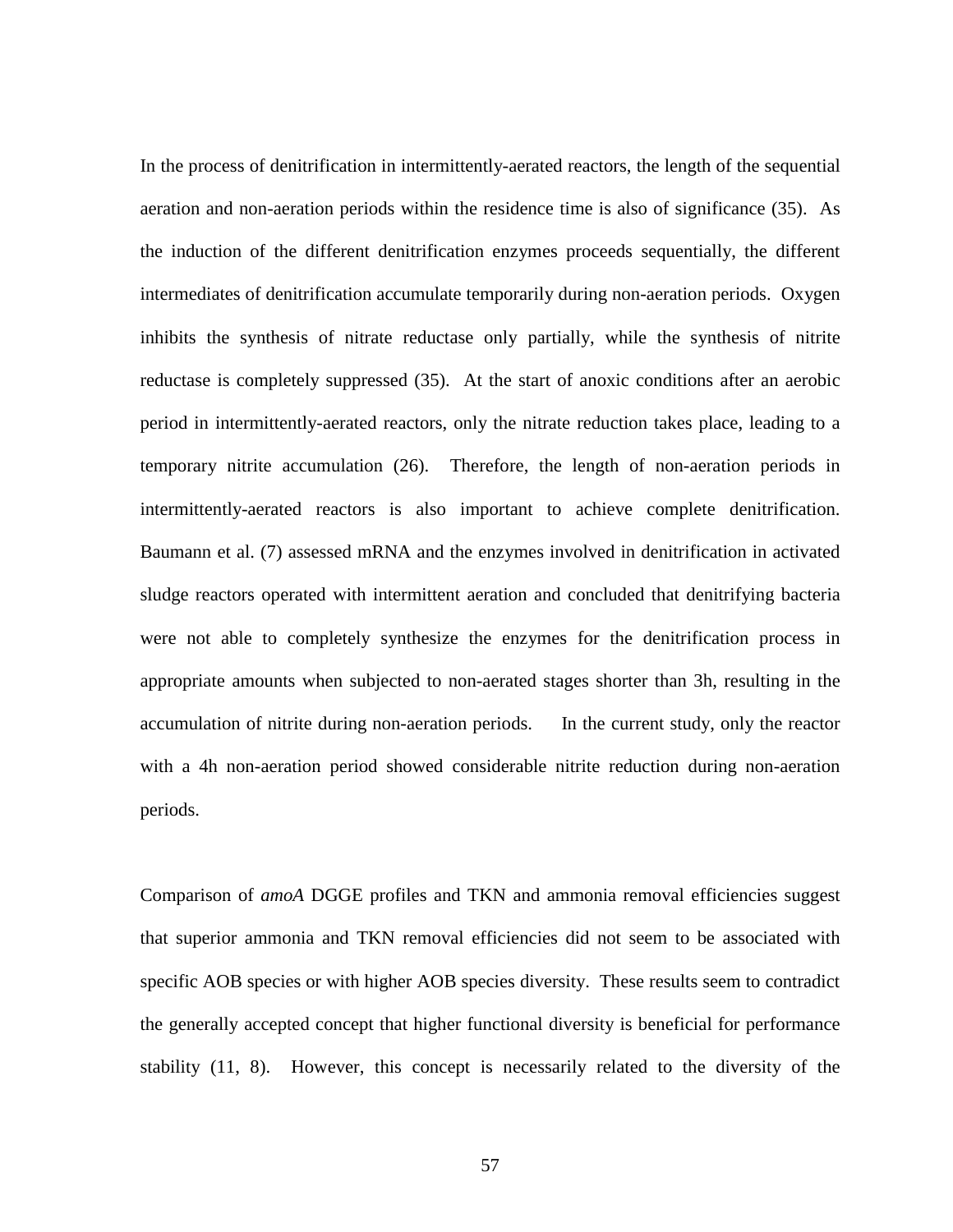microorganisms that are metabolically active in the process and not merely the species diversity of microorganisms present in the biomass. Although *amoA* is one of the functional genes involved in the oxidation of ammonia, PCR amplification of environmental *amoA* genes does not reveal gene expression or microbial activity. Rather, amplification of the *amoA* gene was used only as an alternative method for identifying AOB and hence can only give an indication of species diversity and not of functional diversity. A more appropriate approach for testing correlation of functional diversity and performance stability would involve methods that can determine which processes are catalyzed by which microorganisms and to what extent.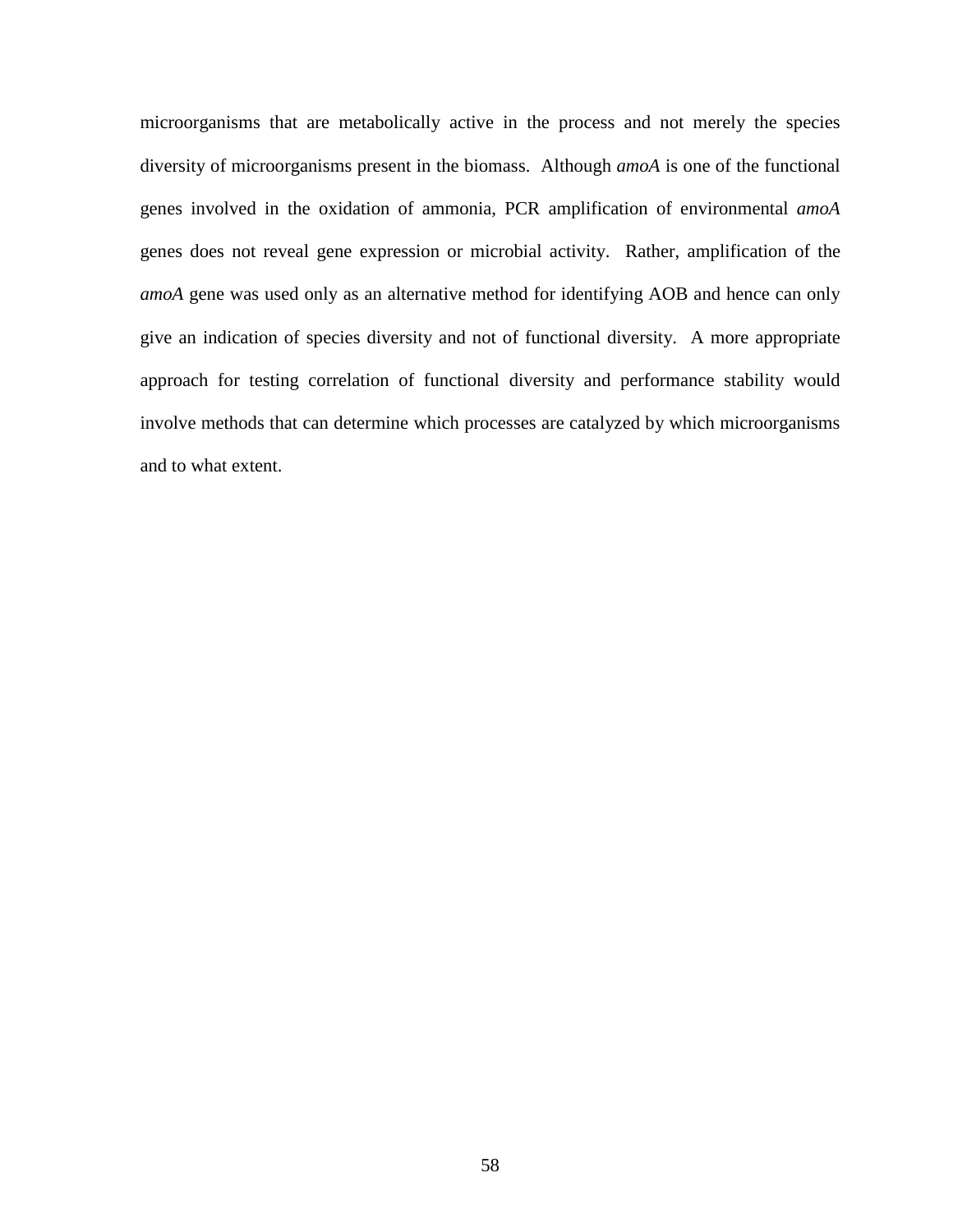## **ACKNOWLEDGEMENTS**

We thank the United States Department of Agriculture National Research Initiative Program (Grant 2001-35102-10783) for funding this research.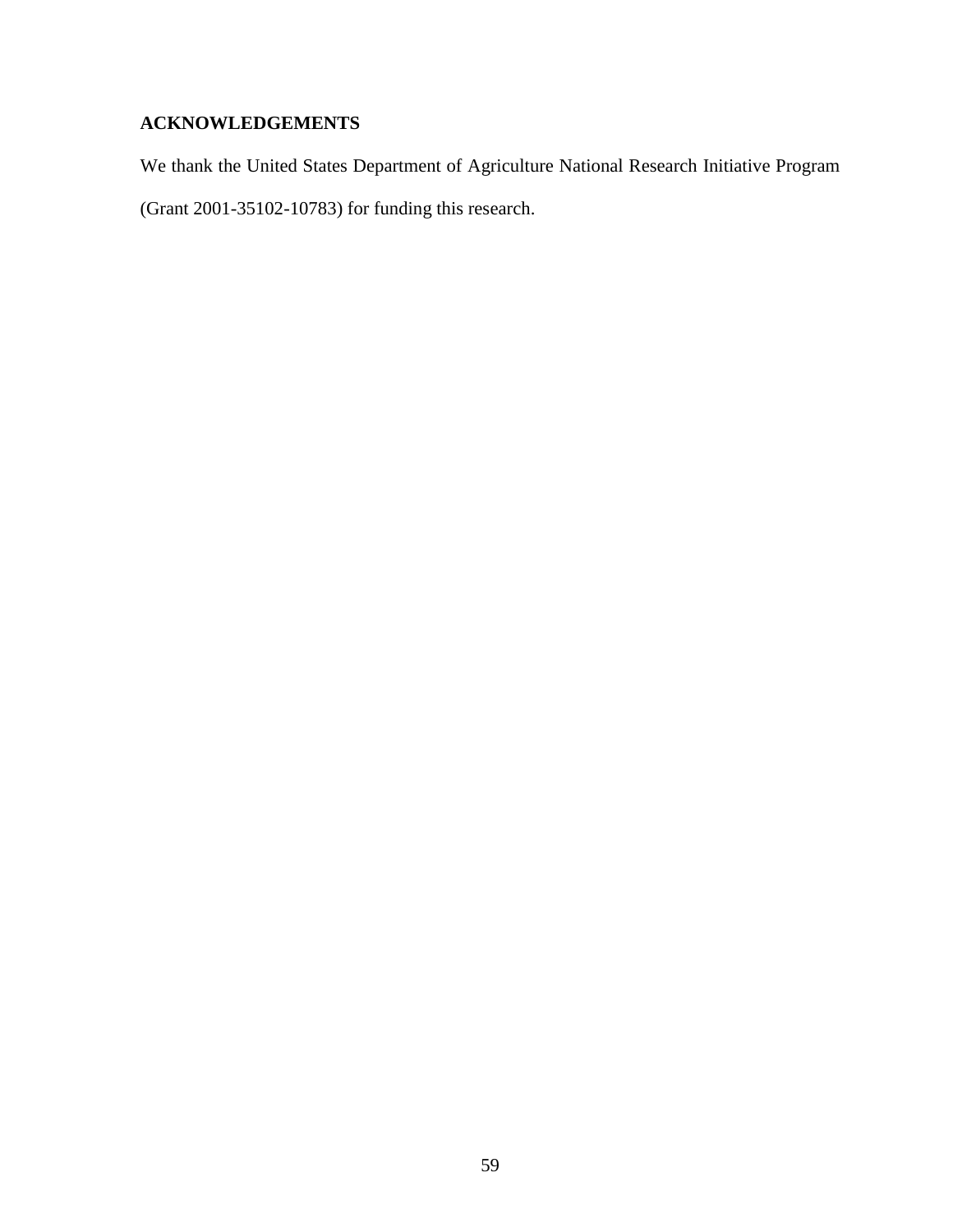#### **REFERENCES**

- 1. **Aakra, A., Utaker, J.B., and Nes, I.F.** 2001. Comparative phylogeny of the ammonia monooxygenase subunit A and 16S rRNA genes of ammonia-oxidizing bacteria. FEMS Microbiol. Lett., **205**: 237-242.
- 2. **Abeling, U. and Seyfried, C.F.** 1992. Anaerobic-aerobic treatment of high-strength ammonium wastewater – nitrogen removal via nitrite. Wat. Sci. Technol., **26**: 1007- 1015.
- 3. **Alm, E.W., Oerther, D.B., Larsen, N., Stahl, D.A., and Raskin, L.** 1996. The Oligonucleotide Probe Database. Appl. Environ. Microbiol. **62**: 3557–3559.
- 4. **Avrahami, S., Conrad, R., and Braker, G.** 2002. Effect of soil ammonium concentration on  $N_2O$  release and on the community structure of ammonia oxidizers and denitrifiers. Appl. Environ. Microbiol. **68**:5685-5692.
- 5. **Avrahami, S. and Conrad, R.** 2003. Patterns of community change among ammonia oxidizers in meadow soils upon long-term incubation at different temperatures. Appl. Environ. Microbiol., **69**: 6152-6164.
- 6. **Barnes, D. and Bliss, P.J.** 1983. Biological control of nitrogen in wastewater treatment. E. & F.N. Spon, New York, NY.
- 7. **Baumann, B., Snozzi, M., van der Meer, J.R., and Zehder, A.J.B.** 1997. Development of stable denitrifying cultures during repeated aerobic-anaerobic transient periods. Water Res. **31**: 1947–1954.
- 8. **Briones, A., and Raskin, L.** 2003. Diversity and dynamics of microbial communities in engineered environments and their implications for process stability. Curr. Opin. Biotechnol. **14**: 270-276.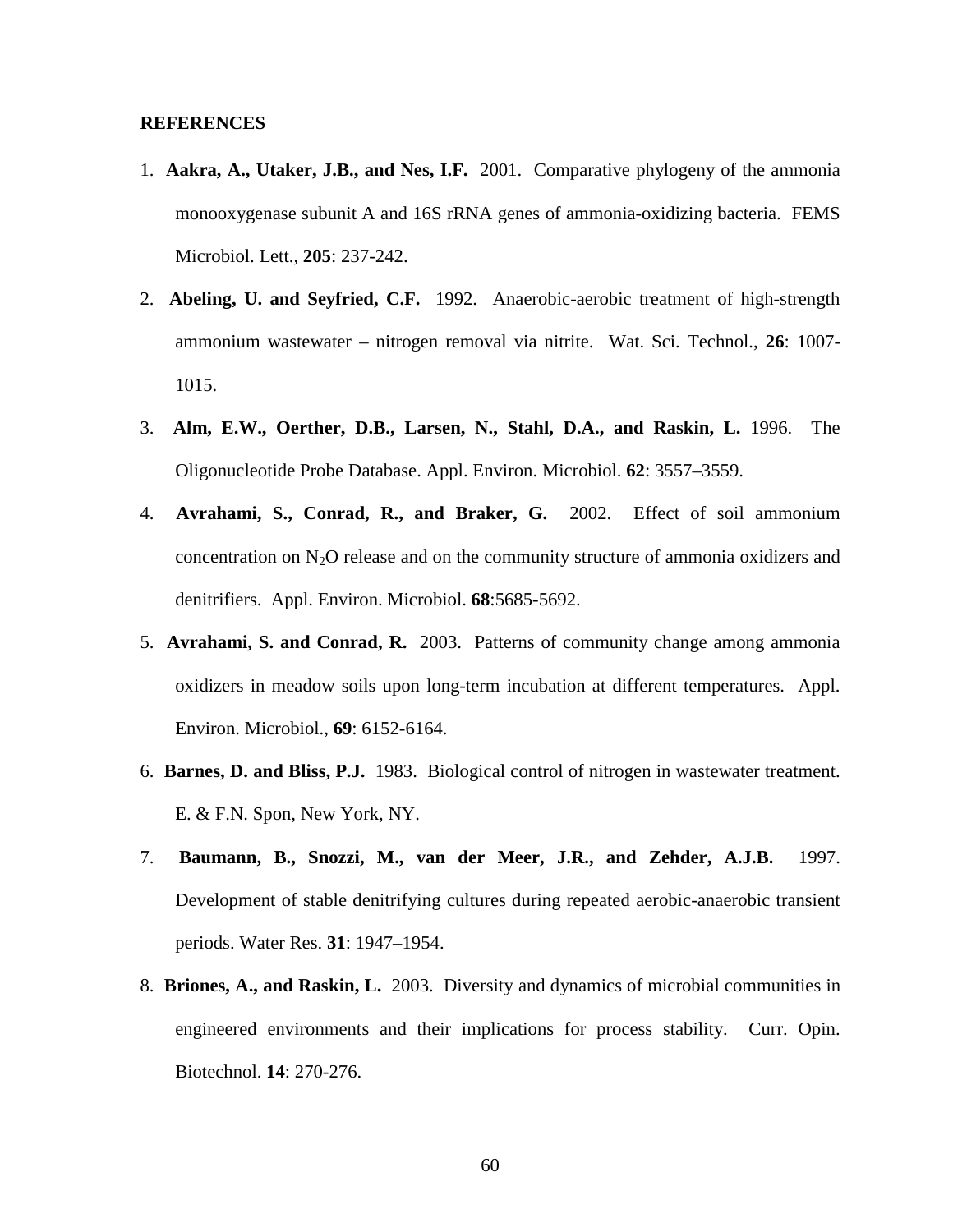- 9. **Cheng, J. and B. Liu.** 2001. Nitrification/denitrification in intermittent aeration process for swine wastewater treatment. J. Environ. Eng. **127**: 705-711.
- 10. **Clesceri, L.S., Greenberg, A.E., and Eaton, A.D.** 1995. Standard Methods for the Examination of Water and Wastewater. 20<sup>th</sup> ed. APHA, AWWA, and WEF. United Book Press, Inc., Baltimore, MD.
- 11. **Dejonghe, W., Boon, N., Seghers, D., Top, E.M., and Verstraete, W.** 2001. Bioaugmentation of soils by increasing microbial richness: missing links. Environ. Microbiol. **3**: 649-657.
- 12. **Garrido, J.M., Van Benthum, W.A.J., Van Loosdrecht, M.C.M., and Heijnen, J.J.** 1997. Influence of dissolved oxygen concentration on nitrite accumulation in a biofilm airlift suspension reactor. Biotechnol. Bioeng. **53**: 168-178.
- 13. **Gerards, S., Duyts, H., and Laanbroek, H.J.** 1998. Ammonium-induced inhibition of ammonium-starved *Nitrosomonas europaea* cells in soil and sand slurries. FEMS Microbiol. Ecol. **26**: 269-280.
- 14. **Gieseke, A., Bjerrum, L., Wagner, M., and Amann, R.** 2003. Structure and activity of multiple nitrifying bacterial populations co-existing in a biofilm. Environ. Microbiol. **5**: 355-369.
- 15. **Hanaki, K, Chalermraj, W., and Shinichiro, O.** 1990. Nitrification at low levels of dissolved oxygen with and without organic loading in a suspended-growth reactor. Water Res. **24**: 297–302.
- 16. **Harms, G., Layton, A., Dionisi, H., Gregory, I., Garret, V., Hawkins, S., Robinson, K., and Sayler, G.** 2003. Real-time PCR quantification of nitrifying bacteria in a municipal wastewater treatment plant. Environ. Sci. Technol. **37**: 343-351.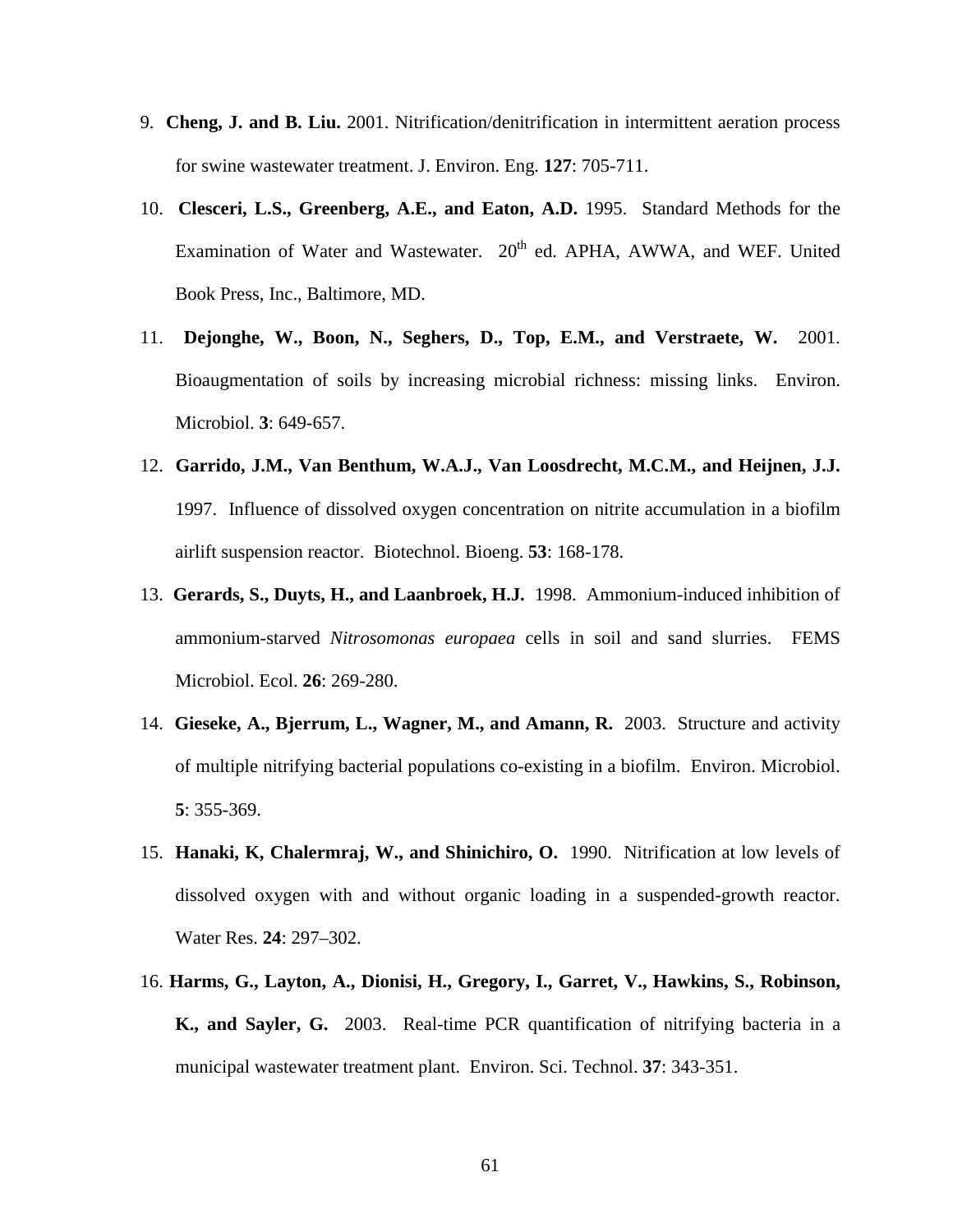- 17. **Hastings, R.C., Saunders, J.R., Hall, G.H., Pickup, R. W., and McCarthy, A.J.** 1998. Application of molecular biological techniques to a seasonal study of ammonia oxidation in a eutrophic freshwater lake. Appl. Environ. Microbiol. **64**: 3674-3682.
- 18. **Han, D.W., Chang, J.S., and Kim, D.J.** 2002. Nitrifying microbial community analysis of nitrite accumulating biofilm reactor by fluorescence in situ hybridization. Water Sci. Technol. **47**: 97-104.
- 19. **Hellinga, C., Schellen, A.A.J.C., Mulder, J.W., Van Loosdrecht, M.C.M., and Heijnen, J.J.** 1998. The Sharon process: an innovative method for nitrogen removal from ammonium-rich wastewater. Water Sci. Technol. **37**: 135-142.
- 20. **Hovanec T. A., Taylor L. T., Blakis A. and DeLong E. F.** 1998. *Nitrospira*-like bacteria associated with nitrite oxidation in freshwater aquaria. Appl. Environ. Microbiol. **64**: 258-264.
- 21. **Juretschko, S., Timmermann, G., Schmid, M., Schleifer, K-H., Pommerening-Röser, A., Koops, H-P., and Wagner, M.** 1998. Combined molecular and conventional analyses of nitrifying bacterium diversity in activated sludge: *Nitrosococcus mobilis* and *Nitrospira*-like bacteria as dominant populations. Appl. Environ. Microbiol. **64**: 3042-3051.
- 22. **Kaewpipat, K. and Grady Jr., CPL** 2002. Microbial population dynamics in laboratory-scale activated sludge reactors. Water Sci. Technol. **46**: 19-27.
- 23. **Kim, D.J., Chang, J.S., Lee, D.I., Han, D.W., Yoo, I.K., and Cha, G.C.** 2003. Nitrification of high strength ammonia wastewater and nitrite accumulation characteristics. Water Sci. Technol. **47**: 45-51.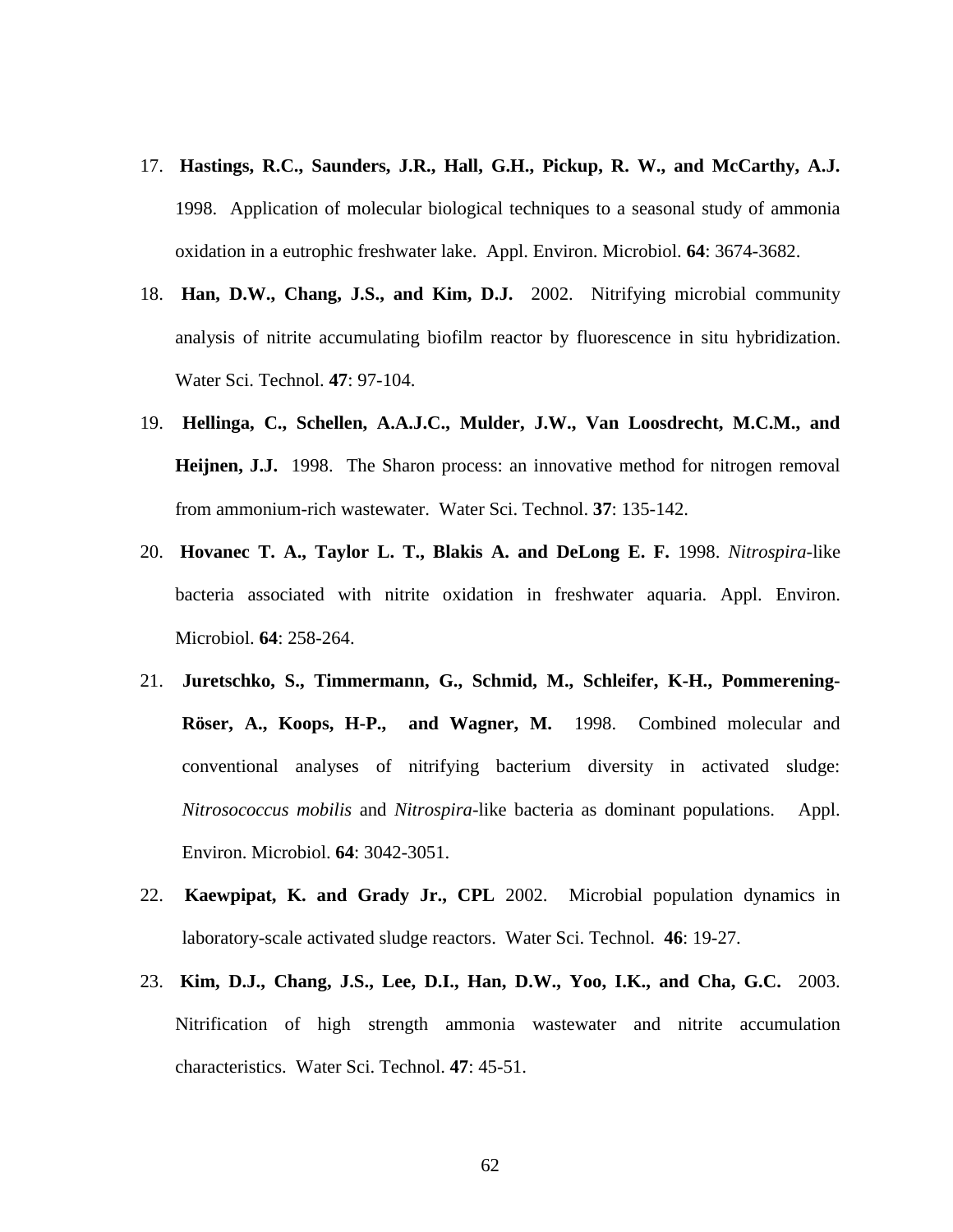- 24. **Koops, H.-P. and H. Harms.** 1985. Deoxyribonucleic acid homologies among 96 strains of ammonia-oxidizing bacteria. Arch. Microbiol. **141**: 214-218.
- 25. **Kowalchuk, G.A., Bodelier, P.L.E., Heilig, G.H.J., Stephen, J.R., and Laanbroek, H.J.** 1998. Community analysis of ammonia-oxidizing bacteria in relation to oxygen availability in soils and root-oxygenated sediments using PCR, DGGE, and oligonucleotide probe hybridization. FEMS Microbiol. Ecol. **27**: 339-350.
- 26. **Krul, J.M. and Veeningen, R.** 1977. The synthesis of the dissimilatory nitrate reductase under aerobic conditions in a number of denitrifying bacteria, isolated from activated sludge and drinking water. Water Res. **11**: 39–43
- 27. **Liao, J., Lou, I., and de los Reyes III, F.L.** 2004. Relationship of species-specific filament levels to filamentous bulking in activated sludge. Appl. Environ. Microbiol. **70**: 2420-2428.
- 28. **Mendum, T.A., Hirsch, P.R.** 2002. Changes in the population structure of β-group autotrophic ammonia oxidizing bacteria in arable soils in response to agricultural practice. Soil Biol. Biochem. **34**: 1479-1485.
- 29. **Mobarry B. K., Wagner M., Urbain V., Rittmann B. E. and Stahl D. A.** 1996. Phylogenetic probes for analyzing abundance and spatial organization of nitrifying bacteria. Appl. Environ. Microbiol. **62**: 2156-2162.
- 30. **Mobarry B. K., Wagner M., Urbain V., Rittmann B. E. and Stahl D. A.** 1997. Phylogenetic probes for analyzing abundance and spatial organization of nitrifying bacteria. Erratum. Appl. Environ. Microbiol. **63**: 815a.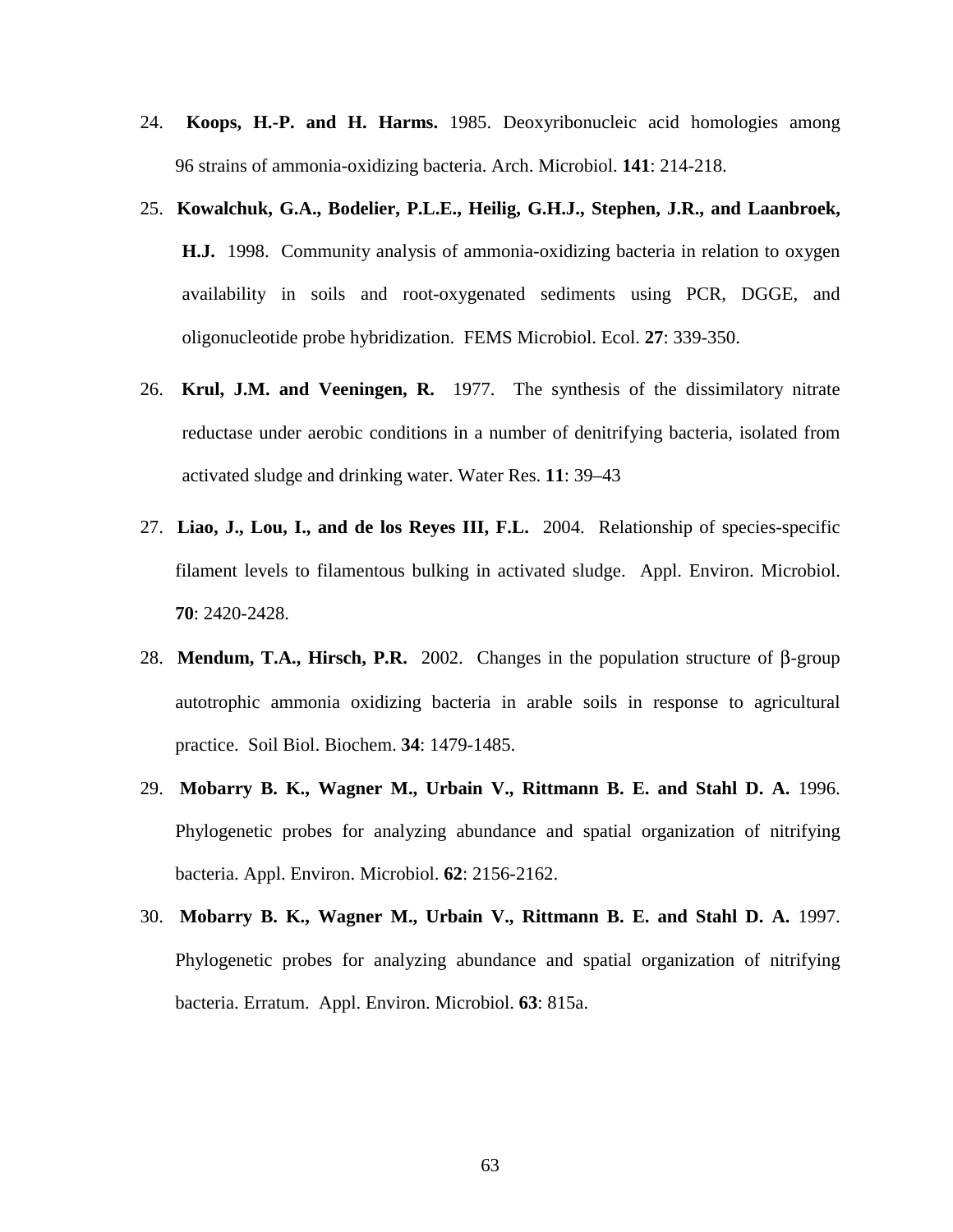- 31. **Mota, C.R., Ridenoure, J., Cheng, J., de los Reyes III, F.L.** 2005. High levels of nitrifying bacteria in intermittently-aerated reactors treating high ammonia wastewater. FEMS Microbiol. Ecol., in press.
- 32. **Nicolaisen, M.H., Ramsing, N.B.** 2002. Denaturing gradient gel electrophoresis (DGGE) approaches to study the diversity of ammonia-oxidizing bacteria. J. Microbiol. Meth., **50**:189-203.
- 33. **Oved, T., Shaviv,A., Goldrath,T., Mandelbaum, R.T., and Minz, D.** 2001. Influence of effluent irrigation on community composition and function of ammoniaoxidizing bacteria in soil. Appl. Environ. Microbiol., **67**: 3426-3433.
- 34. **Peng, D.C., Bernet, N., Delgenes, J.P., and Moletta, R.** 2000. Effects of oxygen supply methods on the performance of a sequencing batch reactor for high ammonium nitrification. Water Environ. Res. **72**: 195-200.
- 35. **Philips, S., Laanbroek, H.J., and Verstraete, W.** 2002. Origin, causes and effects of increased nitrite concentrations in aquatic environments. Rev. Environ. Sci. Biotech. **1**: 115-141.
- 36. **Purkhold, U., Pommerening-Röser, A., Juretschko, S., Schmid, M.C., Koops, H-P., Wagner, M.** 2000. Phylogeny of all recognized species of ammonia oxidizers based on comparative 16S rRNA and *amoA* sequence analysis: implications for molecular diversity surveys. Appl. Environ. Microbiol. **66**: 5368-5382.
- 37. **Rotthauwe, J.-H., Witzel, K.-P., and Liesack, W.** 1997. The ammonia monooxygenase structural gene *amoA* as a functional marker: molecular fine-scale analysis of natural ammonia-oxidizing populations. Appl. Environ. Microbiol. **63**: 4704-4712.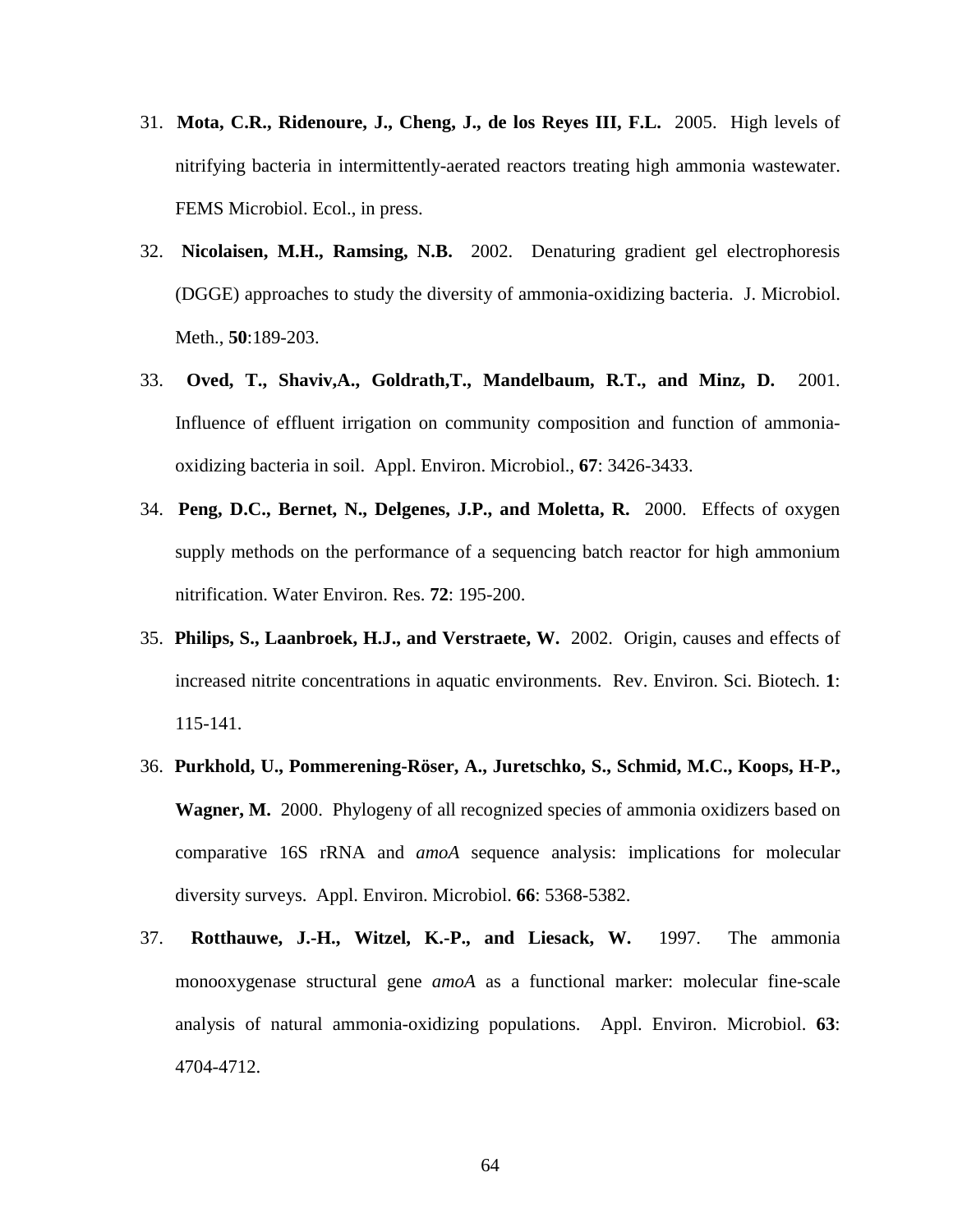- 38. **Sekiguchi, H, Tomioka, N., Nakahara, T., Uchiyama, H.** 2001. A single band does not always represent single bacterial strains in denaturing gradient gel electrophoresis analysis. Biotechnol. Lett. **23**: 1205-1208.
- 39. **Stahl, D.A., Flesher, B., Mansfield, H., and Montgomery, R.** 1988. Use of phylogenetically based hybridization probes for studies of ruminal microbial ecology. Appl. Environ. Microbiol. **54**: 1079-1084.
- 40. **Stephen, J.R., Kowalchuk, G.A., Bruns, M.A., McCaig, A.E., Phillips, C.J., Embley, T.M., and Prosser, J.I.** 1998. Analysis of the β-subgroup ammonia oxidizer populations in soil by DGGE analysis and hierarchical phylogenetic probing. Appl. Environ. Microbiol. **64**: 2958-2965.
- 41. **Tappe, W., Laverman, A., Bohland, M., Braster, M., Rittershaus, S., Groeneweg, J., and van Verseveld, H.W.** 1999. Maintenance energy demand and starvation recovery dynamics of *Nitrosomonas europaea* and *Nitrobacter winogradsky* cultivated in a retentostat with complete biomass retention. Appl. Environ. Microbiol. **65**: 2471–2477.
- 42. **Wagner, M., and Loy, A.** 2002. Bacterial community composition and function in sewage treatment systems. Curr. Opin. Biotechnol. **13**: 218-227.
- 43. **Wyffels, S., Boeckx, P., Pynaert, K., Verstraete, W., and Van Cleemput, O.** 2003. Sustained nitrite accumulation in a membrane-assisted bioreactor (MBR) for the treatment of ammonium-rich wastewater. J. Chem, Technol. Biotechnol. **78**: 412-419.
- 44. **Zheng D., Alm E. W., Stahl D. A. and Raskin L.** 1996. Characterization of universal small-subunit rRNA hybridization probes for quantitative molecular microbial ecology studies. Appl. Environ. Microbiol. **62**: 4504-4513.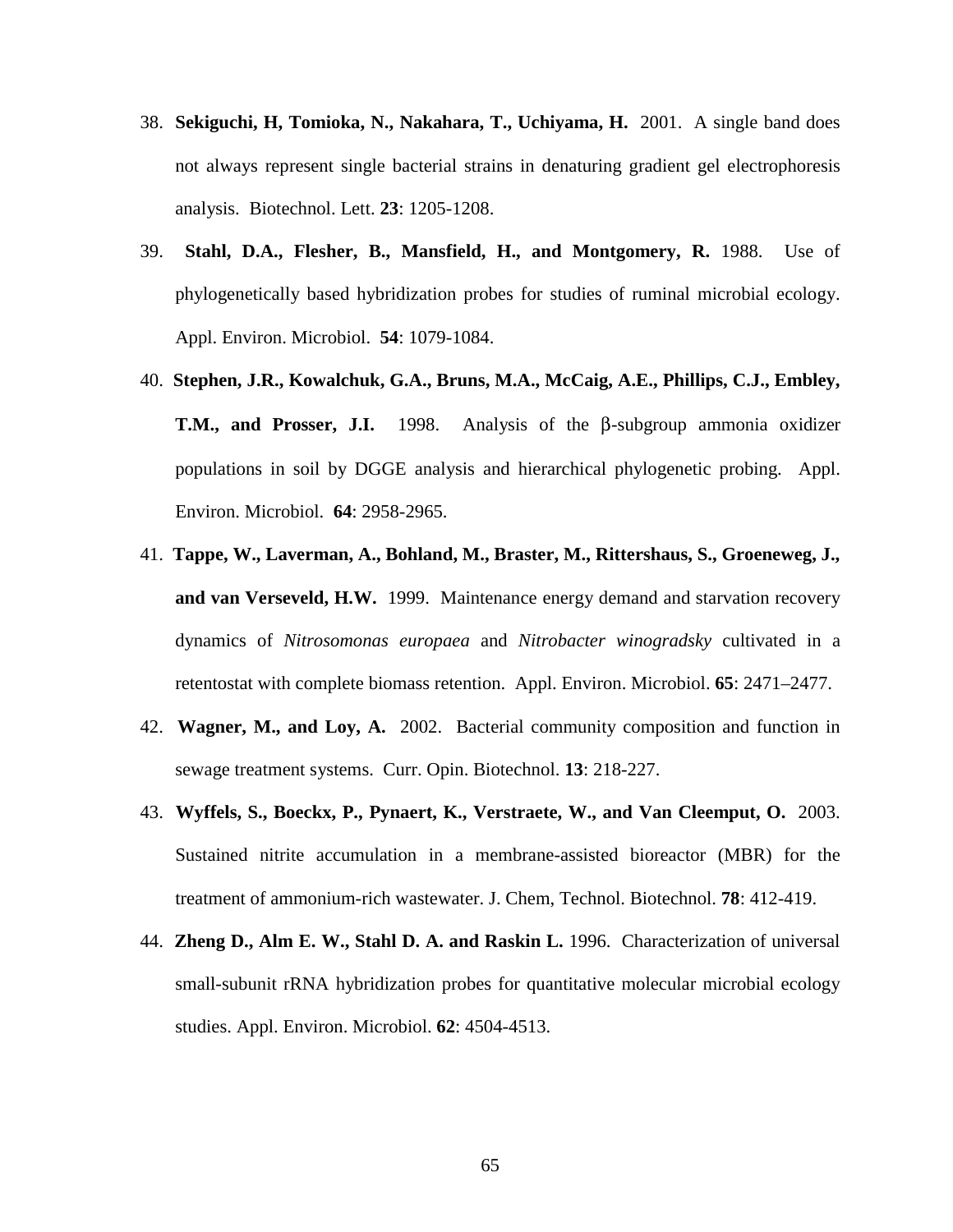| Probe                 |                     |               |                                                     | Wash |                                                           |           |
|-----------------------|---------------------|---------------|-----------------------------------------------------|------|-----------------------------------------------------------|-----------|
| Name <sup>1</sup>     | Abbrev.             |               | Target Site <sup>2</sup><br>Sequence $(5'$ to $3')$ |      | <b>Target</b><br>organisms                                | Ref.      |
| S-*-Univ-1390-a-A-18  | Univ $1390$         | 1390 - 1407   | GACGGGCGGTGTGTACAA                                  | 44   | All organisms                                             | 44        |
| S-G-Nsm-0156-a-A-19   | Nsm156              | $156 - 174$   | TATTAGCACATCTTTCGAT                                 | 46   | <b>Nitrosomonas</b><br>spp.,<br>Nitrosococcus<br>mobilis  | 29        |
| S-G-βAOB-1224-a-A-20  | Nso1225             | 1224-1243     | <b>CGCCATTGTATTACGTGTGA</b>                         | 51   | Betaproteobact<br>erial ammonia-<br>oxidizing<br>bacteria | 29.<br>30 |
| S-G-Nbac-1000-a-A-15  | N <sub>b</sub> 1000 | $1000 - 1014$ | <b>TGCGACCGGTCATGG</b>                              | 42   | Nitrobacter<br>spp.                                       | 29        |
| S-G-Ntspa-0685-a-A-22 | Ntspa685            | $664 - 685$   | CACCGGGAATTCCGCGCTCCTC                              | 63   | Nitrospira<br>moscoviensis,<br>Nitrospira<br>marina       | 20        |

Table 1. Oligonucleotide probes used in slot blot hybridizations.

<sup>1</sup>Probe names have been standardized according to OPD (3).

2 *E. coli* numbering.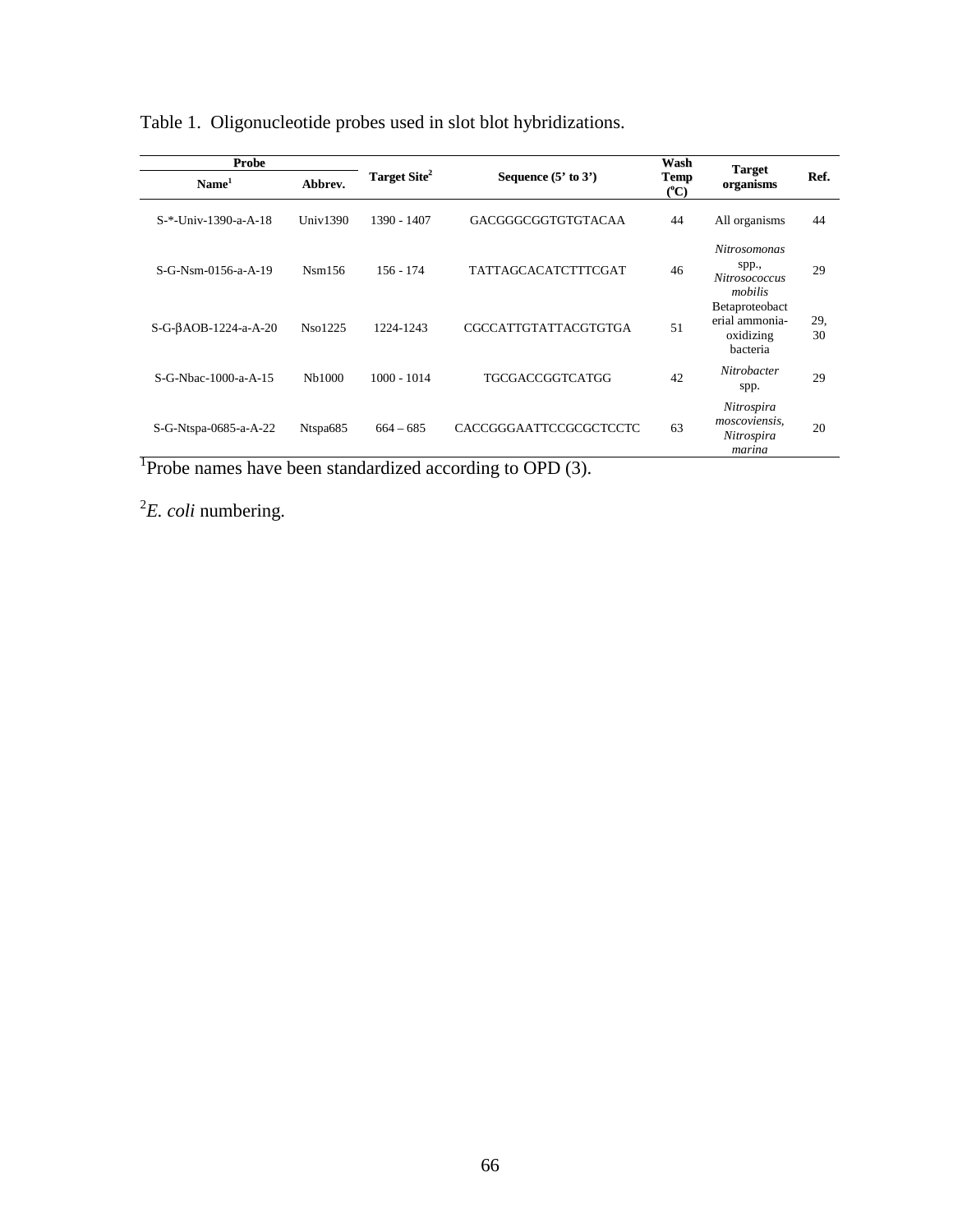| <b>Reactor</b> | ANA time ratio (h<br>ON:h OFF)  | *Max. DO conc.<br><b>During aeration</b><br>(mg L <sup>1</sup> ) | NH <sub>3</sub> conc. $(mg N L-1)$ |                    | $NO2$ conc. (mg N L <sup>1</sup> )      |                         |
|----------------|---------------------------------|------------------------------------------------------------------|------------------------------------|--------------------|-----------------------------------------|-------------------------|
|                |                                 |                                                                  | <b>Beginning</b><br>of aeration    | End of<br>aeration | <b>Beginning</b><br>of non-<br>aeration | End of non-<br>aeration |
| A              | 1h:1h                           | 5.0                                                              | 3.7                                | 0.2                | 0.1                                     | 0.1                     |
| B              | 1 <sub>h</sub> : 3 <sub>h</sub> | 4.2                                                              | 8.0                                | 1.2                | 5.4                                     | 4.9                     |
| $\mathbf C$    | 0.5h: 1.5h                      | 4.3                                                              | 10.0                               | 6.0                | 2.3                                     | 3.8                     |
| D              | 0.5h: 2h                        | 3.2                                                              | 6.3                                | 0.2                | 0.1                                     | 0.9                     |
| E              | 1h: 4h                          | 1.4                                                              | 12.0                               | 3.6                | 7.8                                     | 0.8                     |

Table 2. Summary of data for nitrogen and DO profiles during aeration cycles.

 $*$ DO concentrations reached levels below 0.3 mg L<sup>-1</sup> during non-aeration periods in all reactors.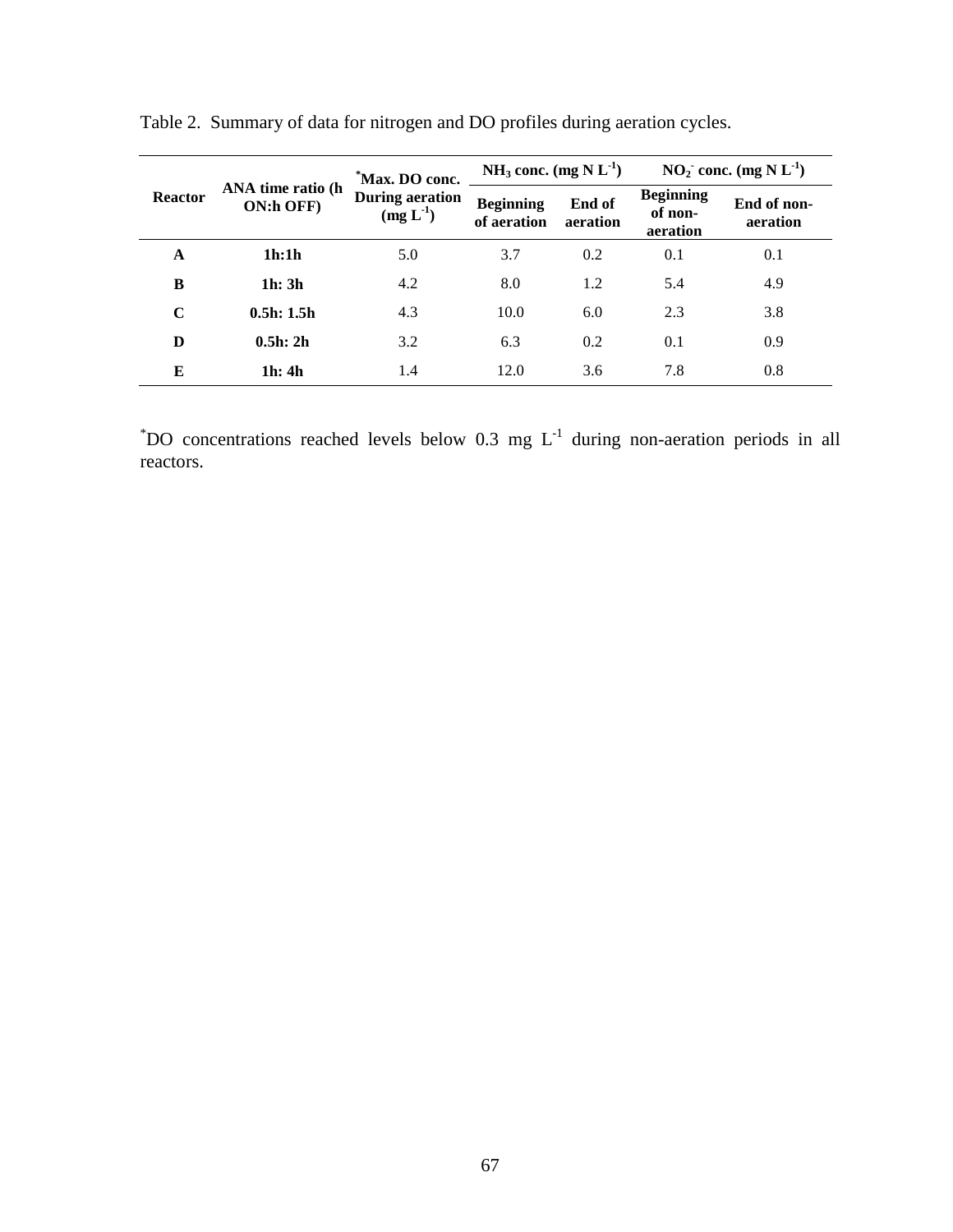| <b>Reactor</b>              | ANA time ratio (h               | <sup>1</sup> Mean Effluent Concentrations (mg $L^1$ ) |             |              |              |  |
|-----------------------------|---------------------------------|-------------------------------------------------------|-------------|--------------|--------------|--|
|                             | ON:h OFF)                       | $NH_{3}-N$                                            | $NO2$ -N    | $NO3$ -N     | <b>TKN</b>   |  |
|                             |                                 | 22.8                                                  | 0.7         | 14.9         | 40.5         |  |
| $\mathbf{A}$                | 1h:1h                           | $(\pm 39.5)$                                          | $(\pm 0.7)$ | $(\pm 20.1)$ | $(\pm 45.4)$ |  |
|                             |                                 | 22.0                                                  | 1.9         | 10.3         | 51.5         |  |
| B                           | 1 <sub>h</sub> : 3 <sub>h</sub> | $(\pm 33.0)$                                          | $(\pm 1.8)$ | $(\pm 6.3)$  | $(\pm 41.9)$ |  |
|                             |                                 | 31.9                                                  | 2.5         | 22.7         | 55.4         |  |
| $\mathbf C$                 | 0.5h: 1.5h                      | $(\pm 43.5)$                                          | $(\pm 2.4)$ | $(\pm 22.0)$ | $(\pm 50.8)$ |  |
|                             |                                 | 23.7                                                  | 2.5         | 16.9         | 48.0         |  |
| D                           | 0.5h: 2h                        | $(\pm 36.5)$                                          | $(\pm 2.3)$ | $(\pm 10.9)$ | $(\pm 43.6)$ |  |
|                             |                                 | 23.9                                                  | 2.8         | 15.7         | 49.3         |  |
| E                           | 1h: 4h                          | $(\pm 37.4)$                                          | $(\pm 4.6)$ | $(\pm 10.8)$ | $(\pm 45.2)$ |  |
| <sup>2</sup> ANOVA: P-value |                                 | 0.721                                                 | 0.003       | 0.004        | 0.597        |  |

Table 3. Mean effluent concentrations of nitrogen species during aeration cycles.

<sup>1</sup> A total of at least 40 data points were used to calculate mean effluent concentrations. Standard deviations are in parentheses.

 $2$  Single-factor ANOVA.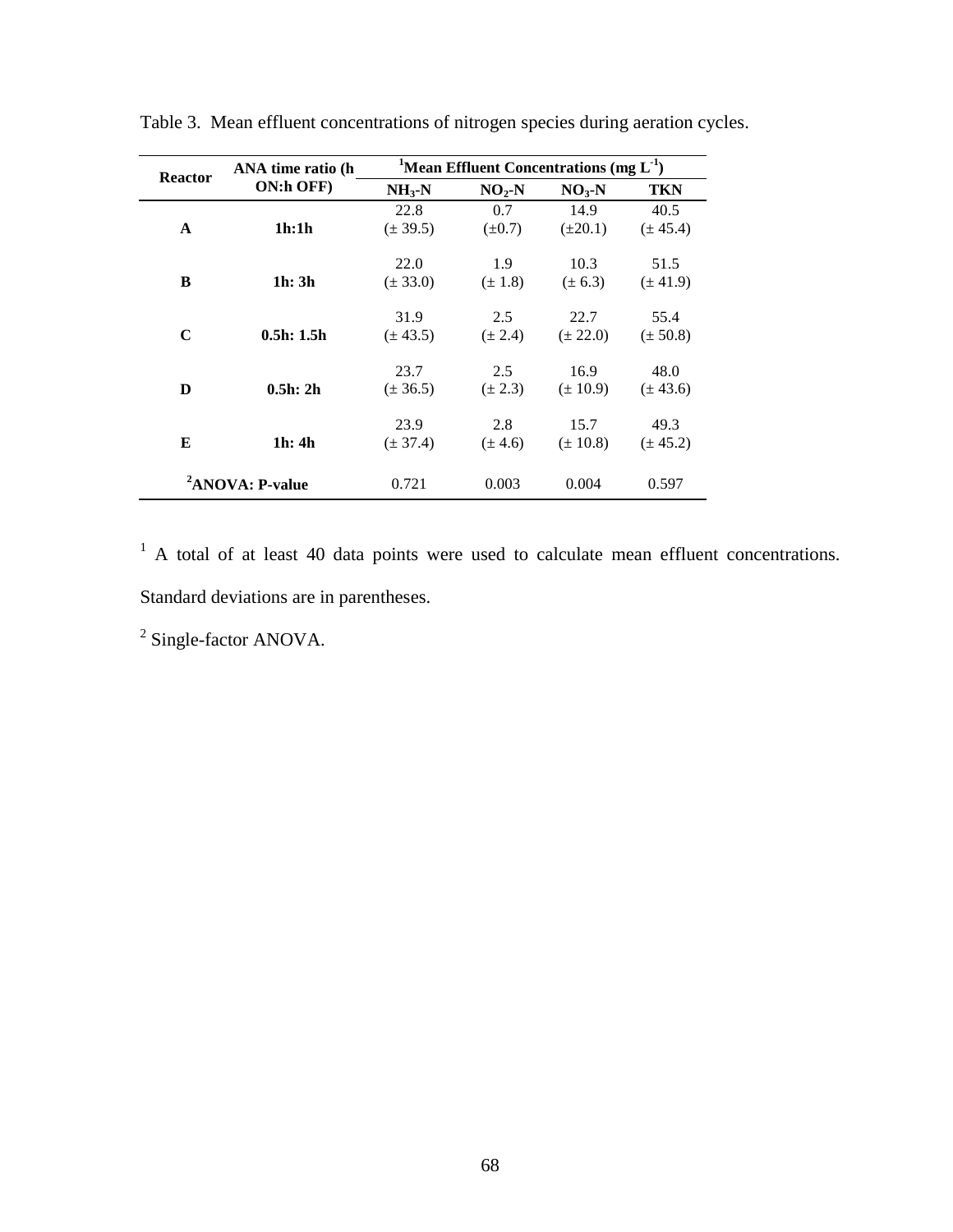| <b>Target Microorganism</b>             | <sup>1</sup> Average Levels of Nitrifiers (% Total rRNA) | ${}^{2}P$ -value |                         |        |          |       |
|-----------------------------------------|----------------------------------------------------------|------------------|-------------------------|--------|----------|-------|
|                                         | A(1h:1h)                                                 | B(1h:3h)         | C(0.5h:1.5h) D(0.5h:2h) |        | E(1h:4h) |       |
| AOB                                     |                                                          |                  |                         |        |          |       |
|                                         | 9.1                                                      | 11.3             | 12.9                    | 10.0   | 13.6     |       |
| Nitrosomonas + N. mobilis (Nsm 156/Uni) | (3.3)                                                    | (5.1)            | (5.0)                   | (4.1)  | (5.1)    | 0.130 |
|                                         | 11.4                                                     | 13.2             | 17.2                    | 14.4   | 15.2     |       |
| AOB (Nso 1225/Uni)                      | (4.4)                                                    | (9.0)            | (9.7)                   | (5.7)  | (6.1)    | 0.376 |
|                                         | 83.3                                                     | 85.9             | 78.9                    | 71.9   | 89.2     |       |
| Nitrosomonas + N. mobilis/ $\beta$ -AOB | (11.6)                                                   | (15.7)           | (18.2)                  | (18.7) | (15.1)   | 0.095 |
| <b>NOB</b>                              |                                                          |                  |                         |        |          |       |
|                                         | 7.0                                                      | 5.3              | 5.9                     | 6.4    | 4.8      |       |
| Nitrospira (Ntsp 685/Uni)               | (1.6)                                                    | (2.1)            | (2.9)                   | (2.8)  | (1.8)    | 0.168 |
|                                         | 2.6                                                      | 1.6              | 2.2                     | 2.2    | 1.1      |       |
| <i>Nitrobacter</i> (Nb 1000/Uni)        | (2.3)                                                    | (0.9)            | (1.3)                   | (2.1)  | (0.4)    | 0.158 |
|                                         | 9.5                                                      | 6.9              | 8.1                     | 8.6    | 5.8      |       |
| Tot. NOB (Ntsp $685 + Nb$ 1000/Uni)     | (3.1)                                                    | (2.5)            | (3.7)                   | (4.0)  | (2.0)    | 0.049 |
|                                         | 75.5                                                     | 77.0             | 73.2                    | 75.0   | 81.4     |       |
| <i>Nitrospira/Tot. NOB</i>              | (14.1)                                                   | (9.7)            | (12.5)                  | (13.4) | (5.5)    | 0.497 |

Table 4. Mean fraction of nitrifying bacteria measured with slot-blot hybridizations and results of ANOVA analysis.

<sup>1</sup>A total of 12 data points were used to calculate mean rRNA levels. Standard deviations are in parentheses. All membrane hybridization measurements were performed in triplicate.

2 P-values from single-factor ANOVA analysis.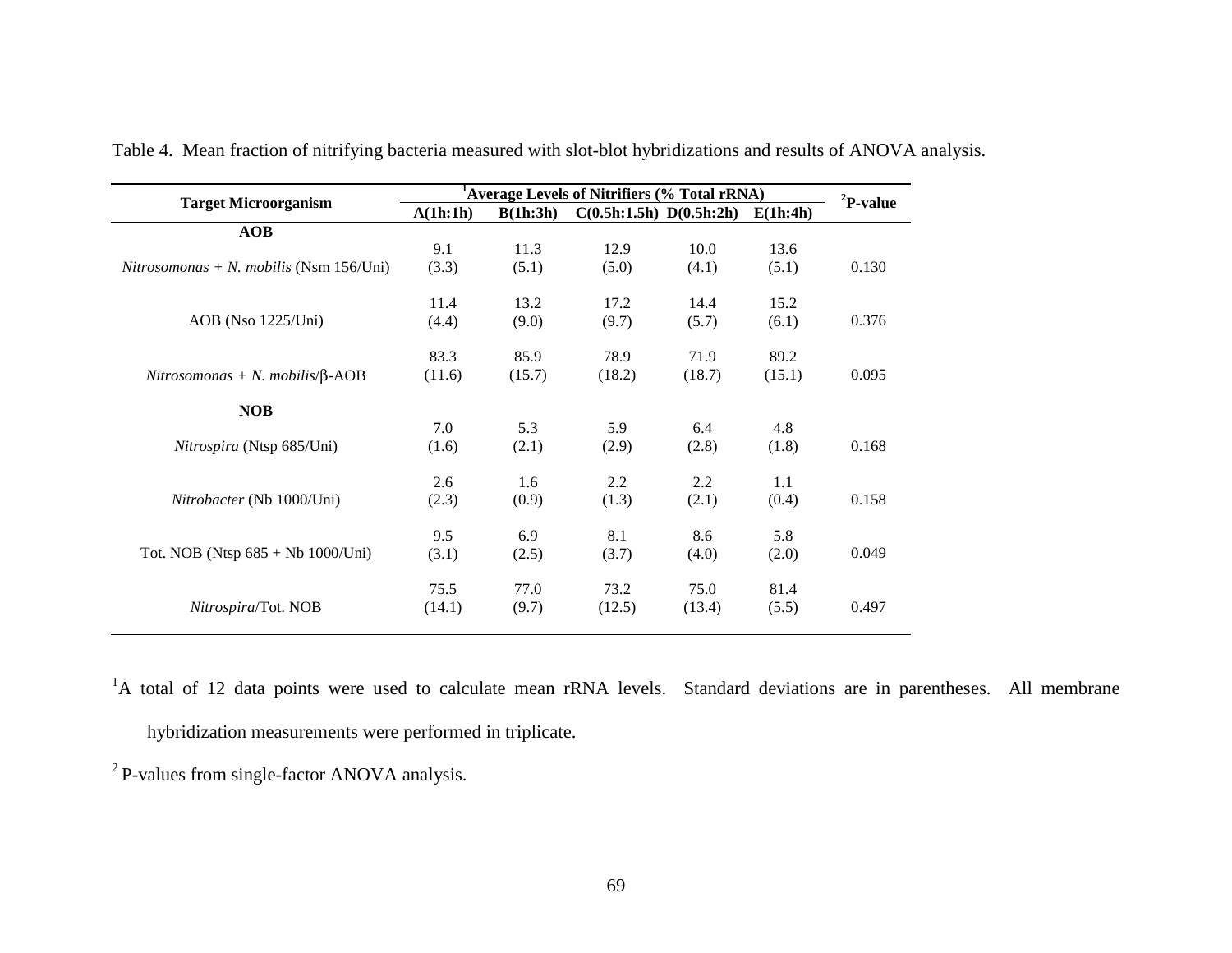| <b>DGGE</b><br>band | <b>GenBank</b><br>accession no. | Phylotype with highest<br>sequence similarity | <b>Accession</b><br>number of<br>phylotype | $%$ Seq.<br>Similarity |  |
|---------------------|---------------------------------|-----------------------------------------------|--------------------------------------------|------------------------|--|
|                     | DQ088390                        | Nitrosomonas sp. Nm107                        | AF272407                                   | 99                     |  |
| $\mathfrak{D}$      | DQ088391                        | Nitrosomonas europaea<br><b>ATCC 19718</b>    | BX321863                                   | 91                     |  |
| 3                   | DO088392                        | Nitrosomonas europaea<br><b>ATCC 19718</b>    | BX321863                                   | 95                     |  |
| 4                   | DQ088393                        | Nitrosomonas sp. ENI-11                       | AB079055                                   | 91                     |  |
| 5                   | DQ088394                        | Nitrosospira multiformis                      | AY177933                                   | 92                     |  |

Table 5. Nearest GenBank relatives of *amoA* gene fragments retrieved in this study.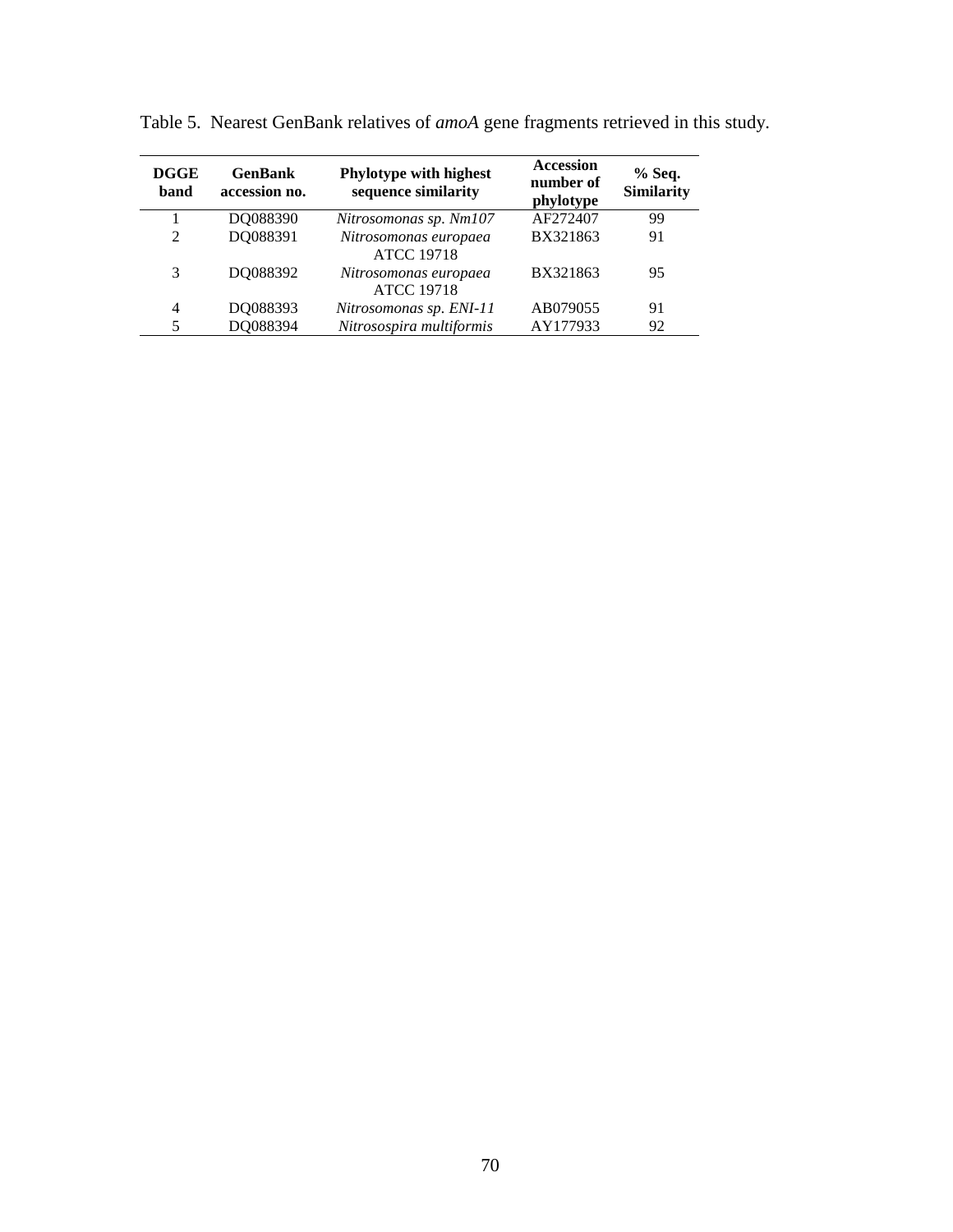Figure 1. Comparison of populations of ammonia oxidizing bacteria (AOB), biomass fractions of AOB, and ammonia and TKN removal efficiencies in intermittently-aerated reactors. (a to e): ( $\Diamond$ ) TKN removal efficiency; (■) Ammonia removal efficiency; (●) rRNA fraction of AOB in the βProteobacteria subgroup. (f to j): *amoA* DGGE profiles; Sequence analysis of bands numbered 1 to 5 is discussed in the text and summarized in Table 5. (a and f) correspond to day 78; (b and g) correspond to day 170; (c and h) correspond to day 226; (d and i) correspond to day 281; (e and j) correspond to day 310.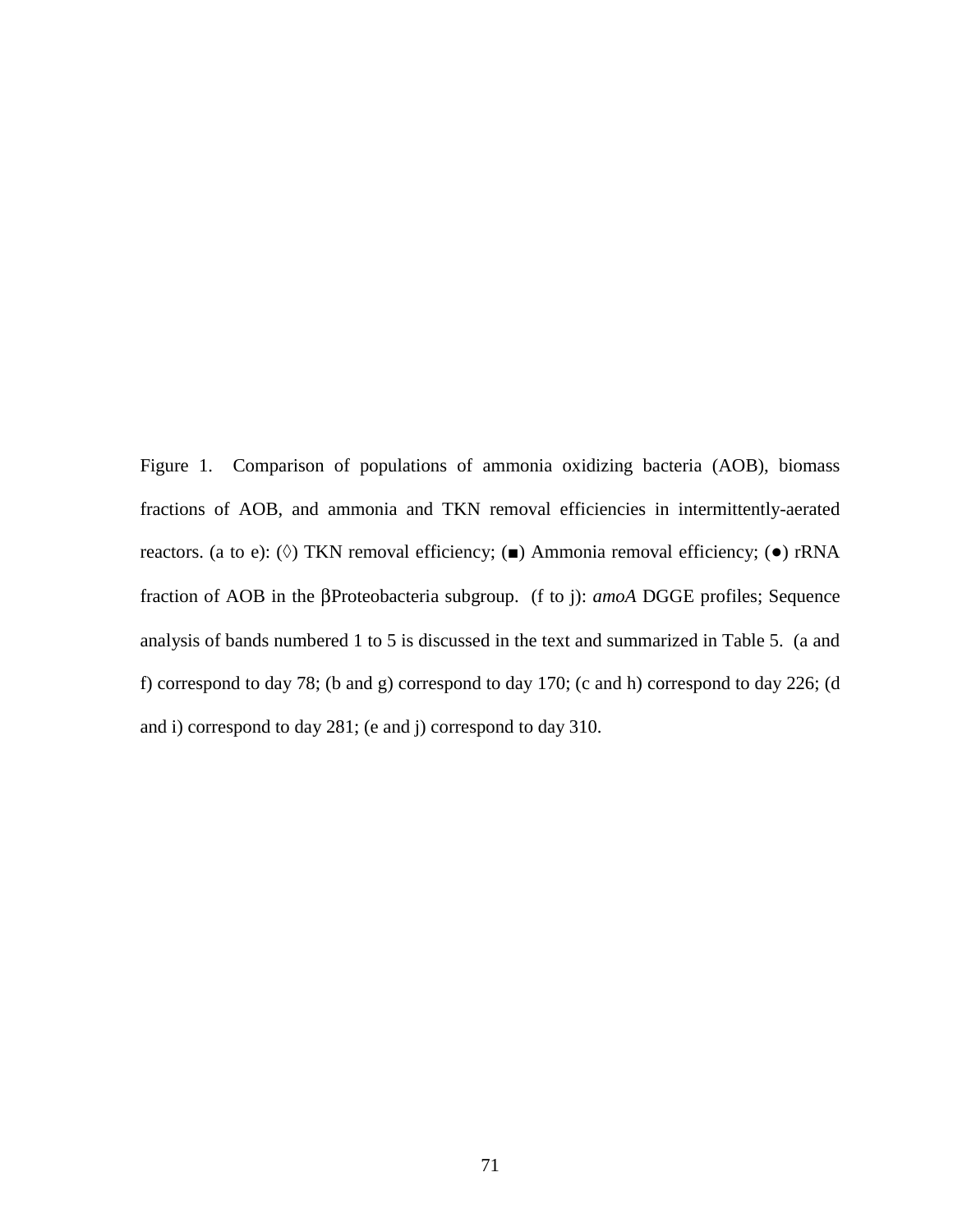

72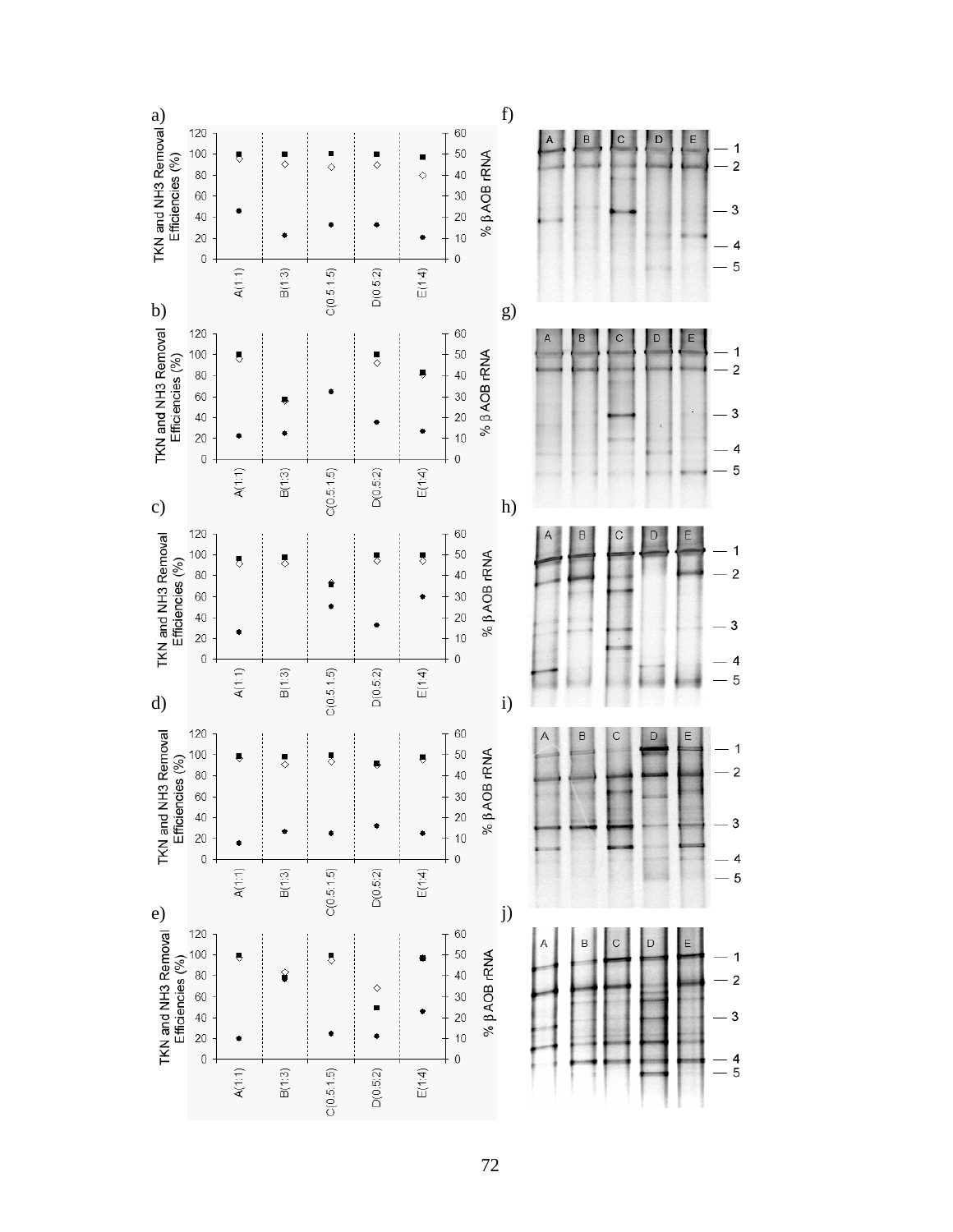#### **Chapter 3.**

# *IN SITU* **DETECTION OF ACTIVE NITRITE REDUCERS IN ACTIVATED SLUDGE USING mRNA FISH**

#### **ABSTRACT**

Active nitrite reducers in activated sludge samples were identified *in situ* using an oligonucleotide probe labeled with horse radish peroxidase (HRP) targeting mRNA of *nirS*, the gene responsible for coding nitrite reductase. Nitrite reductase is the enzyme that catalyzes the reduction of nitrite to nitric oxide. To detect low levels of mRNA in environmental samples, tyramide signal amplification (TSA) was used with a fluorescent TMR dye. Expression clones were built to allow the strict regulation of mRNA content by using IPTG as a gene expression inducer. The TSA FISH method was first tested and finetuned using bacterial expression clones. Activated sludge samples were then processed and analyzed using the same methodology. In addition, all three groups of bacteria involved in nitrogen removal from wastewater (ammonia-oxidizing bacteria, nitrite-oxidizing bacteria, and denitrifying bacteria) were simultaneously fluorescently labeled using simultaneous mRNA and 16S rRNA FISH. Results showed close spatial relationships among all three groups of bacteria targeted. A number of bacterial colonies hybridized with both *nirS* mRNA and the 16S RNA of ammonia oxidizing bacteria, suggesting that members of AOB might possess and express *nirS* genes in addition to the already known *nirK* genes present in some AOB such as *Nitrosomonas europaea*.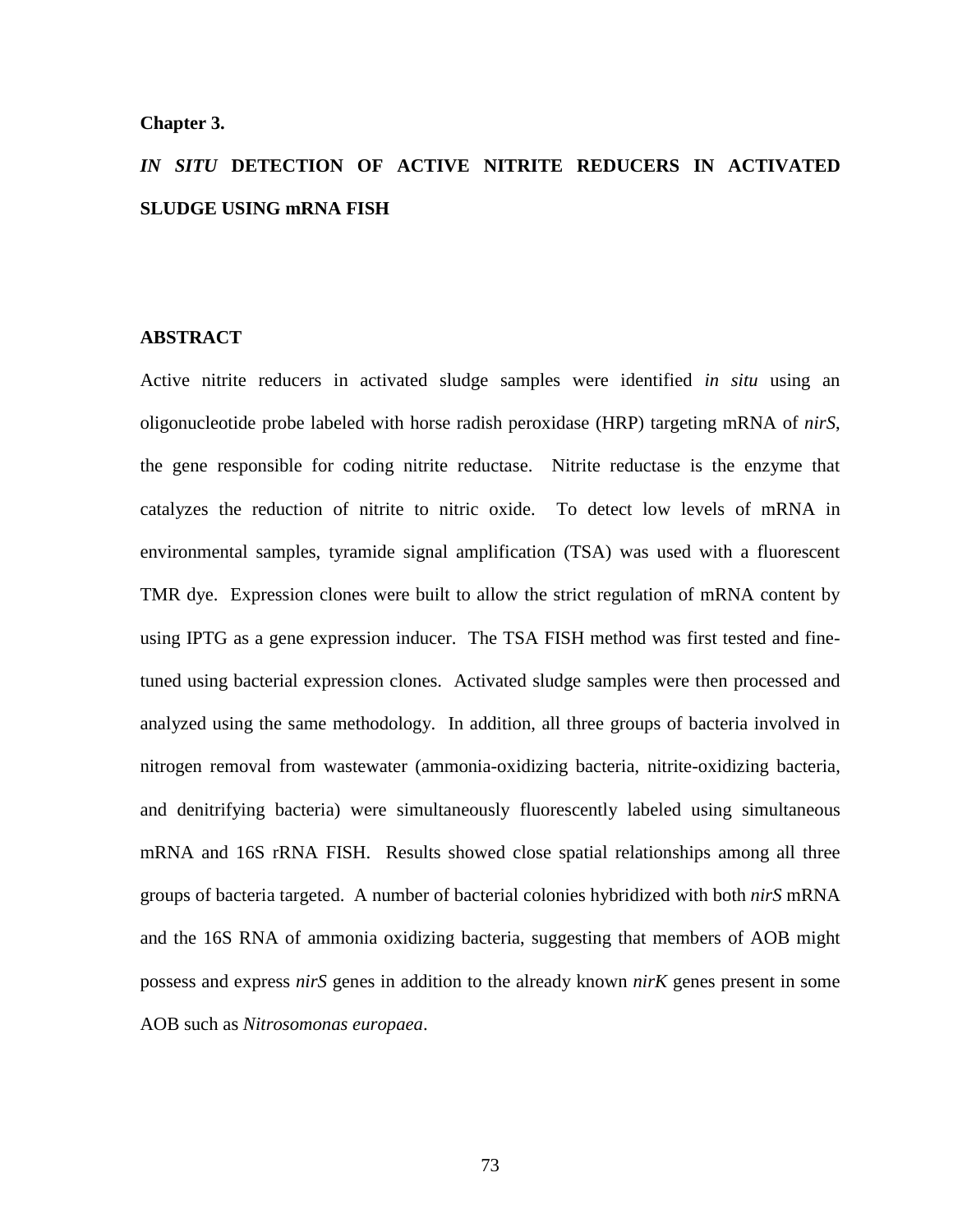### **INTRODUCTION**

The ability to denitrify is widespread among a variety of phylogenetically unrelated organisms and was presumably acquired through horizontal gene transfer (Braker and Tiedje, 2003). There are approximately 130 denitrifying bacterial species found within more than 50 genera (Zumft, 1992). This makes the identification and quantification of important denitrifiers in engineered systems a challenging task. In fact, we still do not know which microorganisms are important *in situ* denitrifiers in wastewater treatment plants (Wagner, M. and Loy, A., 2002). The classic approach of using 16S rRNA gene sequences to detect and analyze bacterial communities in environmental samples without isolation and cultivation is not possible when studying denitrifying bacteria (Hallin and Lindgren, 1999). Instead, the phylogenetic diversity of denitrifiers suggests the use of functional probes and PCR primers based on functional genes to detect denitrifying bacteria in general. Primer sets targeting functional genes coding key enzymes of denitrification have been designed to detect *narG* (Gregory et al., 2000), *narH* (Petri and Imhoff, 2000), *nirK* and *nirS* (Braker et al., 1998, Hallin and Lindgren, 1999), *norB* (Braker and Tiedje, 2003), and *nosZ* (Scala and Kerkhof, 1998), the genes coding the enzymes nitrate, nitrite, nitric oxide, and nitrous oxide reductase, respectively. Molecular studies based on denitrification genes are generally limited to assessing the diversity of the targeted genes rather than the phylogenetic groups of bacteria responsible for the process. In addition, the detection of denitrification genes alone does not necessarily mean that the denitrifers detected are metabolically active.

One approach for assessing active bacterial populations catalyzing a specific process *in situ* is to monitor mRNA transcribed from the gene of interest. mRNA is the intracellular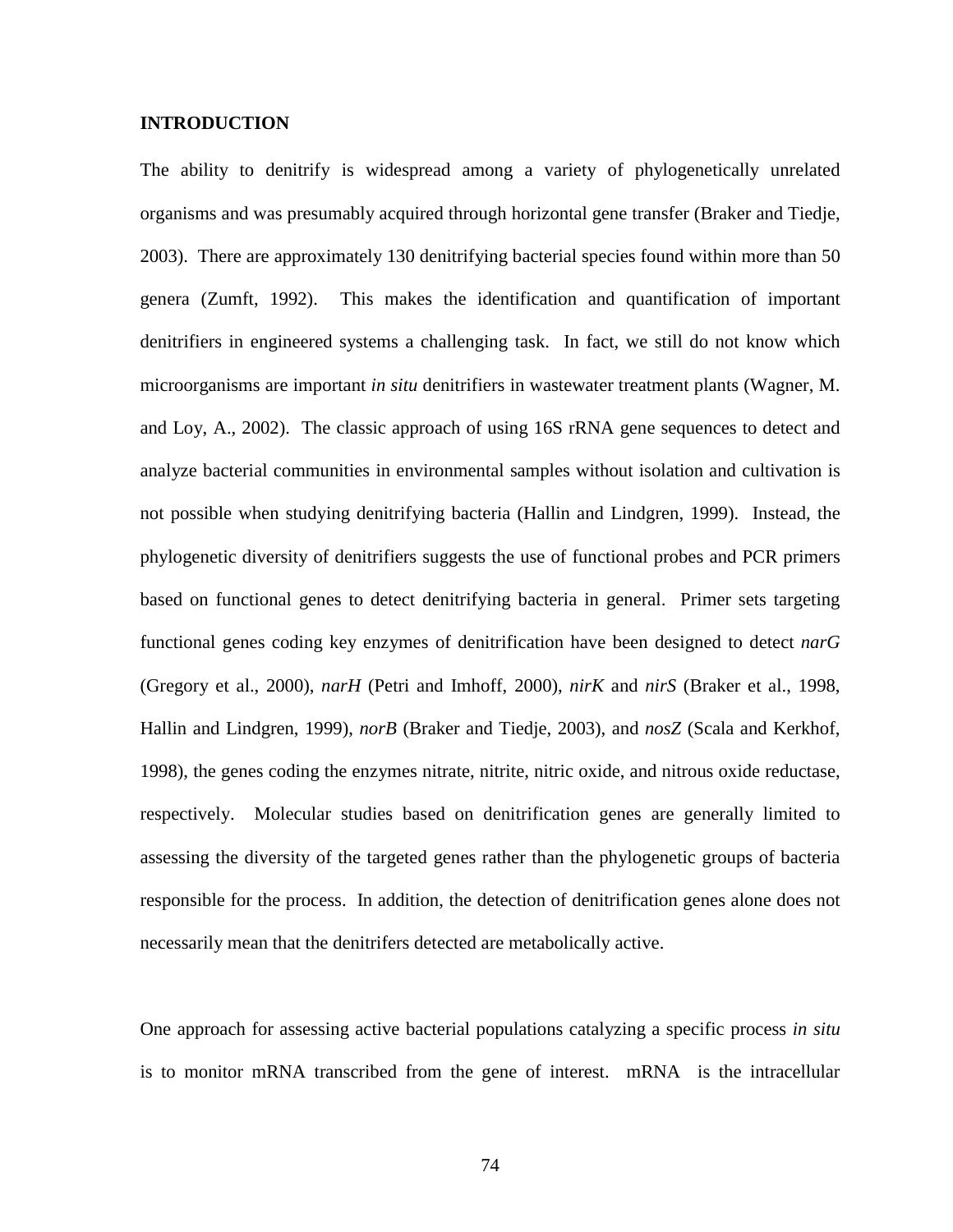molecule that carries genetic information from DNA to ribosomes, leading to the synthesis of new proteins. The detection of mRNA provides evidence that the organism is actively coding the respective protein and levels of mRNA can sometimes directly correlate with specific metabolic activities (Azam et al., 1999, Ball et al., 1992).

In situ detection of mRNA with labeled probes is a typical technique for studying gene expression in eukaryotic tissues, which has allowed researchers to detect rare mRNA at the single cell level (Speel, 1999, van de Corput et al, 1998, Yang et al., 1999). Recently, Chen et al. (2004) described an *in situ* identification method in which five different fluorochromelabeled oligonucleotide probes were used to hybridize to mRNA of *fis* and *dps* (genes that regulate cell growth) in enterobacteria. Pernthaler and Amann (2004) described a detailed method for detecting mRNA in prokaryotic cells using long DIG-labeled transcript probes, and were able to detect active methane-oxidizing bacteria in sediments and pure cultures using riboprobes targeting mRNA of *pmoA*, the gene coding the membrane bound particulate methane monooxygenase enzyme (pMMO).

In the current study we were able to identify active nitrite reducers in activated sludge samples using one oligonuleotide probe targeting mRNA of *nirS*, the gene responsible for coding nitrite reductase, the enzyme that catalyzes the reduction of nitrite. To be able to detect low levels of mRNA in environmental samples we used tyramide signal amplification (TSA) with a fluorescent TMR dye. Expression clones were built to allow the strict regulation of intracellular mRNA content by using IPTG as a gene expression inducer. Once appropriate method adjustments were made using bacterial expression clones, activated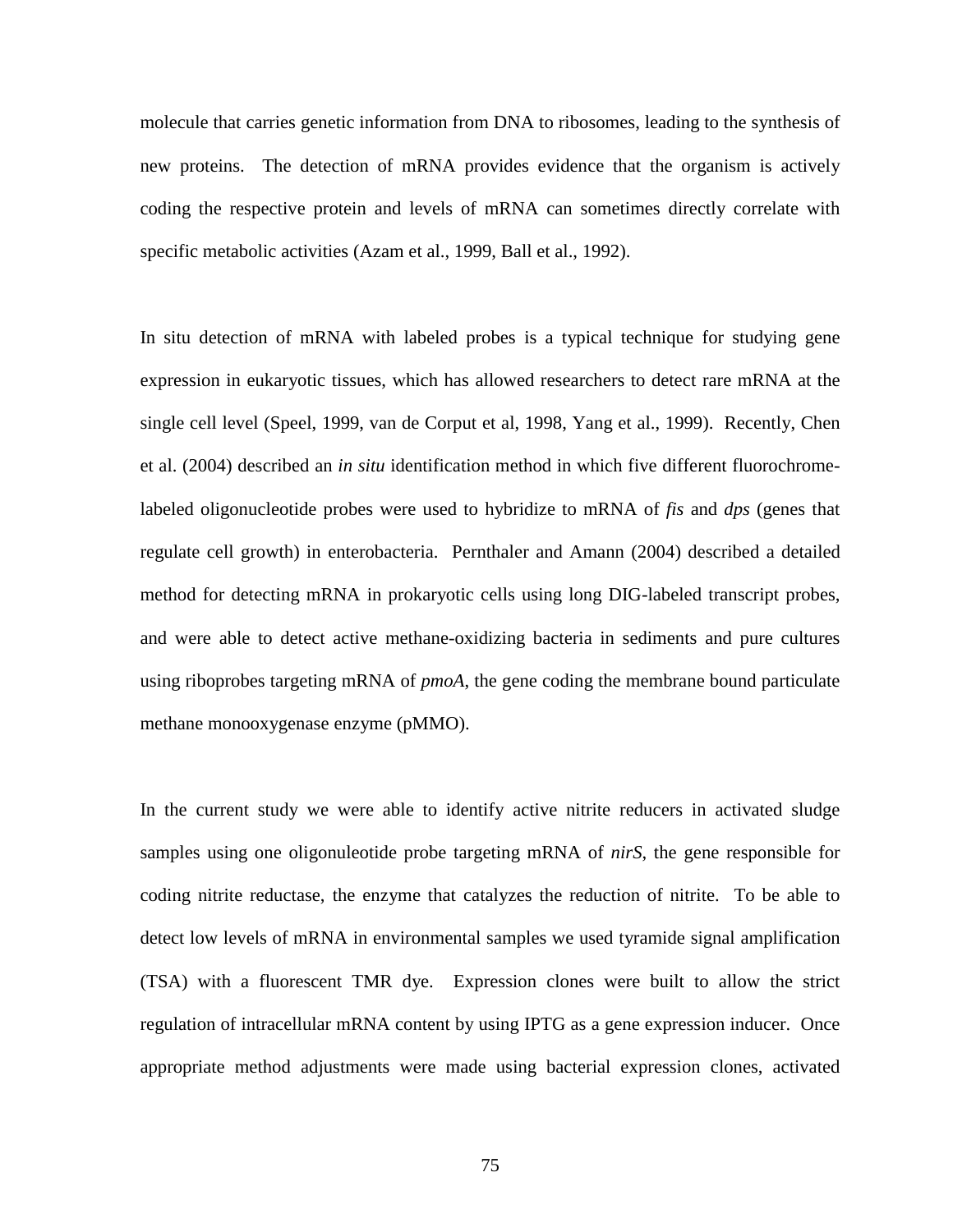sludge samples were processed and analyzed using the same methodology. In addition, we were also able to simultaneously identify all three groups of bacteria involved in nitrogen removal from wastewater: ammonia oxidizing bacteria, nitrite oxidizing bacteria, and denitrifying bacteria.

#### **MATERIALS AND METHODS**

#### **Bacterial Cultures**

*Pseudomonas stutzeri* (ATCC 14405) were grown aerobically on 250-ml Erlenmeyer flasks containing nutrient broth in an incubator shaker at  $26^{\circ}$ C and 120rpm. The *nirS* gene of *P*. *stutzeri* was induced by transferring aerobically grown cells into pressure tubes, adding  $100$ mg l<sup>-1</sup> NaNO<sub>2</sub>-N, and capping the tube with rubber stoppers and aluminum clamps. Cells were harvested by centrifugation at 2000g for 3min and processed for DNA extraction. In addition, cell pellets were fixed for mRNA FISH.

#### **Sample Collection and Fixation**

Activated sludge samples were collected from the denitrification tank of the North Cary wastewater treatment plant and from an intermittently-aerated laboratory-scale reactor (air turned on for 1hr and turned off for 4hr) performing nitrification and denitrification in a single tank (Mota et al., 2005). Samples were immediately fixed with chilled 4% paraformaldehyde (by weight) in nuclease-free 1 X phosphate-buffered saline (PBS) (pH 7.4, Ambion Inc., Austin, TX) for 3hr, washed twice with 1 X PBS, resuspended in absolute ethanol, and stored at  $-20^{\circ}$ C.

#### **DNA Extraction and Amplification**

DNA was extracted using a PowerSoil DNA isolation kit (Mo Bio Laboratories, Inc., Carlsbad, CA) according to the manufacturer's instructions. Nucleic acid concentrations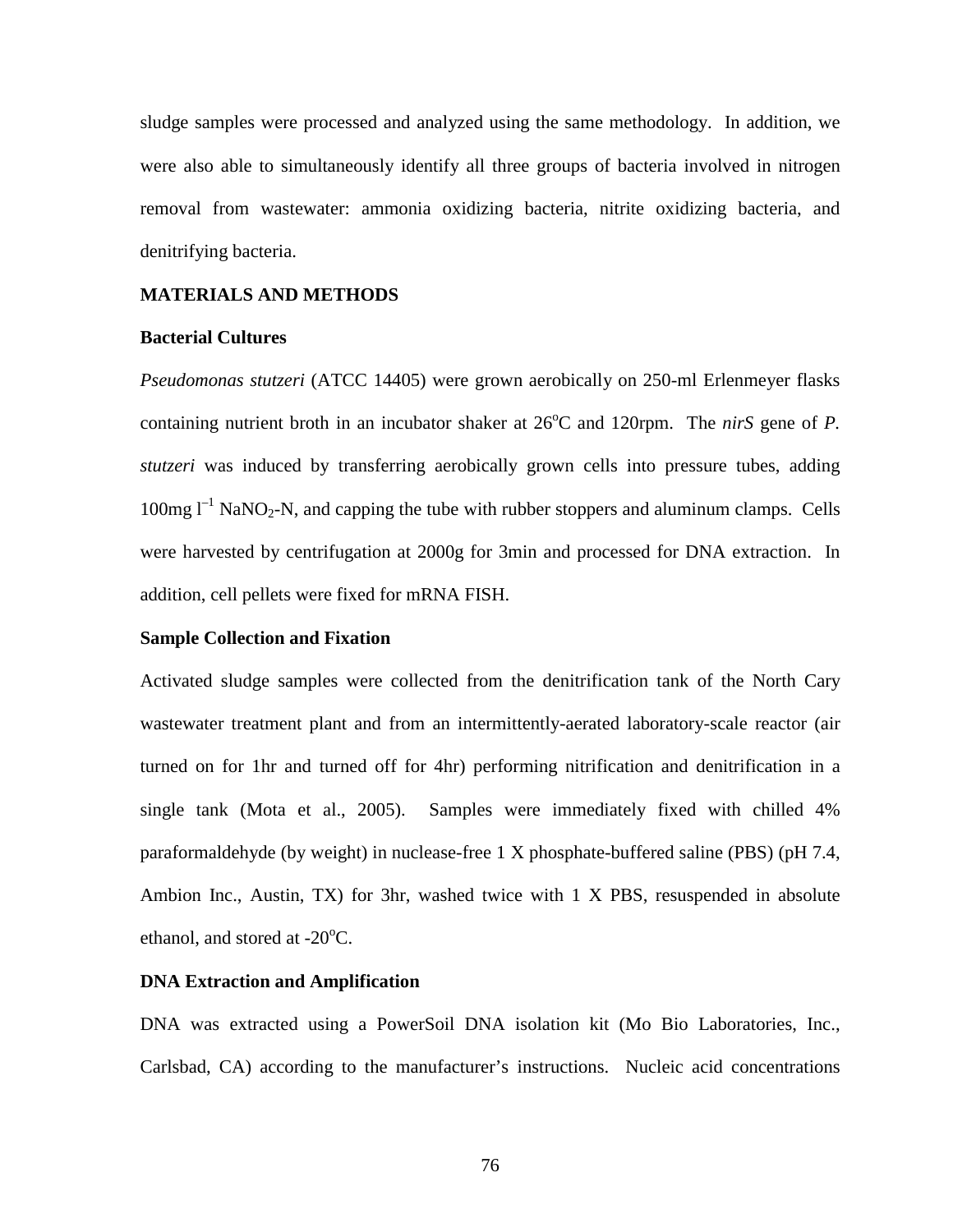were measured spectrophotometrically. Full-length *nirS* fragments of *Pseudomonas stutzeri* were amplified using forward (5' - ATCGACATATGAGCAATGTTGGT - 3') and reverse (5' - ATTATGGATCCTTAGTACACGTCGTT- 3') primers designed in this study. The primers included extra bases with restriction sites for Nde I and Bam H I, respectively, to guarantee attachment of restriction enzymes and correct insertion during subsequent expression cloning. PCR was performed using a thermal cycler (Eppendorf Scientific Inc., Westbury, NY) under the following conditions:  $94^{\circ}$ C for 5 min, 28 cycles of  $92^{\circ}$ C for 1.0 min,  $56^{\circ}$ C for 1.0 min, and  $72^{\circ}$ C for 1.0 min, and a final extension at  $72^{\circ}$ C C for 7.0 min. PCR products were evaluated using 1% (by weight) low melting point agarose gel electrophoresis.

#### *nirS* **Expression Clones**

*nirS* from *P. stutzeri* was first cloned using a TA Cloning Kit (Invitrogen, Carlsbad, CA), according to the manufacturer's instructions. Plasmids were extracted from clones and purified using a UltraClean™ 6 Minute Mini Plasmid Prep Kit (MoBio Laboratories Inc., Carlsbad, CA). Purified plasmids and vector pET16b (EMD Biosciences, Inc., San Diego, CA) were subjected to a sequential restriction digestion: first with NdeI (Promega Corp., Madison, WI) for 1hr at  $37^{\circ}$ C, followed by enzyme inactivation for 15min at  $70^{\circ}$ C, digestion with BamHI for 1hr at  $37^{\circ}$ C, and final inactivation for 15min at  $70^{\circ}$ C. Restriction reactions were performed using 0.5-ml sterile PCR tubes in a thermal cycler (Eppendorf Scientific Inc., Westbury, NY). Digested plasmids and vector were loaded to a 1% agarose gel for electrophoresis at 80V for 45min. Gel bands of correct size were cored using sterile syringe needles and purified using a Wizard® SV Gel and PCR Clean-Up System (Promega Corp., Madison, WI). Inserts were then ligated to vector pET16b using T4 DNA ligase (Fisher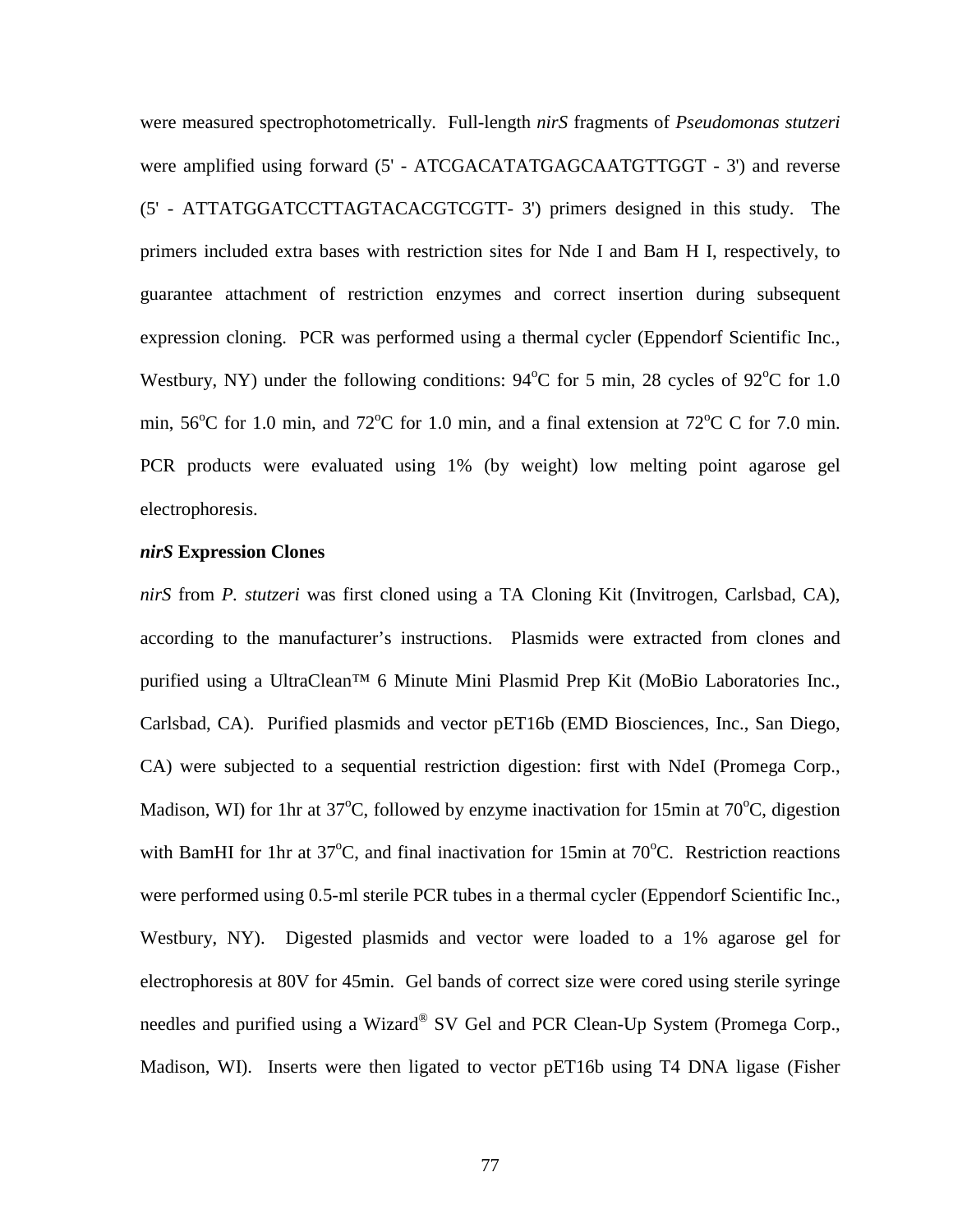Bioreagents, Rockville, MD) and incubated for 14hr at 14<sup>o</sup>C. Ligation reactions were diluted 5 times in sterile water and transformed into E. coli BL21 chemically competent cells (New England Biolabs Inc., Ipswich, MA) according to manufacturer's instructions. Colonies were screened using PCR with T7 promoter and T7 terminator primers (Integrated DNA Technologies, Coralville, IA). PCR was performed as described above.

#### **Oligonucleotide Probes**

Throback et al. (2004) designed and assessed several primers for the detection of denitrifying genes in pure cultures and environmental samples. The *nirS* R3cd primer [5'-GA(C/G) TTC  $GG(A/G)$   $TG(C/G)$   $GTC$   $TTG$   $A-3$ '] was chosen among those primers to be used as an oligonucleotide probe, as it showed superior sensitivity when compared to other primers. To be used as a probe, R3cd primer was labeled with horseradish peroxidase (HRP) (Biomers, Germany).

Oligonucleotide probes targeting the 16S rRNA of AOB and NOB were used in 16S rRNA FISH (Table 1). Fluorescence-labeled oligonucleotides were synthesized by Integrated DNA Technologies (Coralville, IA). The oligonucleotides were labeled with Oregon Green, TMR, or Coumarin dyes.

Table 1. Oligonucleotide probes used in 16S rRNA FISH.

| Probe                  |         | <b>Target</b>   | Sequence $(5'$ to $3')$ | $\frac{0}{0}$ | <b>Target</b>      |
|------------------------|---------|-----------------|-------------------------|---------------|--------------------|
| Name <sup>1</sup>      | Abbrev. | $\text{Site}^2$ |                         | Formamide     | organisms          |
|                        |         |                 |                         |               | Betaproteobacteri  |
| $S-F-BAOB-1224-a-A-20$ | Nso1225 | 1224-1243       | CGCCATTGTATTACGTGTGA    | 35            | al ammonia-        |
|                        |         |                 |                         |               | oxidizing bacteria |
|                        |         |                 |                         |               | Nitrospira         |
| $S-G-Nsr-1156-a-A-22$  | Nsr1156 | 1156-1173       | CACCGGGAATTCCGCGCTCCTC  | 30            | moscoviensis.      |
|                        |         |                 |                         |               | freshwater         |
|                        |         |                 |                         |               | Nitrospira spp.    |

<sup>1</sup>Probe names have been standardized according to OPD.

2 *E. coli* numbering.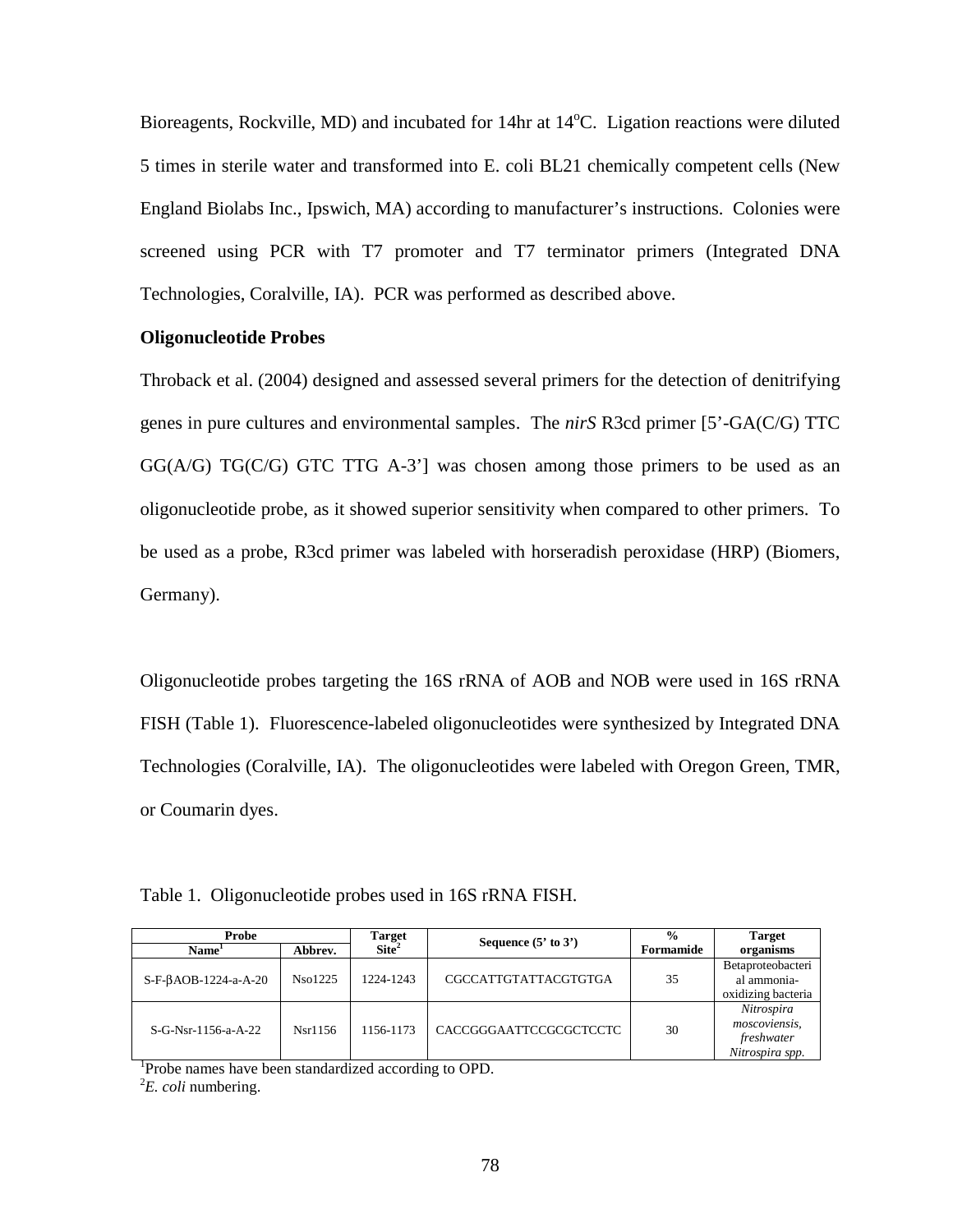#### **mRNA FISH**

mRNA FISH experiments were performed according to the following protocol:

1. Cell fixation and immobilization: Cells were fixed in 4% paraformaldehyde in PBS for 3hr at  $40^{\circ}$ C, and stored in absolute ethanol at  $-20^{\circ}$ C. Cells were immobilized by transferring 3µl of fixed cells onto microscope slides, dehydrated in absolute ethanol for 3min, and airdried.

2. Cell permeabilization: Cells were permeabilized by adding 20  $\mu$ l lysozyme (5mg ml<sup>-1</sup>) on each well and incubating for 30min at room temperature (RT). Slides were washed with sterile water. Two drops of blocking reagent were added onto each well and slides were incubated at room temperature for 10min. Cells were washed in sterile water and dehydrated in absolute ethanol for 3min.

3. Hybridization: 20ul of hybridization buffer  $(0.9M$  NaCl, 50mM Na<sub>2</sub>HPO<sub>4</sub>, 0.1% wt/vol SDS, 0.5mg yeast tRNA  $ml^{-1}$ , 10X Denhardt's solution) containing 0.05ng/ul of HRP-labeled probe were pipetted onto each well, and slides were incubated overnight at  $46^{\circ}$ C in humidified chambers.

4. Washing: Slides were washed in wash buffer  $(0.9M$  NaCl,  $50mM$  Na<sub>2</sub>HPO<sub>4</sub>,  $0.1\%$  wt/vol SDS) for 20min at 46<sup>o</sup>C and then washed in water at RT for 1min.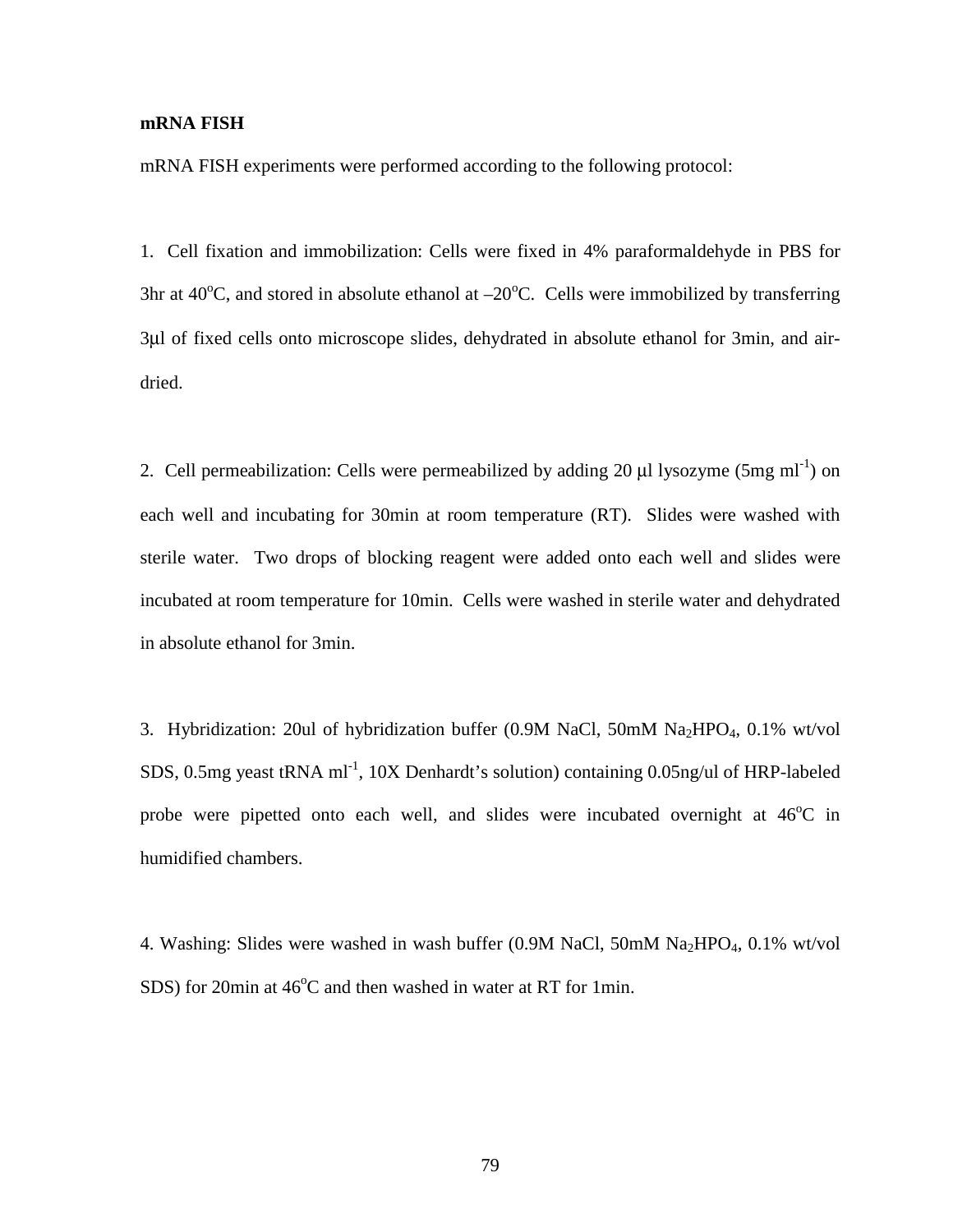5. Signal Amplification: 12µl of amplification buffer containing fluorescent tyramide (1:50 dilution by volume) (PerkinElmer Life And Analytical Sciences Inc., Wellesley, MA) were added onto each well and slides were incubated for 5min at RT. Cells were washed 3 times in PBS for 5min at RT, in sterile water for 1min, and absolute ethanol for 3min.

#### **16S rRNA FISH**

16S rRNA fluorescent in situ hybridization (FISH) was performed as previously described (de los Reyes et al. 1997). For the simultaneous detection of nitrifying and denitrifying bacteria, 16S rRNA FISH was first performed using probes targeting AOB and NOB, followed by mRNA FISH using a *nirS*-targeted probe.

#### **Fluorescence Microscopy**

Images were visualized with a Nikon Optiphot epifluorescence microscope (Nikon, Japan) and a Leica Laser Scanning Confocal Microscope (Leica Microsystems Inc., Bannockburn, IL) located at the NCSU Cellular and Molecular Imaging Facility.

#### **RESULTS**

#### **Induced and Uninduced Cells**

Expression clones containing the *nirS* gene of *Pseudomonas stutzeri*, a known nitrite reducer*,* were built to allow the strict regulation of intracellular mRNA content by using IPTG as a gene expression inducer. Clones grown without IPTG did not express the inserted *nirS* gene. Since the inserted *nirS* gene was not induced, *nirS* mRNA was not produced and therefore uninduced clones could be used as absolute negative controls after cell fixation (Figure 1). Clones grown on IPTG produced high amounts of *nirS* mRNA and were fixed and used as positive controls (Figure 1). Once method adjustments were made using absolute positive and negative controls, *Pseudomonas stutzeri* cells that were grown aerobically were used as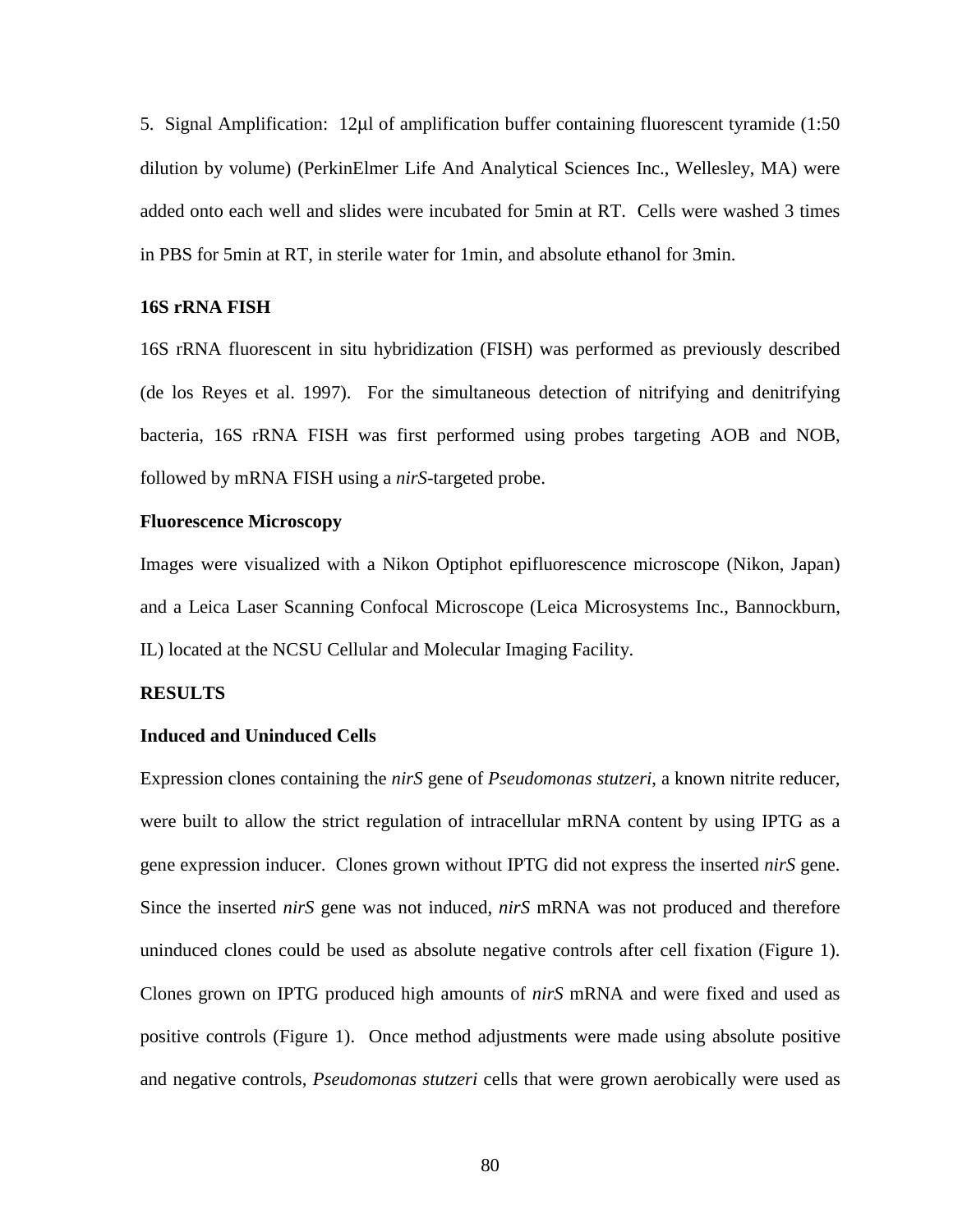an additional negative control, as cells were not expressing the *nirS* gene. *Pseudomonas stutzeri* that were grown under anoxic conditions and with nitrite as electron acceptor were used as additional positive controls (Figure 1).

#### **Probe Titration**

Serial probe dilutions ranging from 0.005 to 50 ng  $I<sup>-1</sup>$  (probe concentration in the hybridization buffer) were tested on both induced and uninduced *nirS* clones. Uninduced clones showed detectable fluorescence at probe concentrations of 0.5 ng  $1<sup>-1</sup>$  and higher. Induced clones showed strong fluorescent signals even at probe concentrations as low as 0.01 ng  $I<sup>-1</sup>$ . The adopted probe concentration for all hybridizations on environmental samples and on clones was  $0.05$  ng  $l^{-1}$ .

#### **Selection of Fluorophore**

Tyramides labeled with coumarin, fluorescein, Cy3, Cy5, and TMR were tested in this study. Significant signal was detected when using all mentioned dyes, except for Cy5, which did not show distinguishable signals between negative and positive controls using a confocal laser scanning microscope (CLSM). TMR showed the strongest signal on both epifluorescent and confocal laser scanning microscopes when used in hybridizations of clones and activated sludge cells (data not shown) and hence was the preferred dye for *in situ* mRNA detection.

#### **Sense and Antisense Probes**

mRNA FISH experiments using TSA for improved sensitivity require the use of a sense probe, which is the reverse complement of the antisense, mRNA-targeted probe. A sense probe should not target any mRNA but adding it to cells delivers HRP molecules to samples and helps identify non-specific probe binding and false-positive cell detection. HRP-labeled sense probes were tested at different concentrations on induced and uninduced clones, as well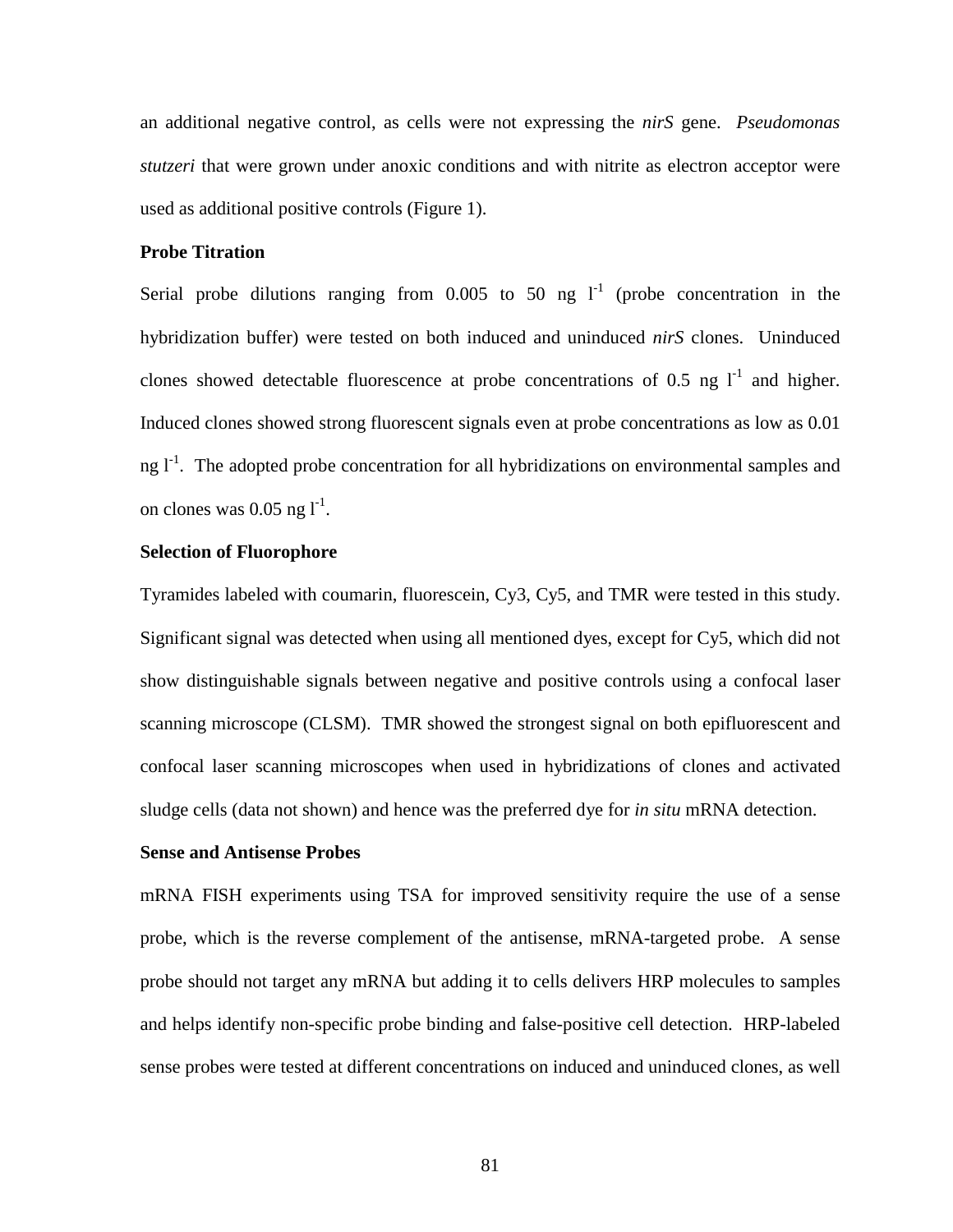as on fixed activated sludge samples. The use of sense probes at concentrations higher than  $2ng$   $l^{-1}$  yielded detectable fluorescent signal on induced clones, uninduced clones, and activated sludge samples. When used at 0.05 ng  $I<sup>-1</sup>$ , the same as the optimal concentration determined for the antisense probe, the sense probe did not show significant signal on environmental samples, induced and uninduced clones (Figure 1).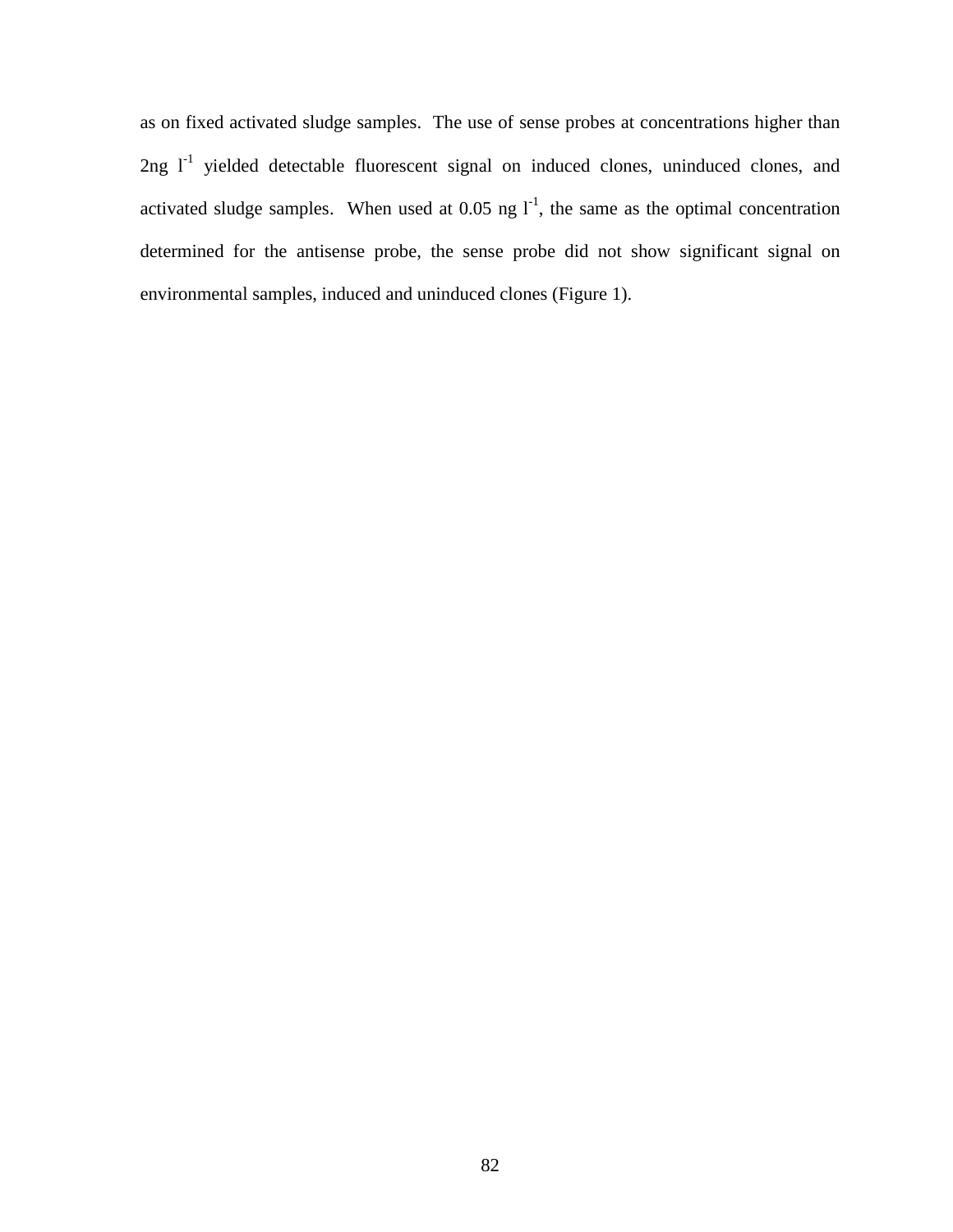Figure 1. Epifluorescence micrographs of hybridized cells using *nirS* mRNA–targeted HRPlabeled probes and TMR-labeled tyramides. a) *P. stutzeri* cells containing *nirS* mRNA (grown under anoxic conditions and using nitrite as electron acceptor) and hybridized with *nirS* antisense probe. b) *P. stutzeri* cells without *nirS* mRNA (grown aerobically and without nitrite) and hybridized with *nirS* antisense probe. c) Induced *nirS* clones hybridized with *nirS* antisense probe. d) Induced *nirS* clones hybridized with *nirS* sense probe. e) Induced *nirS* clones hybridized with *nirS* antisense probe. f) Uninduced *nirS* clones hybridized with *nirS* antisense probe. g) Combined micrograph of fluorescent signal and phase contrast of activated sludge hybridized with antisense *nirS* probe. h) phase contrast of activated sludge (same field view as g.).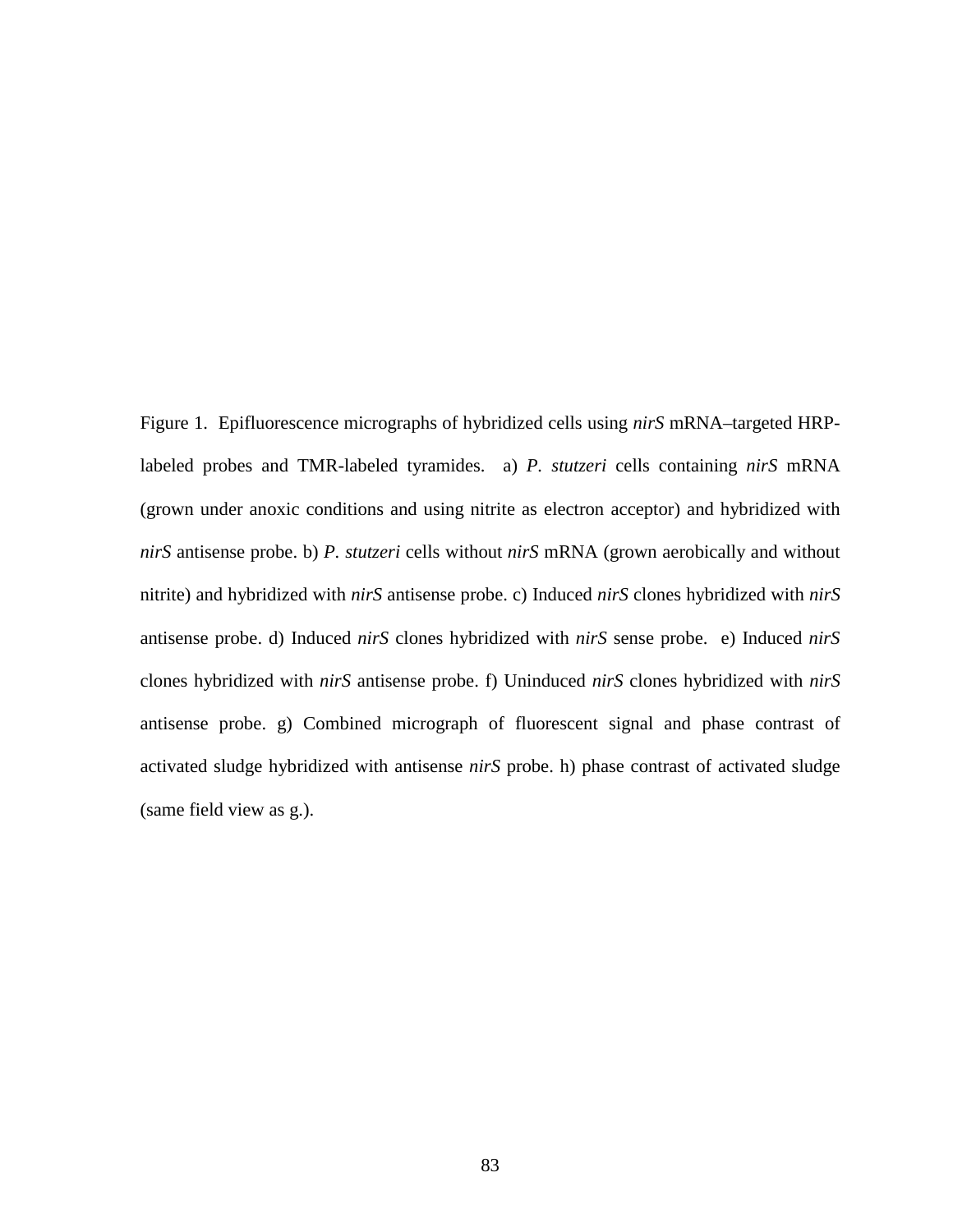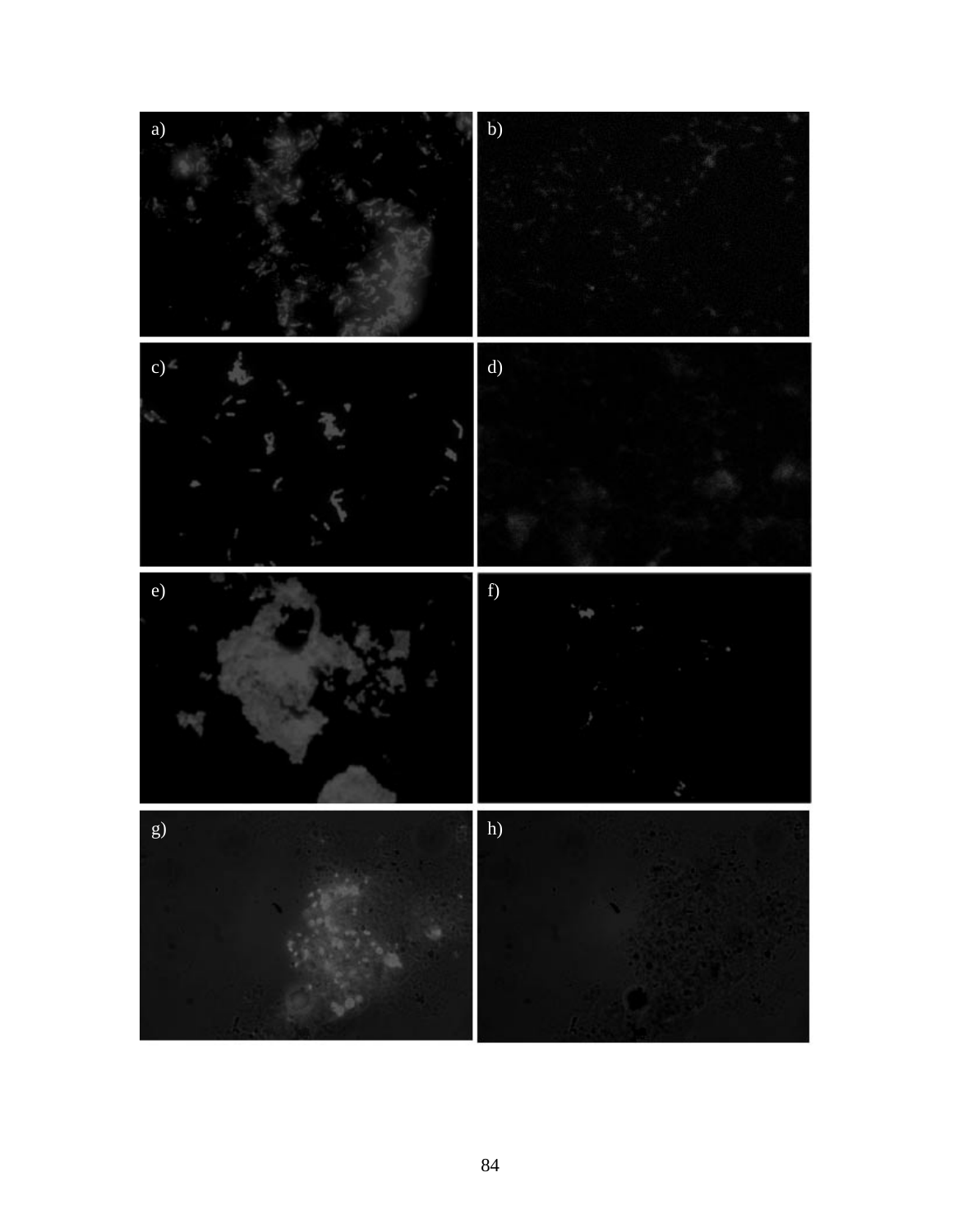#### **Probe Specificity**

To validate newly-designed probes for use on traditional 16S rRNA FISH experiments it is required to perform probe specificity studies using non-target microorganisms that are phylogenetically closely related to the target organisms (usually showing 1, 2, and 3 mismatches with the probe sequence). We tried to apply the same principle and tested probe specificity for targeting mRNA by building expression clones with 2 mismatches with the probe sequence. Expression clones with 2 mismatches were obtained applying the same method used for building zero-mismatch clones, except that two mismatches were added to the reverse primer for the PCR amplification of *P. stutzeri* before insertion into expression plasmids. Clones with 2 mismatches were grown in the presence of IPTG for the expression of the inserted *nirS* gene. Figure 2 shows the quantification of fluorescent signals performed during probe specificity studies. Induced clones with zero-mismatch with the *nirS* probe showed high fluorescent signals with formamide concentrations up to 50% in the hybridization buffer. At 0% formamide concentration in hybridization buffer, average fluorescent signals for activated sludge samples were almost double the signals measured for induced clones with 2-mismatches, suggesting that *in situ* nitrite reducers could be specifically targeted in a mixed community using the described protocol.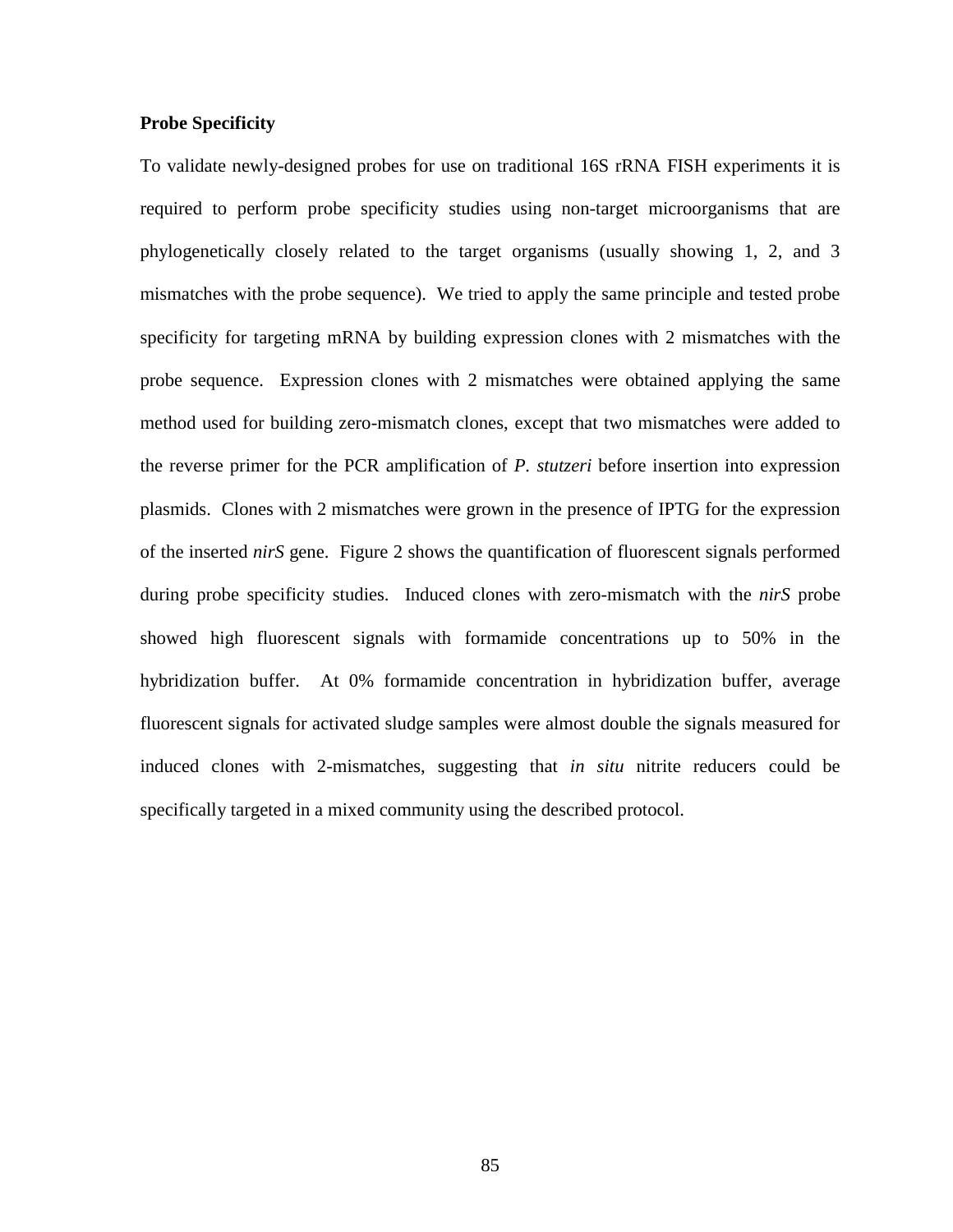

Figure 2. Probe specificity study using induced and uninduced expression clones containing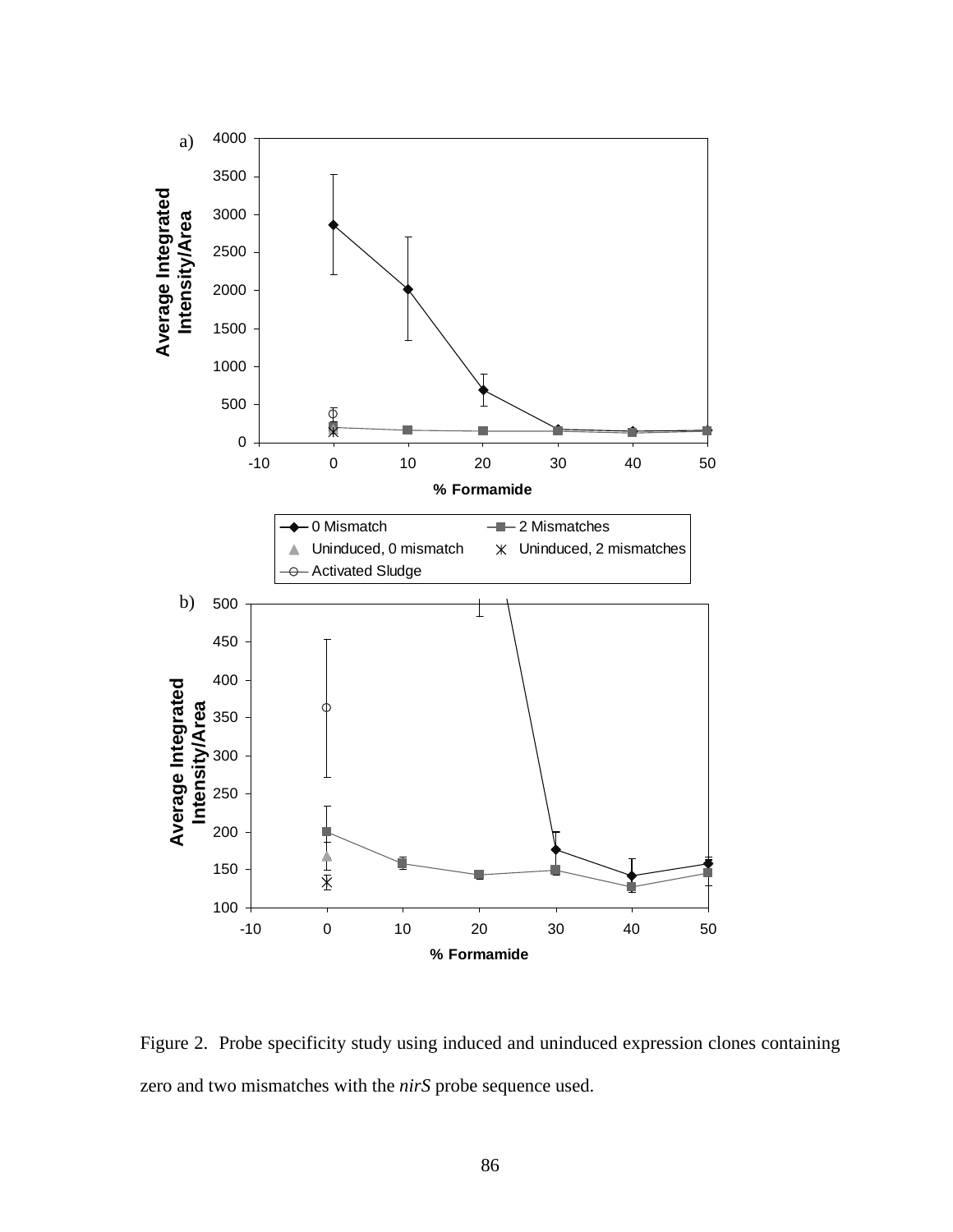## **Simultaneous in situ identification of denitrifying, ammonia-oxidizing, and nitriteoxidizing bacteria**

Once the mRNA FISH protocol was optimized and all controls and environmental samples were tested successfully, the method was used in combination with traditional 16S rRNA FISH targeting ammonia oxidizing bacteria (AOB) and nitrite oxidizing bacteria (NOB) in activated sludge collected from intermittently-aerated reactors treating swine wastewater (Figure 3). A number of colonies that hybridized to the probe targeting the 16S rRNA of AOB also hybridized to the probe targeting *nirS* mRNA. No overlap of fluorescent signal was detected when NOB-targeted and *nirS* mRNA-targeted probes were used simultaneously. The morphology of cells that hybridized with the *nirS* mRNA probe was diverse, including cocci-, rod-, and filamentous-shaped cells as well as entire colonies inside activated sludge flocs.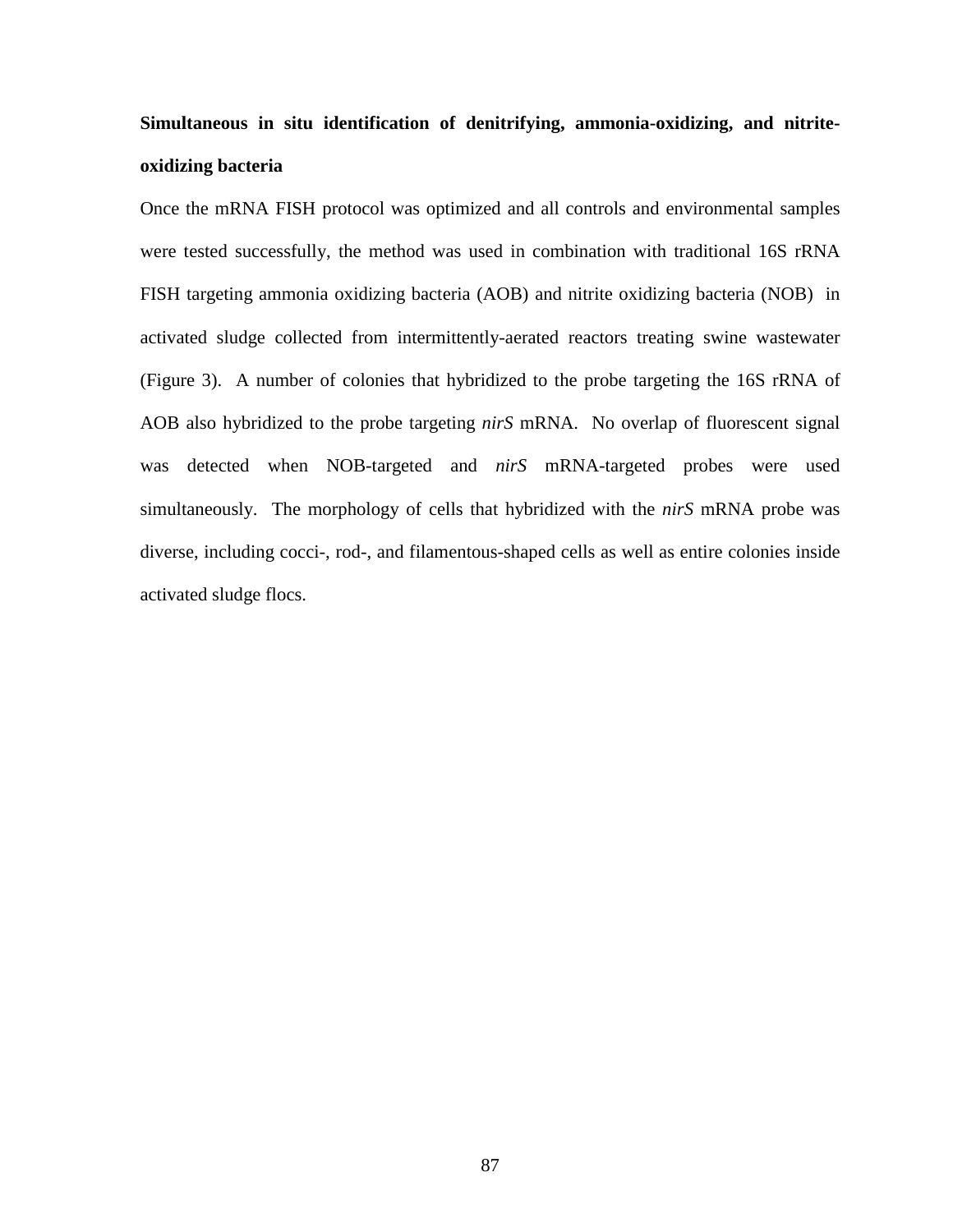Figure 3. Confocal laser scanning micrographs showing the simultaneous in situ identification of nitrite reducing-, nitrite oxiding-, and ammonia-oxidizing bacteria in activated sludge. a) Ammonia-oxidizing bacteria shown in green and nitrite-reducing bacteria shown in red. b) Nitrite-oxidizing bacteria shown in green and nitrite-reducing bacteria shown in red. c) Ammonia-oxidizing bacteria shown in green, nitrite-oxidizing bacteria shown in red and nitrite-reducing bacteria shown in blue.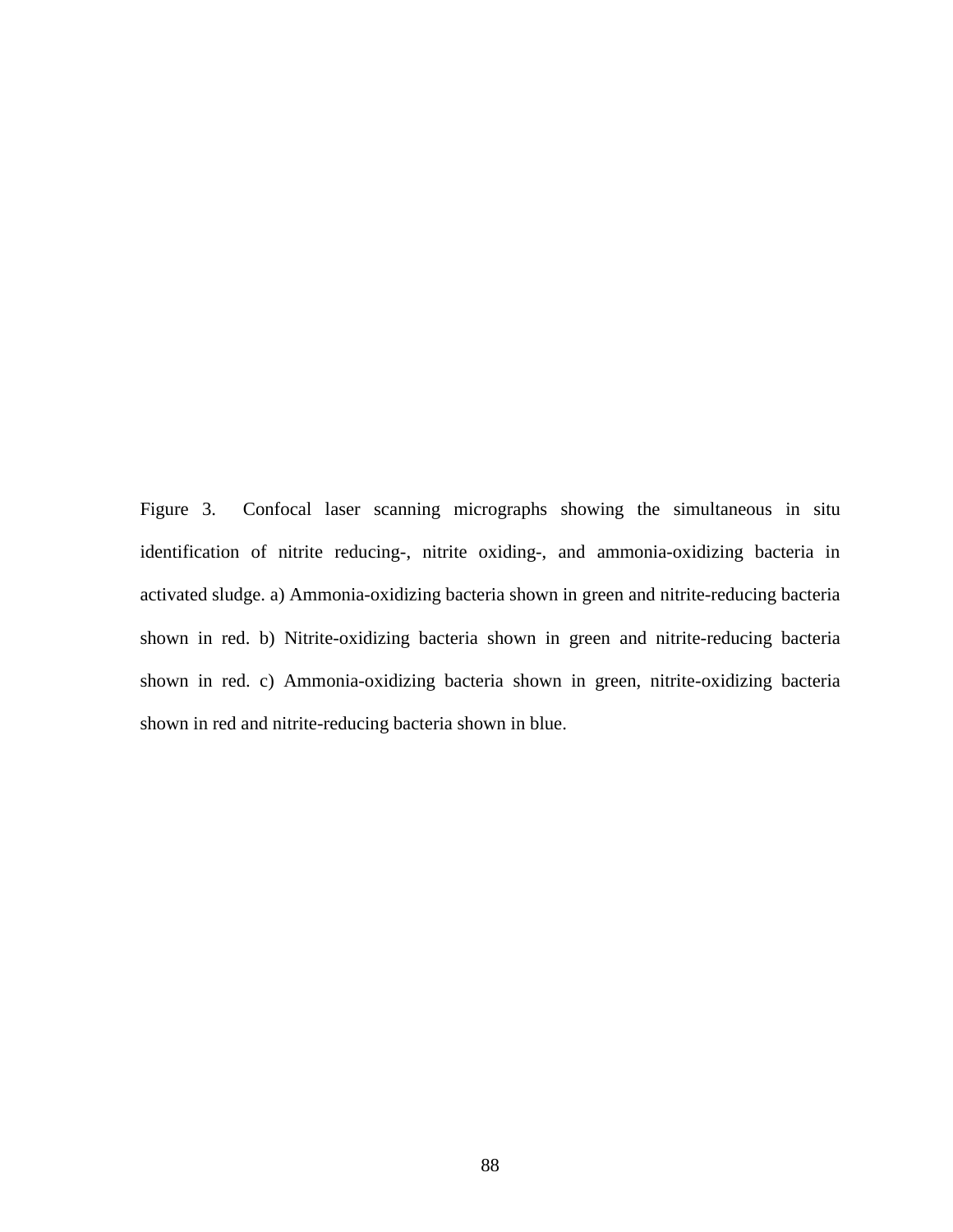

89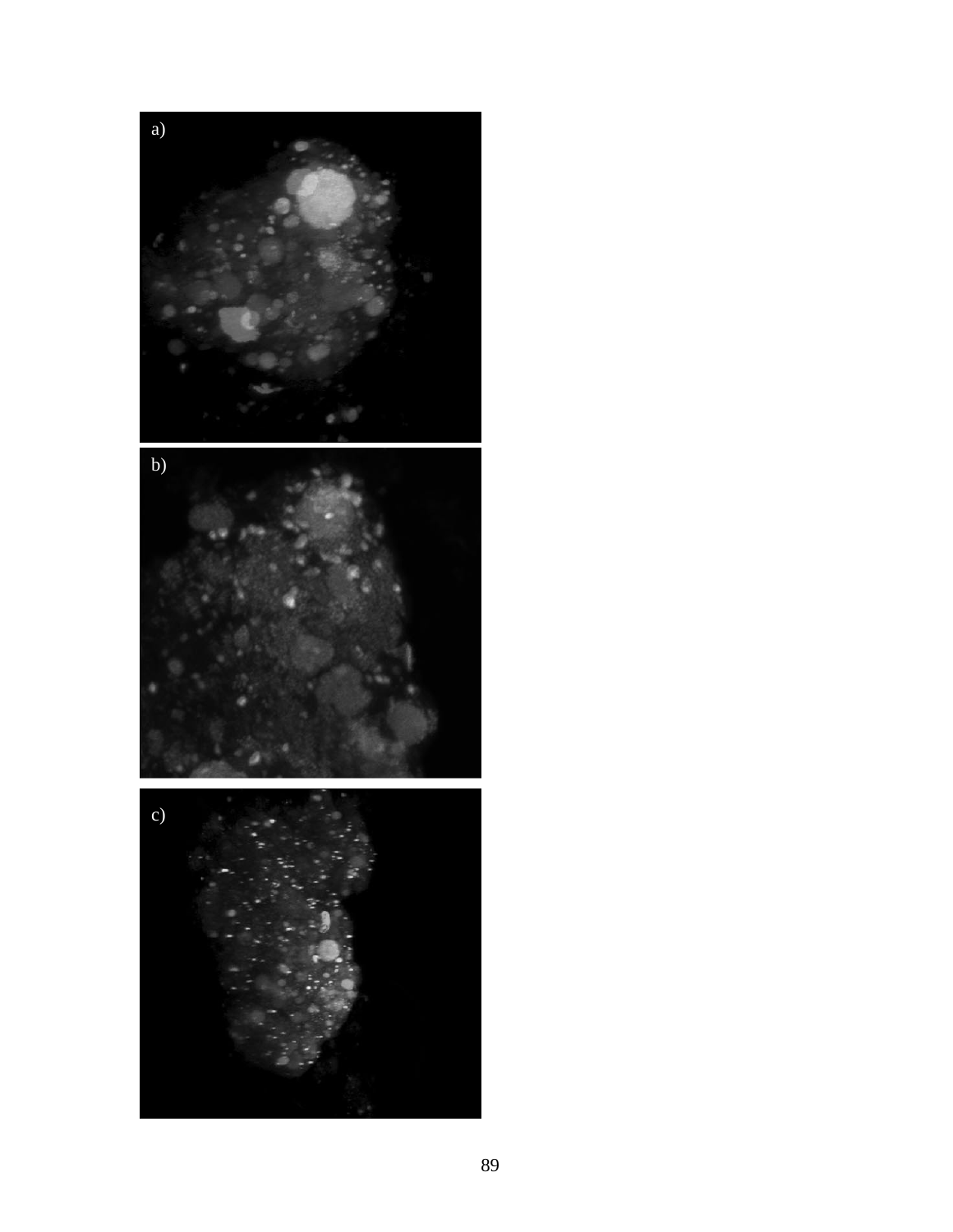#### **DISCUSSION**

This study focused on the *in situ* identification of microorganisms expressing *nirS*, the gene that codes cytochrome *cd1*- nitrite reductase. A different nitrite reductase, containing copper rather than cytochrome, is coded by *nirK* gene. These two nitrite reductases are evolutionarily unrelated and structurally different, but functionally equivalent, and catalyze the reduction of nitrite to nitric oxide (Glockner et al. 1993). *nirS* and *nirK* genes seem to occur mutually exclusively in a given strain, but both types have been found in different strains of the same species. *nirS* is more widely distributed, whereas *nirK* is found in only 30% of the denitrifiers studied so far. However, *nirK* is found in a wider range of physiological groups (Braker et al. 1998). Nitrite reductases play a key role among the four dissimilatory reductases of the denitrifying pathway, as this is the step where losses of fixed nitrogen from soil and water into the atmosphere become irreversible (Pinho et al., 2004).

The successful *in situ* detection of mRNA is directly related to the copy number and the integrity of the target molecules. Therefore, any study based on mRNA should use nucleasefree reagents and laboratory apparatus to avoid degradation of mRNA. To circumvent the limitations related to the low copy number of target molecules, we used tyramide signal amplification (TSA). TSA is a powerful technique and has been reported to increase fluorescent signal 20-fold as compared to single fluorophore approaches (Schonhuber et al. 1997). With such high possible signal intensity, it is essential to have appropriate methodological controls to sort out false positive cell detections. Of particular importance is the probe concentration in the hybridization buffer, because the addition of excessive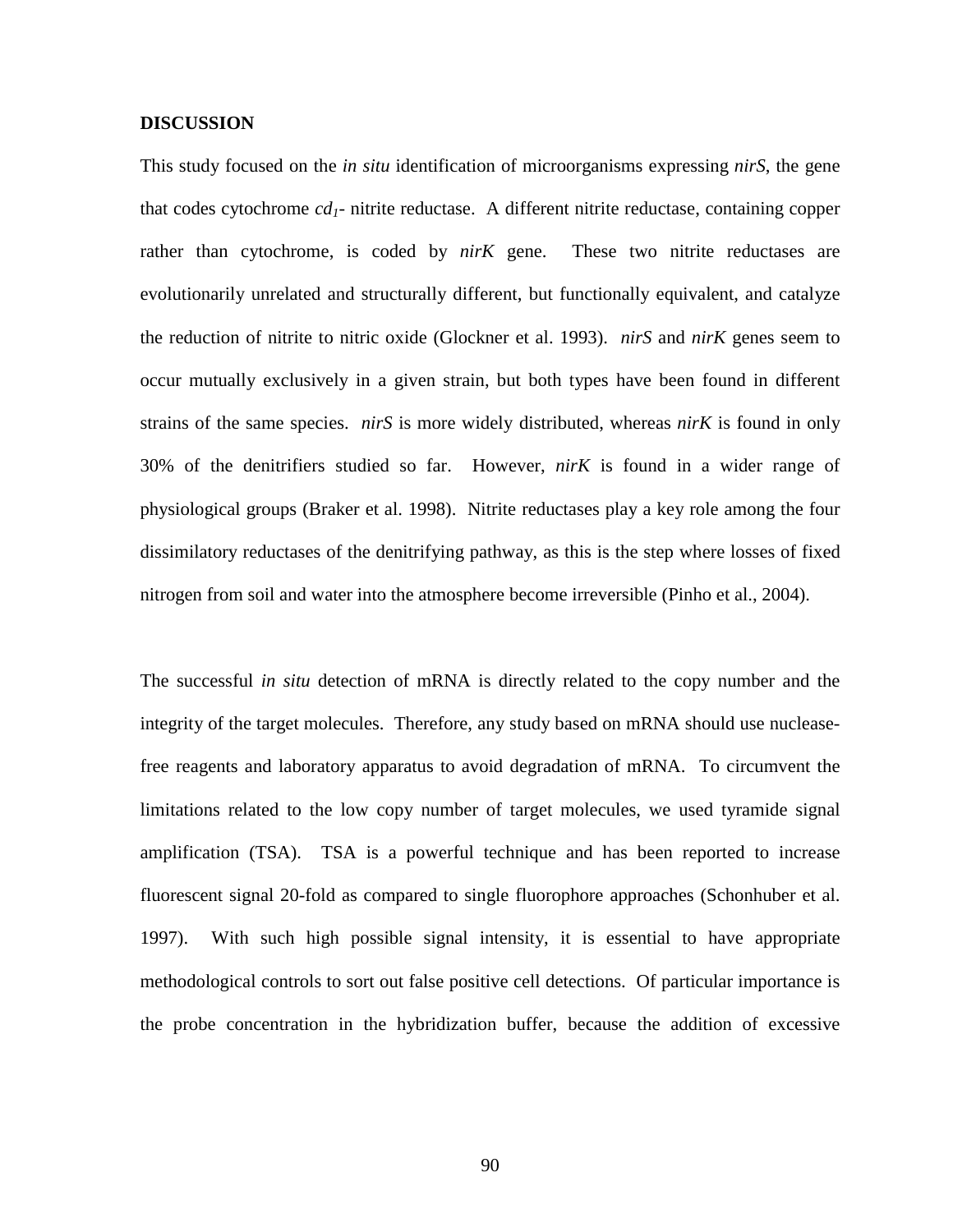amounts of probe (and consequently HRP molecules attached to oligos) may result in nonspecific binding and fluorescent detection of false-positive cells.

Significant effort was made to ensure that the mRNA FISH method described in the present study was highly sensitive and specific, minimizing false-positive cell detection. When *nirS* mRNA FISH was used in combination with AOB-targeted 16S rRNA FISH, a number of bacterial colonies in activated sludge samples showed significant overlap of signals from both FISH methods. This suggests the presence of *nirS* genes in some members of the β-*Proteobacteria* AOB. The presence of nitrite reductase in *Nitrosomonas europaea*, the most studied ammonia oxidizer, is known from early biochemical work (Hooper 1968). Further studies revealed that the nitrite reductase of *N. europaea* is a copper-containing enzyme, coded by a *nirK* gene, with biochemical similarities to the copper-containing nitrite reductases of traditional heterotrophic denitrifiers (Miller and Nicholas 1985, Ritchie and Nicholas 1974). Casciotti and Ward (2001) have recently discovered the presence of *nirK* genes in several marine ammonia oxidizing bacteria. Although our results show significant evidence supporting the presence of *nirS* in AOB, these findings are still speculative and more extensive studies are needed for final confirmation. If the presence of *nirS* genes in AOB is confirmed, it is likely that *nirS* sequences retrieved from the environment include sequences from ammonia oxidizing bacteria.

The in situ identification of denitrifiers based on mRNA FISH was combined with FISH targeting the 16S rRNA of ammonia and nitrite oxidizers. This approach has great potential for unraveling the spatial and metabolic interactions between the microorganisms involved in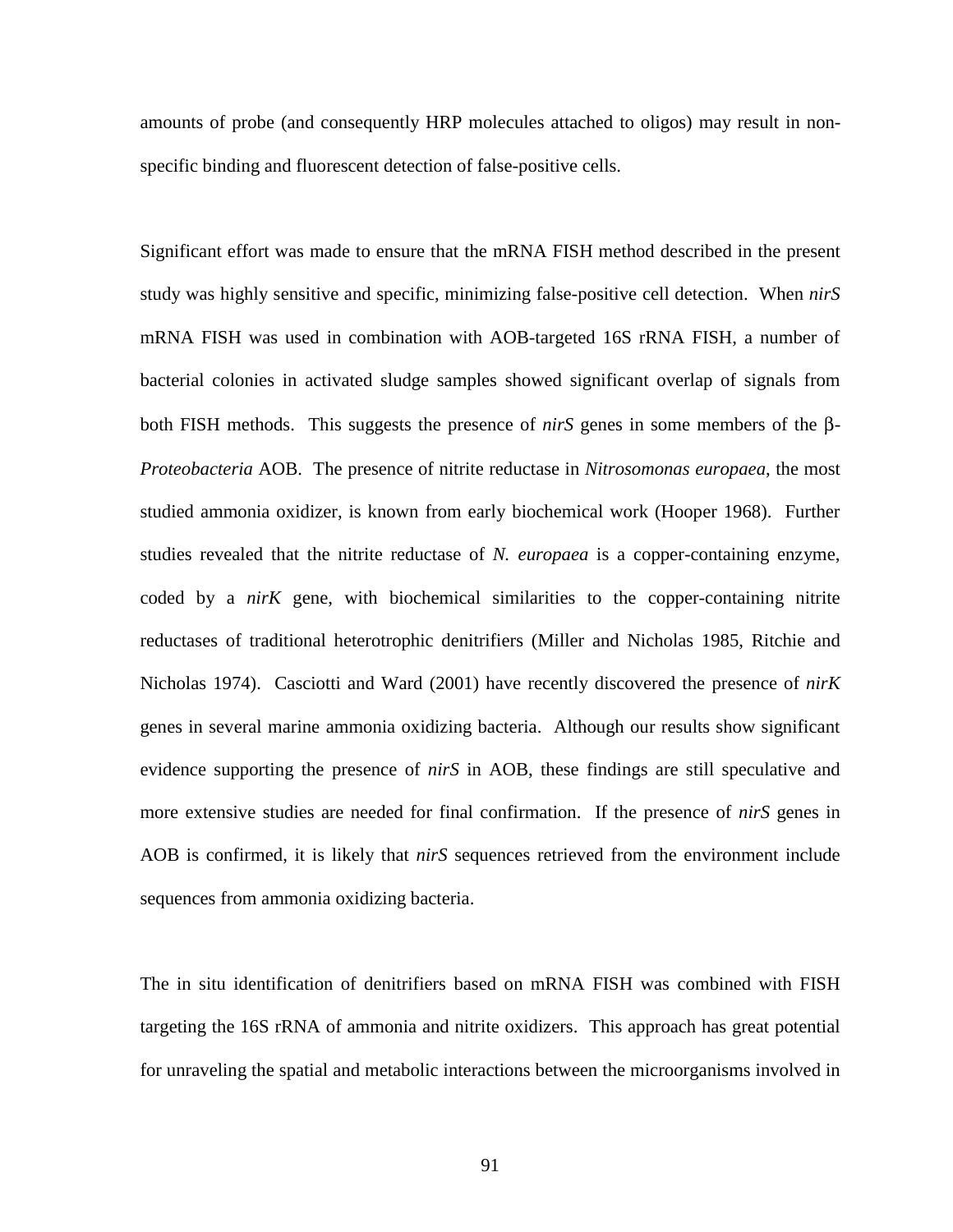nitrification and denitrification processes. Of particular interest is the simultaneous *in situ*  identification of bacteria performing dissimilatory reduction of nitrite and bacteria performing nitrite oxidation in wastewater treatment. The distinction between these two groups of bacteria is important because only the former (nitrite reducers) are capable of producing enzymes that can convert toxic, soluble nitrite into innocuous nitrogen gas, whereas nitrite oxidizers can only convert soluble nitrite to soluble nitrate (which is also a water pollutant). Although nitrite reduction and nitrite oxidation occur under anoxic and aerobic conditions, respectively, microniches in activated sludge flocs and temporal changes in environmental conditions (such as intermittent aeration) allow both processes to occur simultaneously. From the engineering perspective, it is advantageous to inhibit nitrite oxidizing bacteria while maintaining nitrite reducers active. The availability of methods capable of making that distinction can be very valuable if combined with studies aimed at determining the key environmental factors affecting the biomass ratio of both groups of nitrite-metabolizing bacteria.

A similar approach can potentially be used for identifying denitrifiers actively reducing nitrate, nitric oxide, and nitrous oxide by using labeled probes targeting the genes coding the respective enzymes of each process. These probes could be used simultaneously, and the distribution of microorganisms capable of partial and/or full denitrification in activated sludge flocs could be resolved by using different fluorescent labels for each probe. In addition, this approach can be a powerful tool for investigating not only denitrifying bacteria, but also microorganisms involved in virtually all biodegradation processes, as long as there is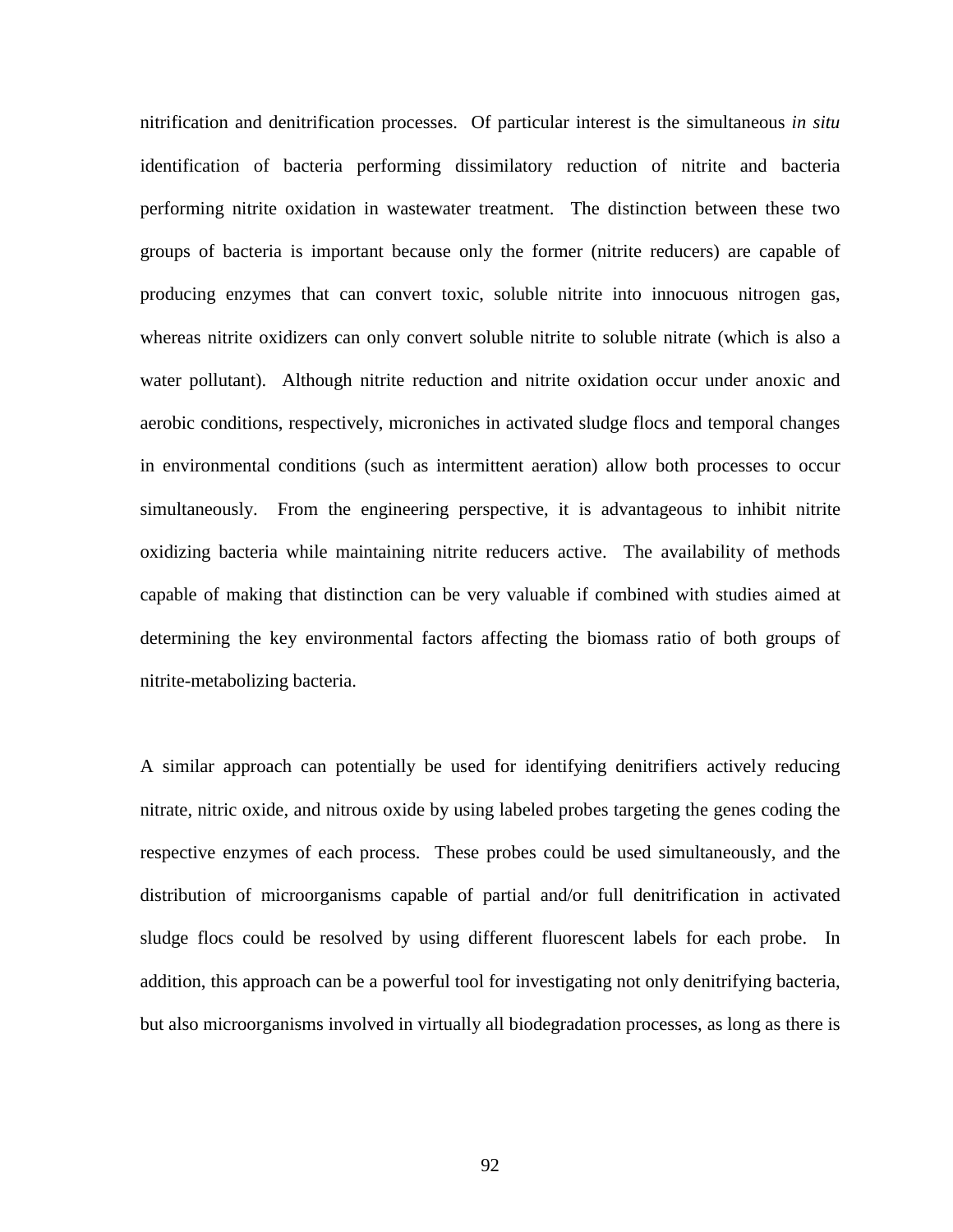enough information on the functional gene of interest available and the levels of mRNA are not below detection limit.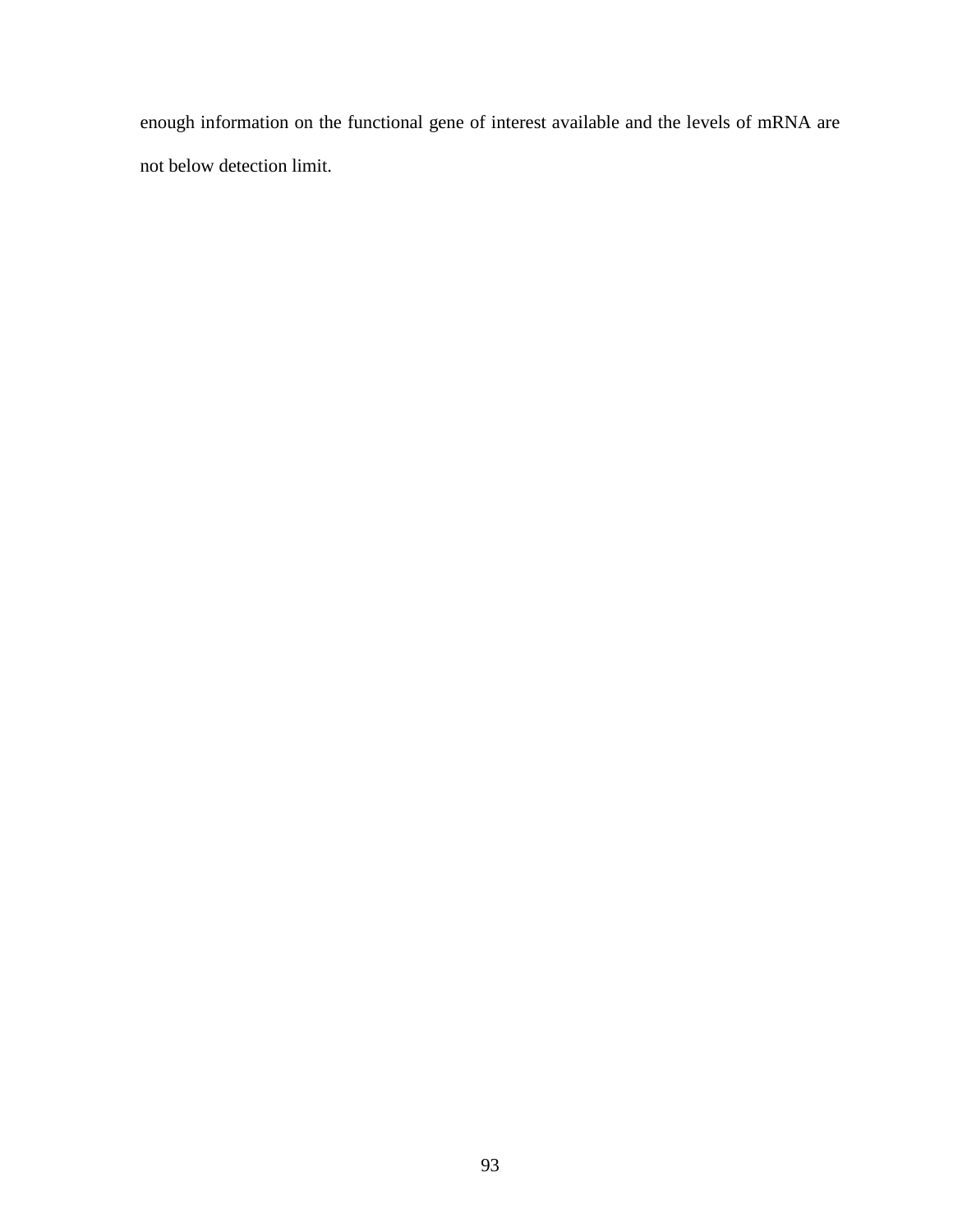### **ACKNOWLEDGEMENTS**

We would like to thank Jose Trinidad Ascencio-Ibanez, Larissa Benavente, and Mariana Franco for their assistance with expression cloning. Funding was provided by the National Science Foundation.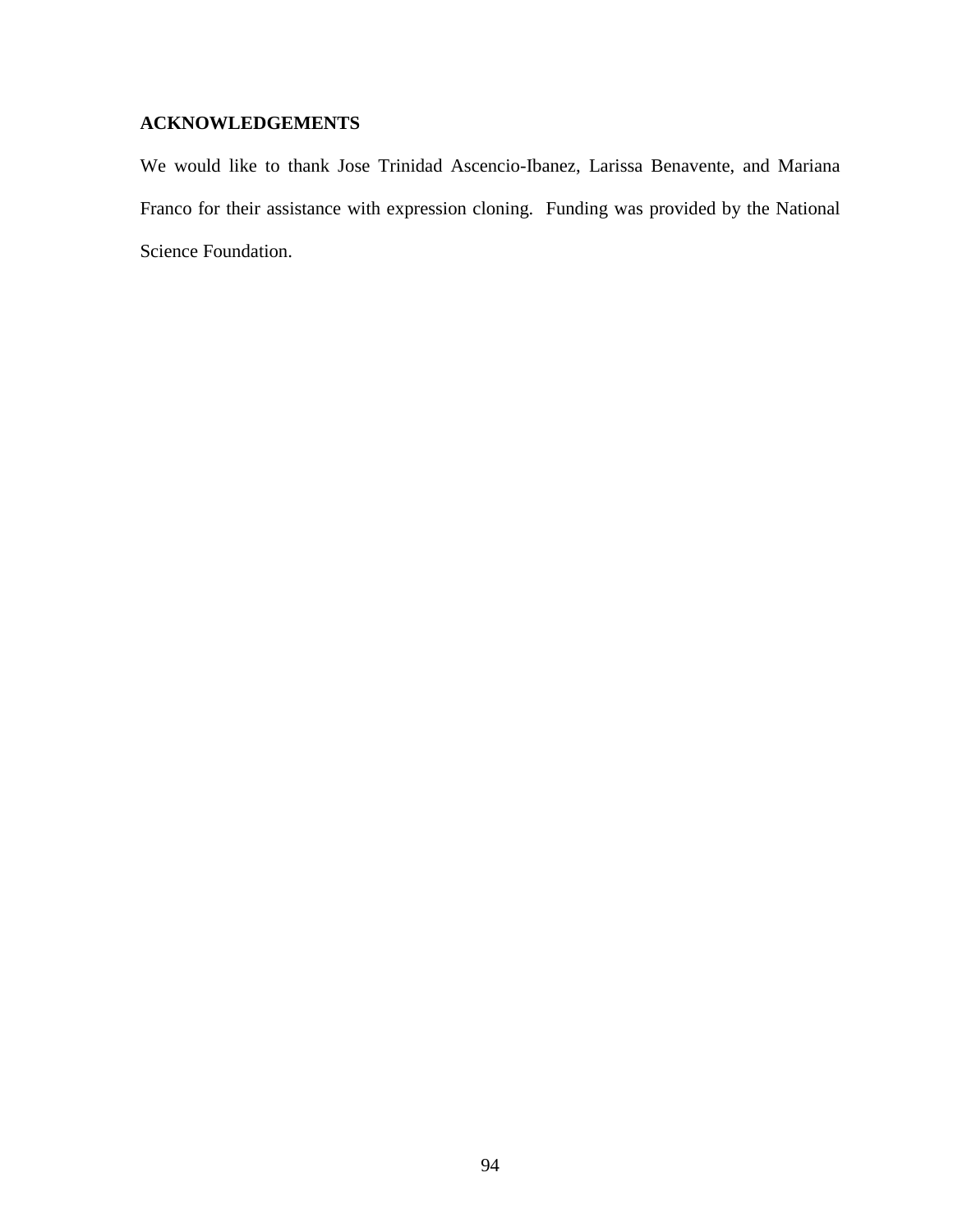# **REFERENCES**

- Azam, T., Iwata, A., Nishimura, A., Ueda, S., and Ishihama, A. (1999) Growth phasedependent variation in protein composition of the *Escherichia coli* nucleoid. J. Bacteriol., 181, pp. 6361-6370.
- Ball, C.A., Osuma, R., Ferguson, K.C., and Johnson, R.C. (1992) Dramatic changes in Fis levels upon nutrient upshift in Escherichia coli. J. Bacteriol., 174, pp. 8043-8056.
- Braker, G., A. Fesefeldt, and K.-P. Witzel. (1998) Development of PCR primer systems for amplification of nitrite reductase genes (*nirK* and *nirS*) to detect denitrifying bacteria in environmental samples. Appl. Environ. Microbiol. 64, pp. 3769-3775.
- Braker, G., and Tiedje, J.M. (2003) Nitric oxide reductase (*norB*) genes from pure cultures and environmental samples. Appl. Environ. Microbiol., 69, No 6, pp. 3467-3483.
- Casciotti, K., and Bess, BB. (2001) Dissimilatory nitrite reductase genes from autotrophic ammonia-oxidizing bacteria. Appl. Environ. Microbiol., 67, No. 5, pp. 2213-2221.
- Chen, H., Ponniah, G., Salonen, N., and Blum, P. (2004) Culture-independent analysis of fecal enterobacteria in environmental samples by single-cell mRNA profiling. Appl. Environ. Microbiol., 70, No. 8, pp. 4432-4439.
- de los Reyes III, F.L., W. Ritter, and L. Raskin (1997) Group-specific small subunit hybridization probes to characterize filamentous foaming in activated sludge systems. Appl. Environ. Microbiol. 63: 1107-1117.
- Glockner, A. B., Jungst, A., Zumft, W.G. (1993). Copper-containing nitrate reductase from *Pseudomonas aurofaciens* is functional in a mutationally cytochrome  $cd<sub>1</sub>$  free background (*nirS*) of *Pseudomonas stutzeri*. Arch. Microbiol., 160, pp. 18-26.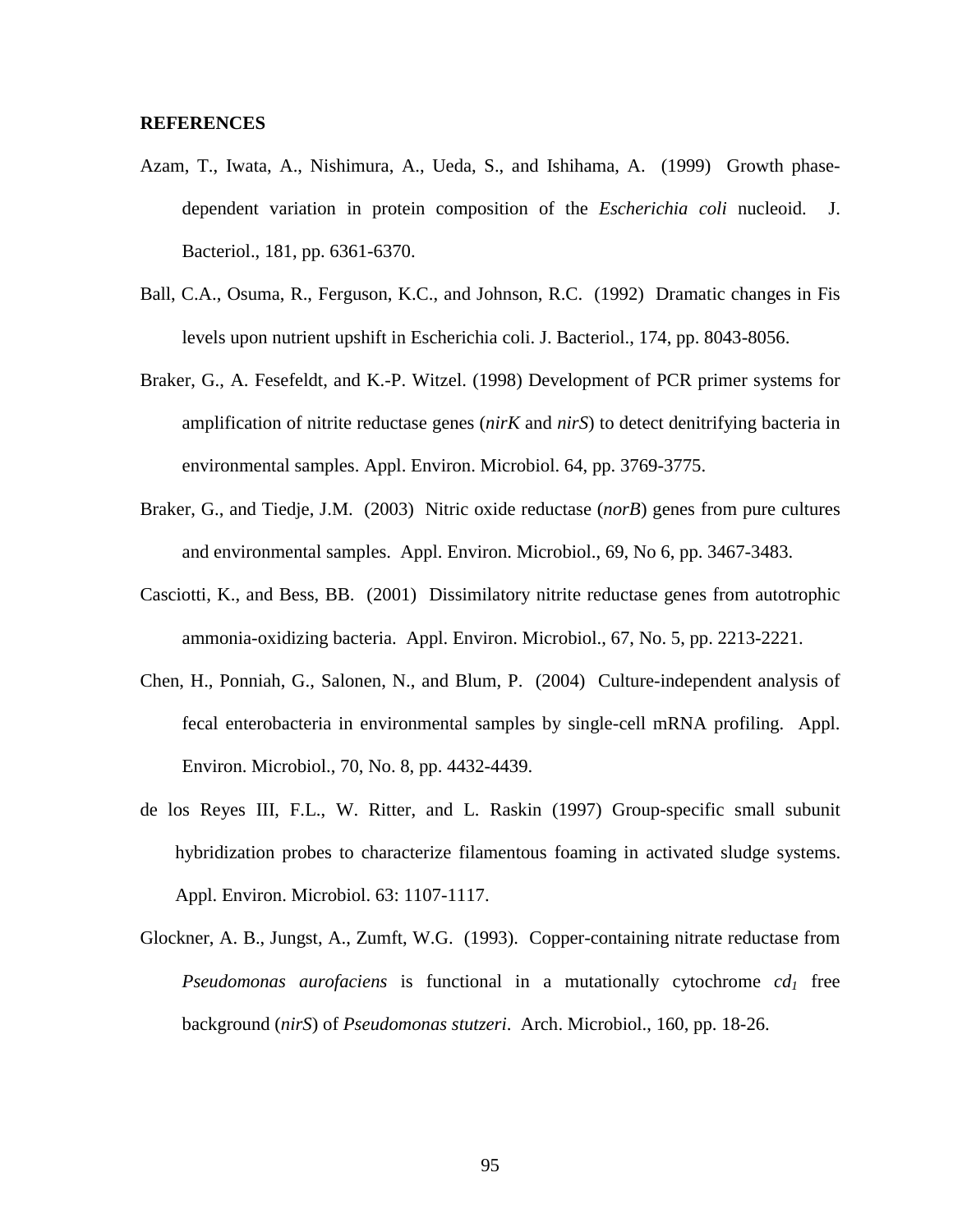- Gregory, L. G., A. Karakas-Sen, D. J. Richardson, and S. Spiro (2000) Detection of genes for membrane-bound nitrate reductase in nitrate-respiring bacteria and in community DNA. FEMS Microbiol. Lett. 183, pp. 275-279.
- Hallin, S., and Lindgren, P.-E. (1999) PCR detection of genes encoding nitrite reductase in denitrifying bacteria. Appl. Environ. Microbiol., 65, No. 4, pp. 1652-1657.
- Hooper, AB., (1968) A nitrite-reducing enzyme from *Nitrosomonas europaea*: preliminary characterization with hydroxylamine as electron donor. Biochem. Biophys. Acta, 162, pp. 49-65.
- Miller, DJ., and Nicholas, DJD. (1985) Characterization of a soluble cytochrome oxidase/nitrite reductase from *Nitrosomonas europaea*. J. Gen. Microbiol., 131, pp. 2851-2854.
- Mota, CR., Head, M., Ridenoure, J., Cheng, J., and de los Reyes III, FL. (2005) Effects of Aeration Cycles on Nitrifying Bacterial Populations and Nitrogen Removal in Intermittently-Aerated Reactors, Appl. Environ. Microbiol., 71, pp. 8565-8572.
- Pernthaler, A. and Amann, R. (2004) Simultaneous fluorescence in situ hybridization of mRNA and rRNA in environmental bacteria. Appl. Environ. Microbiol., 70, No. 9, pp. 5426-5433.
- Petri, R., and J. Imhoff (2000) The relationship of nitrate reducing bacteria on the basis of *narH* gene sequences and comparison of *narH* and 16S rDNA based phylogeny. Syst. Appl. Microbiol. 23, pp. 47-57.
- Pinho, D., Besson, S., Brondino, C., Castro, B., and Moura, I. (2004) Copper-containing nitrite reductase from *Pseudomonas chlororaphis* DSM 50135. Eur. J. Biochem. 271, pp. 2361-2369.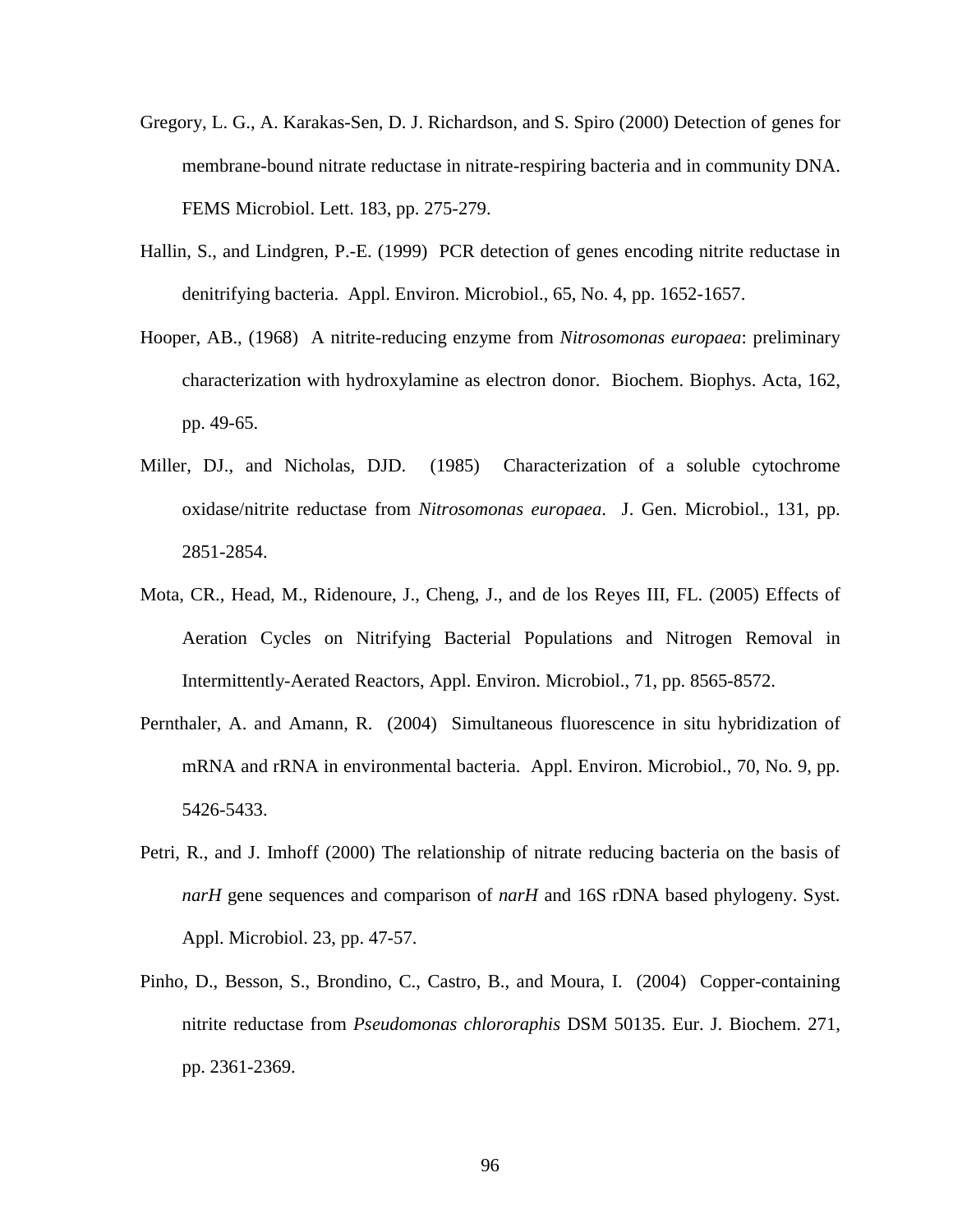- Ritchie, GAF., and Nicholas, DJD. (1974) The partial characterization of purified nitrite reductase and hydroxylamine oxidase from *Nitrosomonas europaea*. Biochem. J., 126, pp. 471-480.
- Scala, D. J., and L. J. Kerkhof (1998) Nitrous oxide reductase (*nosZ*) gene-specific PCR primers for detection of denitrifiers and three *nosZ* genes from marine sediments. FEMS Microbiol. Lett. 162, pp. 61-68.
- Schonhuber, W., Fuchs, B., Juretschko, S., Amann, R. (1997) Improved sensitivity of wholecell hybridization by the combination of horseradish peroxidase-labeled oligonucleotides and tyramide signal amplification. Appl. Environ. Microbiol. 63, pp. 3268– 3273.
- Speel, E.J.M. (1999) Detection and amplification systems for sensitive, multiple target DNA and RNA in situ hybridization: looking inside cells with a spectrum of colors. Histochem. Cell Biol., 112, pp. 89-113.
- Throbäck, IN., Enwall, K, Jarvis, Å., and Hallin, S. (2004) Reassessing PCR primers targeting *nirS*, *nirK* and *nosZ* genes for community surveys of denitrifying bacteria with DGGE. FEMS Microbiol. Ecol., 49, pp. 401-417.
- van de Corput, M.P.C., Dirks, R.W., van Gijlswijk, R.P.M., van de Rijke, F.M., and Raap, A.K. (1998) Fluorescence in situ hybridization using horse-radish peroxidase-labeled oligonucleotides and tyramide signal amplification for sensitive DNA and RNA detection. Histochem. Cell Biol., 110, pp. 431-437.
- Wagner, M., and Loy, A. (2002). Bacterial community composition and function in sewage treatment systems. Current Opinion in Biotechnology, 13, pp. 218-227.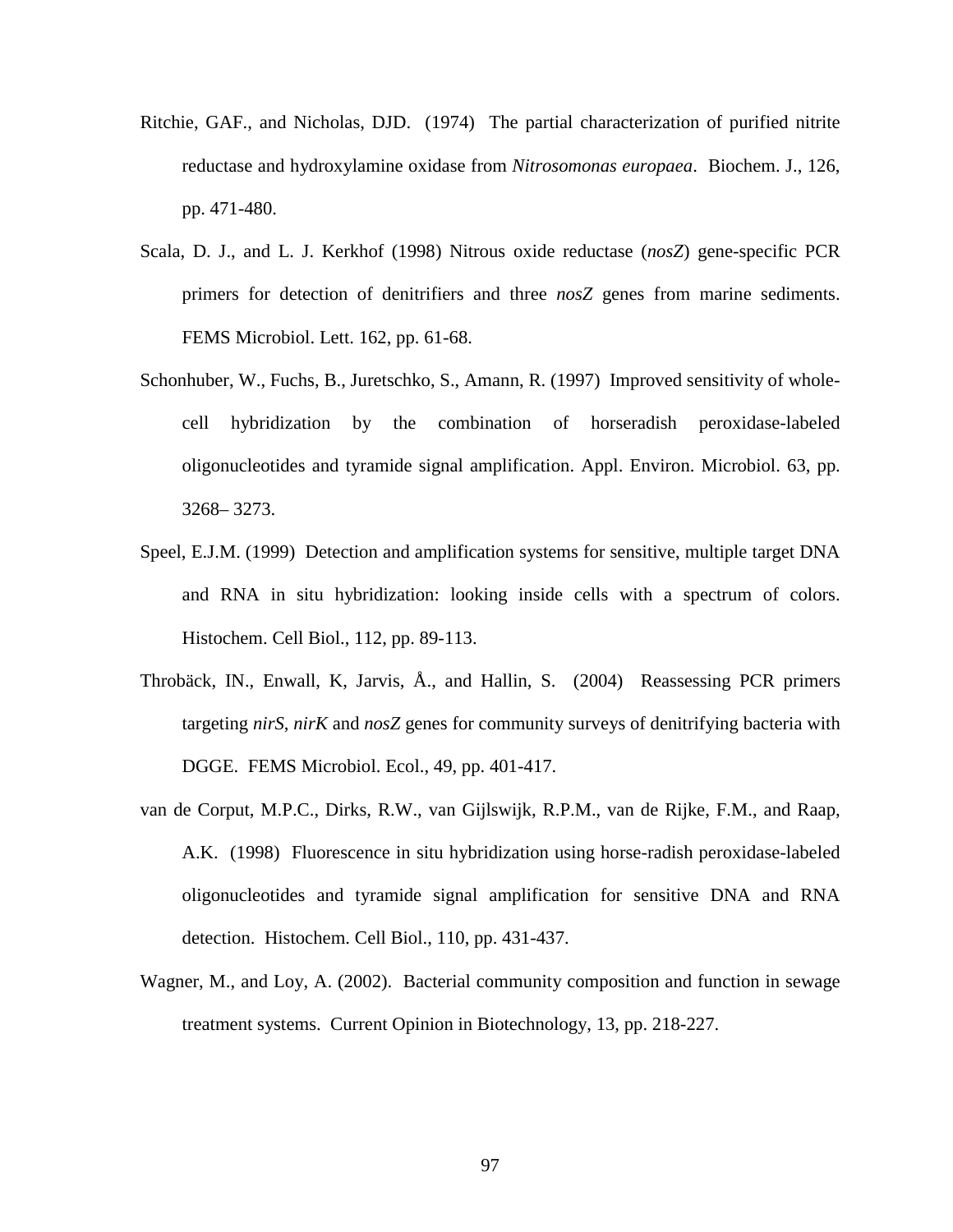- Yang, H., Wanner, I.B., Roper, S.D., and Chaudhari, N. (1999) An optimized method for in situ hybridization with signal amplification that allows the detection of rare mRNAs. J. Histochem. Cell Biol., 47, pp. 431-445.
- Zumft, W. G. (1992). The denitrifying prokaryotes. The Prokaryotes, Edited by A. Balows, H. G. Truper, M. Dworkin, W. Harder and K.-H. Schleifer. New York: Springler Verlag.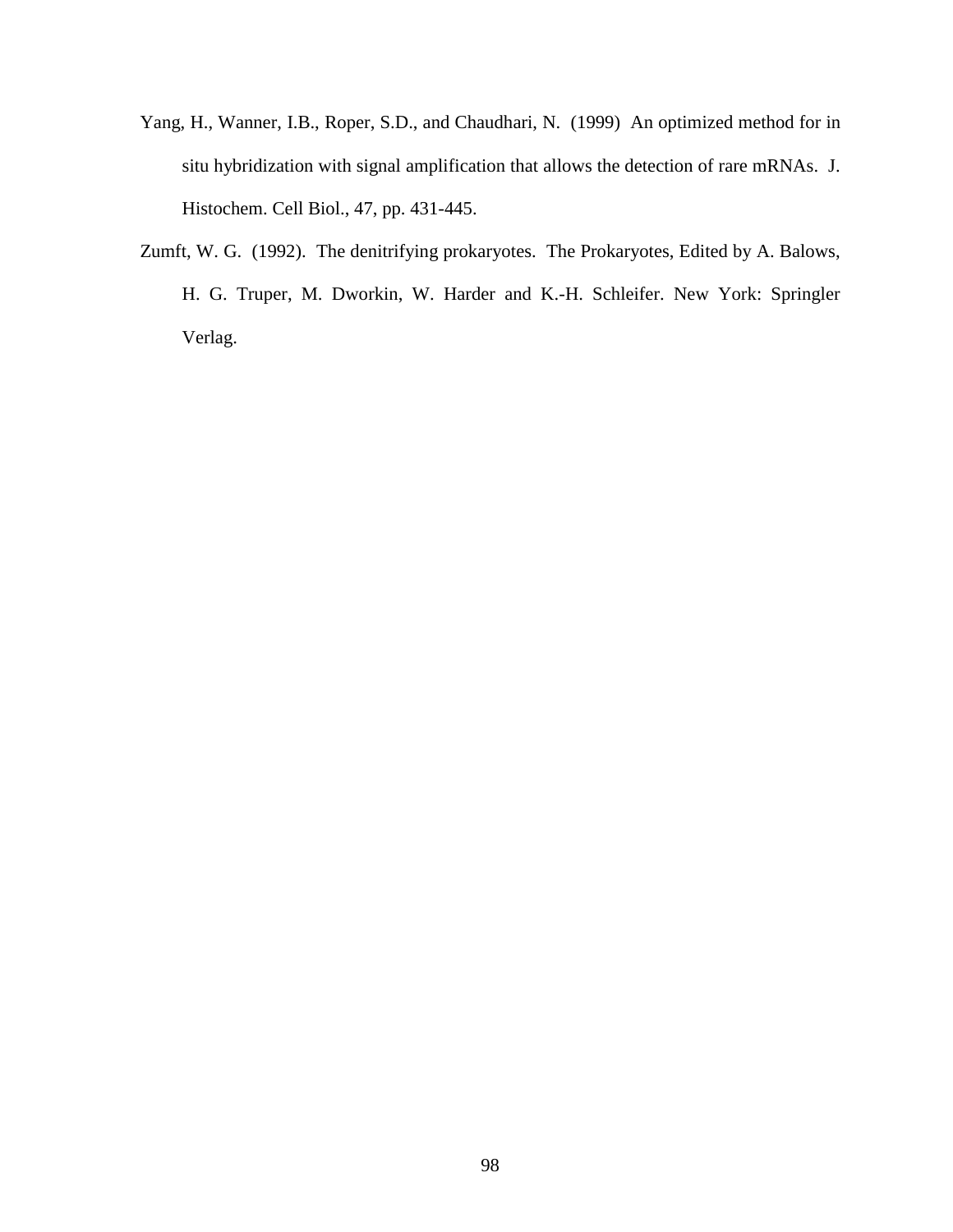#### **Chapter 4.**

# **mRNA FISH AND FLOW CYTOMETRY FOR THE PHYLOGENETIC IDENTIFICATION OF BACTERIAL CELLS SORTED BASED ON ACTIVITY OF FUNCTIONAL GENES**

# **ABSTRACT**

In the current study we describe a method for the phylogenetic identification of metabolically active microorganisms responsible for biodegradation of specific pollutants sorted from mixed cultures based on mRNA content. Bacterial cells in activated sludge were fixed *in situ* using paraformaldehyde for subsequent hybridization with a *nirS* mRNA-targeted oligonucleotide probe labeled with horse radish peroxidase (HRP). Following hybridization and cell washes, fluorophore-tagged tyramides were added to the cells and the cleavage product that was deposited in the proximity of HRP molecules conferred a strongly fluorescent signal only to cells that were actively producing *nirS* mRNA, the precursor to nitrite reductase, the enzyme responsible for the dissimilatory reduction of nitrite to nitric oxide. Fluorescent cells were sorted from the background microbial community using flow cytometry (FCM), and were subsequently submitted to phylogenetic analysis based on 16S genes isolated using denaturant gradient gel electrophoresis (DGGE). Phylogenetic analysis of sequences from bands isolated from DGGE profiles of sorted cells indicated that the dominant in-situ nitrite reducers were closely related to *Acidovorax* BSB421. We believe that the described molecular approach has great potential to unravel the longstanding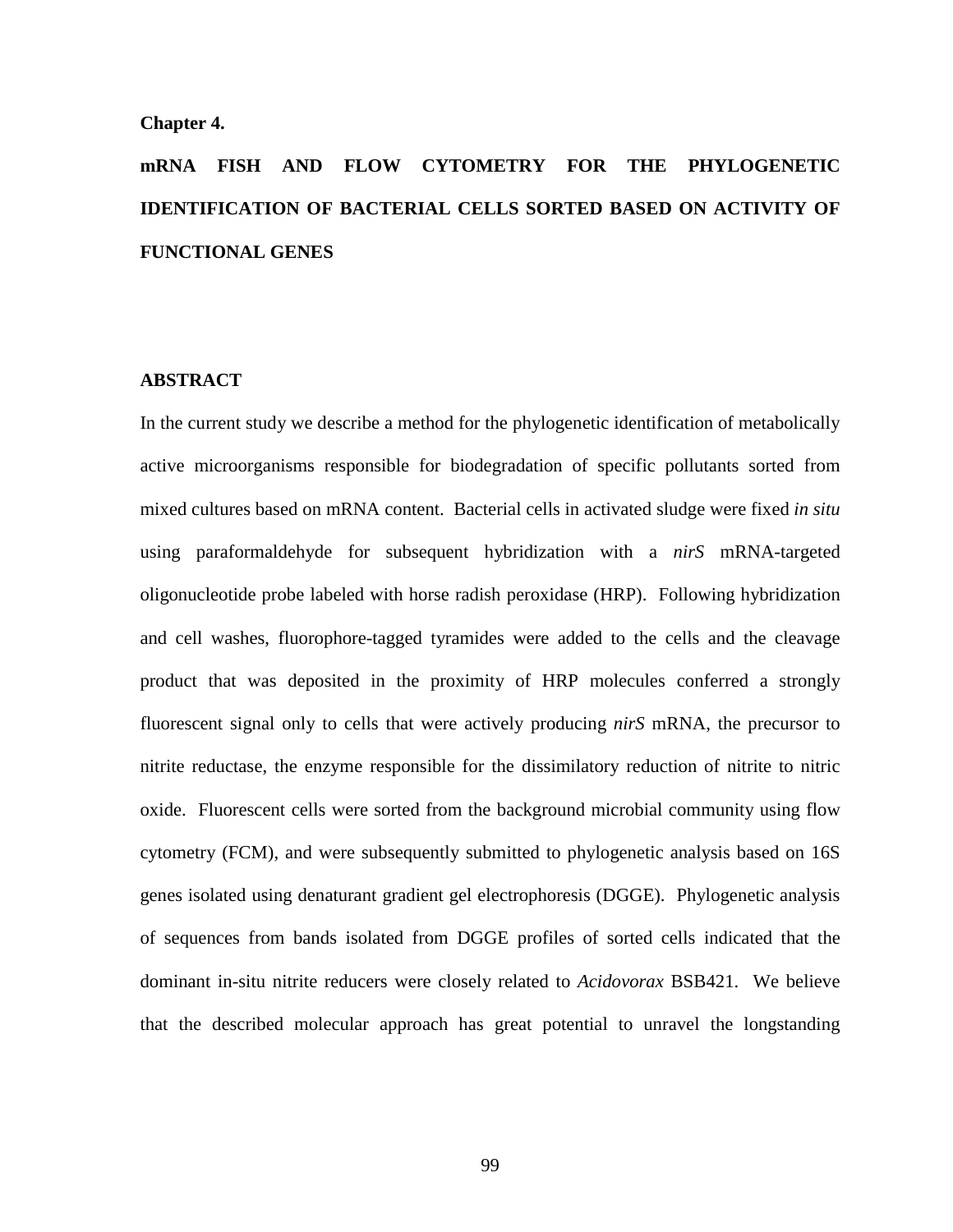microbial ecology challenge of determining which environmental processes are attributed to which microorganisms in natural and engineered habitats.

# **INTRODUCTION**

Phylogenetic studies derived from rRNA sequences have revealed a remarkably vast microbial diversity in biological wastewater treatment systems. However, this genetic marker generally provides little direct evidence regarding the interactions and metabolic capabilities of the microorganisms that these sequences represent. Therefore, the pertinent question of which functions are attributable to which organisms in natural and engineered environments remains largely unanswered. Only recently have a number of studies addressed this question by first establishing the biological process and then identifying the microorganisms that are involved using isotope analysis of nucleic acids (Radajewski et al., 2000, Manefield et al. 2002, McGregor et al. 2002), amino acids (Pelz et al. 1998), and fatty acids (Roslev and Iversen 1999), as well as isotope array (Adamczyk et al. 2003), and microautoradiography combined with FISH (MAR-FISH) (Ouverney and Fuhrman 1999, Hesselsoe et al. 2005).

We have recently described an mRNA FISH protocol for the *in situ* identification of bacteria transcribing genes of interest in activated sludge (Mota and de los Reyes 2006). In brief, mixed bacterial communities are fixed *in situ* using paraformaldehyde for subsequent hybridization with mRNA-targeted gene probes labeled with horse radish peroxidase (HRP). Following hybridization and cell washes, fluorophore-tagged tyramides are added to the cells and the cleavage product is deposited in the proximity of HRP molecules, conferring a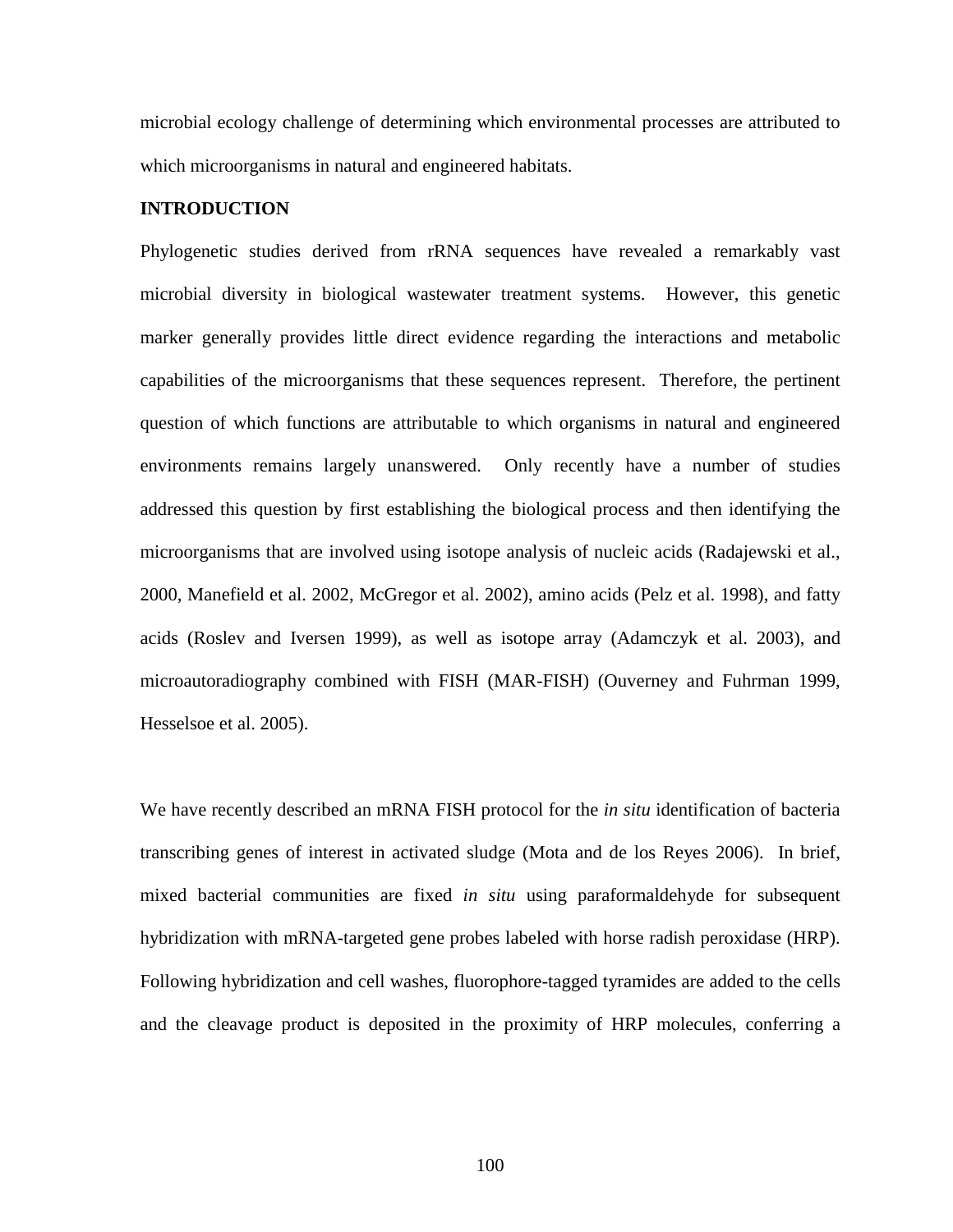strongly fluorescent signal only to cells that are actively producing the targeted enzymes responsible for the biodegradation process of interest.

Once cells of interest are labeled with a fluorescent dye targeting the transcripts of the relevant gene, cells can be quantified by optical means and physically sorted using flow cytometry (FCM). During flow cytometry, cell suspensions (alive or fixed at the time of measurement) are passed single-file through a laser beam by continuous flow of a fine stream of the suspension. Each cell scatters some of the laser light, and also emits fluorescent light excited by the laser. The instrument electrically charges droplets containing cells of interest so they can be deflected into a separate test tube. Wallner et al. (1997) described a FCM method for sorting bacteria with fluorescein-labeled rRNA from activated sludge, lake water, and lake sediment. Cell enrichments up to 280-fold were achieved and almost full-length 16S ribosomal DNA fragments from sorted microbial cells could be successfully amplified and sequenced. Bernard et al. (2001) used FCM to sort viable cells from mixed culture cell suspensions using the direct viable count (DVC) method and were able to assess the phylogenetic diversity of the sorted, previously viable cells using DGGE.

In the current study, active nitrite reducing bacteria were identified by hybridizing a *nirS* mRNA-targeted oligonucleotide probe to activated sludge fixed *in situ*. Labeled cells were subsequently sorted using flow cytometry (FCM) and submitted to denaturant gradient gel electrophoresis (DGGE) for proper phylogenetic identification of active nitrite reducers *in situ*. Limitations of the method and potential applications are discussed.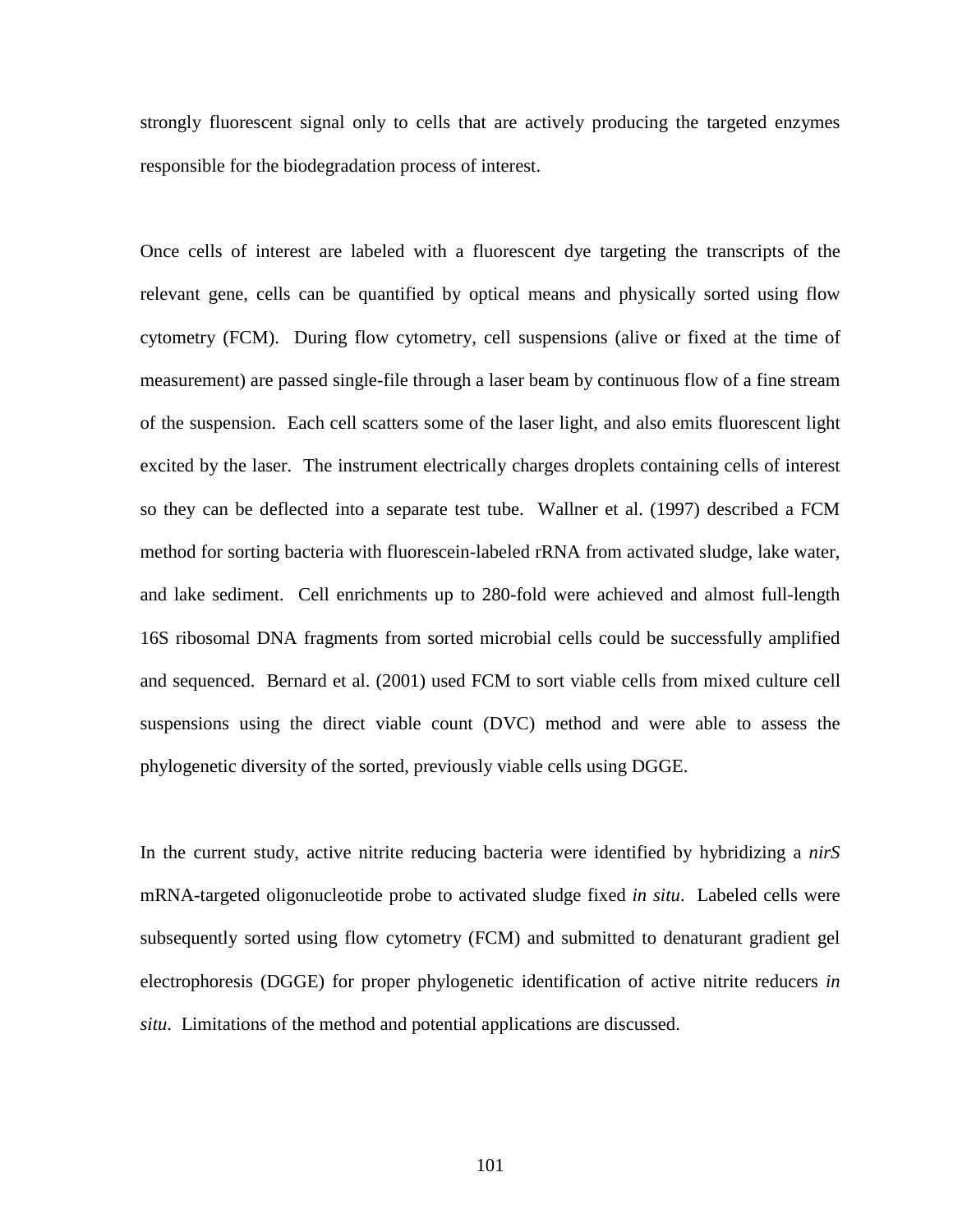#### **MATERIAL AND METHODS**

#### **Sample Collection and Fixation**

Activated sludge samples were collected from a denitrification tank of the North Cary wastewater treatment plant. Samples were immediately fixed with chilled 4% paraformaldehyde (by weight) in nuclease-free 1 X phosphate-buffered saline (PBS) (pH 7.4, Ambion Inc., Austin, TX) for 3hr, washed twice with 1 X PBS, resuspended in absolute ethanol, and stored at -20°C until ready for mRNA FISH.

#### **mRNA FISH and Flow Cytometry**

mRNA FISH was performed on activated sludge and expression clones containing the *nirS* gene of *Psudomonas stutzeri* according to the protocol described by Mota and de los Reyes (2006) with minor modifications. Fluorescein-tagged tyramides were used rather than TMRtagged tyramides, and fixed cells were mixed with 20µl 0.1% agarose (low melting point) per slide well for optimum cell immobilization to and subsequent elution from microscope slides. In addition, activated sludge flocs were broken by repeated pumping (at least 10 times) of cells through a 1-ml syringe containing a 23-gauge needle prior to cell immobilization to microscope slides.

After the mRNA FISH protocol was completed, cells were eluted from microscope slides by adding 30µl sterile PBS buffer pre-warmed to 65°C. Warm buffer was pipetted in and out of slide wells several times to melt the agarose and resuspend hybridized cells for subsequent FCM analysis. Resuspended cells were transferred into sterile FCM tubes, 1ml sterile PBS buffer was added to each tube, and cells were submitted to FCM analysis within 4 hours after resuspension. Flow cytometric analsysis and cell sorting were performed using a Dako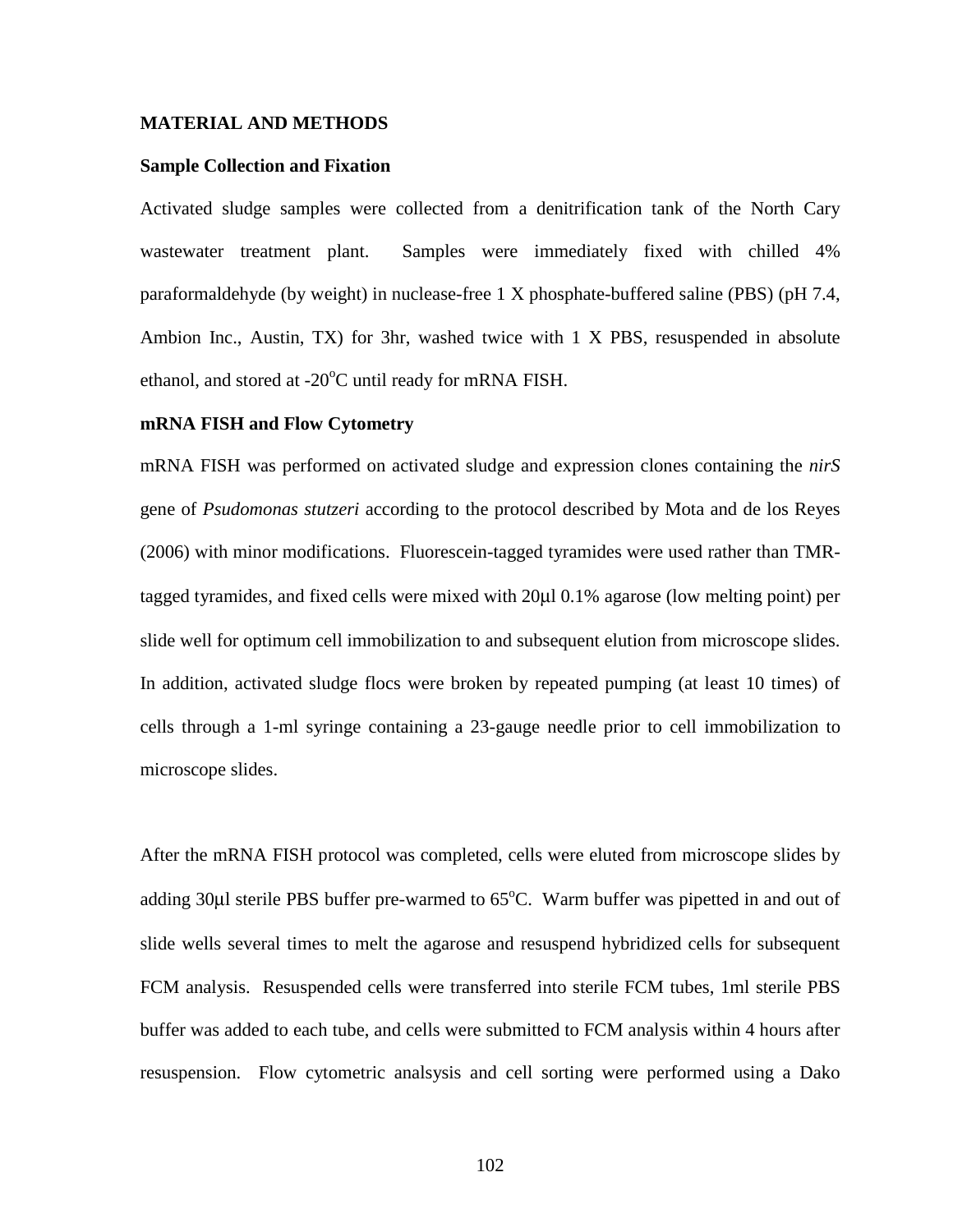Cytomation MoFlo (Cytomation Inc., Fort Collins, CO) cytometer located at the North Carolina State University College of Veterinary Medicine. The flow cytometer was equipped with an iCyte 200mw Blue Sappjire 488nm laser, a Melles Groit Helium-Neon laser, and a UV laser. Cells were sorted directly into sterile 15-ml centrifuge tubes and sterile PBS buffer was used as sheath fluid.

# **PCR and DGGE**

Sorted cells were centrifuged at 5000 x g for 5 min, washed with sterile water twice, resuspended in 30µl sterile water, and frozen at -80°C. Cells were thawed on a heated block at  $65^{\circ}$ C for 5 min, transferred to -80 $^{\circ}$ C for 5 min, transferred back to  $65^{\circ}$ C for 5 min, and placed on ice for PCR amplification (2µl of thaw-freeze treated cells were used per PCR reaction). 16S rRNA gene fragments were amplified using a nested approach in which products of an initial round of PCR with primers Bact8F and Univ1492 were agarose purified and used as template for a second round of PCR using primers Bact341 (with a GC clamp attached to its 5'-end) and Bact926. Agarose purification of PCR products was performed by coring bands of the correct size using a sterile plastic pipette tip and transferring the excised core into a sterile PCR tube for the second round of PCR. Amplifications were performed using 0.5 µM of each primer, 25 µL of FailSafe PCR System Reaction Mix E (Epicentre Technologies, Madison, WI), and sterile water to a total reaction volume of 50 µL. PCR was performed using a thermal cycler (Eppendorf Scientific Inc., Westbury, NY) under previously described conditions (Mota et al. 2005).

Amplified 16S rRNA gene fragments were separated on 6% (wt/vol) acrylamidebisacrylamide gels with a denaturant gradient of 30 to 60% urea-formamide at  $60^{\circ}$ C and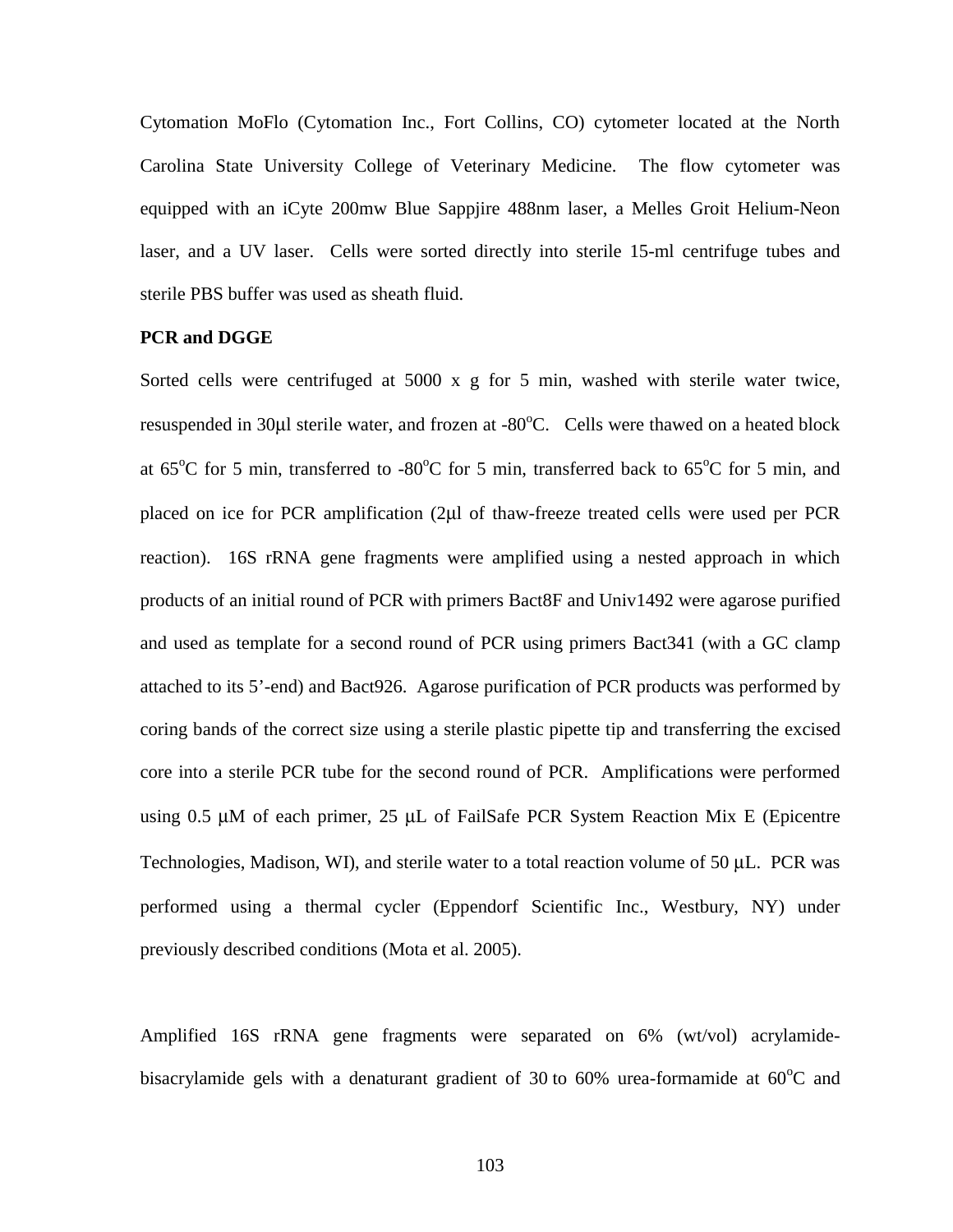200V for 6 h using a DCode System (BioRad Laboratories, Hercules, CA). The gels were stained with SYBR Gold for 30 min (Molecular Probes, Inc., Eugene, OR), visualized with a Dark Reader transilluminator (Clare Chemical Research, Inc., Dolores, CO) and photographed with a Canon Powershot A70 digital camera (Canon USA, Inc., Chesapeake, VA). Sterile syringe needles were used to excise DGGE bands (approximately a third of the band width) and excised bands were transferred into sterile PCR tubes for re-amplification and subsequent DGGE for checking band purity before sequencing.

# **Sequencing**

Purified and re-amplified bands were sequenced using reverse primer Bact926 at the Duke University DNA Sequencing Facility using a Perkin Elmer Dye Terminator Cycle Sequencing system with AmpliTaq DNA Polymerase combined with ABI 3730 and 3100 PRISM DNA sequencing instruments and BigDyeTMv1.1 terminator.

#### **RESULTS**

#### **Flow Cytometry**

Induced clones, uninduced clones, and activated sludge cells fixed *in situ* were hybridized with a *nirS* mRNA-targeted oligonucleotide probe and labeled with fluorescein-tagged tyramides. Agarose concentrations of 1%, 0.5%, and 0.1% were mixed with fixed cells prior to mRNA FISH to minimize cell loss during mRNA FISH and to test for proper elution of cells from microscope slides using warm PBS buffer for cells resuspension and subsequent flow cytometric analysis. Addition of 1% agarose resulted in almost complete loss of cells from microscope slides during mRNA stringent washes. 0.5% and 0.1% agarose showed adequate cell retention during mRNA FISH and cell elution prior to FCM analysis (data not shown). The use of 0.5% agarose resulted in decreased fluorescent signal during FCM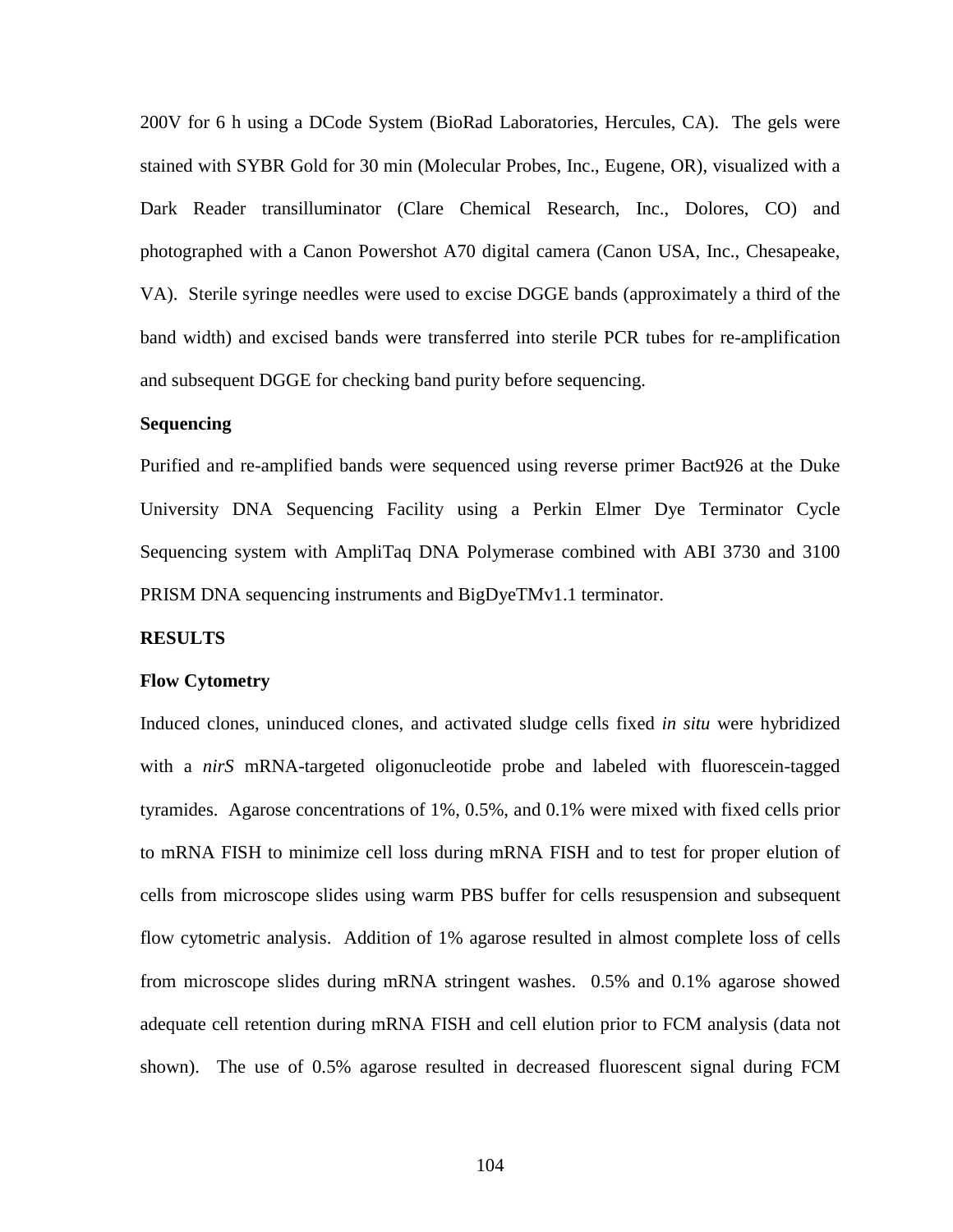analysis as compared to 0.1% agarose. Therefore, 0.1% agarose was used for all mRNA FISH experiments for FCM analysis.

Sorting gates were first set based on FCM analysis of induced and uninduced clones and the same gates were then used to sort activated sludge sample (Figure 1). Cells showing strong fluorescence were gated as positive and cells with weak fluorescence were gated as negative. Cells showing intermediate fluorescence were not gated. 2.7% of uninduced clones were gated as positive and 27.5% were gated as negative. 31.0% of induced clones were gated as positive and 51.5% were gated as negative. 9.3% of activated sludge cells were gated as positive and 22.3% were gated as negative. A total of 4.4 x  $10^5$  cells were analyzed from the hybridized activated sludge sample. Approximately 100000 cells were gated as positive and 250000 cells were gated as negative. The remainder of the cells was not sorted.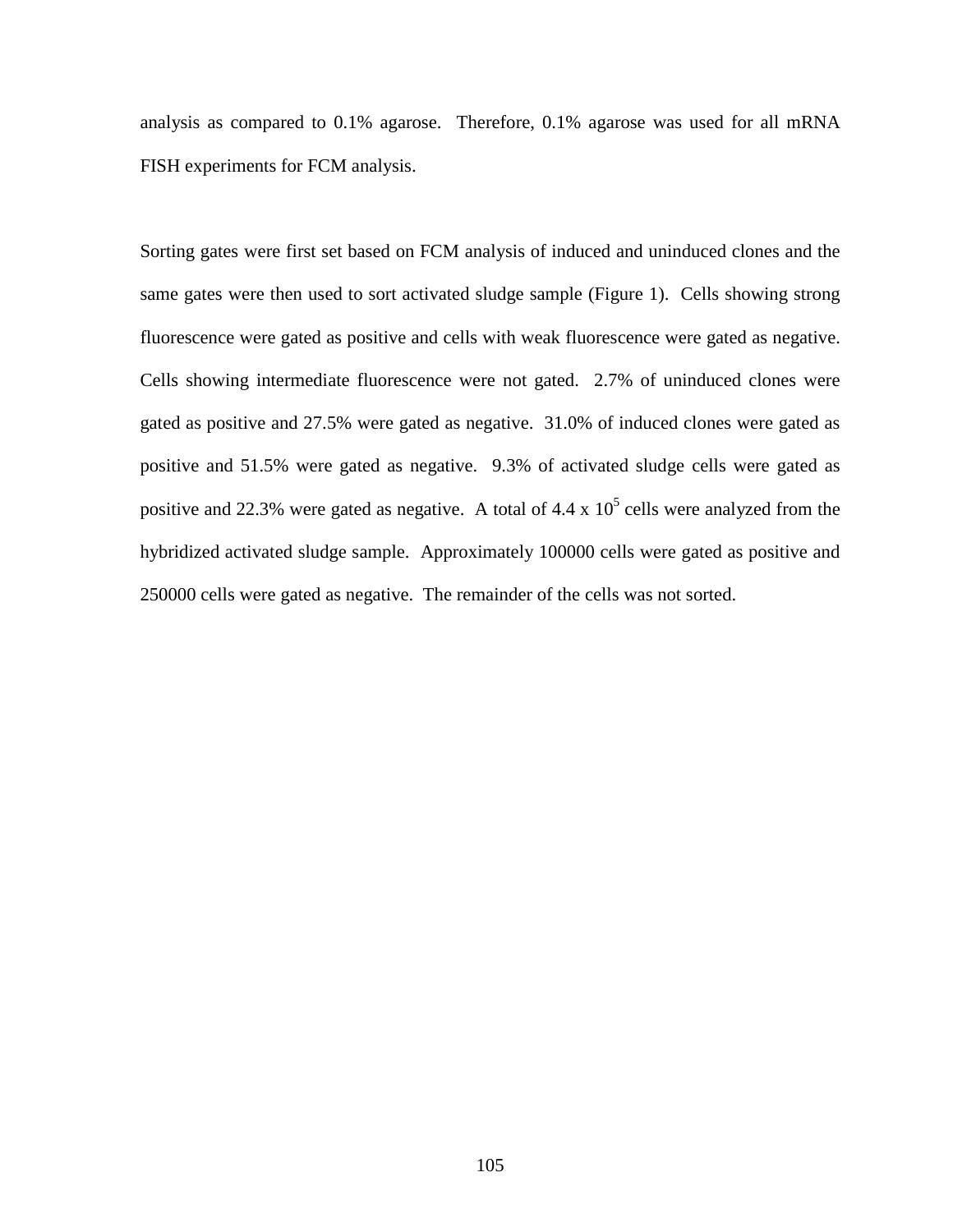Figure 1. Cytograms of induced *nirS* clones (a), uninduced *nirS* clones (b), and activated sludge (c) hybridized with a *nirS* mRNA-targeted oligonucleotide probe and labeled with fluorescein-tagged tyramides.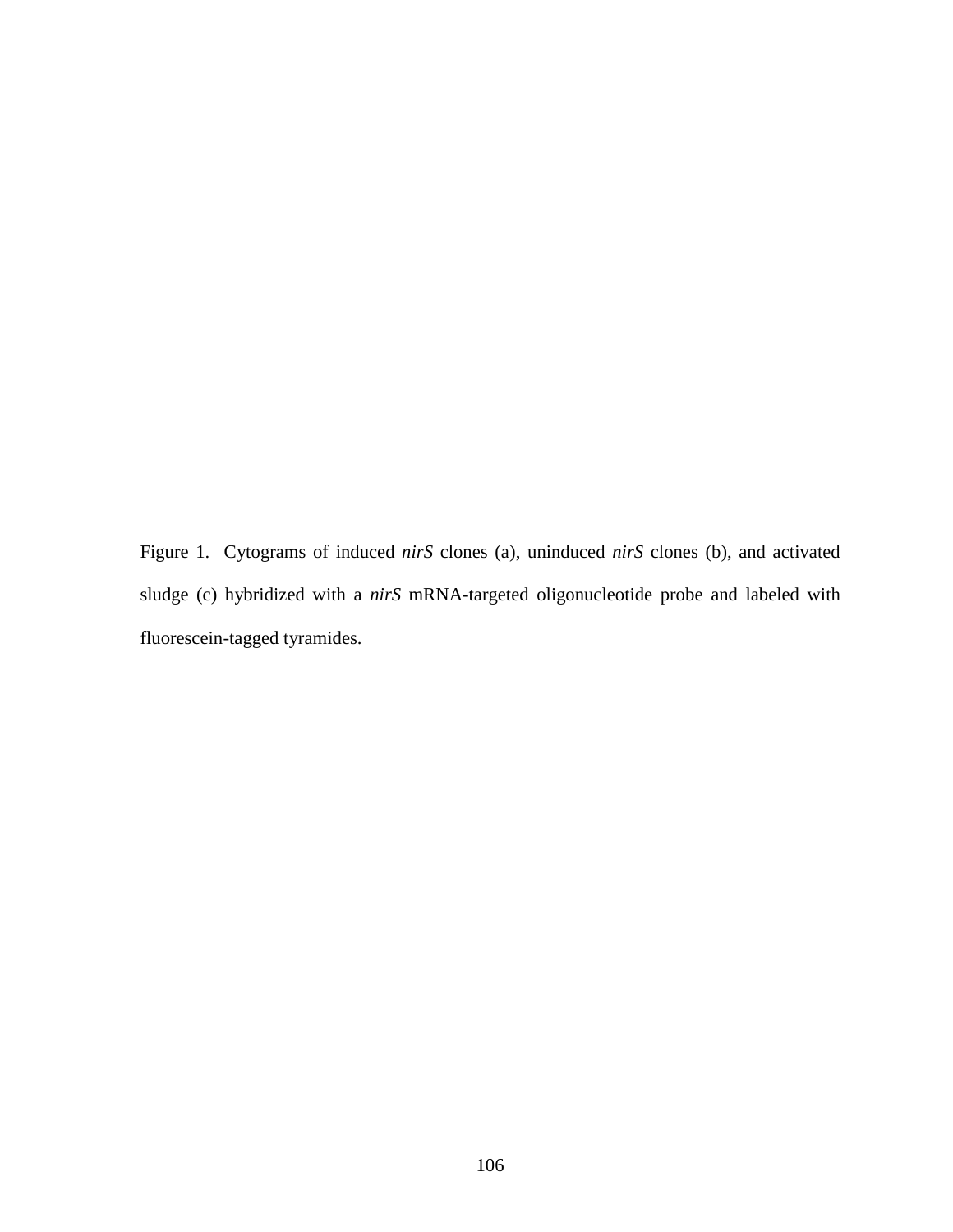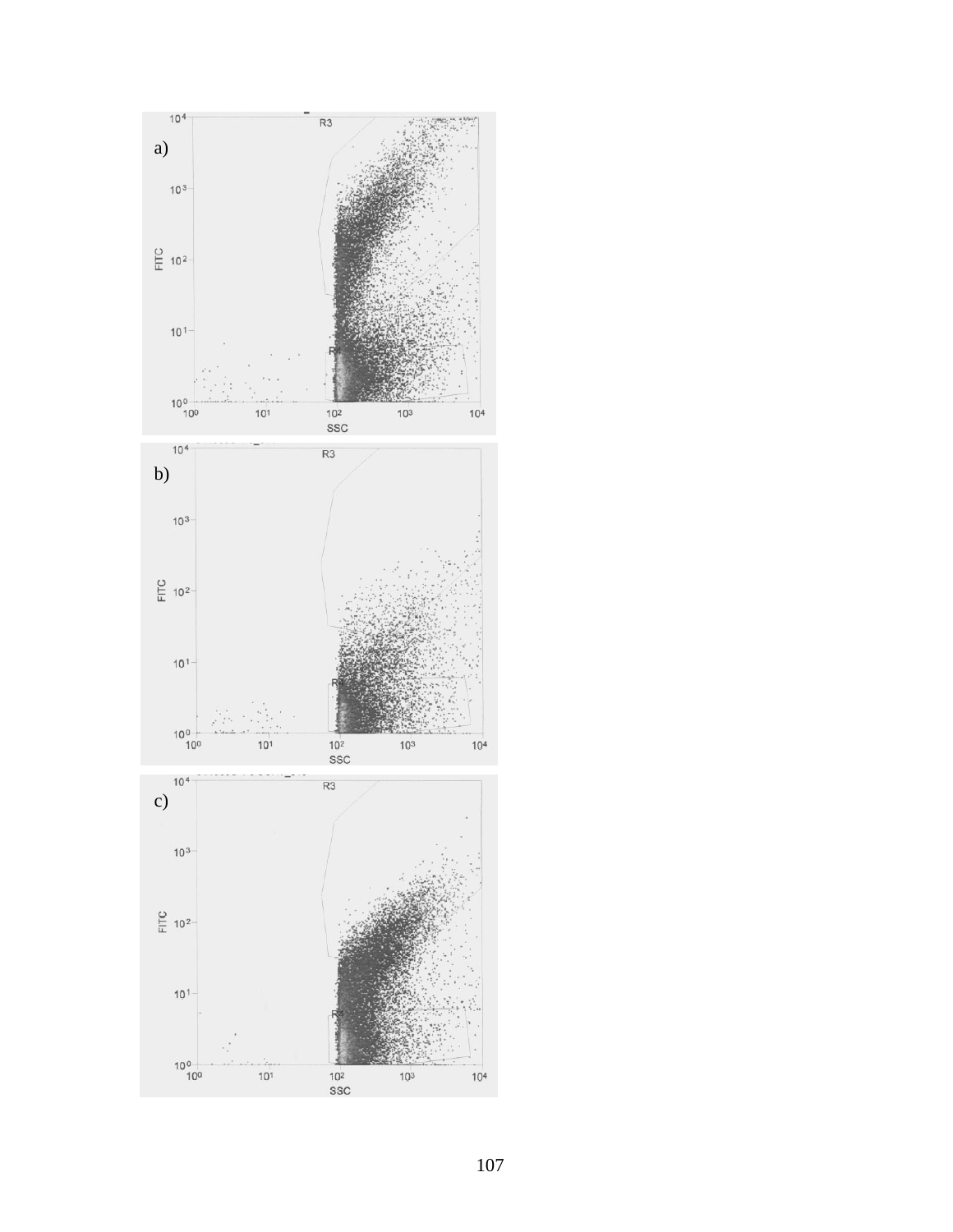# **DGGE Profiles and Band Sequences**

Figure 2 shows the DGGE profiles of positively and negatively gated activated sludge cells sorted by FCM. The DGGE profile of positively gated cells, which should consist mostly of nitrite reducing bacteria, shows two clear dominant bands that are also present at the DGGE profile of negatively gated cells but at much lower intensity, suggesting that the microorganisms represented by those bands are the dominant nitrite reducing bacteria *in situ*. Phylogenetic analysis of sequences retrieved from DGGE bands (Table 1) indicates that the two dominant bands in the positively gated profile correspond to close relatives of *Brevundimonas* sp. 52AD23 (85% sequence similarity, band 3) and *Acidovorax* BSB421 (100% sequence similarity, band 4) (Table 1). Bands 6 and 7, which represent close relatives of *Deinococcus* sp. CC-FR2-10 (88% sequence similarity) and *Methylobacterium* sp. RKT-5 (99% sequence similarity), respectively, also appeared stronger on the DGGE profile of positively gated cells as compared to the profile of negatively gated cells.

| <b>DGGE</b>    | Phylotype with highest     | % Seq.            |
|----------------|----------------------------|-------------------|
| band           | sequence similarity        | <b>Similarity</b> |
| 1              | <b>Bacterium 7B4</b>       | 99                |
|                | Flavobacterium sp. TSBY-11 | 96                |
| $\mathfrak{D}$ | Brevundimonas nasdae       | 98                |
| 3              | Brevundimonas sp. 52AD23   | 85                |
| 4              | Acidovorax sp. BSB421      | 100               |
| 5              | Comamonas testosterone     | 98                |
| 6              | Deinococcus sp. CC-FR2-10  | 88                |
|                | Methylobacterium sp. RKT-5 | 99                |

Table 1. Nearest GenBank relatives of 16S rRNA gene fragments retrieved in this study.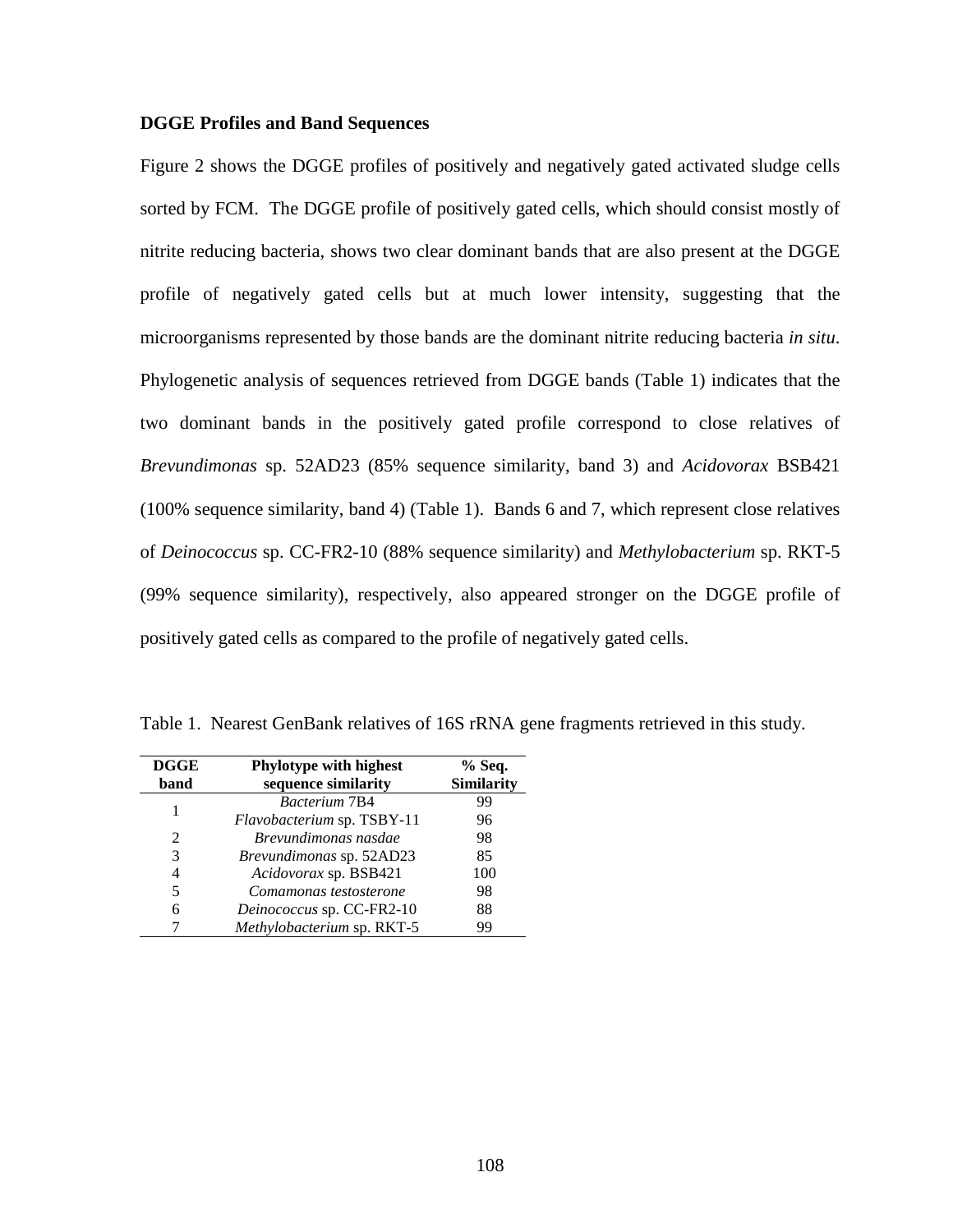

Figure 2. DGGE profiles of FCM sorted activated sludge cells based on fluorescein signal after *nirS* mRNA FISH. Excised bands are numbered and corresponding phylotypes with highest sequence similarity are shown in Table 1. (+) indicates the DGGE profile of positively gated cells during FCM sorting, rich in *nirS*-expressing bacteria. (-) indicates the DGGE profile of negatively gated cells sorted by FCM.

#### **DISCUSSION**

Flow cytometry (FCM) is the measurement of physicochemical characteristics of cells as they flow through an observation channel. 16S rRNA FISH (with monolabled fluorophores or using tyramide signal amplification, also known as catalyzed reporter deposition fluorescence in situ hybridization - CARD-FISH, for increased sensitivity) followed by FCM has been successfully used on a wide range of biomedical, biotechnological, and environmental microbiology studies (Gruden et al. 2004). FCM requires that cells be in suspension, whereas CARD-FISH is usually performed in membrane- or microscope slideimmobilized cells. Therefore, the usual CARD-FISH protocols cannot be readily used for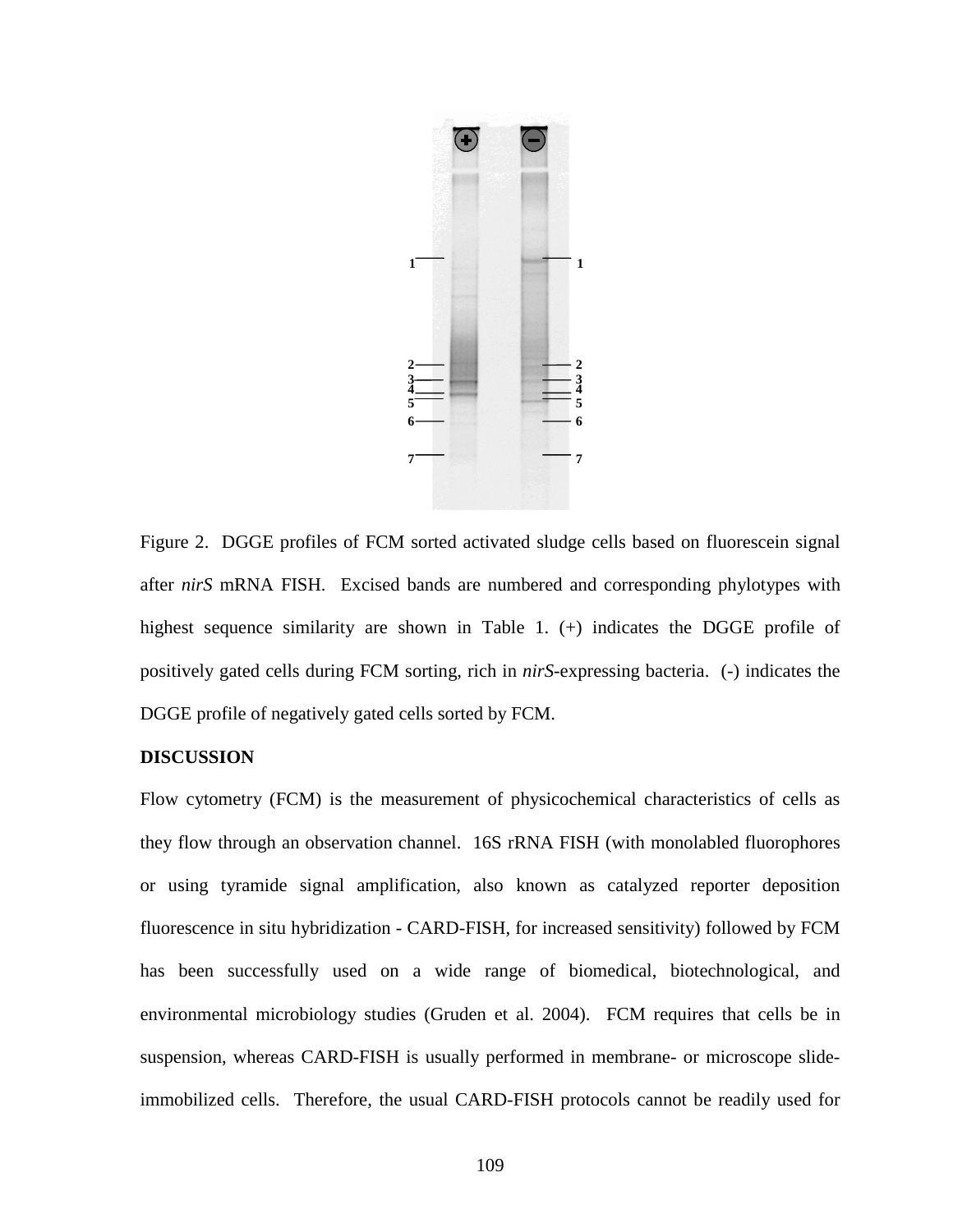subsequent FCM analysis. Sekar et al. (2004) recently developed a method for CARD-FISH on membrane filters and subsequent high-recovery resuspension of cells from the filters. In this study we described an alternative solution for the same problem. Cells were mixed with 0.1% agarose prior to immobilization to microscope slides. The benefits of agarose mixing to cells were two-fold: (i) to minimize cell loss during mRNA FISH protocol, and (ii) to allow elution of cells from microscope slides once agarose is melted by adding warm PBS buffer for subsequent FCM analysis.

One limitation of FCM for microbial ecology studies is the fact that FCM does not separate microbial aggregates, such as activated sludge flocs, during cell sorting. Rather, fluorescent cells inside activated sludge flocs are sorted together with non-fluorescent cells that are attached to them. Therefore, it is important to break activated sludge flocs prior to FCM analysis to minimize sorting of false positive cells. In this study, fixed activated sludge flocs were broken by the repeated pumping of cells through a 1-ml syringe containing a 23-gauge needle. Although this technique significantly decreased average activated sludge floc size (data not shown), sorting of false-positive cells during FCM analysis could not be ruled out. Therefore, phylogenetic analysis of FCM sorted activated sludge cells should focus on significant differences, rather than absolute differences, between phylogenetic data corresponding to positively and negatively gated cells.

For the phylogenetic analysis of positively and negatively sorted cells, DGGE was preferred over clone libraries, because dominant microorganisms can be easily distinguished by comparing band intensities between two or more DGGE profiles. In this study, the DGGE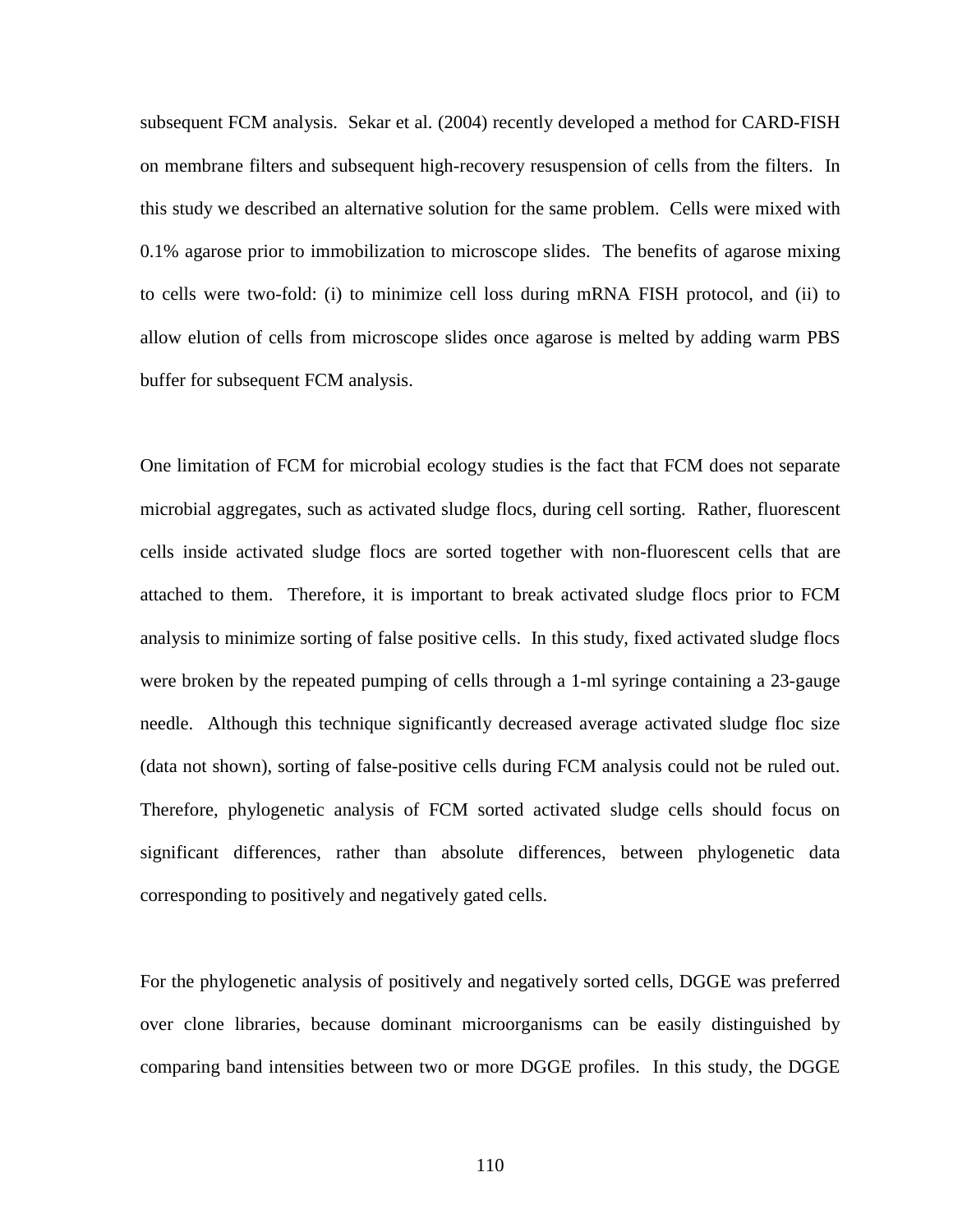profile of positively gated cells showed two clearly dominant bands (bands 3 and 4) that were also present in the DGGE profile of negatively gated cells, but at much lower intensities, suggesting that the microorganisms which those two bands represent are the dominant nitrite reducing bacteria *in situ.* Sequencing of bands 3 and 4 showed that the bands correspond to bacteria closely related to *Brevundimonas* sp. 52AD23 (85% sequence similarity) and *Acidovorax* BSB421 (100% sequence similarity), respectively.

*Acidovorax* sp. BSB421 was isolated from activated sludge treating municipal wastewater using agar plates after serial dilution (Schulze et al. 1999). Currently, the GenBank database has only one nucleotide entry for *Acidovorax* sp. BSB421, which corresponds to its 16S rRNA gene. *Acidovorax* spp. (formally *Pseudomonas* spp.) are gram-negative, rod-shaped, polybetahydroxybutyrate (PHB)-accumulating bacteria that belong to the *beta* subclass of *Proteobacteria*. A new 16S rRNA probe has been recently designed to target all *Acidovorax* species (including *Acidovorax* sp. BSB421) and FISH experiments using the new probe have shown that these bacteria are highly abundant in municipal wastewater treatment plants (Amann et al. 1996, Schulze et al. 1999). *Acidovorax* sp. BSB421 has been detected in denitrifying fluidized bed reactors (Hwang et al. 2005), in a continuous-upflow fixed-bed reactor for denitrification of drinking water with bacterial polyester as carbon source (Mergaert et al. 2001), in nitrate- and uranium-contaminated groundwater (Yan et al. 2003), and in a poly(3-hydroxybutyrate-co-3-hydroxyvalerate)-degrading denitrifying community in activated sludge (Khan et al. 2002). More recently, *Acidovorax* sp. BSB421 has been isolated from a diverse halobenzoate-degrading denitrifying bacterial consortium in soil and sediments (Song et al. 2000) and from denitrifying activated sludge (Heylen et al 2006).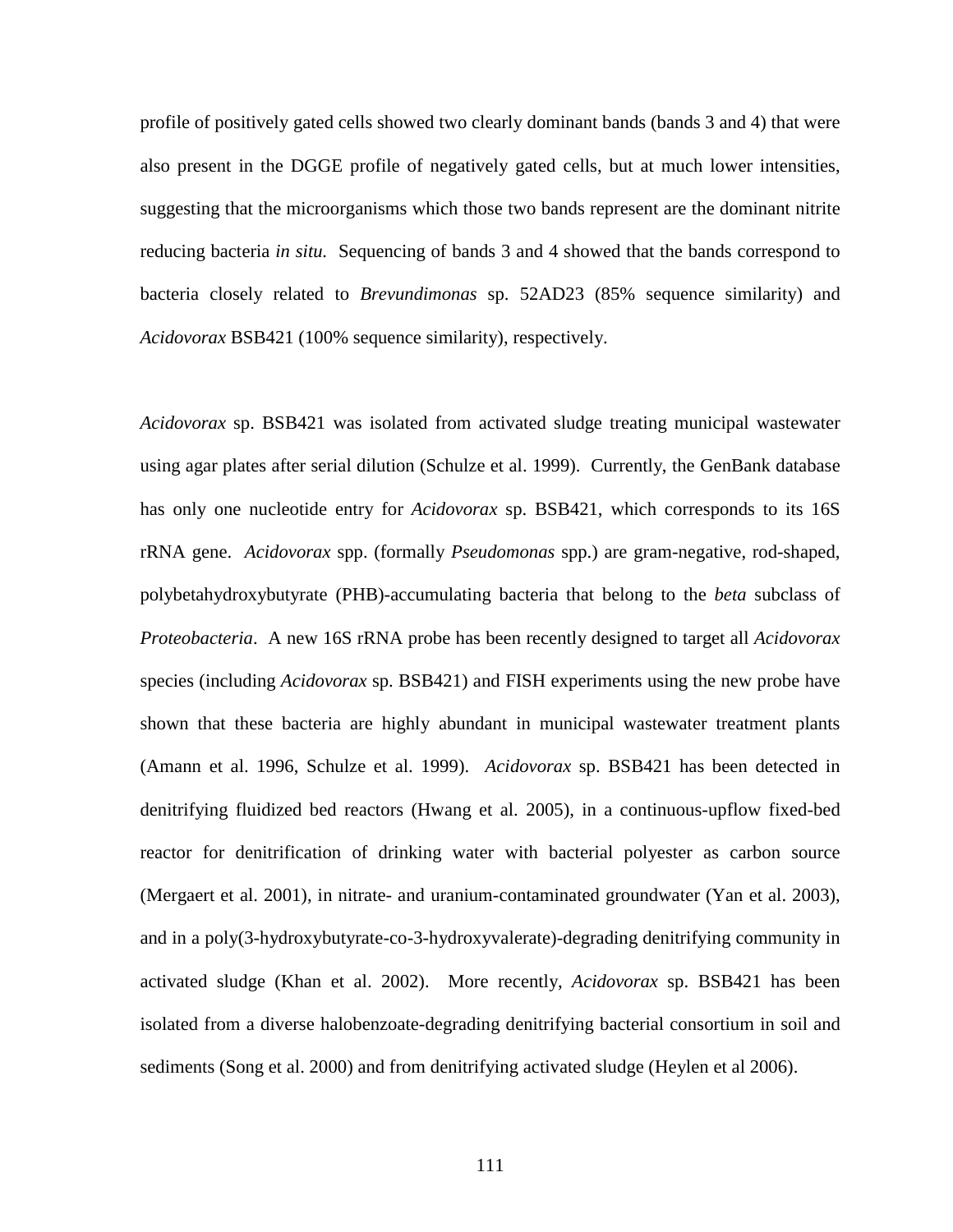Although there are numerous reports suggesting that *Acidovorax* sp. BSB421 are denitrifiers, the GenBank database does not show any protein entry that would clarify whether *Acidovorax* sp. BSB421 can reduce nitrate and/or nitrite, and whether it has *nirK* or *nirS* genes. However, the GenBank database has a total of 8 entries corresponding to nitrite reductase genes of other species of the *Acidovorax* group, which are close relatives to *Acidovorax.* sp. BSB421. *Acidovorax* sp. R-25052, *Acidovorax* sp. R-24613, *Acidovorax* sp. R-24614, *Acidovorax* sp. R-24336, *Acidovorax* sp. R-25075, and *Acidovorax* sp. R-25076 have *nirK* genes for nitrite reductases. *Acidovorax* sp. R-25212 and *Acidovorax* sp. 2FB7 have *nirS* genes for nitrite reductases. The *nirS* genes of *Acidovorax* sp. R-25212 and *Acidovorax* sp. 2FB7 have 2 mismatches and 1 mismatch, respectively, with the *nirS* probe used in this study. Although this provides additional evidence that the described mRNA FISH/FCM method correctly identified *Acidovorax* sp. BSB421 as the dominant nitrite reducer *in situ*, sequencing of the *nir* gene of *Acidovorax* sp. BSB421 would provide undisputable evidence. We have asked the research group originally responsible for isolating and classifying *Acidovorax* sp. BSB421 (Stefan Spring, previously at the University of Munich and currently at DSMZ) for the bacterial culture for sequencing of its *nir* gene.

*Brevundimonas* are α-*Proteobacteria* of the family of *Caulobacteraceae*. *Brevundimonas* sp. 52AD23 has been recently isolated from tomato leaves. The literature does not show any evidence that members of the *Brevundimonas* group are denitrifiers. The only related GenBank database entry corresponds to the pathogenic strain *Brevundimonas pseudomallei* K96243, which has a *nirB* gene similar to that of *E. coli*. The *nirB* gene of *E. coli* codes a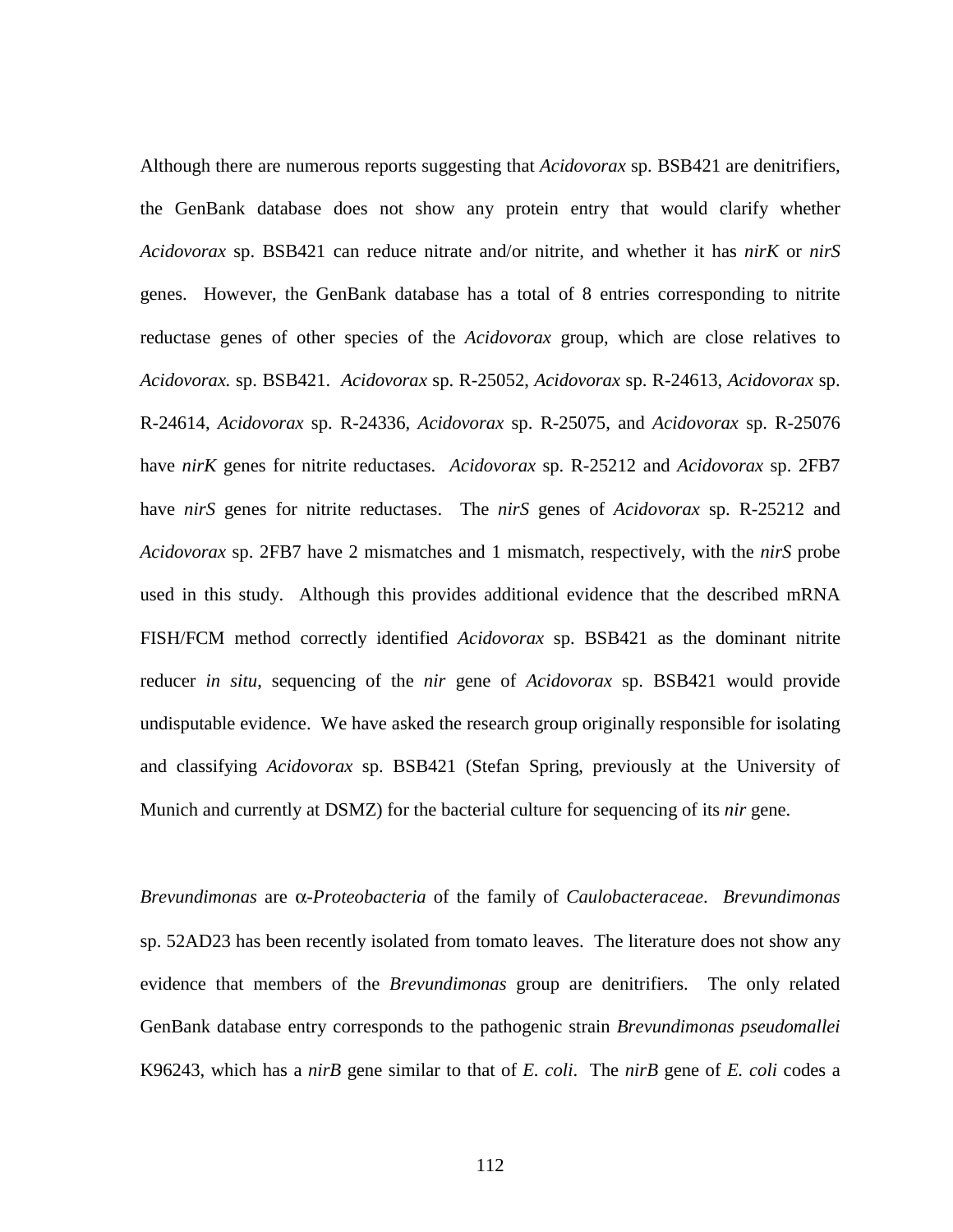soluble cytoplasmic nitrite reductase that reduces nitrite to nitric oxide but is not capable of dissimilatory nitrite reduction and therefore is not a denitrifier that would be of significance in WWT. Thus, it is possible that *Brevundimonas* sp. 52AD23 is a false positive cell detected using mRNA FISH/FCM. To test whether *Brevundimonas* sp. 52AD23 is really a false positive, these microorganisms have to be grown in pure culture and their *nirS* gene fragments amplified. If the result is a PCR product of the expected size, the amplified nucleic acid should be purified and sequenced for confirmation of *nirS* probe target sites.

Alternatively, if inocula are not available or if cells cannot be grown in pure cultures, oligonucleotide probes targeting the 16S rRNA of *Brevundimonas* sp. 52AD23 (a probe would need to be designed) and *Acidovorax* sp. BSB421 (a probe has already been designed and tested for FISH applications by Schulze et al. 1999) could be used in combination with *nirS* mRNA-FISH. The overlapping of fluorescent signals conferred by 16S rRNA FISH and *nirS* mRNA-FISH would provide additional evidence supporting the findings reported in this study.

In spite of the discussed limitations, we believe that the mRNA FISH/FCM molecular approach has great potential to unravel the longstanding microbial ecology challenge of determining which environmental processes are attributed to which microorganisms in natural and engineered habitats.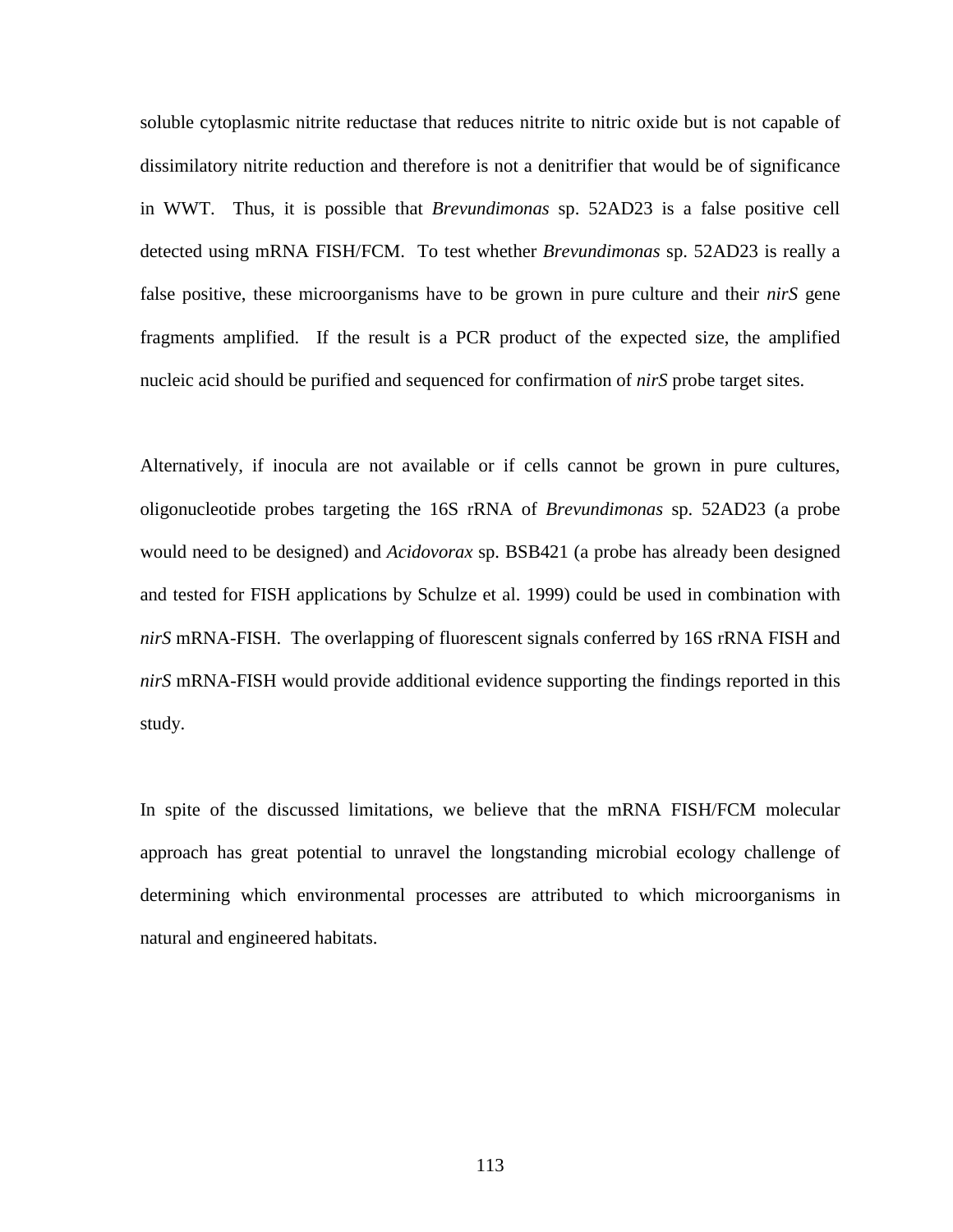# **ACKNOWLEDGEMENTS**

We would like to thank Jose Trinidad Ascencio-Ibanez, Larissa Benavente, and Mariana Franco for their assistance with expression cloning. Funding was provided by the National Science Foundation.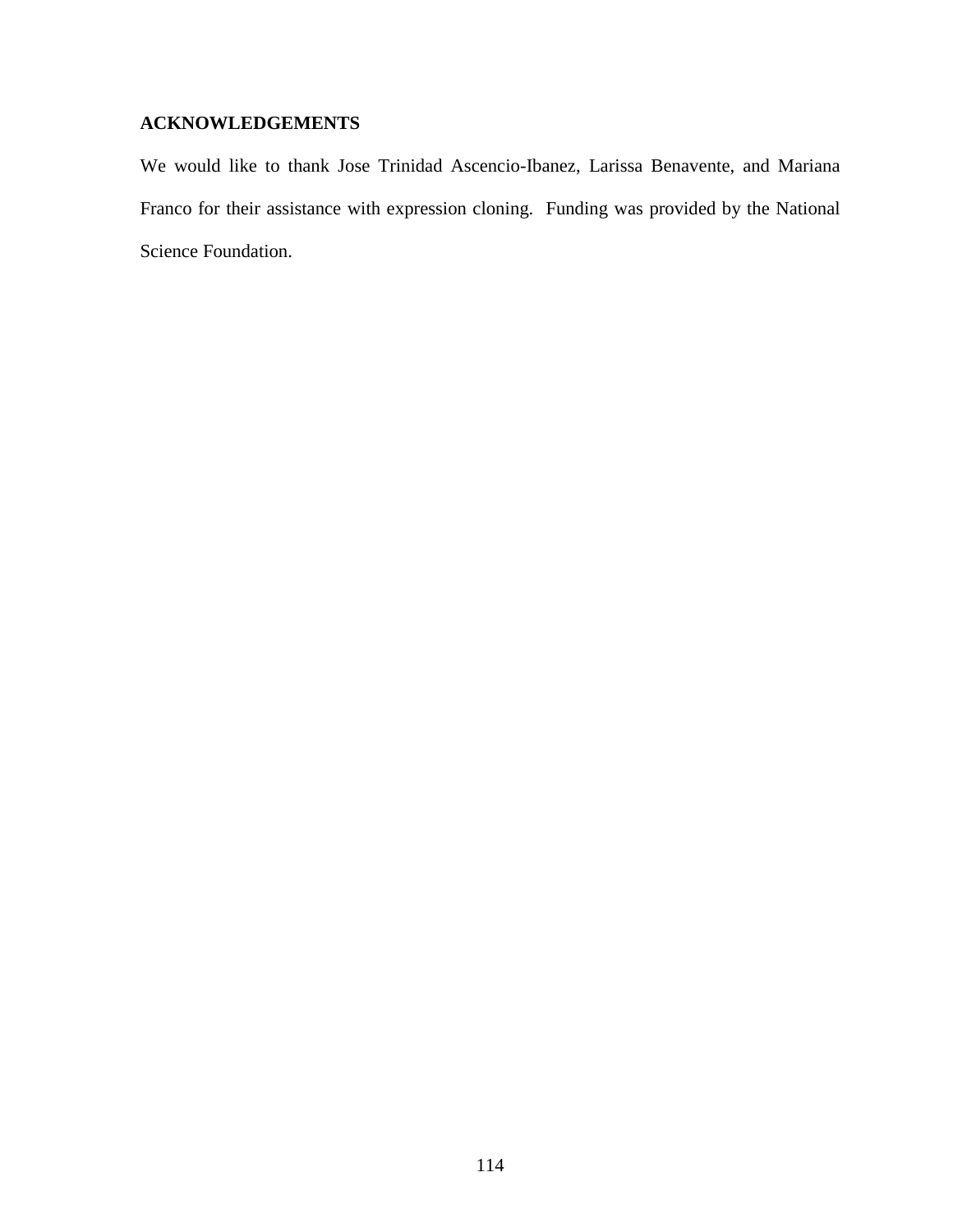# **REFERENCES**

- Adamczyk, J., Hesselsoe, M., Iversen, N., Lehner, A., Nielsen, PH., Schloter, M., Roslev, P., and Wagner, M. (2003) The isotope array, a new tool that employs substrate-mediated labeling of rRNA for determination of microbial community structure and function. Appl. Environ. Microbiol., 69, pp. 6875-6887.
- Bernard, L., Courties, C., Duperray, C., Schafer, H., Muyser, G., and Lebaron, P. (2001) A new approach to determine the genetic diversity of viable and active bacteria in aquatic ecosystems. Cytometry, 43, pp. 314-321.
- de los Reyes III, F.L., W. Ritter, and L. Raskin (1997) Group-specific small subunit hybridization probes to characterize filamentous foaming in activated sludge systems. Appl. Environ. Microbiol. 63: 1107-1117.
- Gruden, C., Skerlos, S., and Adriaens, P. (2004) Flow cytometry for microbial sensing in environmental sustainability applications: current status and future prospects. FEMS Microbiol. Ecol., 49, pp. 37-49.
- Hesselsoe, M., Nielsen, JL., Roslev, P., and Nielsen, PH. (2005) Isotope labeling and microautoradiography of active heterotrophic bacteria on the basis of assimilation of  ${}^{14}CO_2$ . Appl. Environ. Microbiol., 71, pp. 646-655.
- Heylen, K., Vanparys, B., Wittebolle, L., Verstraete, W., Boon, N., and De Vos, P. (2006) Cultivation of denitrifying bacteria: optimization of isolation conditions and diversity study. Appl. Environ. Microbiol., 72, pp. 2637-2643.
- Khan, ST., Horiba, Y., Yamamoto, M., and Hiraishi, A. (2002) Members of the family *Comamonadaceae* as primary poly(3-hydroxybutyrate-co-3-hydroxyvalerate)-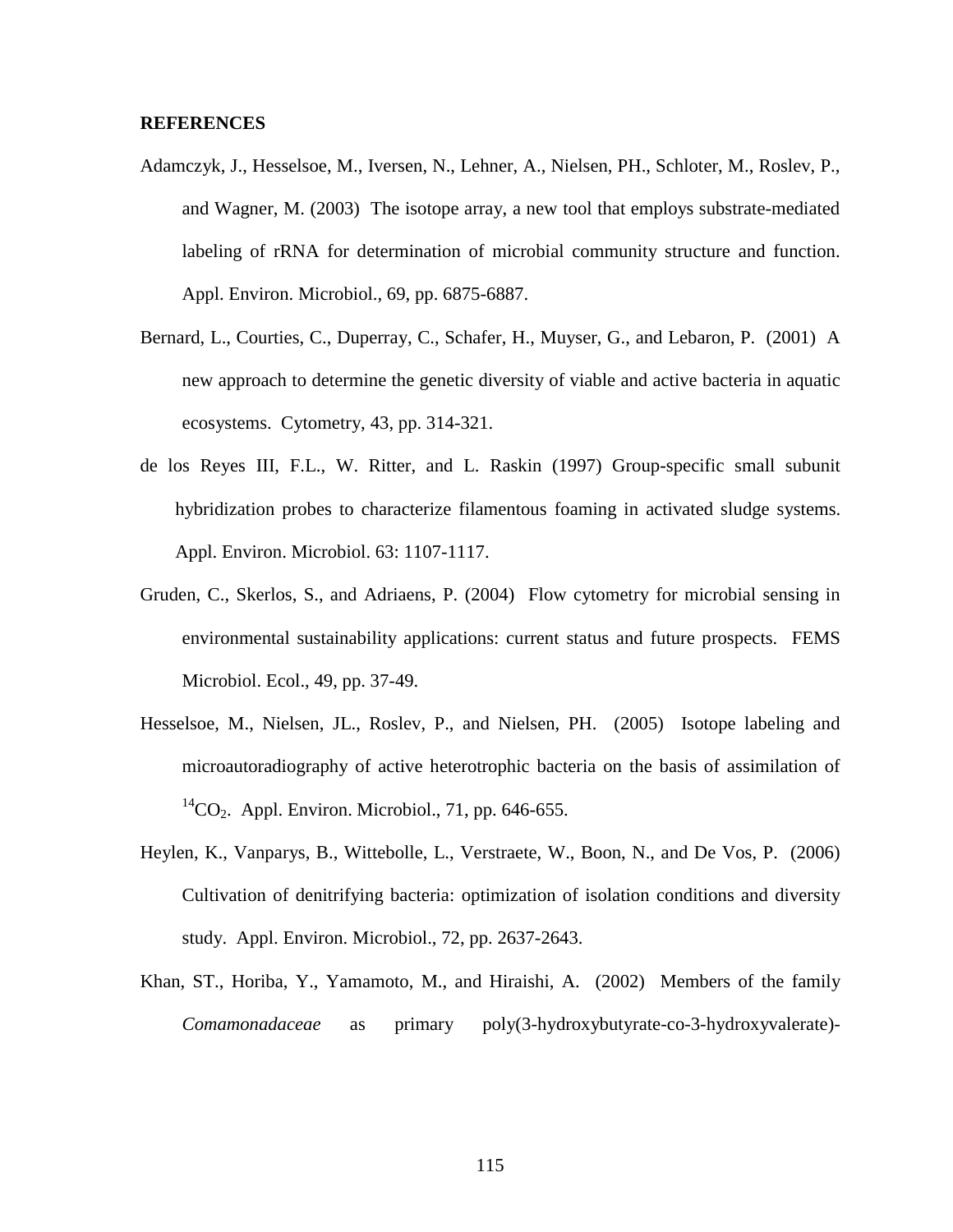degrading denitrifiers in activated sludge as revealed by a polyphasic approach. Appl. Environ. Microbiol., 68, pp. 3206-3214.

- MacGregor, B. J., V. Bruchert, S. Fleischer, and R. Amann. (2002) Isolation of small-subunit rRNA for stable isotopic characterization. Environ. Microbiol. 4, pp. 451-464.
- Manefield, M., Whiteley, AS., Griffiths, RI., and Bailay, MJ. (2002) RNA stable isotope probing, a novel means of linking microbial community function to phylogeny. Appl. Environ. Microbiol., 68, pp. 5367-5373.
- Mergaert, J., Boley, A., Cnockaert, M.C., Müller, W-R., and Swings, J. (2001) Identity and Potential Functions of Heterotrophic Bacterial Isolates from a Continuous-Upflow Fixed-Bed Reactor for Denitrification of Drinking Water with Bacterial Polyester as Source of Carbon and Electron Donor. System. Appl. Microbiol, 24, pp. 303-310.
- Mota, CR., Head, M., Ridenoure, J., Cheng, J., and de los Reyes III, FL. (2005) Effects of Aeration Cycles on Nitrifying Bacterial Populations and Nitrogen Removal in Intermittently-Aerated Reactors, Appl. Environ. Microbiol., 71, pp. 8565-8572.
- Mota, CR., Hyman, M., and de los Reyes III, FL. (2006) In situ detection of active nitrite reducers in activated sludge using mRNA FISH. (in preparation).
- Ouverney, C., and Fuhrman, JA. (1999) Combined microautoradiography-16S rRNA probe technique for determination of radioisotope uptake by specific microbial cell types in situ. Appl. Environ. Microbiol., 65, pp. 1746-1752.
- Pelz, O., Cifuentes, LA., Hammer, BT., Kelley, CA., and Coffin, RB. (1998) Tracing the assimilation of organic compounds using  $\delta$ 13C analysis of unique amino acids in the bacterial peptidoglycan cell wall. FEMS Microbiol. Ecol., 25, pp. 229-240.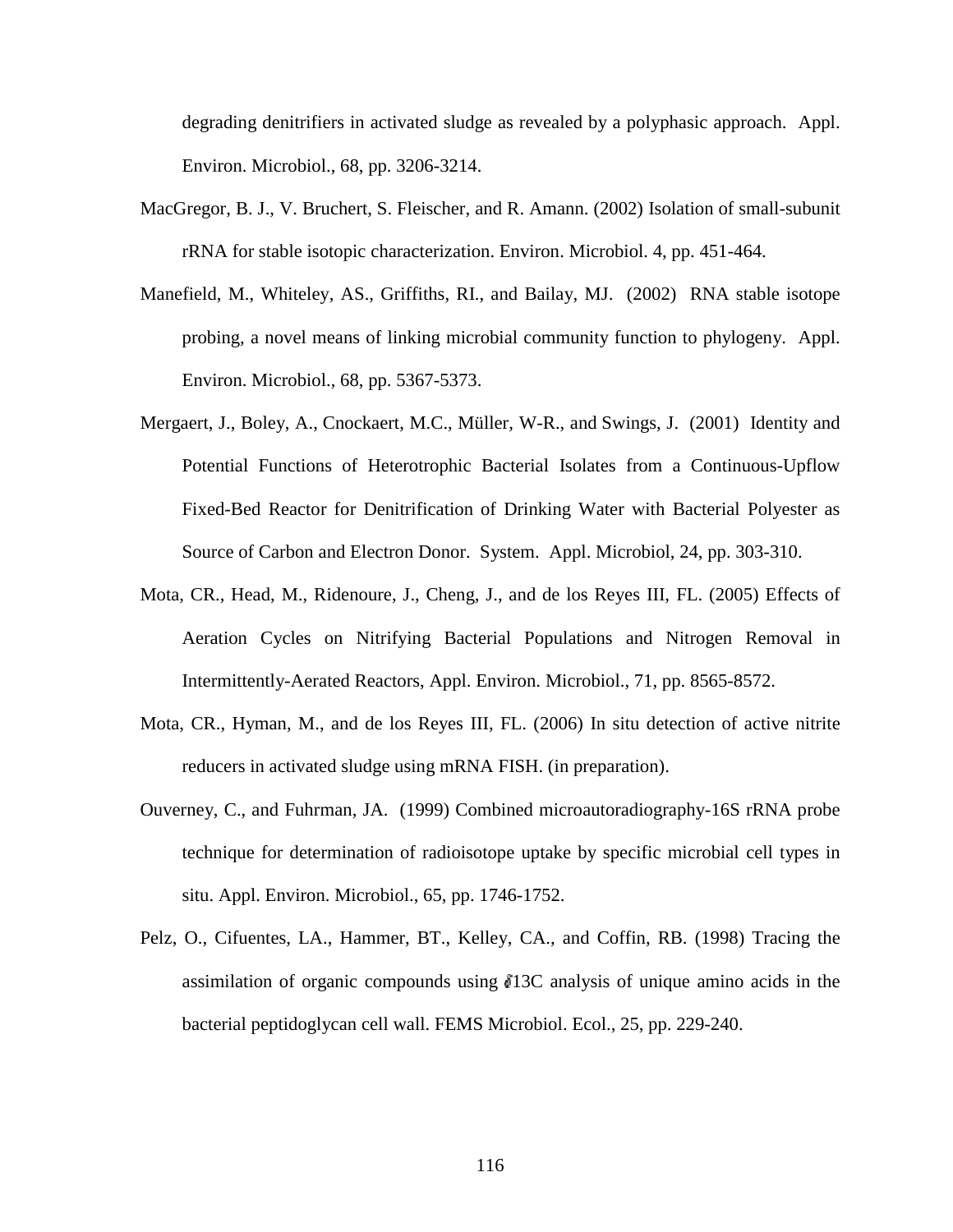- Radajewski, S., Ineson, P., Parekh, NR., and Murrell, JC. (2000) Stable-isotope probing as a tool in microbial ecology. Nature, 403, pp. 646-649.
- Roslev, P., and Iversen, N. (1999) Radioactive fingerprinting of microorganisms that oxidize atmospheric methane in different soils. Appl. Environ. Microbiol., 65, pp. 4064-4070.
- Schulze, R., Spring, S., Amann, R., Huber, I., Ludwig, W., Schleifer, K-H., and Kampfer, P. (1999) Genotypic diversity of *Acidovorax* strains isolated from activated sludge and description of *Acidovorax defluvii* sp. nov. System. Appl. Microbiol., 22, pp. 205-214.
- Sekar, R., Fuchs, B., Amann, R., and Pernthaler, J. (2004) Flow sorting of marine bacterioplankton after fluorescence in situ hybridization. Appl. Environ. Microbiol., 70, pp. 6210-6219.
- Song, B., Palleroni, N., and Haggblom, MM. (2000) Isolation and characterization of diverse halobenzoate-degrading denitrifying bacteria from soil and sediments. Appl. Environ. Microbiol., 66, pp. 3446-3453.
- Wallner, G., Fuchs, B., Spring, S., Beisker, W., and Amann, R. (1997) Flow sorting of microorganisms for molecular analysis. Appl. Environ. Microbiol., 63, No. 11, pp. 4223-4231.
- Yan, T., Fields, MW., Wu, L., Zu, Y., Tiedle, J., Zhou, J. (2003) Molecular diversity and characterization of nitrite reductase gene fragments (*nirK* and *nirS*) from nitrate- and uranium-contaminated groundwater. Environ. Microbiol., 5, pp. 13-24.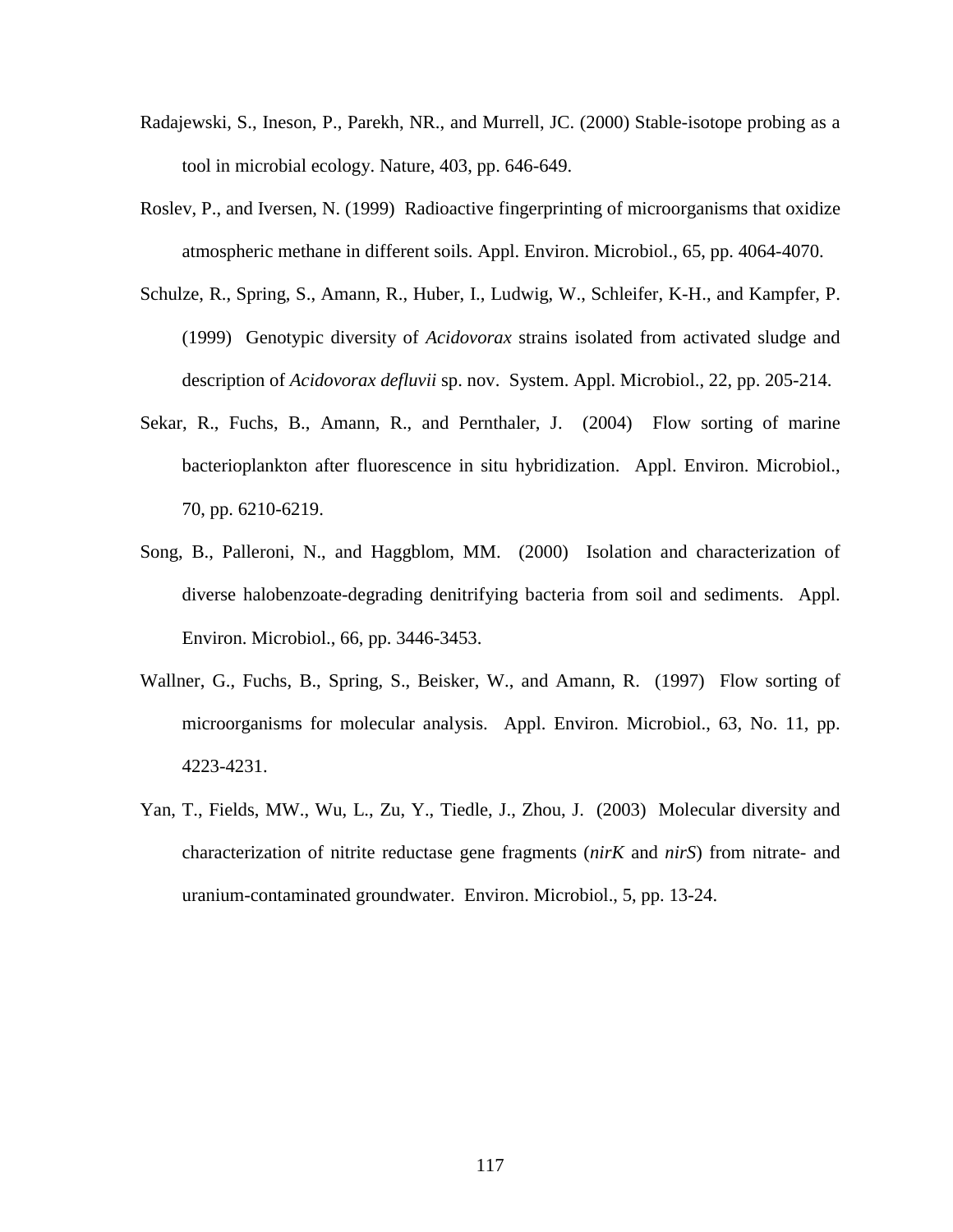# **Chapter 5.**

#### **CONCLUSIONS AND RECOMMENDATIONS**

The objective of this study was to investigate the microbial ecology of nitrogen-removing bioreactors treating swine wastewater and the effects of key operating conditions on nitrogen removal efficiency. We believe that better understanding of the microbial ecology of engineered biodegradation systems can ultimately lead to improved process efficiency and stability. In this study it was demonstrated, using chemical and microbiological data, that improved performance of nitrogen removing systems could be achieved at lower costs by minimizing the amount of air added to the system. In addition, a pioneering approach was developed based on novel molecular methods to identify microorganisms responsible for catabolic transformations of particular pollutants in natural and engineered systems. The identification of microorganisms based on catabolic traits presents great potential for improving biodegradation systems

Changes in the fractions of ammonia-oxidizing bacteria (AOB) and nitrite-oxidizing bacteria (NOB) were monitored in laboratory-scale intermittently aerated reactors operated with different aeration cycles using 16S rRNA- and *amoA*-based molecular approaches. *Nitrosomonas/N. mobilis* were found to be the dominant AOB and *Nitrospira* were the dominant NOB in all reactors. *Nitrosomonas* sp. Nm107 was detected in all reactors, regardless of the reactor's performance. Close relatives of *Nitrosomonas europaea, Nitrosomonas* sp. ENI-11, and *Nitrosospira multiformis* were occasionally detected in all reactors. NOB were more sensitive than AOB to long anoxic periods, and nitrite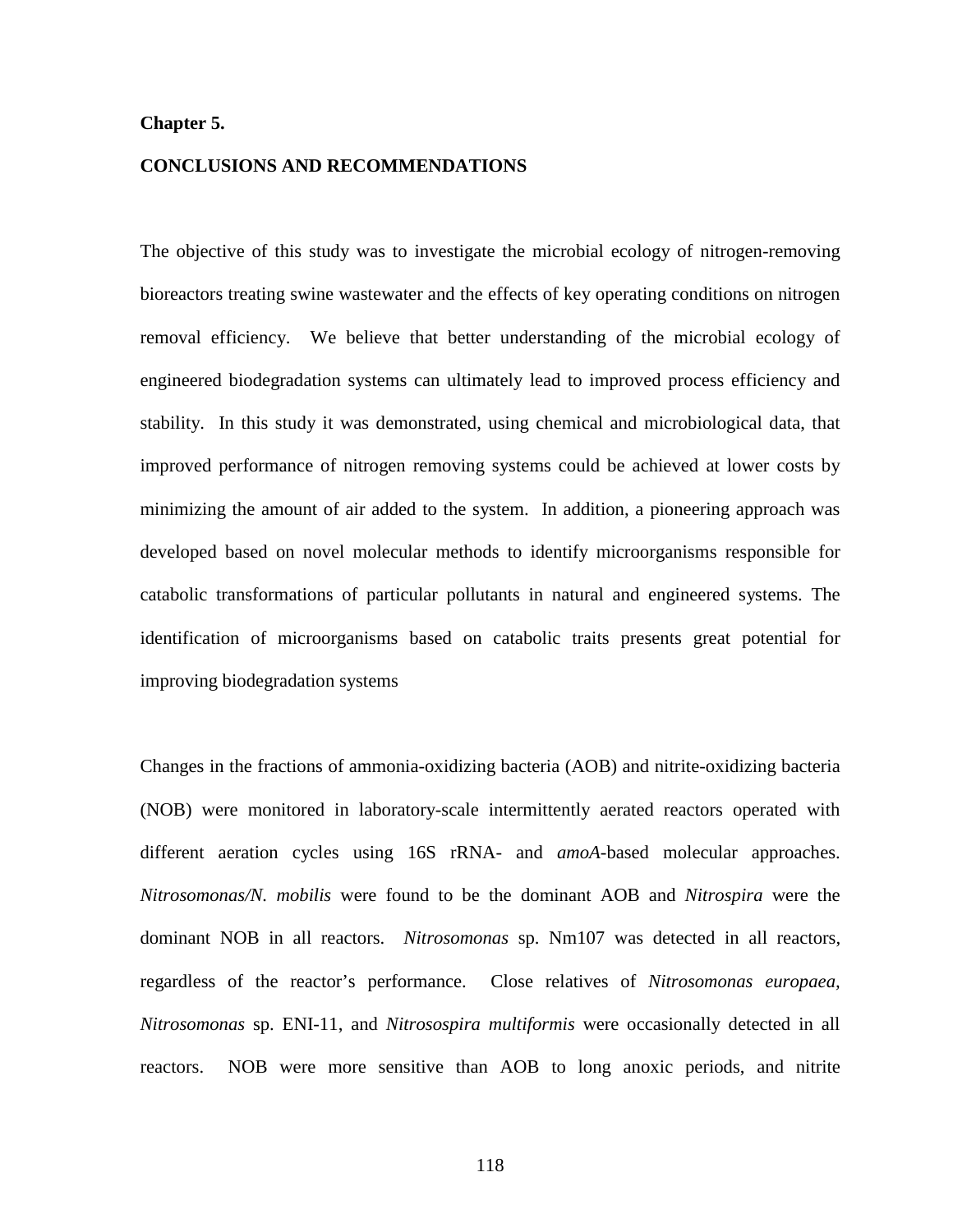accumulation and lower total NOB rRNA levels were observed for reactors with long anoxic periods. Anoxic periods of 4 h resulted in partial nitrification, followed by denitrification via nitrite, suggesting that efficient nitrogen removal can be achieved at lower operational costs due to savings related to lower oxygen and organic matter system requirements.

An innovative approach was developed in this study for the identification of bacteria based on the presence and activity of functional genes. This consists of performing mRNA-FISH targeting functional genes of interest and subsequent flow cytometric sorting of labeled cells for proper phylogenetic identification based on 16S rRNA genes. mRNA fluorescent in situ hybridization (FISH) was performed using tyramide signal amplification (TSA) and horse radish peroxidase (HRP)-labeled oligonucleotide probes targeting transcripts of *nirS*, the gene that codes cytochrome-containing nitrite reductase, an important enzyme that catalyzes the reduction of nitrite to nitric oxide. For the first time, the simultaneous *in situ* detection of all three groups of bacteria involved in nitrogen removal from wastewater (denitrifying, ammonia-oxidizing, and nitrite-oxidizing bacteria) was possible using the method developed in this research. Our results revealed close spatial relations among all three groups of bacteria targeted. A number of bacterial colonies hybridized with both *nirS* mRNA and the 16S RNA of ammonia oxidizing bacteria, suggesting that members of AOB might possess and express *nirS* genes in addition to the already known *nirK* genes present in some AOB such as *Nitrosomonas europaea*.

Labeled nitrite reducers were sorted from the background microbial community using flow cytometry (FCM) phylogenetic studies on sorted cells suggested that the dominant *in situ*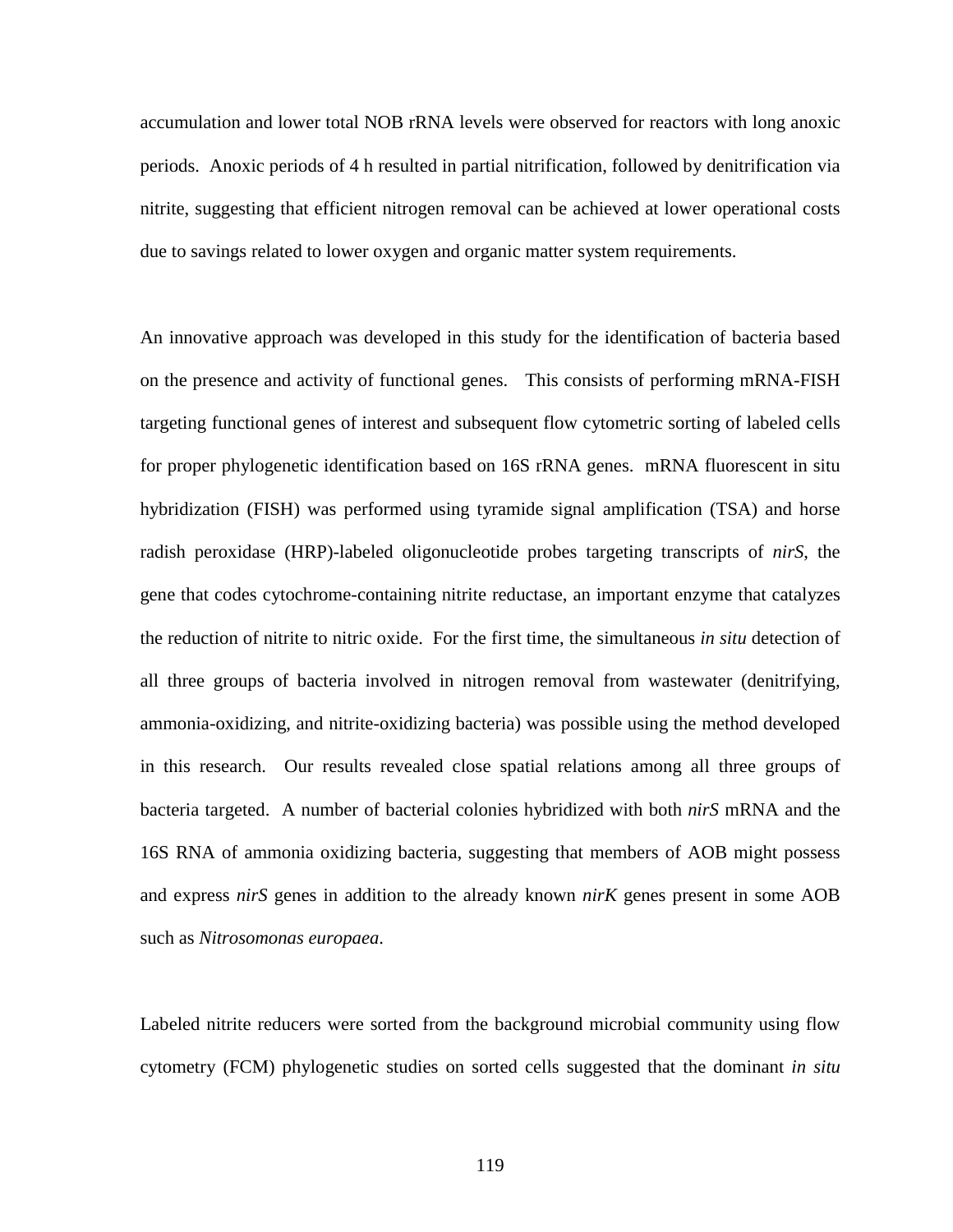nitrite reducers were closely related to *Acidovorax* BSB421. We believe that the molecular approach developed in this research has great potential to answering the longstanding question of which environmental processes are attributed to which microorganisms in natural and engineered habitats.

# **Recommendations for Future Work**

1) Oligonucleotide probes targeting the 16S rRNA of *Brevundimonas* sp. 52AD23 and *Acidovorax* sp. BSB421 should be used in combination with *nirS* mRNA-FISH to investigate whether the described mRNA FISH/FCM method accurately identified the dominant nitrite reducers *in situ*. The overlapping of fluorescent signals conferred by 16S rRNA FISH and *nirS* mRNA-FISH would provide additional evidence supporting the findings reported in this study.

2) To examine whether Acidovorax sp. BSB421 is a nitrite reducer and to determine what type of nitrite reductase it produces, primers targeting the *nirK* and *nirS* genes should be used for the amplification of *nir* genes from pure cultures of Acidovorax sp. BSB421, followed by cloning or PCR product purification, and sequencing.

3) To determine the identity of *nirS*-containing AOB, activated sludge should be hybridized with Oregon Green-labeled probes targeting the 16S rRNA of AOB and TMR-tagged probes targeting *nirS* transcripts in cells fixed *in situ*. Cells showing both Oregon Green and TMR